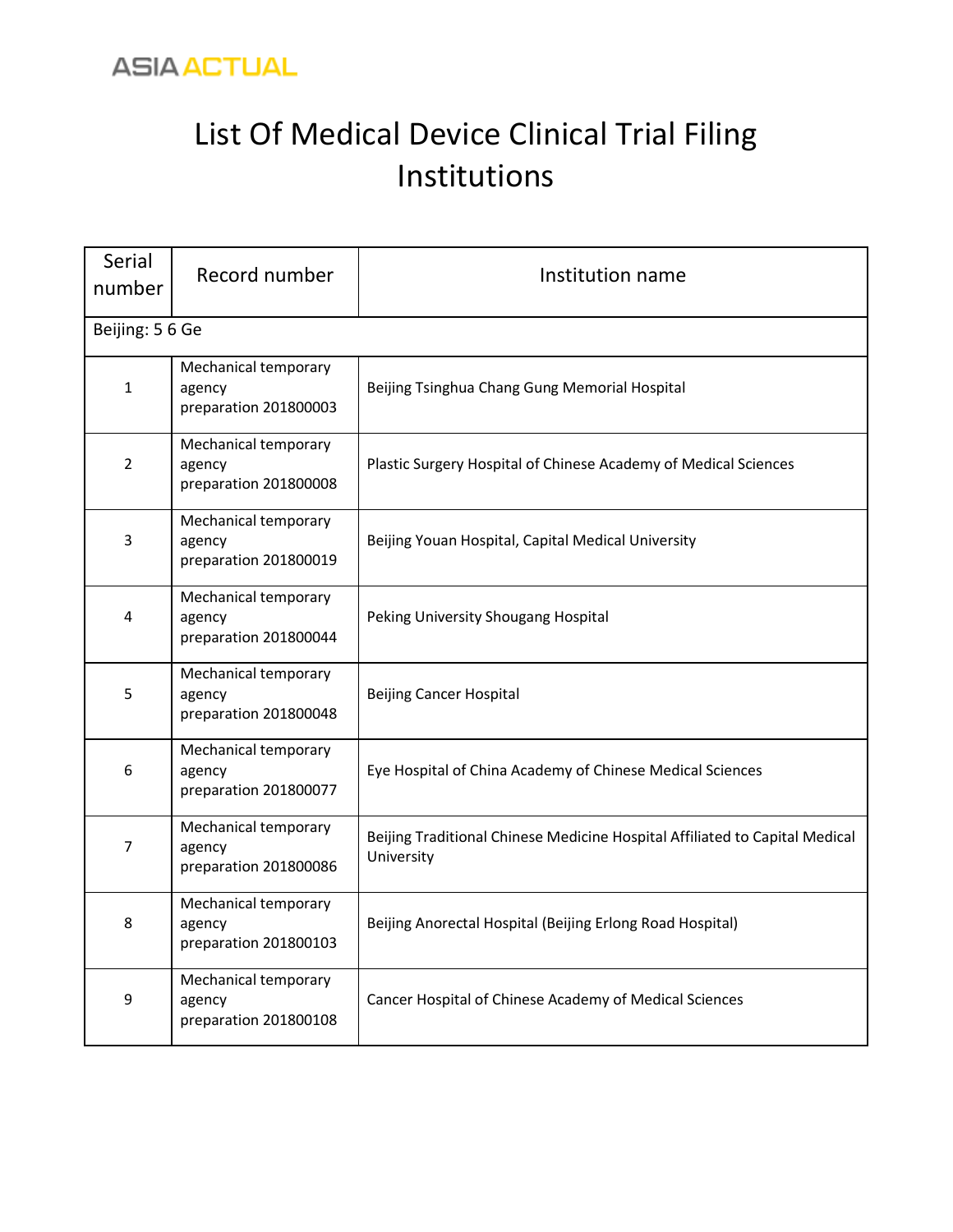

| Serial<br>number | Record number                                           | Institution name                                                                     |
|------------------|---------------------------------------------------------|--------------------------------------------------------------------------------------|
| 10               | Mechanical temporary<br>agency<br>preparation 201800119 | Peking Union Medical College Hospital, Chinese Academy of Medical<br><b>Sciences</b> |
| 11               | Mechanical temporary<br>agency<br>preparation 201800128 | Beijing Luhe Hospital, Capital Medical University                                    |
| 12               | Mechanical temporary<br>agency<br>preparation 201800183 | Beijing Huilongguan Hospital                                                         |
| 13               | Mechanical temporary<br>agency<br>preparation 201800192 | Beijing Children's Hospital, Capital Medical University                              |
| 14               | Mechanical temporary<br>agency<br>preparation 201800232 | Fuwai Hospital, Chinese Academy of Medical Sciences                                  |
| 15               | Mechanical temporary<br>agency<br>preparation 201800245 | Beijing Aier Yingzhi Eye Hospital                                                    |
| 16               | Mechanical temporary<br>agency<br>preparation 201800250 | Beijing Tongren Hospital, Capital Medical University                                 |
| 17               | Mechanical temporary<br>agency<br>preparation 201800252 | Dongzhimen Hospital, Beijing University of Chinese Medicine                          |
| 18               | Mechanical temporary<br>agency<br>preparation 201800254 | Beijing Friendship Hospital, Capital Medical University                              |
| 19               | Mechanical temporary<br>agency<br>preparation 201800291 | Peking University International Hospital                                             |
| 20               | Mechanical temporary<br>agency<br>preparation 201800294 | Xuanwu Hospital of Capital Medical University                                        |
| 21               | Mechanical temporary<br>agency<br>preparation 201800295 | Beijing Fangshan Hospital of Traditional Chinese Medicine                            |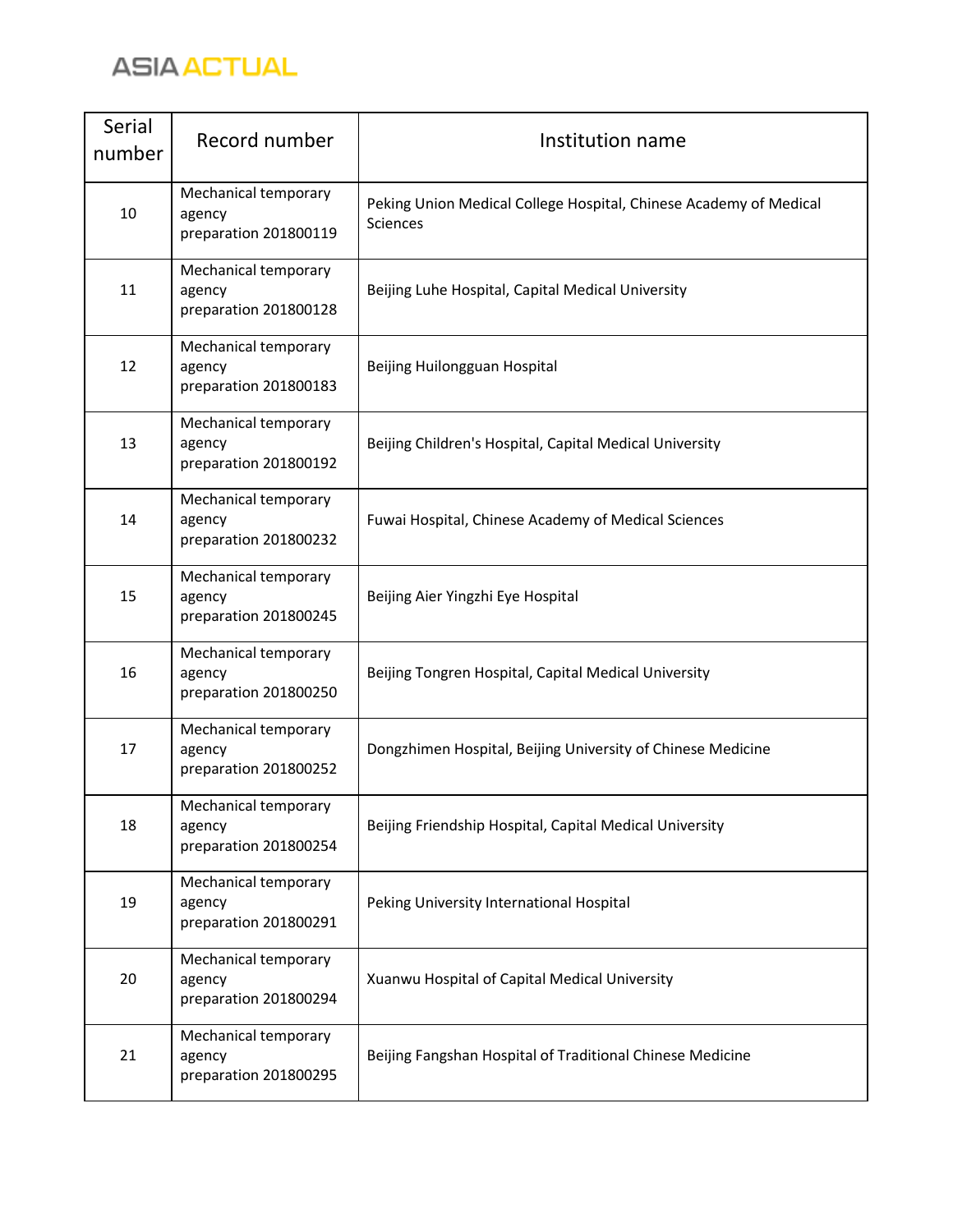

| Serial<br>number | Record number                                           | Institution name                                                                           |
|------------------|---------------------------------------------------------|--------------------------------------------------------------------------------------------|
| 22               | Mechanical temporary<br>agency<br>preparation 201800323 | Peking University Third Hospital                                                           |
| 23               | Mechanical temporary<br>agency<br>preparation 201800328 | Peking University People's Hospital (Peking University Second Clinical<br>Medical College) |
| 24               | Mechanical temporary<br>agency<br>preparation 201800343 | Beijing Obstetrics and Gynecology Hospital, Capital Medical University                     |
| 25               | Mechanical temporary<br>agency<br>preparation 201800371 | Beijing Chaoyang Hospital, Capital Medical University                                      |
| 26               | Mechanical temporary<br>agency<br>preparation 201800375 | China-Japan Friendship Hospital                                                            |
| 27               | Mechanical temporary<br>agency<br>preparation 201800378 | Beijing Weeping Willow Hospital                                                            |
| 28               | Mechanical temporary<br>agency<br>preparation 201800380 | Beijing Chest Hospital, Capital Medical University                                         |
| 29               | Mechanical temporary<br>agency<br>preparation 201800384 | Peking University Sixth Hospital                                                           |
| 30               | Mechanical temporary<br>agency<br>preparation 201800399 | <b>Beijing Hospital</b>                                                                    |
| 31               | Mechanical temporary<br>agency<br>preparation 201800417 | Beijing Jishuitan Hospital                                                                 |
| 32               | Mechanical temporary<br>agency<br>preparation 201800419 | Sanbo Brain Hospital, Capital Medical University                                           |
| 33               | Mechanical temporary<br>agency<br>preparation 201800443 | Beijing Pinggu District Hospital                                                           |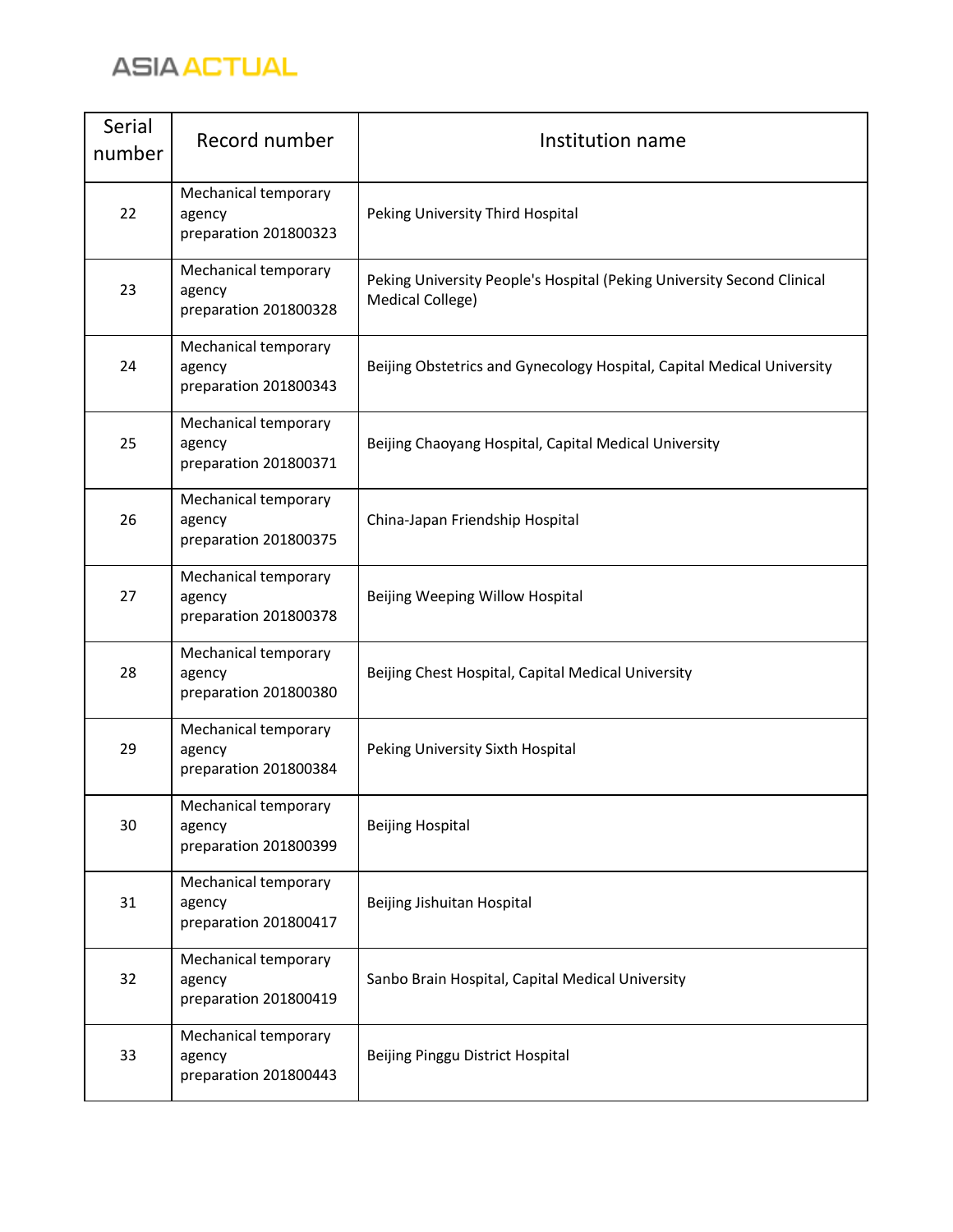

| Serial<br>number | Record number                                           | Institution name                                                  |
|------------------|---------------------------------------------------------|-------------------------------------------------------------------|
| 34               | Mechanical temporary<br>agency<br>preparation 201800469 | Dongfang Hospital, Beijing University of Chinese Medicine         |
| 35               | Mechanical temporary<br>agency<br>preparation 201800472 | Children's Hospital Affiliated to Capital Institute of Pediatrics |
| 36               | Mechanical temporary<br>agency<br>preparation 201800490 | Beijing Anding Hospital, Capital Medical University               |
| 37               | Mechanical temporary<br>agency<br>preparation 201800491 | Beijing Stomatological Hospital, Capital Medical University       |
| 38               | Mechanical temporary<br>agency<br>preparation 201800512 | Xiyuan Hospital, China Academy of Chinese Medical Sciences        |
| 39               | Mechanical temporary<br>agency<br>preparation 201800513 | Beijing Boai Hospital                                             |
| 40               | Mechanical temporary<br>agency<br>preparation 201800520 | Beijing Huaxin Hospital                                           |
| 41               | Mechanical temporary<br>agency<br>preparation 201800522 | Beijing Jingmei Group General Hospital                            |
| 42               | Mechanical temporary<br>agency<br>preparation 201800554 | <b>Emergency General Hospital</b>                                 |
| 43               | Mechanical temporary<br>agency<br>preparation 201800555 | Peking University First Hospital                                  |
| 44               | Mechanical temporary<br>agency<br>preparation 201800559 | Beijing Ditan Hospital, Capital Medical University                |
| 45               | Mechanical temporary<br>agency<br>preparation 201800578 | Civil Aviation General Hospital                                   |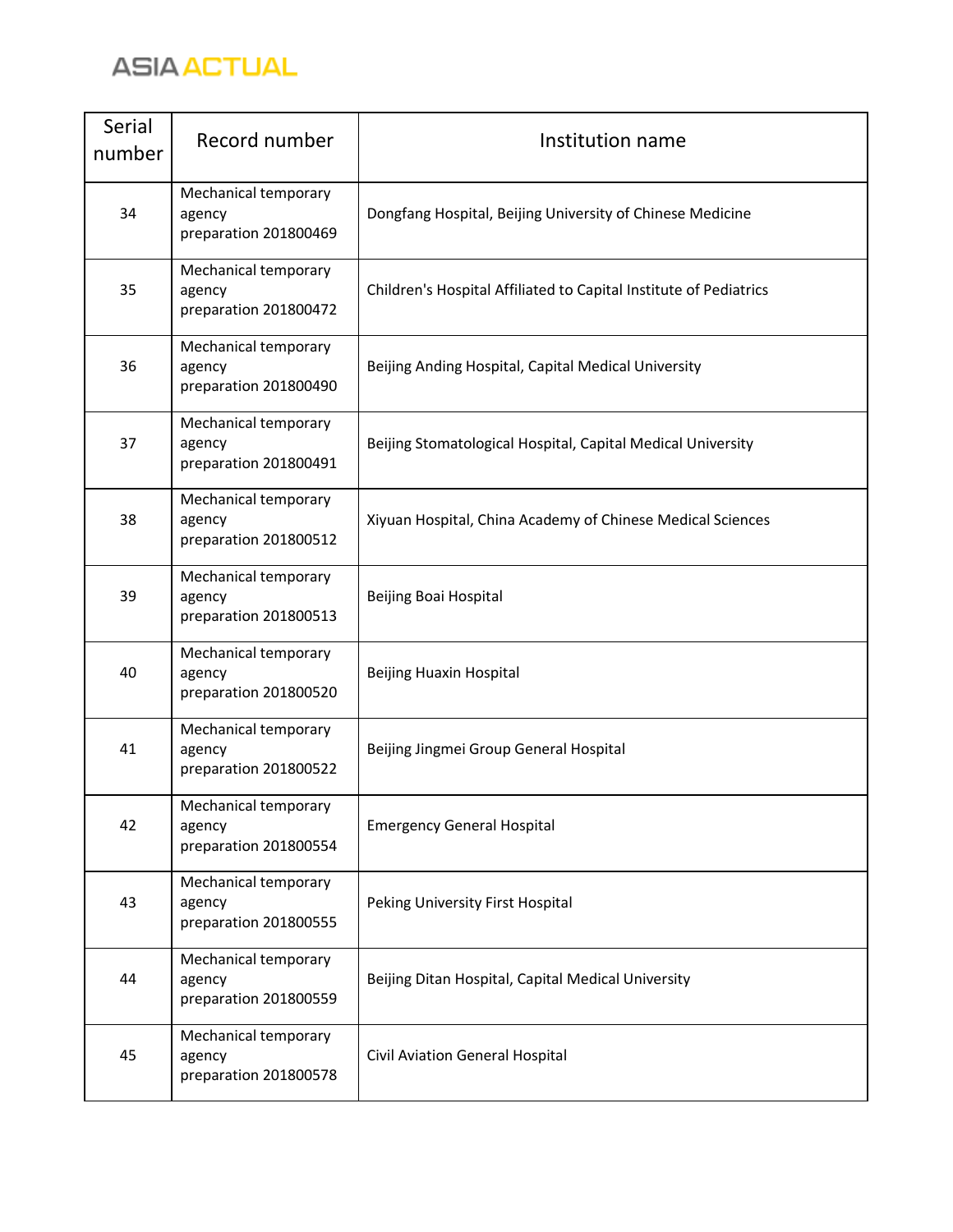

| Serial<br>number | Record number                                           | Institution name                                                                                         |
|------------------|---------------------------------------------------------|----------------------------------------------------------------------------------------------------------|
| 46               | Mechanical temporary<br>agency<br>preparation 201800623 | Peking University Stomatological Hospital                                                                |
| 47               | Mechanical temporary<br>agency<br>preparation 201800632 | Beijing Shijitan Hospital, Capital Medical University                                                    |
| 48               | Mechanical temporary<br>agency<br>preparation 201800655 | Wangjing Hospital of China Academy of Chinese Medical Sciences                                           |
| 49               | Mechanical temporary<br>agency<br>preparation 201800663 | Beijing Anzhen Hospital, Capital Medical University                                                      |
| 50               | Mechanical temporary<br>agency<br>preparation 201900052 | Beijing Tiantan Hospital, Capital Medical University                                                     |
| 51               | Mechanical temporary<br>agency<br>preparation 201900067 | Guang'anmen Hospital, China Academy of Chinese Medical Sciences                                          |
| 52               | Mechanical temporary<br>agency<br>preparation 201900073 | Aerospace Center Hospital                                                                                |
| 53               | Mechanical temporary<br>agency<br>preparation 201900147 | Beijing Haidian Hospital                                                                                 |
| 54               | Mechanical temporary<br>agency<br>preparation 202000081 | The Third Affiliated Hospital of Beijing University of Chinese Medicine                                  |
| 55               | Mechanical temporary<br>agency<br>preparation 202000089 | Beijing Boren Hospital                                                                                   |
| 56               | Mechanical temporary<br>agency<br>preparation 202100003 | Huguosi Hospital of Traditional Chinese Medicine Affiliated to Beijing<br>University of Chinese Medicine |
| Tianjin City: 27 |                                                         |                                                                                                          |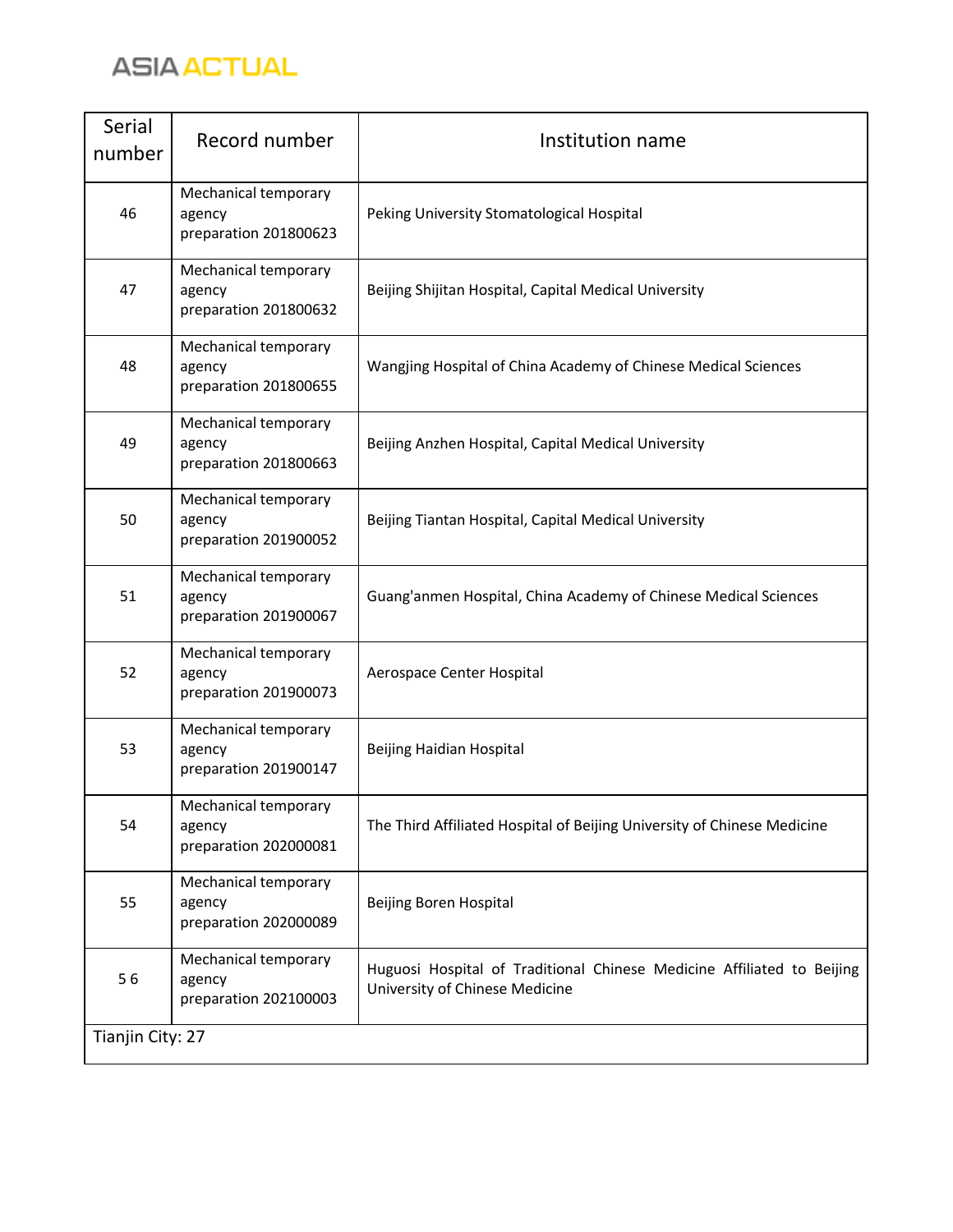

| Serial<br>number | Record number                                           | Institution name                                                                       |
|------------------|---------------------------------------------------------|----------------------------------------------------------------------------------------|
| $\mathbf{1}$     | Mechanical temporary<br>agency<br>preparation 201800013 | Tianjin Medical University Eye Hospital                                                |
| $\overline{2}$   | Mechanical temporary<br>agency<br>preparation 201800030 | Tianjin First Central Hospital                                                         |
| 3                | Mechanical temporary<br>agency<br>preparation 201800045 | Tianjin Medical University General Hospital                                            |
| 4                | Mechanical temporary<br>agency<br>preparation 201800065 | People's Hospital of Baodi District, Tianjin                                           |
| 5                | Mechanical temporary<br>agency<br>preparation 201800074 | Tianjin Huanhu Hospital                                                                |
| 6                | Mechanical temporary<br>agency<br>preparation 201800082 | Tianjin Nankai Hospital                                                                |
| 7                | Mechanical temporary<br>agency<br>preparation 201800099 | Tianjin Fourth Central Hospital                                                        |
| 8                | Mechanical temporary<br>agency<br>preparation 201800138 | The First Affiliated Hospital of Tianjin University of Traditional Chinese<br>Medicine |
| 9                | Mechanical temporary<br>agency<br>preparation 201800141 | The Second Hospital of Tianjin Medical University                                      |
| 10               | Mechanical temporary<br>agency<br>preparation 201800154 | TEDA International Cardiovascular Hospital                                             |
| 11               | Mechanical temporary<br>agency<br>preparation 201800199 | Tianjin Stomatological Hospital                                                        |
| 12               | Mechanical temporary<br>agency<br>preparation 201800246 | Tianjin Cancer Hospital                                                                |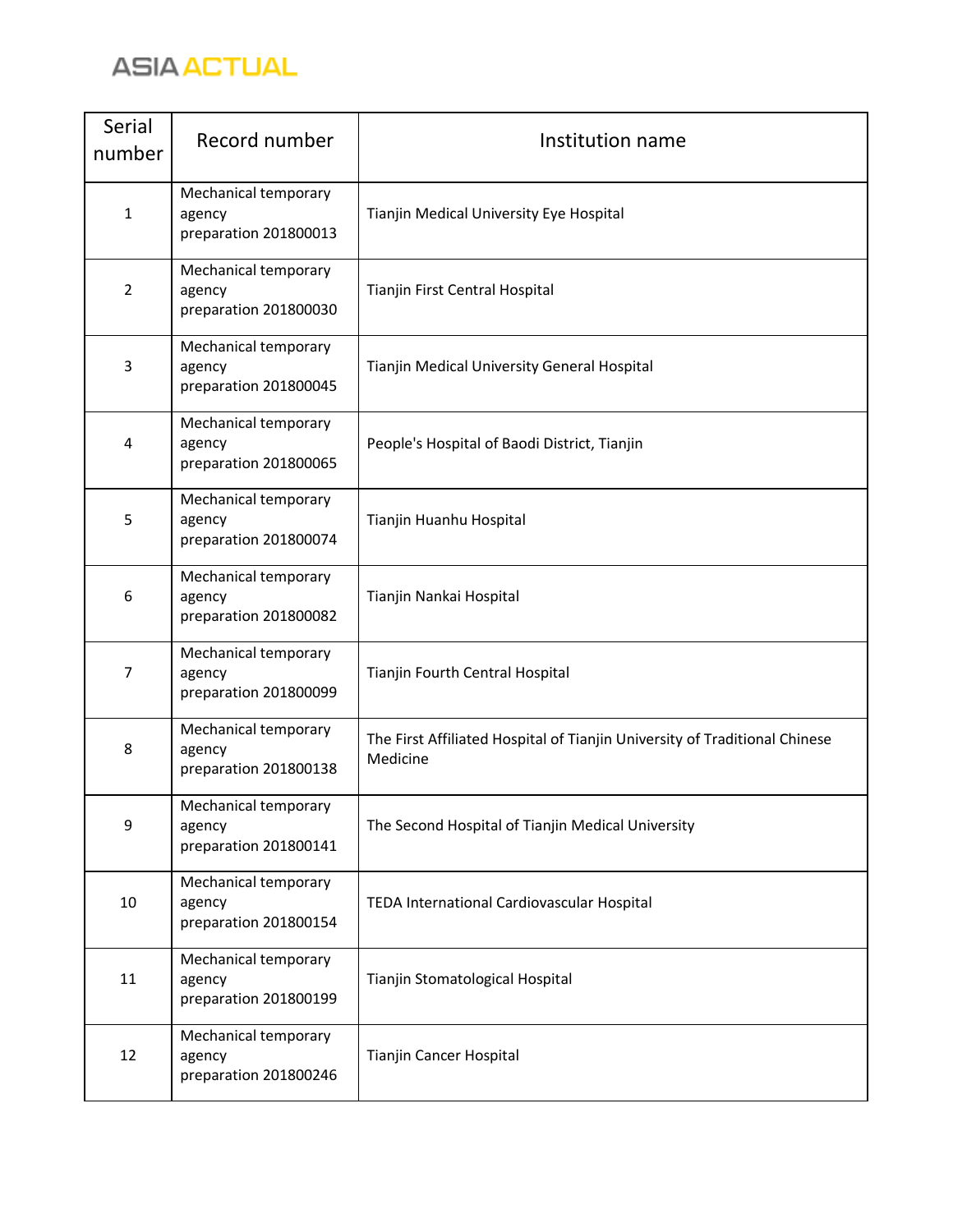

| Serial<br>number | Record number                                           | Institution name                                                                        |
|------------------|---------------------------------------------------------|-----------------------------------------------------------------------------------------|
| 13               | Mechanical temporary<br>agency<br>preparation 201800274 | Tianjin Second People's Hospital                                                        |
| 14               | Mechanical temporary<br>agency<br>preparation 201800289 | Tianjin Central Obstetrics and Gynecology Hospital                                      |
| 15               | Mechanical temporary<br>agency<br>preparation 201800301 | Tianjin Third Central Hospital                                                          |
| 16               | Mechanical temporary<br>agency<br>preparation 201800346 | Tianjin Tianjin Hospital                                                                |
| 17               | Mechanical temporary<br>agency<br>preparation 201800347 | Hematology Hospital of Chinese Academy of Medical Sciences (Institute<br>of Hematology) |
| 18               | Mechanical temporary<br>agency<br>preparation 201800365 | Affiliated Hospital of Tianjin Academy of Traditional Chinese Medicine                  |
| 19               | Mechanical temporary<br>agency<br>preparation 201800367 | Tianjin Haihe Hospital                                                                  |
| 20               | Mechanical temporary<br>agency<br>preparation 201800471 | Tianjin Yellow River Hospital                                                           |
| 21               | Mechanical temporary<br>agency<br>preparation 201800497 | Tianjin Chest Hospital                                                                  |
| 22               | Mechanical temporary<br>agency<br>preparation 201800549 | Tianjin People's Hospital                                                               |
| 23               | Mechanical temporary<br>agency<br>preparation 201800553 | Tianjin Anding Hospital                                                                 |
| 24               | Mechanical temporary<br>agency<br>preparation 201800583 | The Second Affiliated Hospital of Tianjin University of Traditional Chinese<br>Medicine |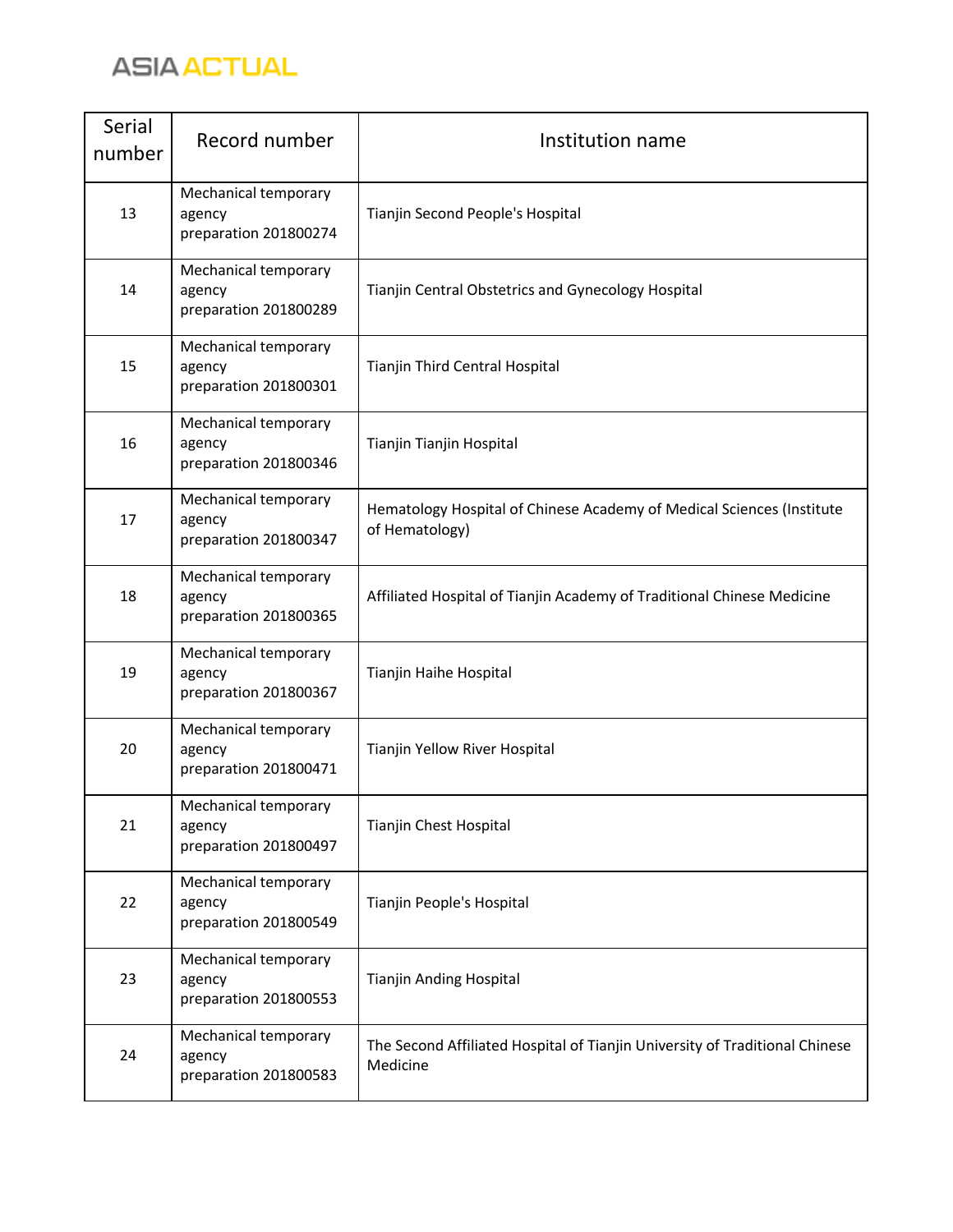

| Serial<br>number | Record number                                           | Institution name                                          |
|------------------|---------------------------------------------------------|-----------------------------------------------------------|
| 25               | Mechanical temporary<br>agency<br>preparation 201800630 | Tianjin Eye Hospital                                      |
| 26               | Mechanical temporary<br>agency<br>preparation 201900085 | Tianjin Fifth Central Hospital                            |
| 27               | Mechanical temporary<br>agency<br>preparation 202000073 | Tianjin Center for Disease Control and Prevention         |
| Hebei: 3 6 Ge    |                                                         |                                                           |
| $\mathbf{1}$     | Mechanical temporary<br>agency<br>preparation 201800124 | The Third Hospital of Hebei Medical University            |
| $\overline{2}$   | Mechanical temporary<br>agency<br>preparation 201800136 | Cangzhou People's Hospital                                |
| 3                | Mechanical temporary<br>agency<br>preparation 201800184 | Xingtai City People's Hospital                            |
| 4                | Mechanical temporary<br>agency<br>preparation 201800230 | Qinhuangdao Second Hospital                               |
| 5                | Mechanical temporary<br>agency<br>preparation 201800243 | The First Hospital of Qinhuangdao City                    |
| 6                | Mechanical temporary<br>agency<br>preparation 201800244 | Qinhuangdao Traditional Chinese Medicine Hospital         |
| 7                | Mechanical temporary<br>agency<br>preparation 201800266 | Hebei Provincial People's Hospital                        |
| 8                | Mechanical temporary<br>agency<br>preparation 201800269 | Hebei Provincial Hospital of Traditional Chinese Medicine |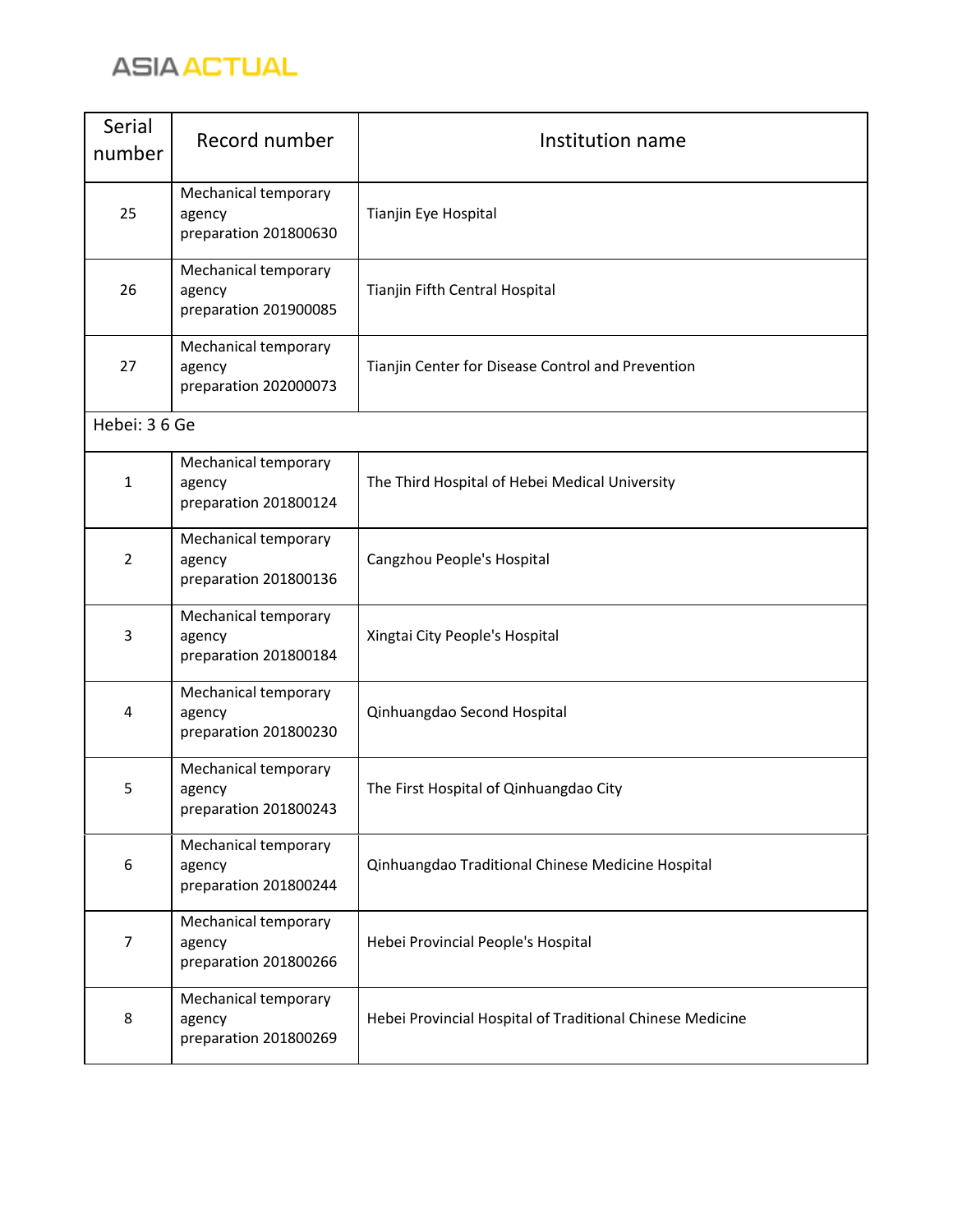

| Serial<br>number | Record number                                           | Institution name                                                        |
|------------------|---------------------------------------------------------|-------------------------------------------------------------------------|
| 9                | Mechanical temporary<br>agency<br>preparation 201800273 | The Fourth Hospital of Hebei Medical University (Hebei Cancer Hospital) |
| 10               | Mechanical temporary<br>agency<br>preparation 201800284 | Hengshui City People's Hospital                                         |
| 11               | Mechanical temporary<br>agency<br>preparation 201800361 | The Second Hospital of Hebei Medical University                         |
| 12               | Mechanical temporary<br>agency<br>preparation 201800362 | The Second Affiliated Hospital of Xingtai Medical College               |
| 13               | Mechanical temporary<br>agency<br>preparation 201800430 | The First Hospital of Hebei Medical University                          |
| 14               | Mechanical temporary<br>agency<br>preparation 201800470 | Tangshan People's Hospital                                              |
| 15               | Mechanical temporary<br>agency<br>preparation 201800475 | Handan Central Hospital                                                 |
| 16               | Mechanical temporary<br>agency<br>preparation 201800519 | Hebei Chest Hospital                                                    |
| 17               | Mechanical temporary<br>agency<br>preparation 201800536 | Affiliated Hospital of Hebei University                                 |
| 18               | Mechanical temporary<br>agency<br>preparation 201800538 | Affiliated Hospital of North China University of Science and Technology |
| 19               | Mechanical temporary<br>agency<br>preparation 201800568 | Baoding First Hospital of Traditional Chinese Medicine                  |
| 20               | Mechanical temporary<br>agency<br>preparation 201800589 | Affiliated Hospital of Chengde Medical College                          |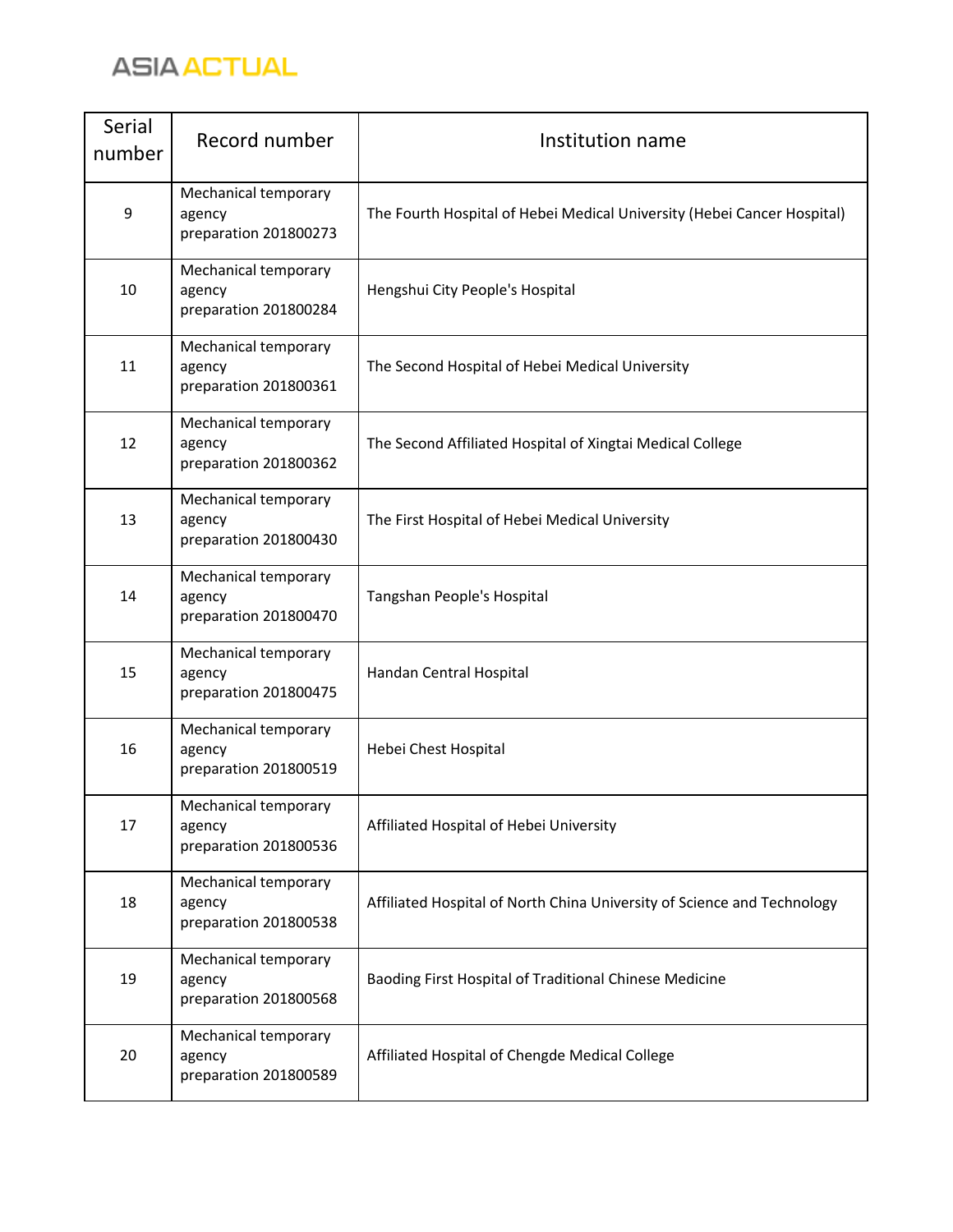

| Serial<br>number | Record number                                           | Institution name                                                                            |
|------------------|---------------------------------------------------------|---------------------------------------------------------------------------------------------|
| 21               | Mechanical temporary<br>agency<br>preparation 201800598 | Cangzhou Hospital of Integrated Traditional Chinese and Western<br>Medicine, Hebei Province |
| 22               | Mechanical temporary<br>agency<br>preparation 201800600 | Handan City First Hospital                                                                  |
| 23               | Mechanical temporary<br>agency<br>preparation 201800628 | Xingtai Orthopedic Hospital                                                                 |
| 24               | Mechanical temporary<br>agency<br>preparation 201800635 | Cangzhou Central Hospital                                                                   |
| 25               | Mechanical temporary<br>agency<br>preparation 201800637 | Shijiazhuang City People's Hospital                                                         |
| 26               | Mechanical temporary<br>agency<br>preparation 201900059 | Tangshan Second Hospital                                                                    |
| 27               | Mechanical temporary<br>agency<br>preparation 201900124 | Hebei PetroChina Central Hospital                                                           |
| 28               | Mechanical temporary<br>agency<br>preparation 201900137 | The Fifth Hospital of Shijiazhuang City                                                     |
| 29               | Mechanical temporary<br>agency<br>preparation 201900138 | North China Petroleum Administration General Hospital                                       |
| 30               | Mechanical temporary<br>agency<br>preparation 201900141 | Hebei Eye Hospital                                                                          |
| 31               | Mechanical temporary<br>agency<br>preparation 202000026 | Hebei Yizhou Cancer Hospital                                                                |
| 32               | Mechanical temporary<br>agency<br>preparation 202000034 | Hebei Children's Hospital                                                                   |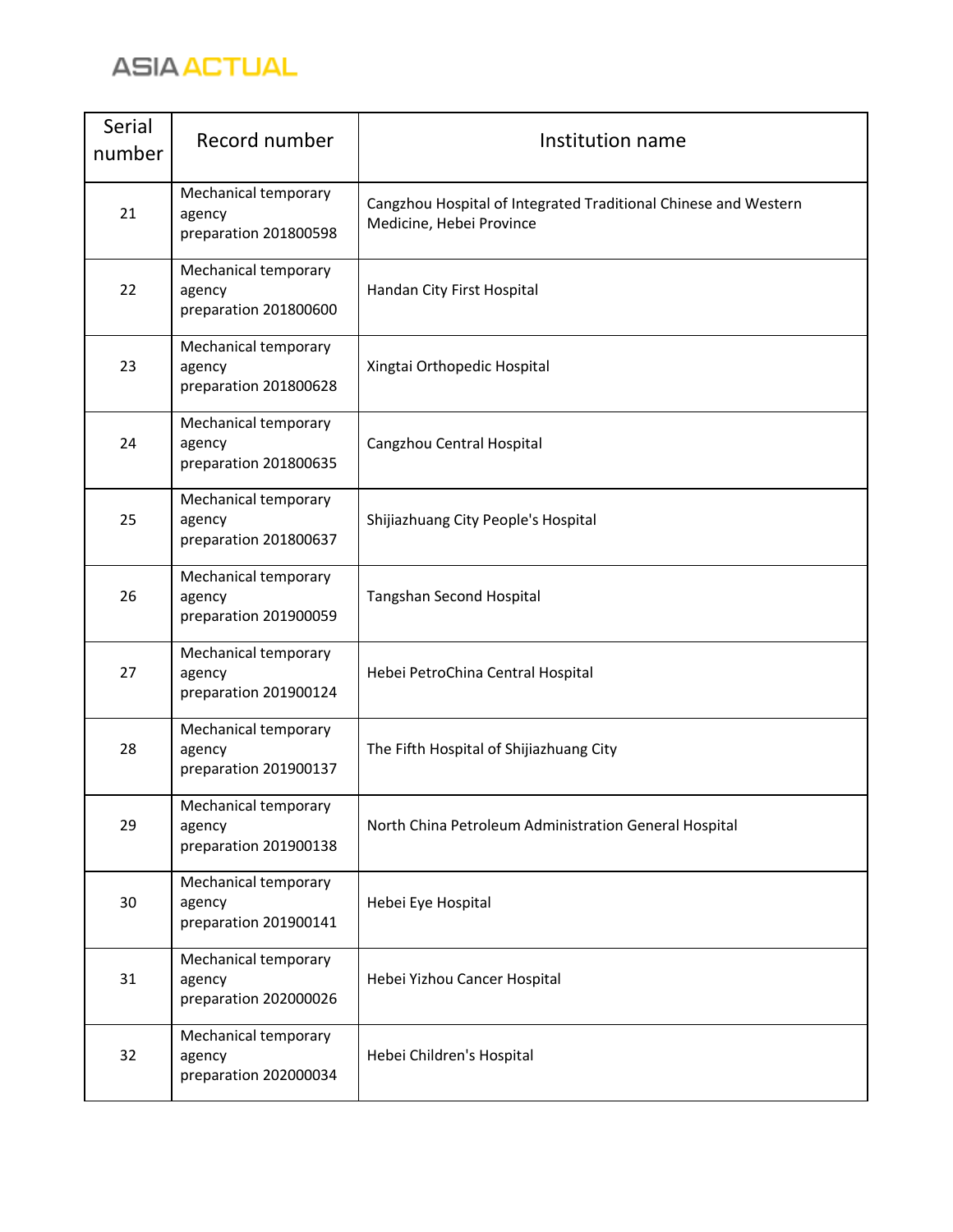

| Serial<br>number           | Record number                                           | Institution name                                                                                                                                     |
|----------------------------|---------------------------------------------------------|------------------------------------------------------------------------------------------------------------------------------------------------------|
| 33                         | Mechanical temporary<br>agency<br>preparation 202000039 | Affiliated Hospital of Hebei University of Engineering                                                                                               |
| 34                         | Mechanical temporary<br>agency<br>preparation 202000041 | Shijiazhuang Second Hospital (Shijiazhuang Diabetes Hospital)                                                                                        |
| 35                         | Mechanical temporary<br>agency<br>preparation 202000114 | Hebei Yanda Hospital                                                                                                                                 |
| 36                         | Mechanical temporary<br>agency<br>preparation 202100006 | <b>Baoding Second Central Hospital</b>                                                                                                               |
| <b>Shanxi Province: 23</b> |                                                         |                                                                                                                                                      |
| $\mathbf{1}$               | Mechanical temporary<br>agency<br>preparation 201800029 | Taiyuan Central Hospital                                                                                                                             |
| $\overline{2}$             | Mechanical temporary<br>agency<br>preparation 201800063 | The First Hospital of Shanxi Medical University                                                                                                      |
| 3                          | Mechanical temporary<br>agency<br>preparation 201800096 | Shanxi Children's Hospital Shanxi Maternal and Child Health Hospital                                                                                 |
| 4                          | Mechanical temporary<br>agency<br>preparation 201800135 | Shanxi Cancer Hospital                                                                                                                               |
| 5                          | Mechanical temporary<br>agency<br>preparation 201800145 | Shanxi Cardiovascular Hospital                                                                                                                       |
| 6                          | Mechanical temporary<br>agency<br>preparation 201800177 | Linfen Central Hospital                                                                                                                              |
| 7                          | Mechanical temporary<br>agency<br>preparation 201800194 | Taiyuan Iron and Steel (Group) Co., Ltd. General Hospital, Shanxi Medical<br>University Affiliated Hospital, Shanxi Provincial Burn Treatment Center |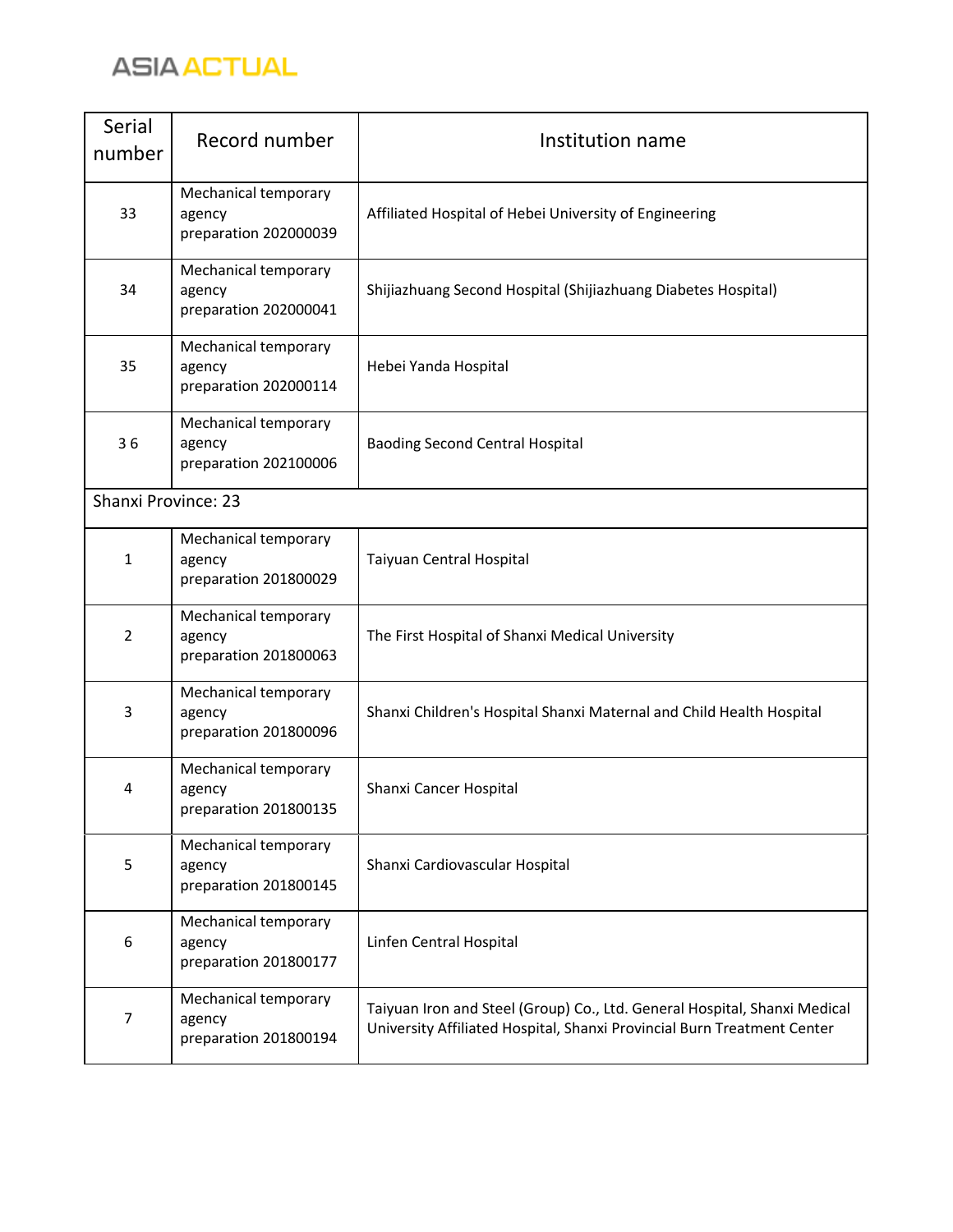

| Serial<br>number | Record number                                           | Institution name                                             |
|------------------|---------------------------------------------------------|--------------------------------------------------------------|
| 8                | Mechanical temporary<br>agency<br>preparation 201800224 | Shanxi Provincial People's Hospital                          |
| 9                | Mechanical temporary<br>agency<br>preparation 201800257 | The Second Hospital of Shanxi Medical University             |
| 10               | Mechanical temporary<br>agency<br>preparation 201800264 | Changzhi City People's Hospital                              |
| 11               | Mechanical temporary<br>agency<br>preparation 201800372 | The First People's Hospital of Jinzhong City                 |
| 12               | Mechanical temporary<br>agency<br>preparation 201800440 | Fenyang Hospital of Shanxi Province                          |
| 13               | Mechanical temporary<br>agency<br>preparation 201800447 | Shanxi Provincial Hospital of Traditional Chinese Medicine   |
| 14               | Mechanical temporary<br>agency<br>preparation 201800466 | Heping Hospital Affiliated to Changzhi Medical College       |
| 15               | Mechanical temporary<br>agency<br>preparation 201800574 | Central Hospital of Yuncheng City, Shanxi Province           |
| 16               | Mechanical temporary<br>agency<br>preparation 201800602 | Shanxi Eye Hospital                                          |
| 17               | Mechanical temporary<br>agency<br>preparation 201800671 | Jincheng University Hospital                                 |
| 18               | Mechanical temporary<br>agency<br>preparation 201900044 | Shanxi Bethune Hospital (Shanxi Academy of Medical Sciences) |
| 19               | Mechanical temporary<br>agency<br>preparation 201900139 | Linfen City People's Hospital                                |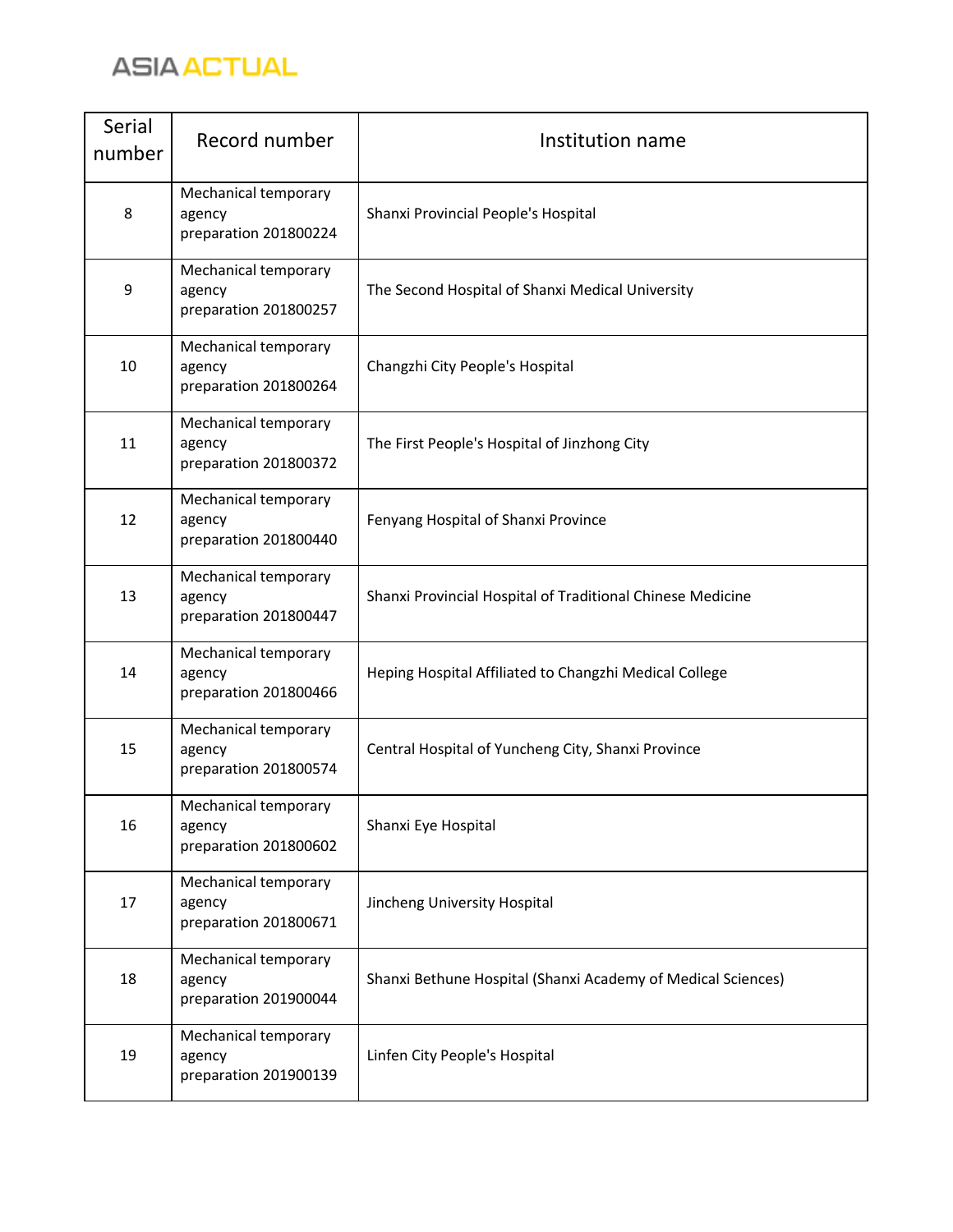

| Serial<br>number | Record number                                           | Institution name                                                                                                |
|------------------|---------------------------------------------------------|-----------------------------------------------------------------------------------------------------------------|
| 20               | Mechanical temporary<br>agency<br>preparation 202000010 | Taiyuan Fourth People's Hospital (Taiyuan Tuberculosis Hospital)                                                |
| 21               | Mechanical temporary<br>agency<br>preparation 202000056 | Stomatological Hospital of Shanxi Medical University                                                            |
| 22               | Mechanical temporary<br>agency<br>preparation 202000113 | Taiyuan Blood Center                                                                                            |
| 23               | Mechanical temporary<br>agency<br>preparation 202000136 | General Hospital of Yangquan Coal Industry (Group) Co., Ltd.                                                    |
|                  | Inner Mongolia Autonomous Region: 10                    |                                                                                                                 |
| $\mathbf{1}$     | Mechanical temporary<br>agency<br>preparation 201800037 | The First Affiliated Hospital of Baotou Medical College, Inner Mongolia<br>University of Science and Technology |
| $\overline{2}$   | Mechanical temporary<br>agency<br>preparation 201800117 | Affiliated Hospital of Inner Mongolia Medical University                                                        |
| 3                | Mechanical temporary<br>agency<br>preparation 201800155 | People's Hospital of Inner Mongolia Autonomous Region                                                           |
| 4                | Mechanical temporary<br>agency<br>preparation 201800198 | Inner Mongolia Baotou Steel Hospital                                                                            |
| 5                | Mechanical temporary<br>agency<br>preparation 201800242 | International Mongolian Medicine Hospital of Inner Mongolia<br>Autonomous Region                                |
| 6                | Mechanical temporary<br>agency<br>preparation 201800306 | Traditional Chinese Medicine Hospital of Inner Mongolia Autonomous<br>Region                                    |
| 7                | Mechanical temporary<br>agency<br>preparation 201800324 | <b>Baotou Central Hospital</b>                                                                                  |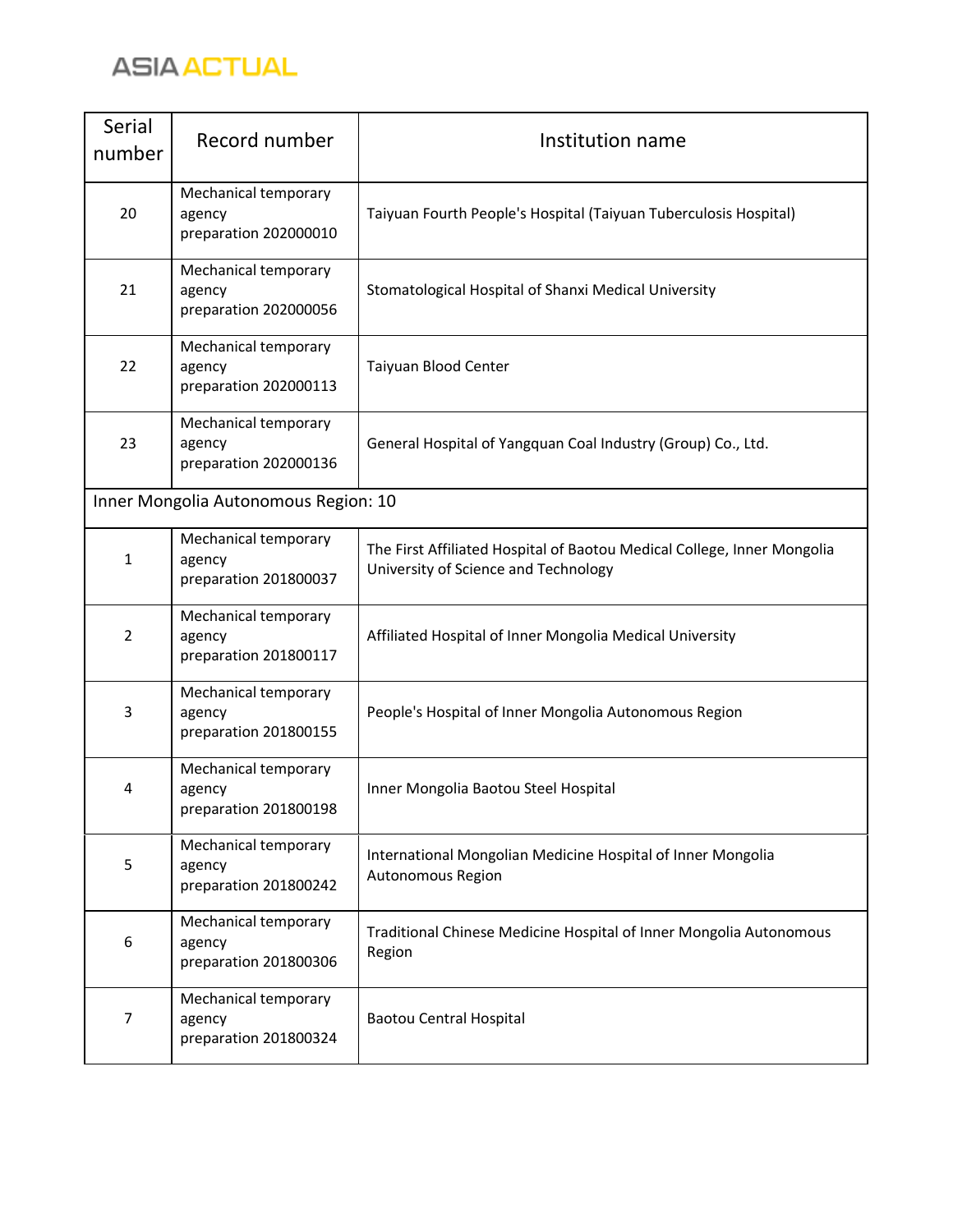

| Serial<br>number | Record number                                           | Institution name                                                                                |
|------------------|---------------------------------------------------------|-------------------------------------------------------------------------------------------------|
| 8                | Mechanical temporary<br>agency<br>preparation 201800381 | Maternal and Child Health Hospital of Inner Mongolia Autonomous<br>Region                       |
| 9                | Mechanical temporary<br>agency<br>preparation 201800551 | Affiliated Hospital of Chifeng University                                                       |
| 10               | Mechanical temporary<br>agency<br>preparation 201800674 | Chifeng City Hospital                                                                           |
|                  | Liaoning Province: 27 Ge                                |                                                                                                 |
| $\mathbf{1}$     | Mechanical temporary<br>agency<br>preparation 201800012 | The Second Affiliated Hospital of Dalian Medical University                                     |
| 2                | Mechanical temporary<br>agency<br>preparation 201800034 | The Second Affiliated Hospital of Liaoning University of Traditional<br><b>Chinese Medicine</b> |
| 3                | Mechanical temporary<br>agency<br>preparation 201800056 | The First Affiliated Hospital of Jinzhou Medical University                                     |
| 4                | Mechanical temporary<br>agency<br>preparation 201800066 | Zhongshan Hospital Affiliated to Dalian University                                              |
| 5                | Mechanical temporary<br>agency<br>preparation 201800073 | The First Affiliated Hospital of Dalian Medical University                                      |
| 6                | Mechanical temporary<br>agency<br>preparation 201800087 | Shenyang Orthopedic Hospital                                                                    |
| 7                | Mechanical temporary<br>agency<br>preparation 201800216 | The First Affiliated Hospital of China Medical University                                       |
| 8                | Mechanical temporary<br>agency<br>preparation 201800247 | Shenyang Aier Eye Optometry Hospital                                                            |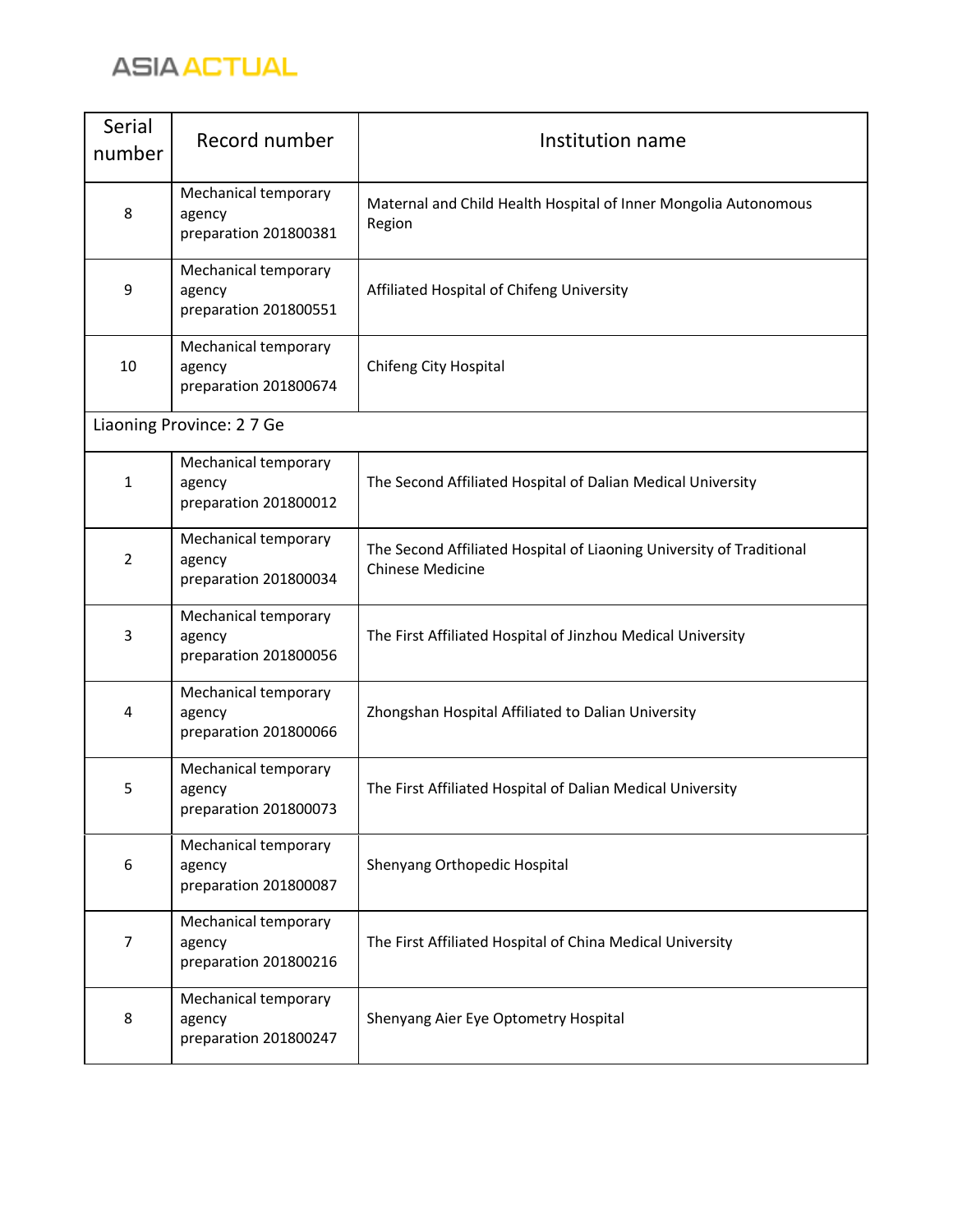

| Serial<br>number | Record number                                           | Institution name                                                                        |
|------------------|---------------------------------------------------------|-----------------------------------------------------------------------------------------|
| 9                | Mechanical temporary<br>agency<br>preparation 201800270 | Liaoning Provincial People's Hospital                                                   |
| 10               | Mechanical temporary<br>agency<br>preparation 201800292 | The Sixth People's Hospital of Shenyang                                                 |
| 11               | Mechanical temporary<br>agency<br>preparation 201800299 | The Third Affiliated Hospital of Liaoning University of Traditional Chinese<br>Medicine |
| 12               | Mechanical temporary<br>agency<br>preparation 201800369 | <b>Liaoning Cancer Hospital</b>                                                         |
| 13               | Mechanical temporary<br>agency<br>preparation 201800493 | The Tenth People's Hospital of Shenyang (Shenyang Chest Hospital)                       |
| 14               | Mechanical temporary<br>agency<br>preparation 201800541 | Stomatological Hospital of China Medical University                                     |
| 15               | Mechanical temporary<br>agency<br>preparation 201800596 | Panjin Liaoyou Baoshihua Hospital                                                       |
| 16               | Mechanical temporary<br>agency<br>preparation 201800616 | Dalian Central Hospital                                                                 |
| 17               | Mechanical temporary<br>agency<br>preparation 201800636 | Affiliated Hospital of Liaoning University of Traditional Chinese Medicine              |
| 18               | Mechanical temporary<br>agency<br>preparation 201800668 | Shenyang He Eye Hospital (Co., Ltd.)                                                    |
| 19               | Mechanical temporary<br>agency<br>preparation 201900062 | Shengjing Hospital Affiliated to China Medical University                               |
| 20               | Mechanical temporary<br>agency<br>preparation 201900090 | Dandong First Hospital                                                                  |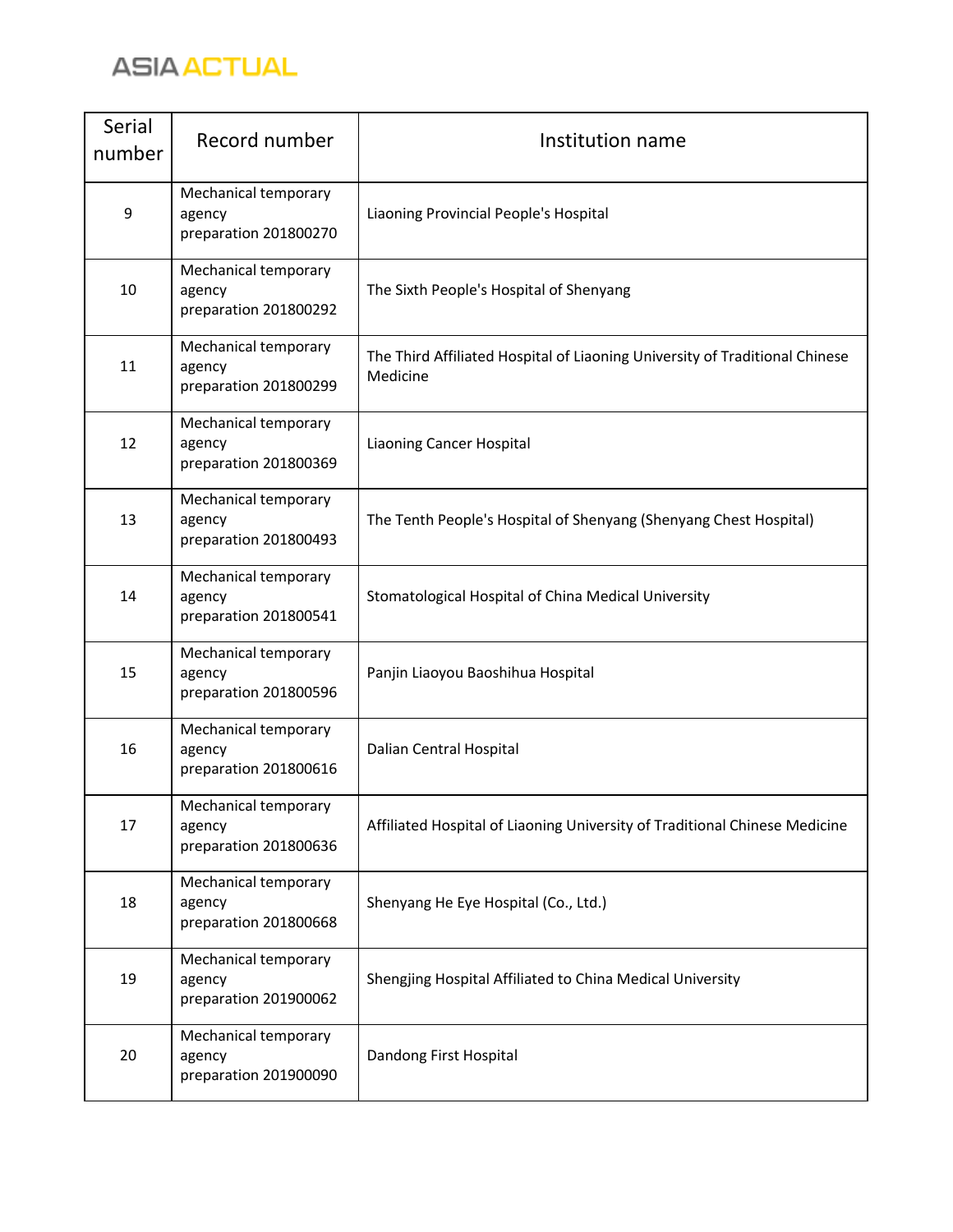

| <b>Serial</b><br>number | Record number                                           | Institution name                                                  |
|-------------------------|---------------------------------------------------------|-------------------------------------------------------------------|
| 21                      | Mechanical temporary<br>agency<br>preparation 202000033 | The Sixth People's Hospital of Dalian                             |
| 22                      | Mechanical temporary<br>agency<br>preparation 202000035 | Shenyang Fourth People's Hospital                                 |
| 23                      | <b>Mechanical Provisional</b><br>Institutions 202000047 | The Third Affiliated Hospital of Jinzhou Medical University       |
| 24                      | Mechanical temporary<br>agency<br>preparation 202000059 | Xinhua Hospital Affiliated to Dalian University                   |
| 25                      | Mechanical temporary<br>agency<br>preparation 202000097 | Shenyang Xingqi Eye Hospital                                      |
| 26                      | Mechanical temporary<br>agency<br>preparation 202000135 | Ansteel Group Corporation General Hospital                        |
| 27                      | Mechanical temporary<br>agency<br>preparation 202100015 | Shenyang Central Blood Station (Liaoning Provincial Blood Center) |
| Jilin: 20 Ge            |                                                         |                                                                   |
| 1                       | Mechanical temporary<br>agency<br>preparation 201800114 | The First Hospital of Jilin University                            |
| $\overline{2}$          | Mechanical temporary<br>agency<br>preparation 201800275 | Changchun Children's Hospital                                     |
| 3                       | Mechanical temporary<br>agency<br>preparation 201800326 | The First Clinical Hospital of Jilin Academy of Chinese Medicine  |
| 4                       | Mechanical temporary<br>agency<br>preparation 201800341 | Siping Central People's Hospital                                  |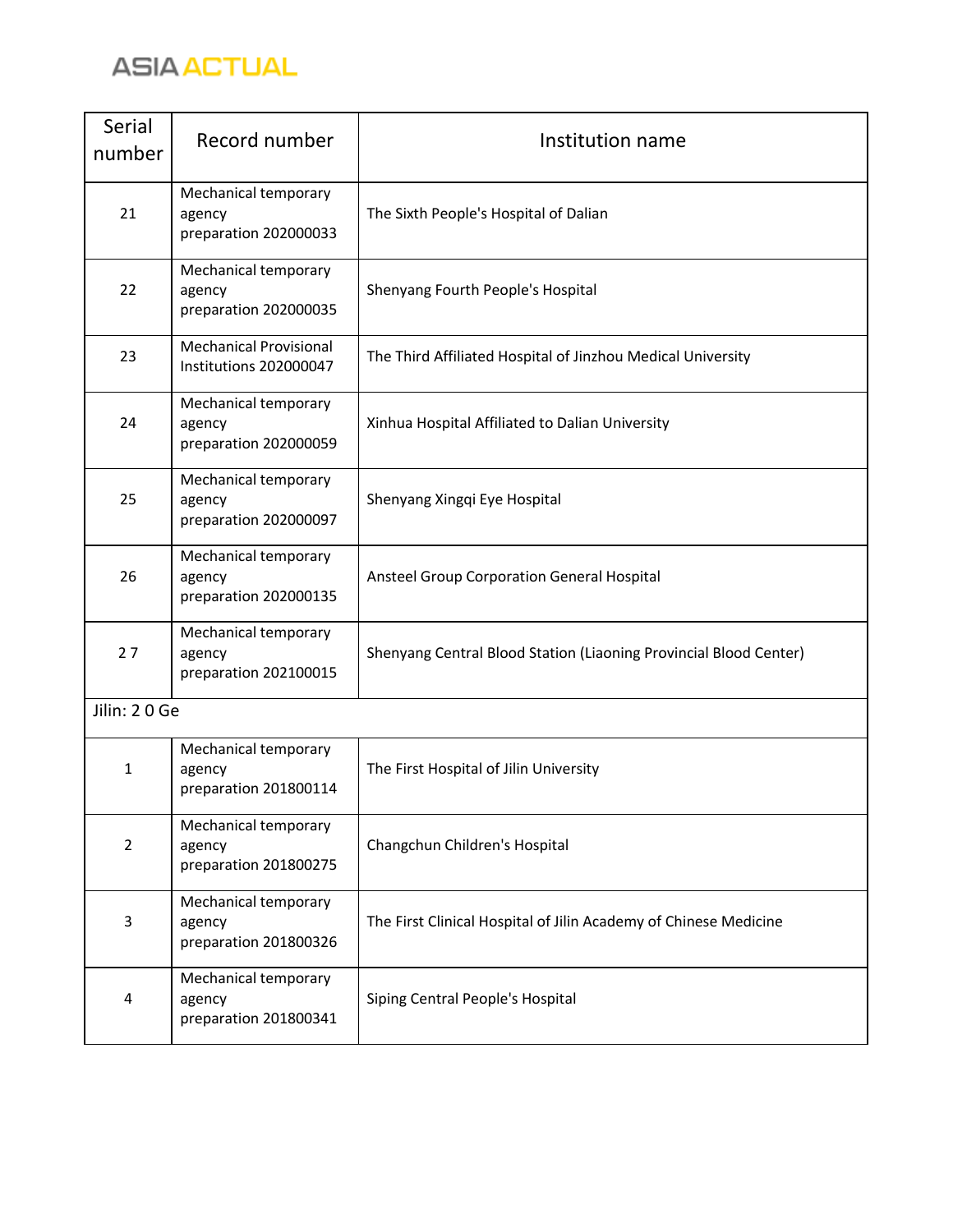

| Serial<br>number | Record number                                           | Institution name                                                               |
|------------------|---------------------------------------------------------|--------------------------------------------------------------------------------|
| 5                | Mechanical temporary<br>agency<br>preparation 201800345 | Tonghua Central Hospital                                                       |
| 6                | Mechanical temporary<br>agency<br>preparation 201800403 | Jilin Provincial People's Hospital                                             |
| $\overline{7}$   | Mechanical temporary<br>agency<br>preparation 201800425 | China-Japan Friendship Hospital of Jilin University                            |
| 8                | Mechanical temporary<br>agency<br>preparation 201800433 | Affiliated Hospital of Changchun University of Traditional Chinese<br>Medicine |
| 9                | Mechanical temporary<br>agency<br>preparation 201800437 | FAW General Hospital of Jilin Province                                         |
| 10               | Mechanical temporary<br>agency<br>preparation 201800462 | Jilin University Stomatological Hospital                                       |
| 11               | Mechanical temporary<br>agency<br>preparation 201800477 | Jilin Provincial Tumor Hospital                                                |
| 12               | Mechanical temporary<br>agency<br>preparation 201800523 | Jilin City People's Hospital                                                   |
| 13               | Mechanical temporary<br>agency<br>preparation 201800544 | Neuropsychiatric Hospital of Jilin Province                                    |
| 14               | Mechanical temporary<br>agency<br>preparation 201800548 | Meihekou Central Hospital                                                      |
| 15               | Mechanical temporary<br>agency<br>preparation 201800605 | Jilin Central Hospital                                                         |
| 16               | Mechanical temporary<br>agency<br>preparation 201800677 | The Second Hospital of Jilin University                                        |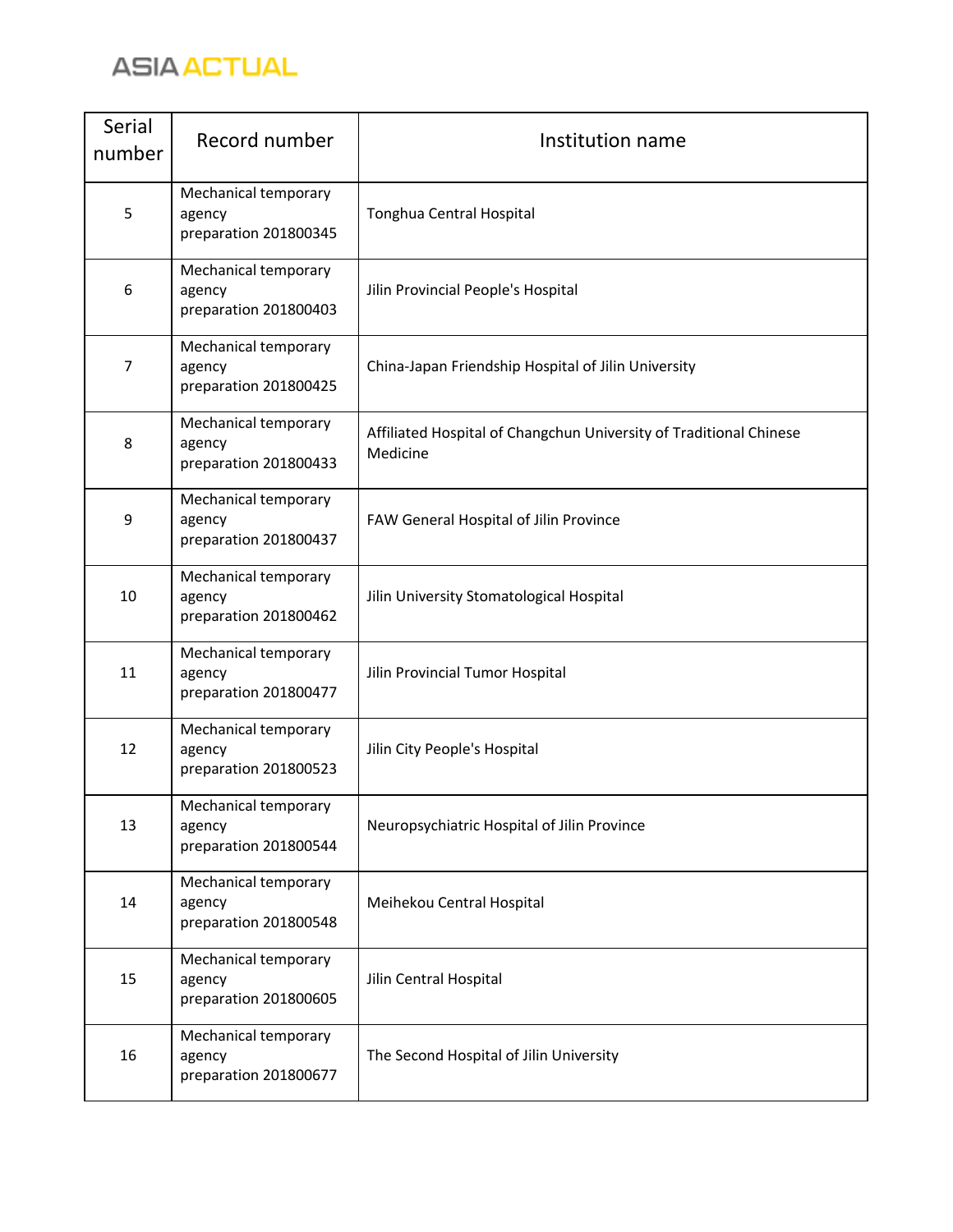

| Serial<br>number | Record number                                           | Institution name                                                                                    |
|------------------|---------------------------------------------------------|-----------------------------------------------------------------------------------------------------|
| 17               | Mechanical temporary<br>agency<br>preparation 201900028 | Changchun Aier Eye Hospital                                                                         |
| 18               | Mechanical temporary<br>agency<br>preparation 202000003 | Jilin Guowen Hospital                                                                               |
| 19               | Mechanical temporary<br>agency<br>preparation 202000118 | Affiliated Hospital of Yanbian University (Yanbian Hospital)                                        |
| 20               | Mechanical temporary<br>agency<br>preparation 202000137 | Hepatobiliary Hospital of Jilin Province                                                            |
|                  | Heilongjiang Province: 17 Ge                            |                                                                                                     |
| $\mathbf{1}$     | Mechanical temporary<br>agency<br>preparation 201800043 | The Second Affiliated Hospital of Heilongjiang University of Traditional<br><b>Chinese Medicine</b> |
| $\overline{2}$   | Mechanical temporary<br>agency<br>preparation 201800133 | The Third Affiliated Hospital of Qiqihar Medical College                                            |
| 3                | Mechanical temporary<br>agency<br>preparation 201800148 | Daqing Oilfield General Hospital                                                                    |
| 4                | Mechanical temporary<br>agency<br>preparation 201800150 | The First Affiliated Hospital of Heilongjiang University of Traditional<br><b>Chinese Medicine</b>  |
| 5                | Mechanical temporary<br>agency<br>preparation 201800304 | The First Affiliated Hospital of Harbin Medical University                                          |
| 6                | Mechanical temporary<br>agency<br>preparation 201800354 | The Affiliated Tumor Hospital of Harbin Medical University                                          |
| 7                | Mechanical temporary<br>agency<br>preparation 201800377 | The Second Affiliated Hospital of Harbin Medical University                                         |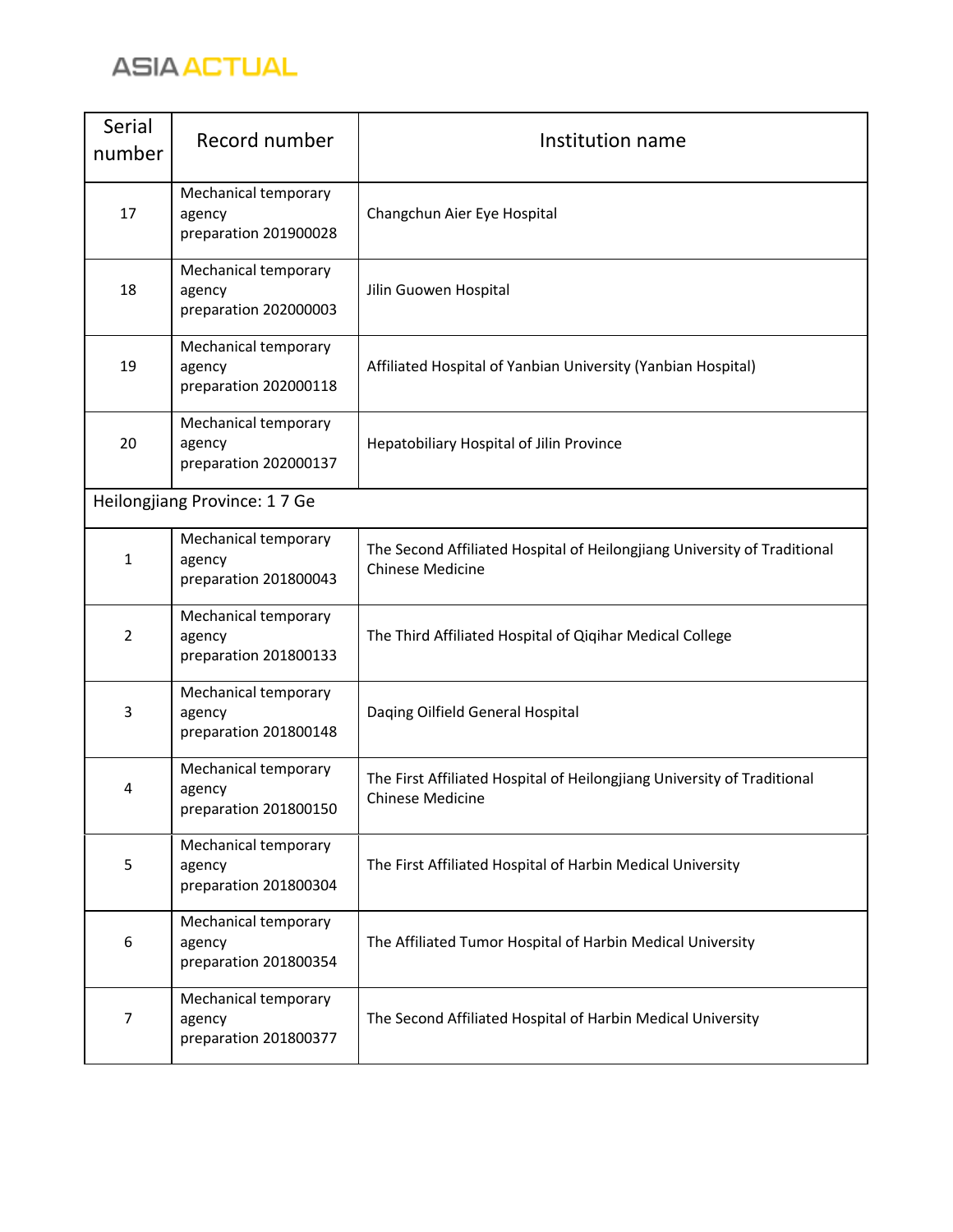

| Serial<br>number | Record number                                           | Institution name                                                                       |
|------------------|---------------------------------------------------------|----------------------------------------------------------------------------------------|
| 8                | Mechanical temporary<br>agency<br>preparation 201800450 | The Fourth Affiliated Hospital of Harbin Medical University                            |
| 9                | Mechanical temporary<br>agency<br>preparation 201800626 | Heilongjiang Provincial Hospital                                                       |
| 10               | Mechanical temporary<br>agency<br>preparation 201900074 | Heilongjiang Provincial Hospital for Infectious Diseases                               |
| 11               | Mechanical temporary<br>agency<br>preparation 201900076 | Qiqihar Hospital of Traditional Chinese Medicine                                       |
| 12               | Mechanical temporary<br>agency<br>preparation 201900101 | Qiqihar First Hospital                                                                 |
| 13               | Mechanical temporary<br>agency<br>preparation 201900144 | Harbin Chest Hospital                                                                  |
| 14               | Mechanical temporary<br>agency<br>preparation 202000049 | The Third Hospital of Daqing City                                                      |
| 15               | Mechanical temporary<br>agency<br>preparation 202000058 | Hongqi Hospital Affiliated to Mudanjiang Medical College                               |
| 16               | Mechanical temporary<br>agency<br>preparation 202000142 | Heilongjiang Provincial Center for Disease Control and Prevention                      |
| 17               | Mechanical temporary<br>agency<br>preparation 202100009 | Mudanjiang Cancer Hospital                                                             |
| Shanghai: 57 Ge  |                                                         |                                                                                        |
| $\mathbf{1}$     | Mechanical temporary<br>agency<br>preparation 201800009 | Shanghai Children's Medical Center, Shanghai Jiaotong University School<br>of Medicine |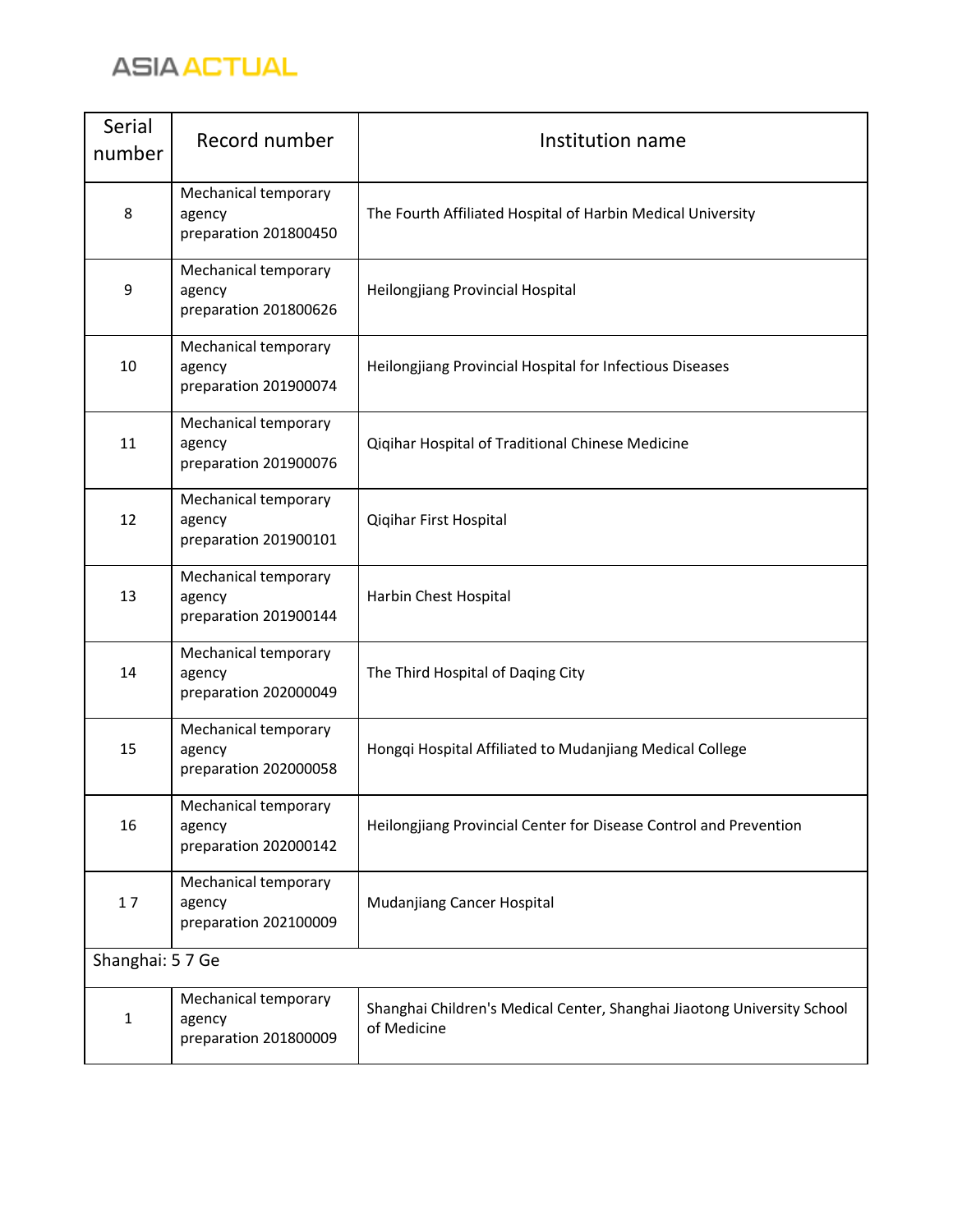

| Serial<br>number        | Record number                                           | Institution name                                                                                                                             |
|-------------------------|---------------------------------------------------------|----------------------------------------------------------------------------------------------------------------------------------------------|
| $\overline{2}$          | Mechanical temporary<br>agency<br>preparation 201800010 | Shuguang Hospital Affiliated to Shanghai University of Traditional Chinese<br>Medicine                                                       |
| 3                       | Mechanical temporary<br>agency<br>preparation 201800025 | Shanghai Tongren Hospital                                                                                                                    |
| $\overline{\mathbf{4}}$ | Mechanical temporary<br>agency<br>preparation 201800035 | Eye Ear Nose Throat Hospital Affiliated to Fudan University                                                                                  |
| 5                       | Mechanical temporary<br>agency<br>preparation 201800038 | Shanghai Children's Hospital                                                                                                                 |
| 6                       | Mechanical temporary<br>agency<br>preparation 201800039 | Longhua Hospital Affiliated to Shanghai University of Traditional Chinese<br>Medicine                                                        |
| 7                       | Mechanical temporary<br>agency<br>preparation 201800051 | Xinhua Hospital Affiliated to Shanghai Jiaotong University School of<br>Medicine                                                             |
| 8                       | Mechanical temporary<br>agency<br>preparation 201800083 | Yueyang Hospital of Integrated Traditional Chinese and Western Medicine<br>Affiliated to Shanghai University of Traditional Chinese Medicine |
| 9                       | Mechanical temporary<br>agency<br>preparation 201800088 | Shanghai Tenth People's Hospital                                                                                                             |
| 10                      | Mechanical temporary<br>agency<br>preparation 201800123 | Shanghai Traditional Chinese Medicine Hospital                                                                                               |
| 11                      | Mechanical temporary<br>agency<br>preparation 201800132 | Shanghai Yangpu District Central Hospital (Yangpu Hospital Affiliated to<br>Tongji University)                                               |
| 12                      | Mechanical temporary<br>agency<br>preparation 201800156 | Shanghai Tongji Hospital                                                                                                                     |
| 13                      | Mechanical temporary<br>agency<br>preparation 201800171 | Shanghai Fifth People's Hospital                                                                                                             |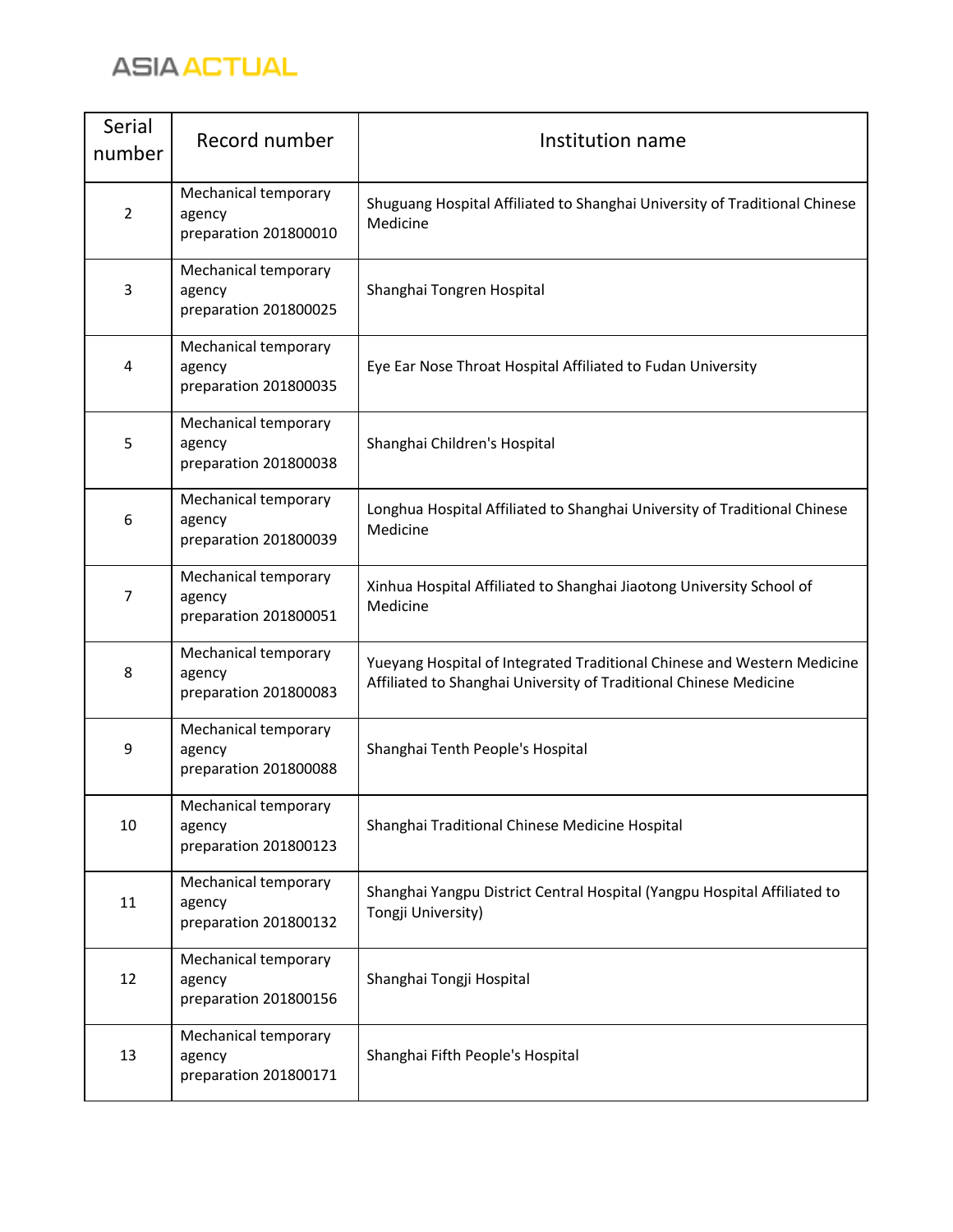

| Serial<br>number | Record number                                           | Institution name                                                                                                               |
|------------------|---------------------------------------------------------|--------------------------------------------------------------------------------------------------------------------------------|
| 14               | Mechanical temporary<br>agency<br>preparation 201800178 | Shanghai Chest Hospital                                                                                                        |
| 15               | Mechanical temporary<br>agency<br>preparation 201800191 | Shanghai Putuo District Central Hospital (Putuo Hospital Affiliated to<br>Shanghai University of Traditional Chinese Medicine) |
| 16               | Mechanical temporary<br>agency<br>preparation 201800209 | Renji Hospital Affiliated to Shanghai Jiaotong University School of<br>Medicine                                                |
| 17               | Mechanical temporary<br>agency<br>preparation 201800226 | Jinshan Hospital Affiliated to Fudan University                                                                                |
| 18               | Mechanical temporary<br>agency<br>preparation 201800256 | Shanghai Public Health Clinical Center                                                                                         |
| 19               | Mechanical temporary<br>agency<br>preparation 201800258 | Huashan Hospital Affiliated to Fudan University                                                                                |
| 20               | Mechanical temporary<br>agency<br>preparation 201800259 | Shanghai Yangzhi Rehabilitation Hospital (Shanghai Sunshine<br><b>Rehabilitation Center)</b>                                   |
| 21               | Mechanical temporary<br>agency<br>preparation 201800277 | Ruijin Hospital Affiliated to Shanghai Jiaotong University School of<br>Medicine                                               |
| 22               | Mechanical temporary<br>agency<br>preparation 201800279 | Obstetrics and Gynecology Hospital of Fudan University                                                                         |
| 23               | Mechanical temporary<br>agency<br>preparation 201800281 | Shanghai International Medical Center                                                                                          |
| 24               | Mechanical temporary<br>agency<br>preparation 201800283 | Shanghai Seventh People's Hospital                                                                                             |
| 25               | Mechanical temporary<br>agency<br>preparation 201800288 | Zhongshan Hospital Affiliated to Fudan University                                                                              |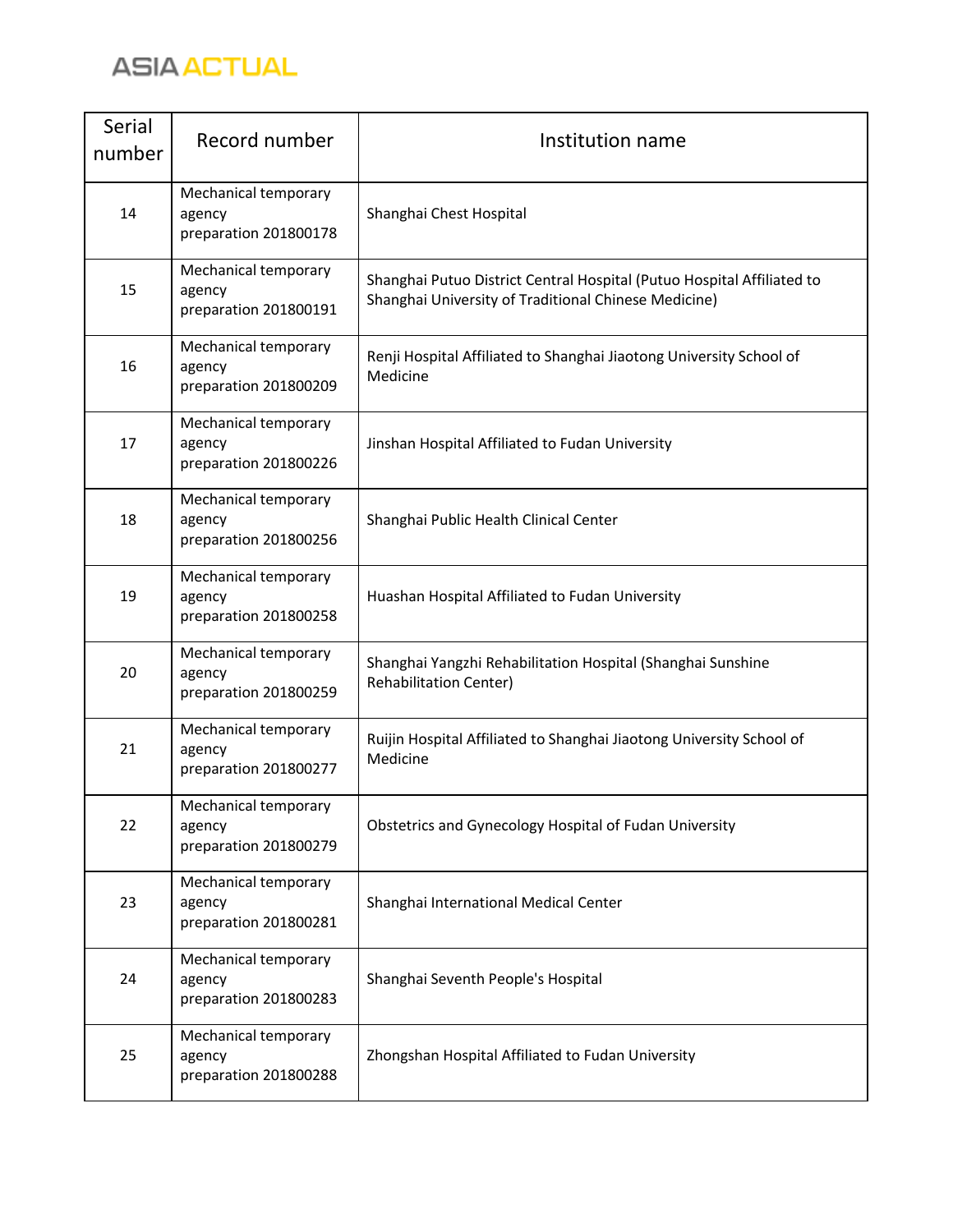

| Serial<br>number | Record number                                           | Institution name                                    |
|------------------|---------------------------------------------------------|-----------------------------------------------------|
| 26               | Mechanical temporary<br>agency<br>preparation 201800303 | Shanghai Pudong New Area People's Hospital          |
| 27               | Mechanical temporary<br>agency<br>preparation 201800313 | Shanghai First People's Hospital                    |
| 28               | Mechanical temporary<br>agency<br>preparation 201800314 | Shanghai Pudong Hospital                            |
| 29               | Mechanical temporary<br>agency<br>preparation 201800335 | Fudan University Affiliated Cancer Hospital         |
| 30               | Mechanical temporary<br>agency<br>preparation 201800340 | Children's Hospital of Fudan University             |
| 31               | Mechanical temporary<br>agency<br>preparation 201800351 | Shanghai Mental Health Center                       |
| 32               | Mechanical temporary<br>agency<br>preparation 201800353 | Zhoupu Hospital, Pudong New Area, Shanghai          |
| 33               | Mechanical temporary<br>agency<br>preparation 201800356 | Shanghai Pulmonary Hospital                         |
| 34               | Mechanical temporary<br>agency<br>preparation 201800358 | Shanghai First Maternity and Infant Health Hospital |
| 35               | Mechanical temporary<br>agency<br>preparation 201800404 | Shanghai Xuhui District Central Hospital            |
| 36               | Mechanical temporary<br>agency<br>preparation 201800409 | East China Hospital                                 |
| 37               | Mechanical temporary<br>agency<br>preparation 201800426 | Shanghai Dermatology Hospital                       |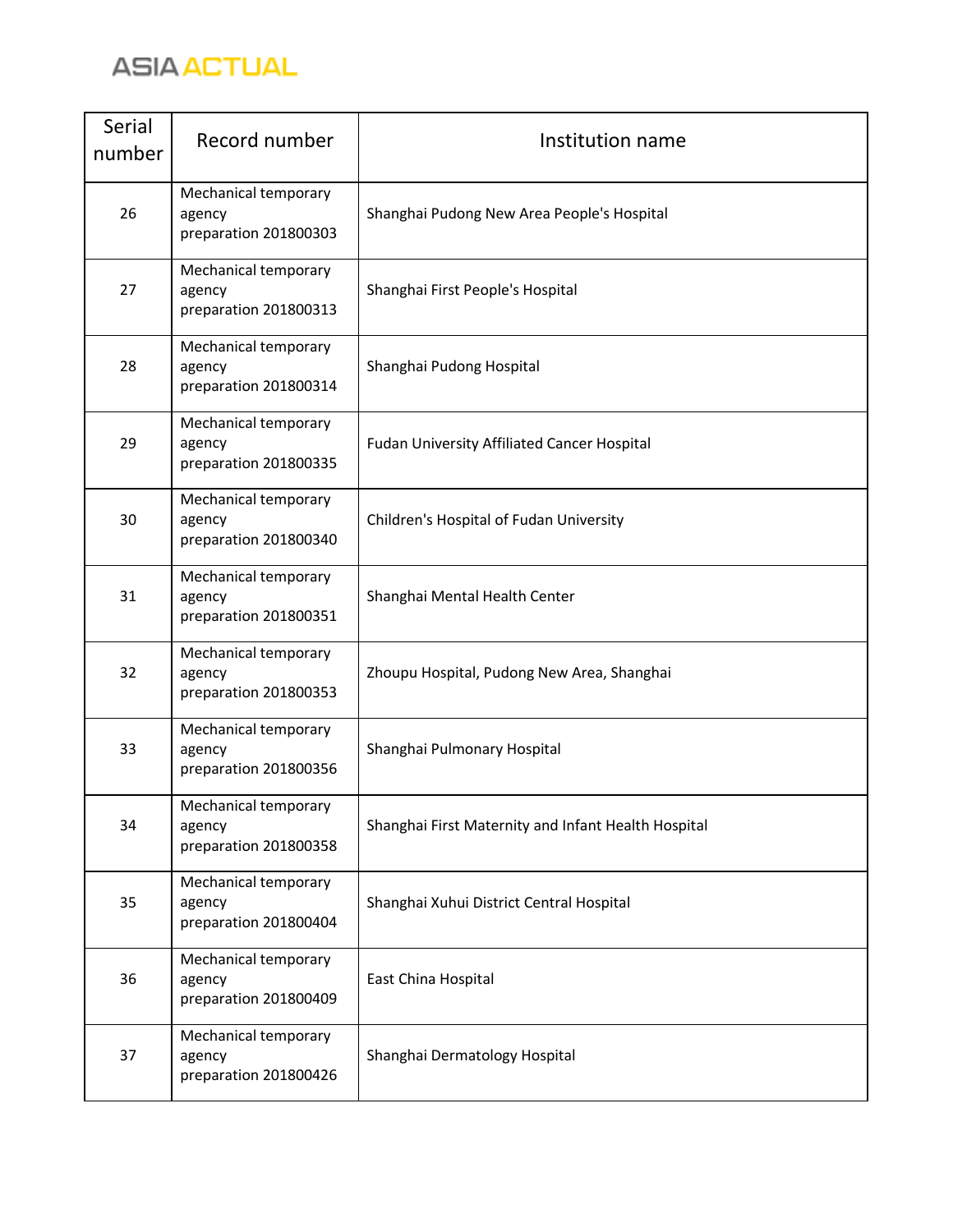

| Serial<br>number | Record number                                           | Institution name                                                                                     |
|------------------|---------------------------------------------------------|------------------------------------------------------------------------------------------------------|
| 38               | Mechanical temporary<br>agency<br>preparation 201800465 | The Ninth People's Hospital Affiliated to Shanghai Jiaotong University<br><b>School of Medicine</b>  |
| 39               | Mechanical temporary<br>agency<br>preparation 201800476 | Jing'an District Central Hospital, Shanghai                                                          |
| 40               | Mechanical temporary<br>agency<br>preparation 201800481 | Shanghai Hospital of Integrated Traditional Chinese and Western<br>Medicine                          |
| 41               | Mechanical temporary<br>agency<br>preparation 201800505 | Shanghai Guanghua Hospital of Integrated Traditional Chinese and<br><b>Western Medicine</b>          |
| 42               | Mechanical temporary<br>agency<br>preparation 201800508 | Shanghai Oriental Hospital                                                                           |
| 43               | Mechanical temporary<br>agency<br>preparation 201800518 | Shanghai First Rehabilitation Hospital                                                               |
| 44               | Mechanical temporary<br>agency<br>preparation 201800537 | Qingpu Branch of Zhongshan Hospital Affiliated to Fudan University                                   |
| 45               | Mechanical temporary<br>agency<br>preparation 201800594 | Shanghai Sixth People's Hospital                                                                     |
| 46               | Mechanical temporary<br>agency<br>preparation 201800617 | China Welfare Association International Peace Maternity and Child Health<br>Hospital                 |
| 47               | Mechanical temporary<br>agency<br>preparation 201800618 | Chongming Branch of Xinhua Hospital Affiliated to Shanghai Jiaotong<br>University School of Medicine |
| 48               | Mechanical temporary<br>agency<br>preparation 201800627 | Central Hospital of Fengxian District, Shanghai                                                      |
| 49               | Mechanical temporary<br>agency<br>preparation 201800658 | Punan Hospital, Pudong New Area, Shanghai                                                            |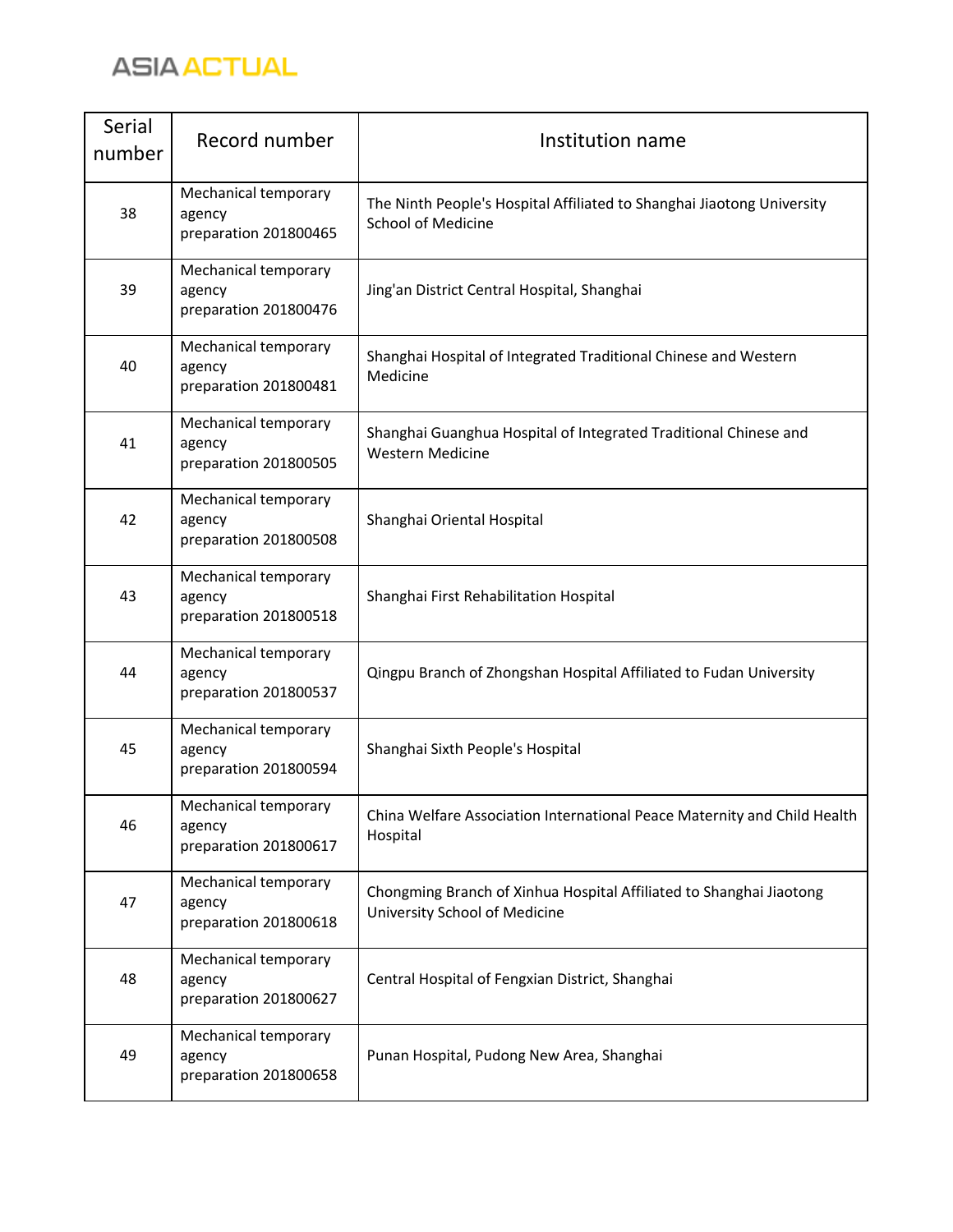

| Serial<br>number | Record number                                           | Institution name                                                                                        |
|------------------|---------------------------------------------------------|---------------------------------------------------------------------------------------------------------|
| 50               | Mechanical temporary<br>agency<br>preparation 201900091 | Shanghai Center for Disease Control and Prevention                                                      |
| 51               | Mechanical temporary<br>agency<br>preparation 202000015 | Central Hospital of Jiading District, Shanghai                                                          |
| 52               | Mechanical temporary<br>agency<br>preparation 202000017 | Shanghai MCC Hospital (Shanghai Jinhui Rehabilitation Hospital)                                         |
| 53               | Mechanical temporary<br>agency<br>preparation 202000018 | Shanghai Minhang District Central Hospital                                                              |
| 54               | Mechanical temporary<br>agency<br>preparation 202000123 | Luwan Branch of Ruijin Hospital Affiliated to Shanghai Jiaotong University<br><b>School of Medicine</b> |
| 55               | <b>Mechanical Provisional</b><br>Institutions 202000131 | Shanghai Aier Eye Hospital                                                                              |
| 56               | Mechanical temporary<br>agency<br>preparation 202000146 | Shanghai Oral Disease Prevention and Treatment Institute                                                |
| 57               | Mechanical temporary<br>agency<br>preparation 202100017 | Shanghai Eye Disease Control Center                                                                     |
| Jiangsu: 77 Ge   |                                                         |                                                                                                         |
| $\mathbf{1}$     | Mechanical temporary<br>agency<br>preparation 201800027 | Zhongda Hospital Affiliated to Southeast University                                                     |
| $\overline{2}$   | Mechanical temporary<br>agency<br>preparation 201800068 | Nanjing First Hospital                                                                                  |
| 3                | Mechanical temporary<br>agency<br>preparation 201800076 | Drum Tower Hospital Affiliated to Nanjing University School of Medicine                                 |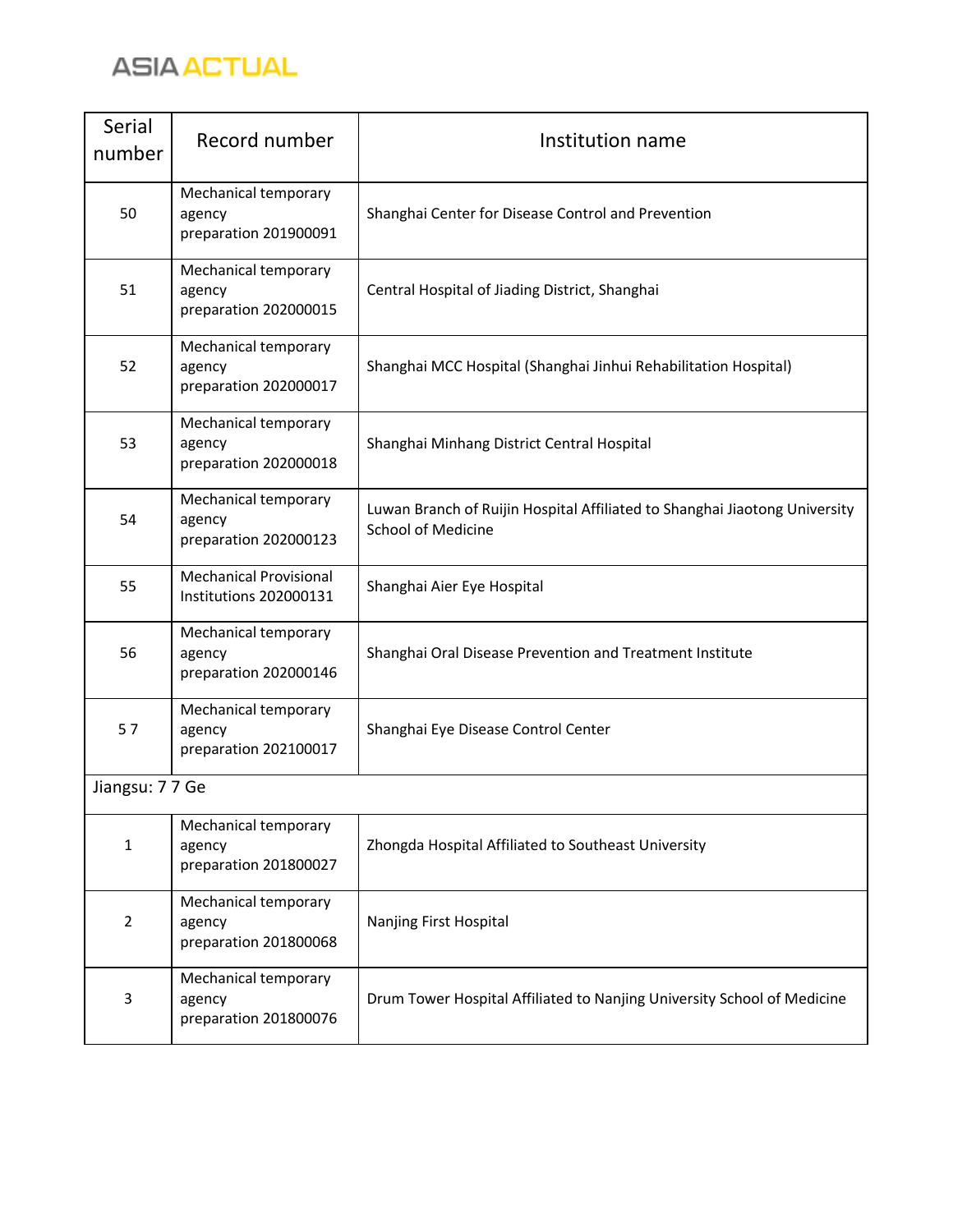

| Serial<br>number | Record number                                           | Institution name                                                                                                              |
|------------------|---------------------------------------------------------|-------------------------------------------------------------------------------------------------------------------------------|
| $\overline{4}$   | Mechanical temporary<br>agency<br>preparation 201800084 | Wuxi Second People's Hospital                                                                                                 |
| 5                | Mechanical temporary<br>agency<br>preparation 201800090 | Nanjing Chest Hospital                                                                                                        |
| 6                | Mechanical temporary<br>agency<br>preparation 201800095 | Taizhou People's Hospital                                                                                                     |
| 7                | Mechanical temporary<br>agency<br>preparation 201800098 | Wuxi People's Hospital                                                                                                        |
| 8                | Mechanical temporary<br>agency<br>preparation 201800120 | Affiliated Stomatological Hospital of Nanjing Medical University                                                              |
| 9                | Mechanical temporary<br>agency<br>preparation 201800165 | Taizhou Hospital of Integrated Traditional Chinese and Western Medicine<br>(Taizhou Medical High-tech Zone People's Hospital) |
| 10               | Mechanical temporary<br>agency<br>preparation 201800179 | The First Affiliated Hospital of Nanjing Medical University                                                                   |
| 11               | Mechanical temporary<br>agency<br>preparation 201800182 | Nanjing Traditional Chinese Medicine Hospital                                                                                 |
| 12               | Mechanical temporary<br>agency<br>preparation 201800186 | Nuclear Industry General Hospital (The Second Affiliated Hospital of<br>Soochow University)                                   |
| 13               | Mechanical temporary<br>agency<br>preparation 201800187 | Dermatology Hospital of Chinese Academy of Medical Sciences                                                                   |
| 14               | Mechanical temporary<br>agency<br>preparation 201800202 | Zhangjiagang First People's Hospital                                                                                          |
| 15               | Mechanical temporary<br>agency<br>preparation 201800208 | Affiliated Hospital of Jiangsu University                                                                                     |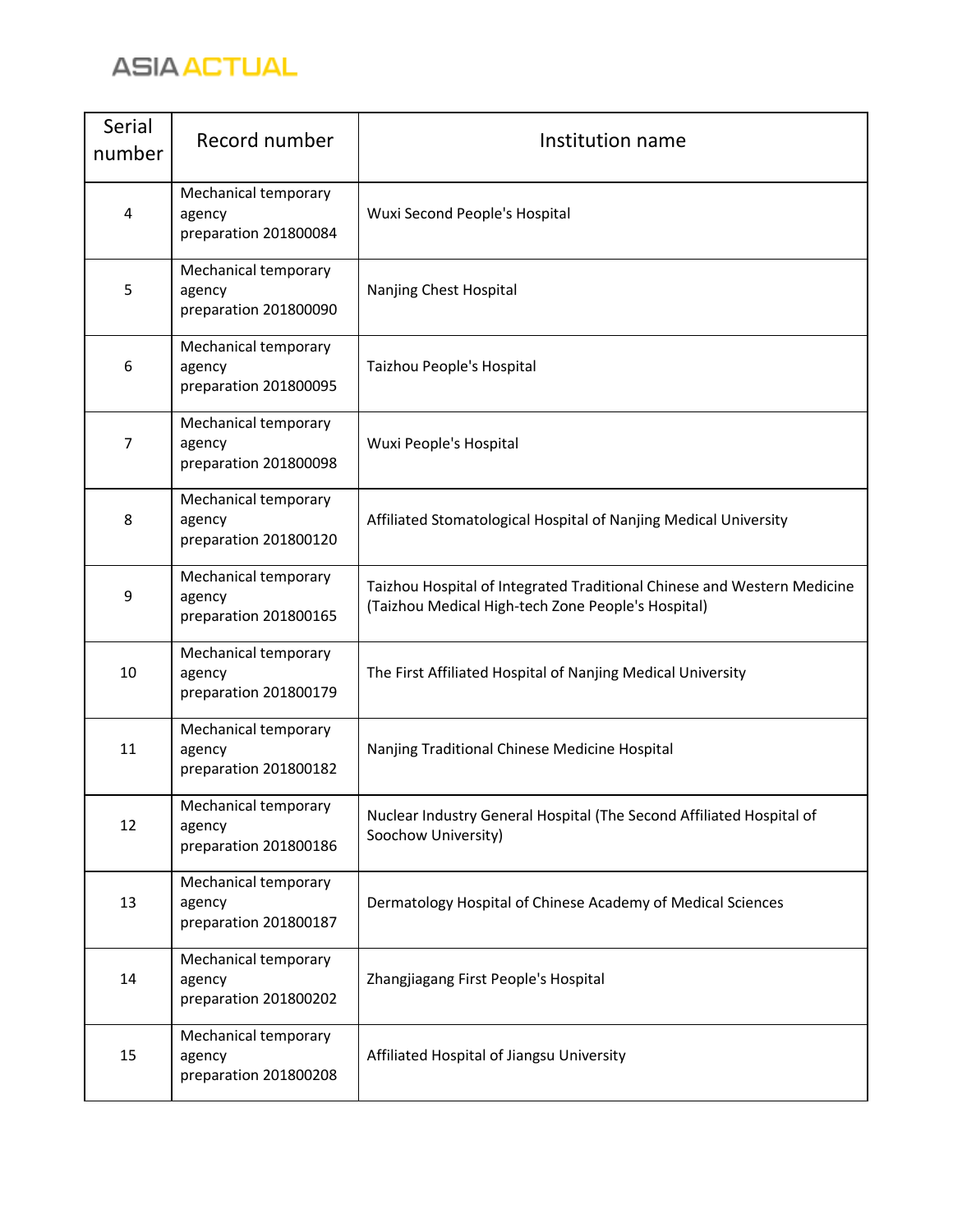

| Serial<br>number | Record number                                           | Institution name                                                                                                      |
|------------------|---------------------------------------------------------|-----------------------------------------------------------------------------------------------------------------------|
| 16               | Mechanical temporary<br>agency<br>preparation 201800228 | Nanjing Maternal and Child Health Hospital                                                                            |
| 17               | Mechanical temporary<br>agency<br>preparation 201800231 | Suzhou Kowloon Hospital                                                                                               |
| 18               | Mechanical temporary<br>agency<br>preparation 201800233 | The Affiliated Stomatological Hospital of Nanjing University School of<br>Medicine (Nanjing Stomatological Hospital)  |
| 19               | Mechanical temporary<br>agency<br>preparation 201800238 | Changzhou Second People's Hospital                                                                                    |
| 20               | Mechanical temporary<br>agency<br>preparation 201800248 | The Third People's Hospital of Zhenjiang City                                                                         |
| 21               | Mechanical temporary<br>agency<br>preparation 201800261 | The Affiliated Hospital of Jiangnan University (Wuxi Integrated Traditional<br>Chinese and Western Medicine Hospital) |
| 22               | Mechanical temporary<br>agency<br>preparation 201800262 | Suzhou Science and Technology City Hospital                                                                           |
| 23               | Mechanical temporary<br>agency<br>preparation 201800272 | The Affiliated Hospital of Jiangnan University (Wuxi Integrated Traditional<br>Chinese and Western Medicine Hospital) |
| 24               | Mechanical temporary<br>agency<br>preparation 201800293 | The First Affiliated Hospital of Soochow University                                                                   |
| 25               | Mechanical temporary<br>agency<br>preparation 201800296 | Nanjing Brain Hospital                                                                                                |
| 26               | Mechanical temporary<br>agency<br>preparation 201800318 | Children's Hospital of Soochow University                                                                             |
| 27               | Mechanical temporary<br>agency<br>preparation 201800321 | Taizhou Traditional Chinese Medicine Hospital                                                                         |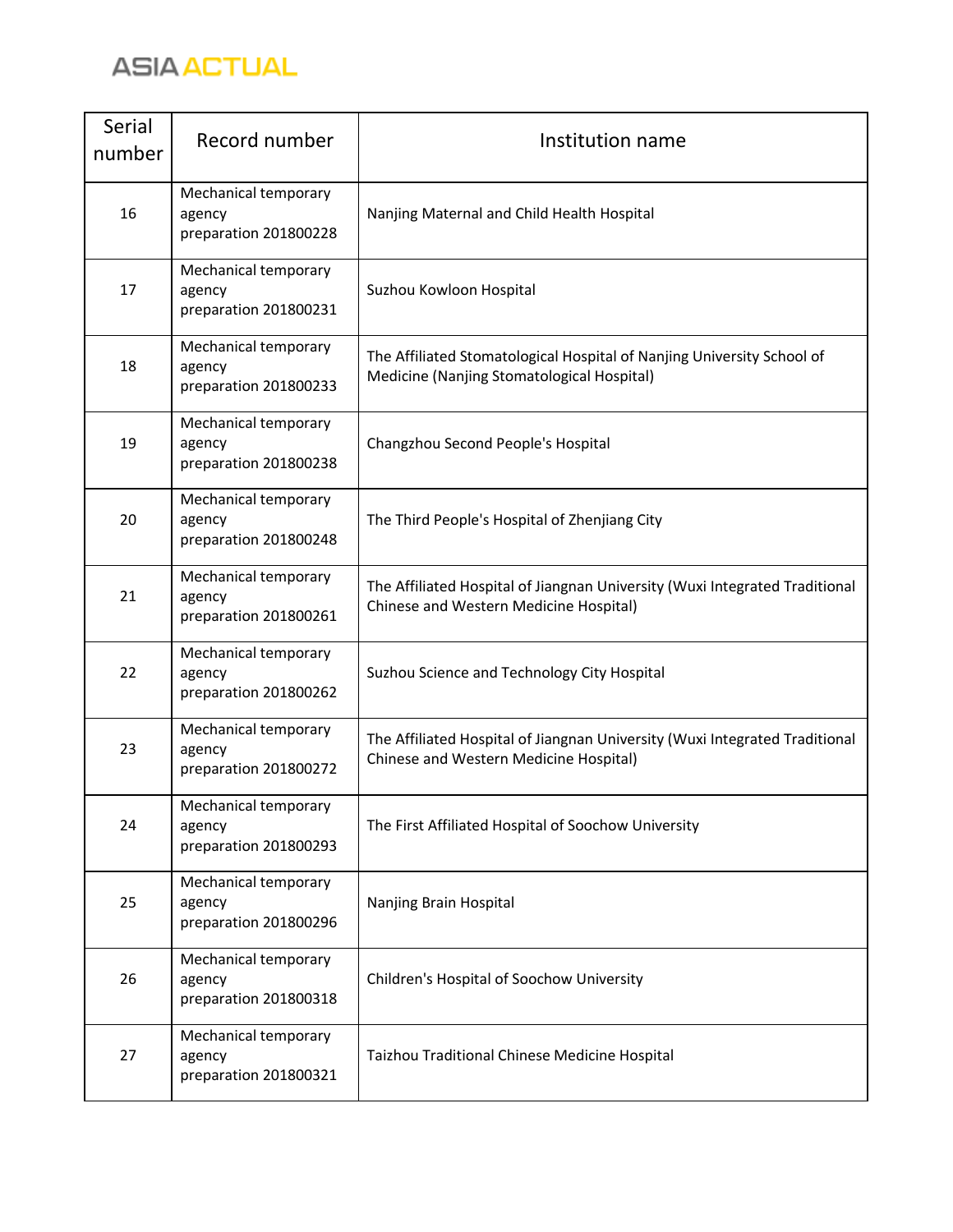

| Serial<br>number | Record number                                           | Institution name                                             |
|------------------|---------------------------------------------------------|--------------------------------------------------------------|
| 28               | Mechanical temporary<br>agency<br>preparation 201800330 | Jiangsu Provincial Hospital of Traditional Chinese Medicine  |
| 29               | Mechanical temporary<br>agency<br>preparation 201800348 | Jiangsu Cancer Hospital                                      |
| 30               | Mechanical temporary<br>agency<br>preparation 201800349 | Nanjing Jiangning Hospital                                   |
| 31               | Mechanical temporary<br>agency<br>preparation 201800388 | Lianyungang First People's Hospital                          |
| 32               | Mechanical temporary<br>agency<br>preparation 201800402 | Nantong University Hospital                                  |
| 33               | Mechanical temporary<br>agency<br>preparation 201800405 | Suzhou Municipal Hospital                                    |
| 34               | Mechanical temporary<br>agency<br>preparation 201800407 | The Second Affiliated Hospital of Nanjing Medical University |
| 35               | Mechanical temporary<br>agency<br>preparation 201800429 | Changzhou First People's Hospital                            |
| 36               | Mechanical temporary<br>agency<br>preparation 201800435 | Xuzhou Central Hospital                                      |
| 37               | Mechanical temporary<br>agency<br>preparation 201800453 | Nantong Cancer Hospital                                      |
| 38               | Mechanical temporary<br>agency<br>preparation 201800474 | Suzhou Traditional Chinese Medicine Hospital                 |
| 39               | Mechanical temporary<br>agency<br>preparation 201800483 | Jiangyin People's Hospital                                   |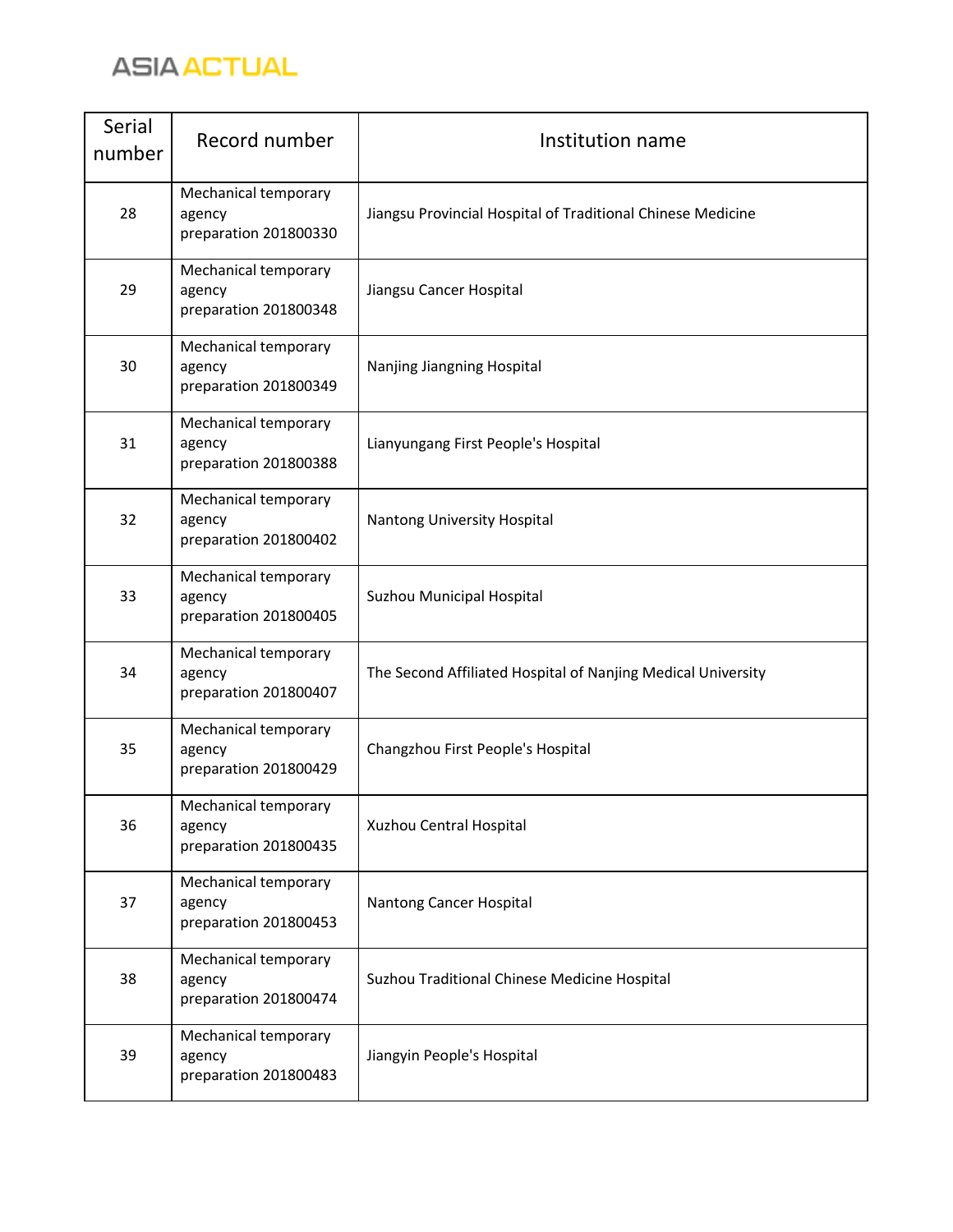

| Serial<br>number | Record number                                           | Institution name                                                                                     |
|------------------|---------------------------------------------------------|------------------------------------------------------------------------------------------------------|
| 40               | Mechanical temporary<br>agency<br>preparation 201800498 | Lianyungang Hospital of Traditional Chinese Medicine                                                 |
| 41               | Mechanical temporary<br>agency<br>preparation 201800504 | Affiliated Hospital of Xuzhou Medical University                                                     |
| 42               | Mechanical temporary<br>agency<br>preparation 201800506 | Changzhou Cancer Hospital                                                                            |
| 43               | Mechanical temporary<br>agency<br>preparation 201800517 | The Affiliated Hospital of Yangzhou University (Yangzhou First People's<br>Hospital)                 |
| 44               | Mechanical temporary<br>agency<br>preparation 201800531 | Jiangsu Provincial Hospital of Integrated Traditional Chinese and Western<br>Medicine                |
| 45               | Mechanical temporary<br>agency<br>preparation 201800556 | Huai'an First Hospital Affiliated to Nanjing Medical University (Huai'an<br>First People's Hospital) |
| 46               | Mechanical temporary<br>agency<br>preparation 201800585 | Wuxi Traditional Chinese Medicine Hospital                                                           |
| 47               | Mechanical temporary<br>agency<br>preparation 201800599 | Subei People's Hospital                                                                              |
| 48               | Mechanical temporary<br>agency<br>preparation 201800610 | Wuxi Mental Health Center                                                                            |
| 49               | Mechanical temporary<br>agency<br>preparation 201800620 | Wuxi Children's Hospital                                                                             |
| 50               | Mechanical temporary<br>agency<br>preparation 201800640 | Xuzhou Mining Group General Hospital                                                                 |
| 51               | Mechanical temporary<br>agency<br>preparation 201800647 | Nanjing Children's Hospital                                                                          |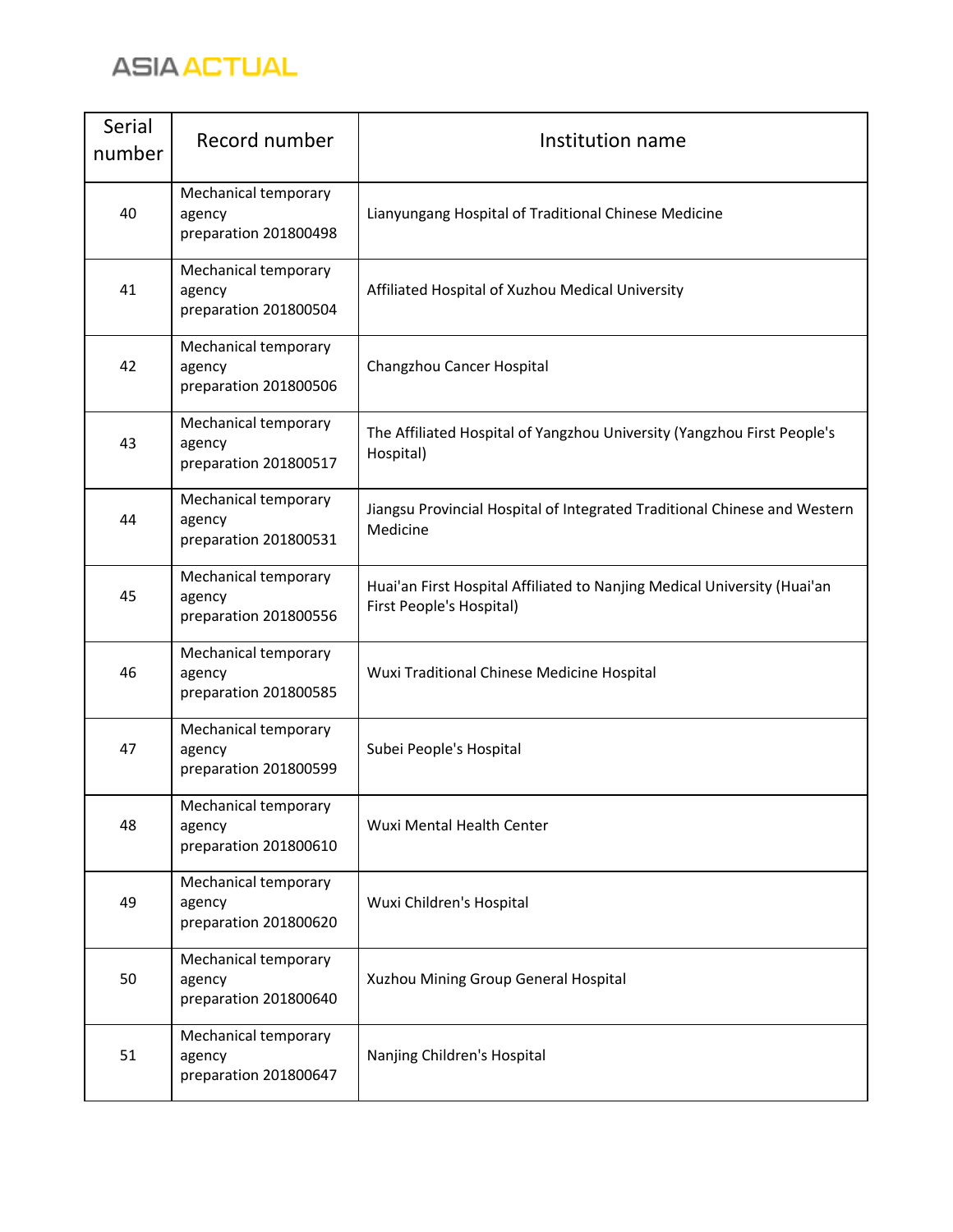

| Serial<br>number | Record number                                           | Institution name                                                                                                      |
|------------------|---------------------------------------------------------|-----------------------------------------------------------------------------------------------------------------------|
| 52               | Mechanical temporary<br>agency<br>preparation 201900006 | Kunshan First People's Hospital                                                                                       |
| 53               | Mechanical temporary<br>agency<br>preparation 201900008 | Eye Hospital of Nanjing Medical University                                                                            |
| 54               | Mechanical temporary<br>agency<br>preparation 201900012 | Nanjing Second Hospital                                                                                               |
| 55               | Mechanical temporary<br>agency<br>preparation 201900036 | The Fifth People's Hospital of Wuxi City                                                                              |
| 56               | Mechanical temporary<br>agency<br>preparation 201900046 | Provincial Government Hospital of Jiangsu Province (Geriatric Hospital<br>Affiliated to Nanjing Medical University)   |
| 57               | Mechanical temporary<br>agency<br>preparation 201900077 | Second People's Hospital of Lianyungang City                                                                          |
| 58               | Mechanical temporary<br>agency<br>preparation 201900089 | Jiangsu Provincial Center for Disease Control and Prevention (Jiangsu<br>Provincial Public Health Research Institute) |
| 59               | Mechanical temporary<br>agency<br>preparation 201900103 | Changzhou Traditional Chinese Medicine Hospital                                                                       |
| 60               | Mechanical temporary<br>agency<br>preparation 201900131 | Yancheng First People's Hospital                                                                                      |
| 61               | Mechanical temporary<br>agency<br>preparation 201900158 | Yifu Hospital Affiliated to Nanjing Medical University                                                                |
| 62               | Mechanical temporary<br>agency<br>preparation 201900164 | Changshu Second People's Hospital                                                                                     |
| 63               | Mechanical temporary<br>agency<br>preparation 202000005 | Suzhou Fifth People's Hospital                                                                                        |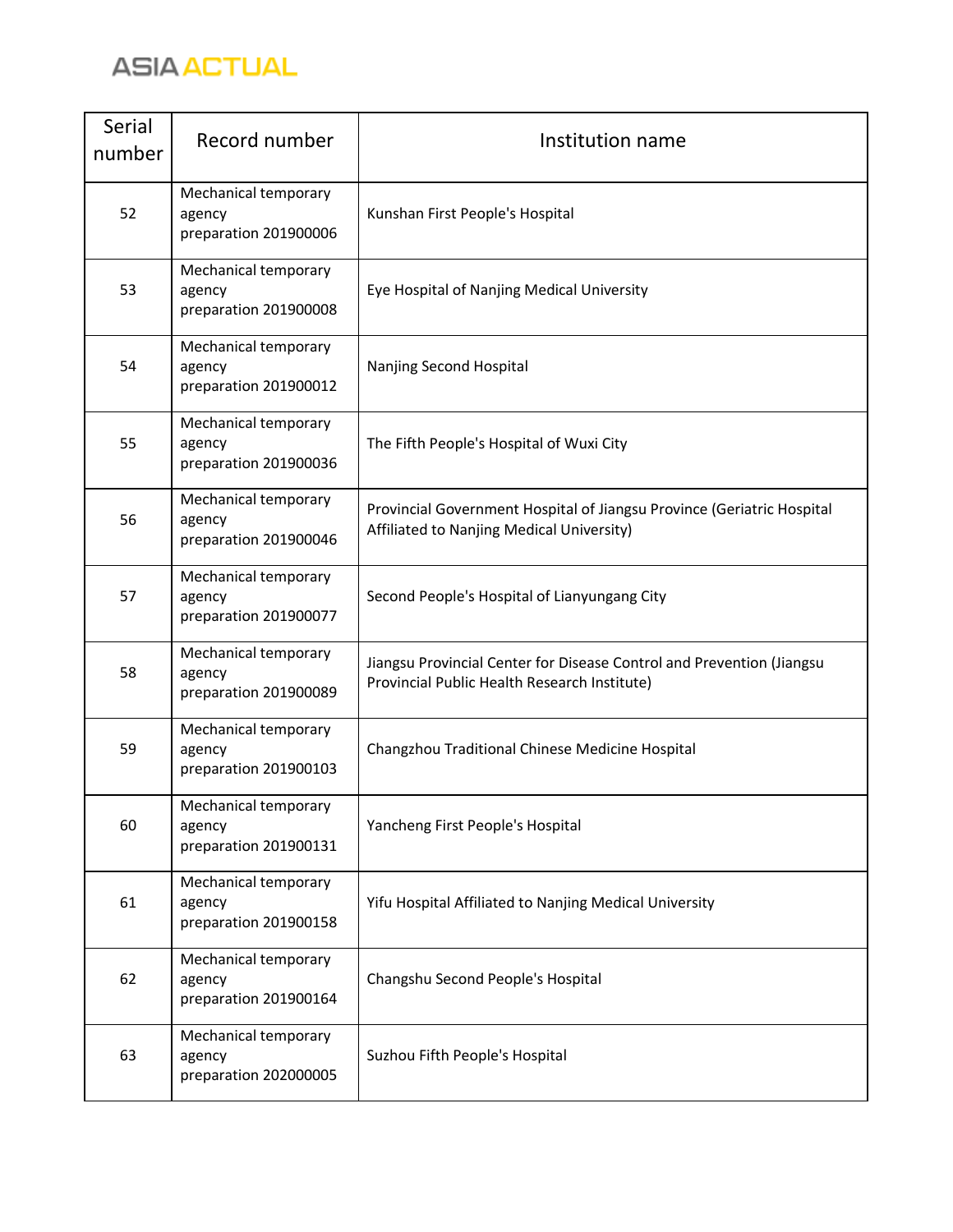

| Serial<br>number | Record number                                           | Institution name                                                                                   |
|------------------|---------------------------------------------------------|----------------------------------------------------------------------------------------------------|
| 64               | Mechanical temporary<br>agency<br>preparation 202000008 | The Eighth People's Hospital of Wuxi City                                                          |
| 65               | Mechanical temporary<br>agency<br>preparation 202000014 | Huai'an Second People's Hospital                                                                   |
| 66               | Mechanical temporary<br>agency<br>preparation 202000029 | Zhangjiagang Traditional Chinese Medicine Hospital                                                 |
| 67               | Mechanical temporary<br>agency<br>preparation 202000037 | Xuzhou Infectious Disease Hospital                                                                 |
| 68               | Mechanical temporary<br>agency<br>preparation 202000045 | Nanjing BenQ Hospital / BenQ Hospital Affiliated to Nanjing Medical<br>University                  |
| 69               | Mechanical temporary<br>agency<br>preparation 202000048 | Xuzhou Cancer Hospital                                                                             |
| 70               | Mechanical temporary<br>agency<br>preparation 202000055 | Zhenjiang Maternal and Child Health Hospital                                                       |
| 71               | Mechanical temporary<br>agency<br>preparation 202000090 | Shuyang County Hospital of Traditional Chinese Medicine                                            |
| 72               | Mechanical temporary<br>agency<br>preparation 202000111 | Sihong County Branch Jinting Hospital                                                              |
| 73               | Mechanical temporary<br>agency<br>preparation 202000119 | <b>Yixing People's Hospital</b>                                                                    |
| 74               | Mechanical temporary<br>agency<br>preparation 202000127 | Xuzhou Stomatological Hospital, Affiliated Stomatological Hospital of<br>Xuzhou Medical University |
| 75               | Mechanical temporary<br>agency<br>preparation 202000129 | Xuzhou Children's Hospital                                                                         |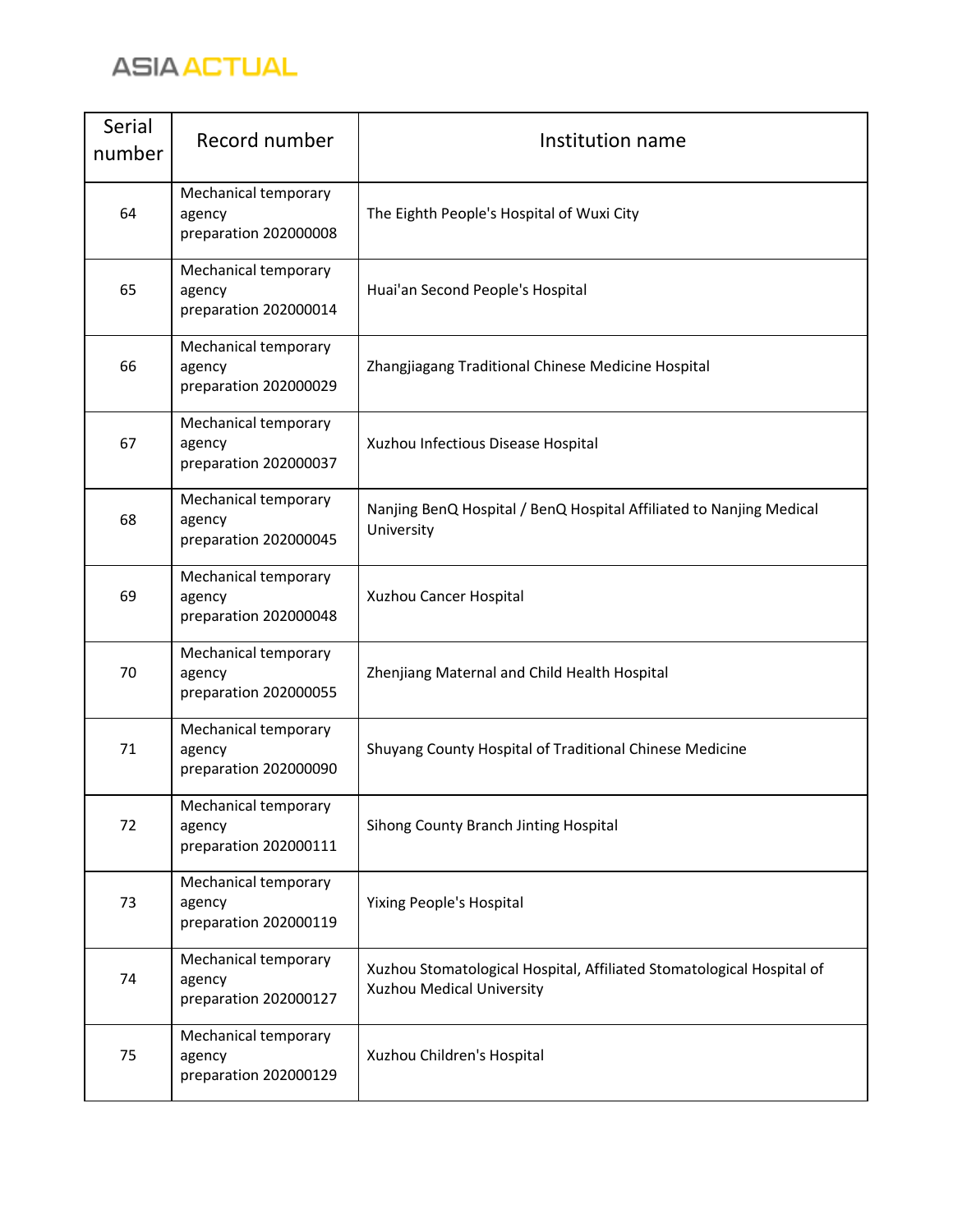

| Serial<br>number | Record number                                           | Institution name                                                                                  |
|------------------|---------------------------------------------------------|---------------------------------------------------------------------------------------------------|
| 76               | Mechanical temporary<br>agency<br>preparation 202000145 | Xuzhou Renci Hospital                                                                             |
| 77               | Mechanical temporary<br>agency<br>preparation 202100025 | Taizhou Second People's Hospital                                                                  |
| Zhejiang: 5 6 Ge |                                                         |                                                                                                   |
| $\mathbf{1}$     | Mechanical temporary<br>agency<br>preparation 201800024 | Ningbo Huamei Hospital, University of Chinese Academy of Sciences                                 |
| 2                | Mechanical temporary<br>agency<br>preparation 201800067 | Obstetrics and Gynecology Hospital Affiliated to Zhejiang University<br><b>School of Medicine</b> |
| 3                | Mechanical temporary<br>agency<br>preparation 201800069 | The Second Affiliated Hospital of Zhejiang University School of Medicine                          |
| 4                | Mechanical temporary<br>agency<br>preparation 201800085 | Shaoxing People's Hospital                                                                        |
| 5                | Mechanical temporary<br>agency<br>preparation 201800101 | Quzhou Third Hospital                                                                             |
| 6                | Mechanical temporary<br>agency<br>preparation 201800118 | Zhejiang Litongde Hospital                                                                        |
| $\overline{7}$   | Mechanical temporary<br>agency<br>preparation 201800126 | Zhejiang Cancer Hospital                                                                          |
| 8                | Mechanical temporary<br>agency<br>preparation 201800159 | Dongyang People's Hospital                                                                        |
| 9                | Mechanical temporary<br>agency<br>preparation 201800170 | Ningbo First Hospital                                                                             |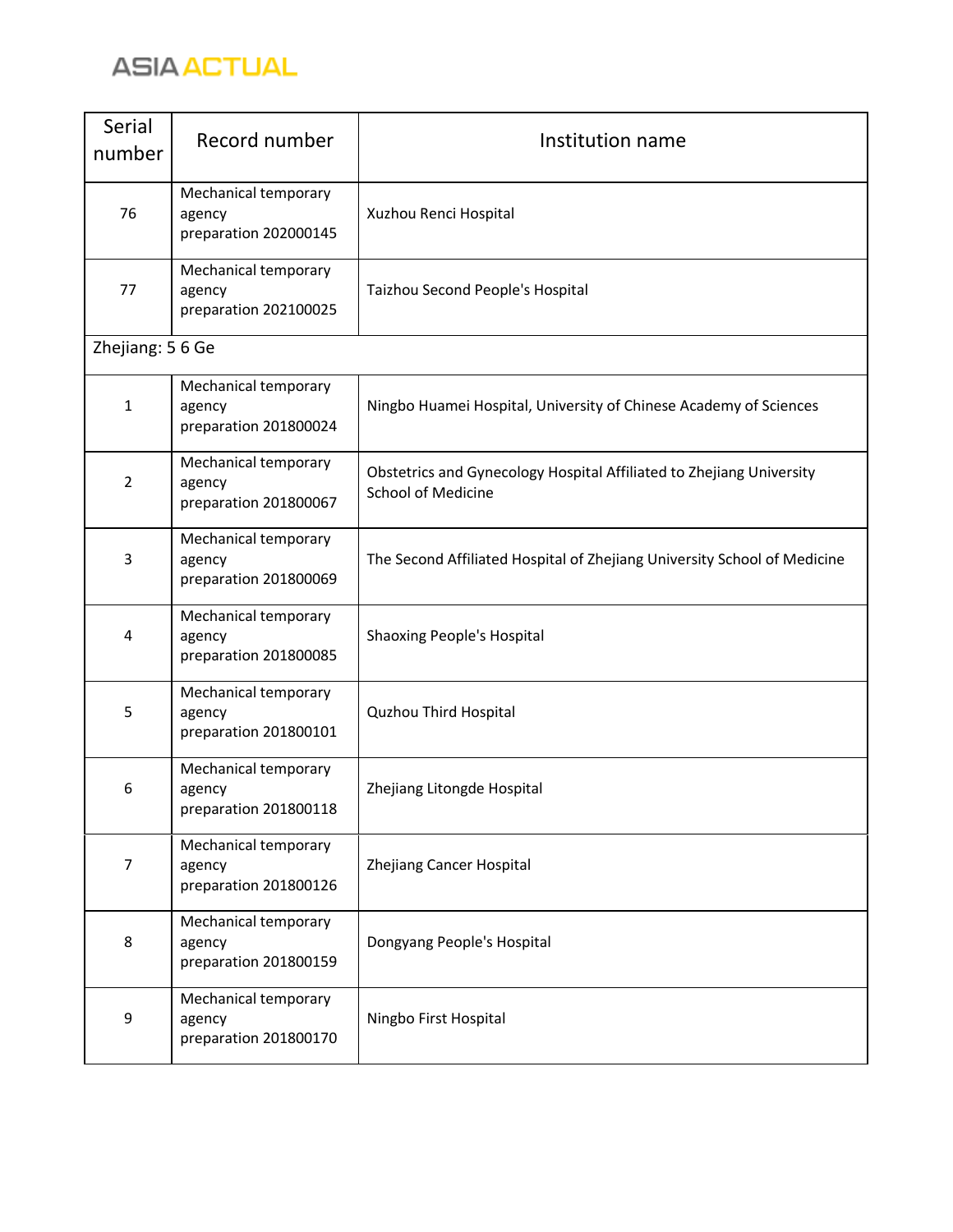

| Serial<br>number | Record number                                           | Institution name                                                        |
|------------------|---------------------------------------------------------|-------------------------------------------------------------------------|
| 10               | Mechanical temporary<br>agency<br>preparation 201800205 | Run Run Run Run Shaw Hospital, Zhejiang University School of Medicine   |
| 11               | Mechanical temporary<br>agency<br>preparation 201800278 | Eye Hospital Affiliated to Wenzhou Medical University                   |
| 12               | Mechanical temporary<br>agency<br>preparation 201800280 | Affiliated Hospital of Hangzhou Normal University                       |
| 13               | Mechanical temporary<br>agency<br>preparation 201800286 | Zhejiang Provincial People's Hospital                                   |
| 14               | Mechanical temporary<br>agency<br>preparation 201800302 | Affiliated Hospital of Ningbo University School of Medicine             |
| 15               | Mechanical temporary<br>agency<br>preparation 201800319 | Quzhou People's Hospital (Quzhou Central Hospital)                      |
| 16               | Mechanical temporary<br>agency<br>preparation 201800334 | The First Affiliated Hospital of Wenzhou Medical University             |
| 17               | Mechanical temporary<br>agency<br>preparation 201800389 | Lishui Central Hospital                                                 |
| 18               | Mechanical temporary<br>agency<br>preparation 201800394 | The First Affiliated Hospital of Zhejiang University School of Medicine |
| 19               | Mechanical temporary<br>agency<br>preparation 201800415 | Ningbo Women and Children's Hospital                                    |
| 20               | Mechanical temporary<br>agency<br>preparation 201800418 | The Second Affiliated Hospital of Wenzhou Medical University            |
| 21               | Mechanical temporary<br>agency<br>preparation 201800424 | Taizhou Hospital, Zhejiang Province                                     |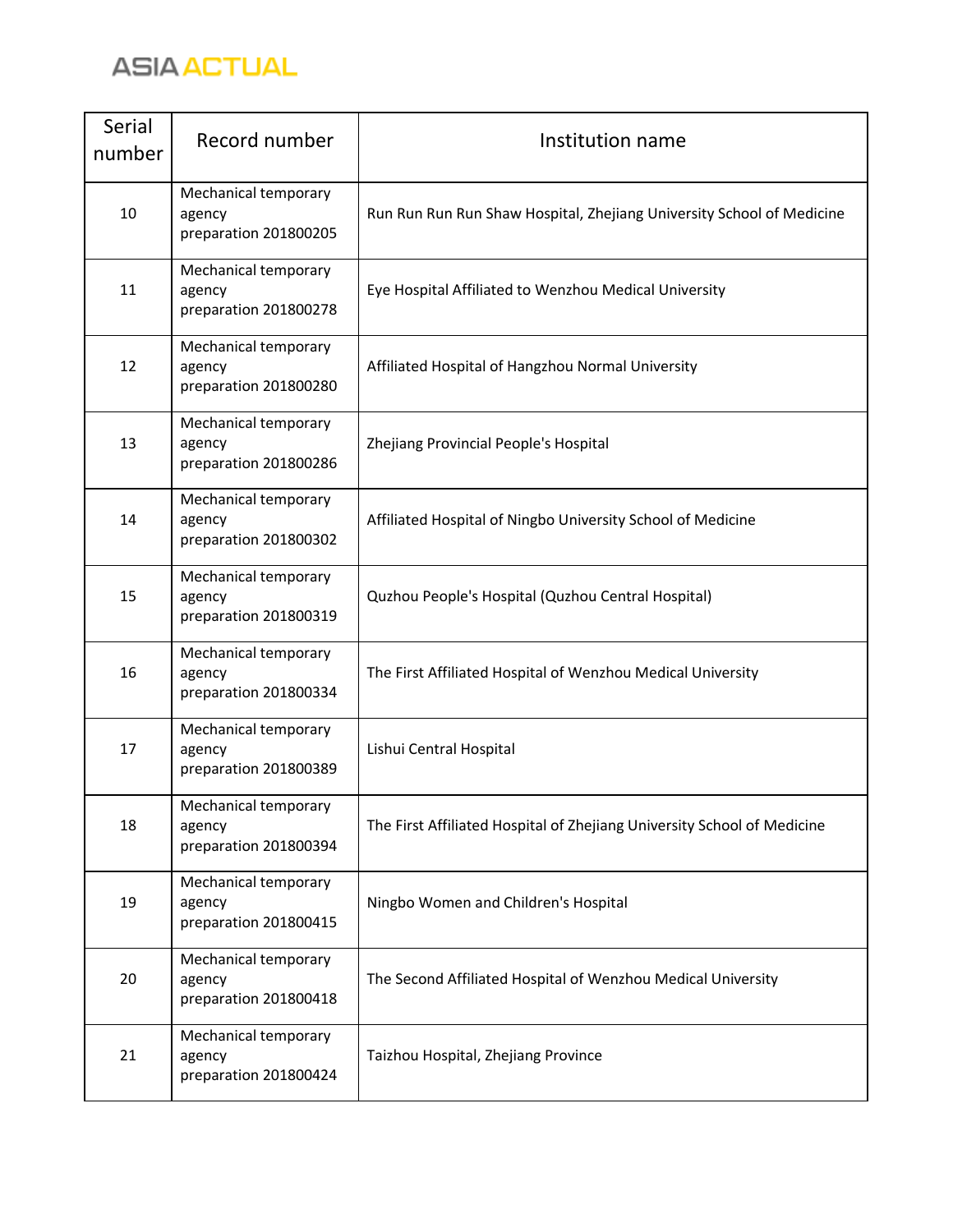

| Serial<br>number | Record number                                           | Institution name                                                                                                            |
|------------------|---------------------------------------------------------|-----------------------------------------------------------------------------------------------------------------------------|
| 22               | Mechanical temporary<br>agency<br>preparation 201800445 | Jiaxing First Hospital                                                                                                      |
| 23               | Mechanical temporary<br>agency<br>preparation 201800451 | Huzhou Central Hospital                                                                                                     |
| 24               | Mechanical temporary<br>agency<br>preparation 201800456 | Lishui City People's Hospital                                                                                               |
| 25               | Mechanical temporary<br>agency<br>preparation 201800459 | Shulan (Hangzhou) Hospital                                                                                                  |
| 26               | Mechanical temporary<br>agency<br>preparation 201800463 | Jinhua Central Hospital                                                                                                     |
| 27               | Mechanical temporary<br>agency<br>preparation 201800500 | Hangzhou Xixi Hospital (The Sixth People's Hospital of Hangzhou)                                                            |
| 28               | Mechanical temporary<br>agency<br>preparation 201800509 | The Second Affiliated Hospital of Zhejiang University of Traditional<br>Chinese Medicine (Zhejiang Xinhua Hospital)         |
| 29               | Mechanical temporary<br>agency<br>preparation 201800516 | Zhejiang Provincial Center for Disease Control and Prevention                                                               |
| 30               | Mechanical temporary<br>agency<br>preparation 201800563 | Children's Hospital Affiliated to Zhejiang University School of Medicine                                                    |
| 31               | Mechanical temporary<br>agency<br>preparation 201800575 | Ningbo Kangning Hospital                                                                                                    |
| 32               | Mechanical temporary<br>agency<br>preparation 201800579 | Hangzhou First People's Hospital (Hangzhou First People's Hospital<br>Affiliated to Zhejiang University School of Medicine) |
| 33               | Mechanical temporary<br>agency<br>preparation 201800584 | Wenzhou People's Hospital                                                                                                   |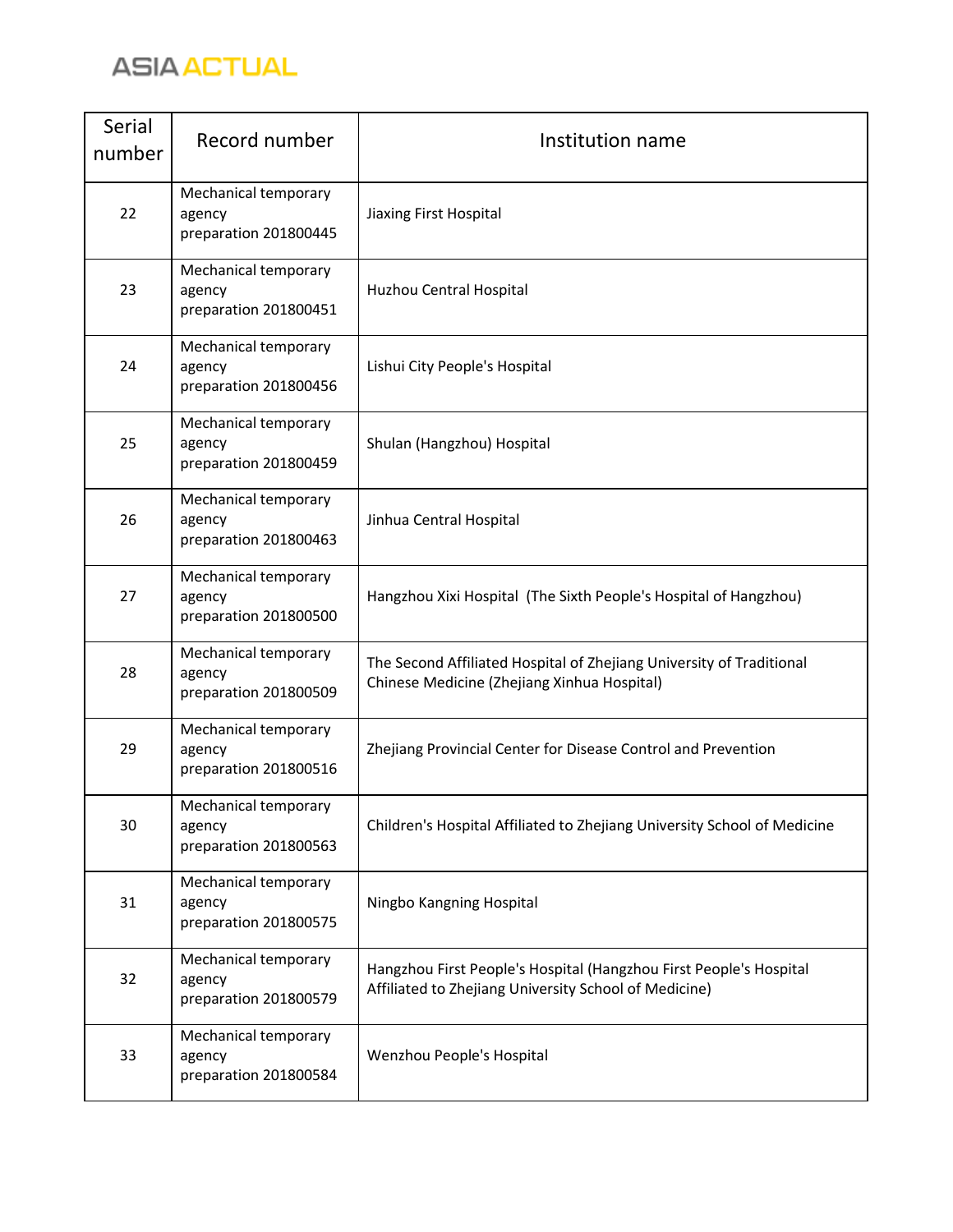

| Serial<br>number | Record number                                           | Institution name                                                                                                                         |
|------------------|---------------------------------------------------------|------------------------------------------------------------------------------------------------------------------------------------------|
| 34               | Mechanical temporary<br>agency<br>preparation 201800591 | Wenzhou Central Hospital                                                                                                                 |
| 35               | Mechanical temporary<br>agency<br>preparation 201800592 | Zhejiang Traditional Chinese Medicine Hospital (The First Affiliated<br>Hospital of Zhejiang University of Traditional Chinese Medicine) |
| 36               | Mechanical temporary<br>agency<br>preparation 201800593 | Zhejiang Hospital                                                                                                                        |
| 37               | Mechanical temporary<br>agency<br>preparation 201800612 | The First People's Hospital of Chun'an County                                                                                            |
| 38               | Mechanical temporary<br>agency<br>preparation 201800625 | Ruian City People's Hospital                                                                                                             |
| 39               | Mechanical temporary<br>agency<br>preparation 201800651 | Tiantai County People's Hospital                                                                                                         |
| 40               | Mechanical temporary<br>agency<br>preparation 201800678 | Wenzhou Traditional Chinese Medicine Hospital                                                                                            |
| 41               | Mechanical temporary<br>agency<br>preparation 201900014 | Li Huili Hospital, Ningbo Medical Center                                                                                                 |
| 42               | Mechanical temporary<br>agency<br>preparation 201900018 | Zhejiang Blood Center                                                                                                                    |
| 43               | Mechanical temporary<br>agency<br>preparation 201900069 | Guangxing Hospital Affiliated to Zhejiang University of Traditional Chinese<br>Medicine (Hangzhou Traditional Chinese Medicine Hospital) |
| 44               | Mechanical temporary<br>agency<br>preparation 201900127 | The Fourth Affiliated Hospital of Zhejiang University School of Medicine                                                                 |
| 45               | Mechanical temporary<br>agency<br>preparation 201900160 | Jiaxing Second Hospital                                                                                                                  |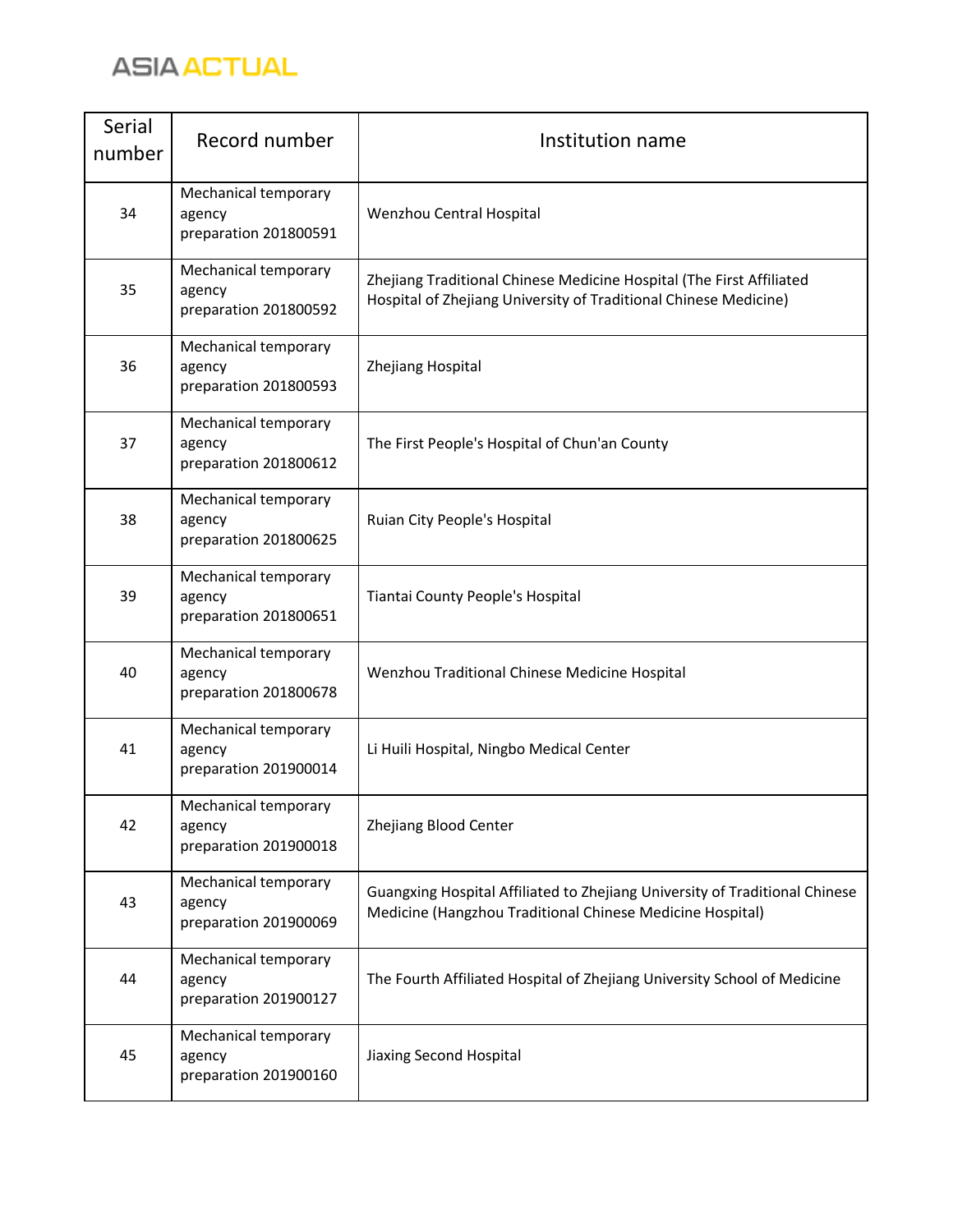

| Serial<br>number | Record number                                           | Institution name                                                                        |
|------------------|---------------------------------------------------------|-----------------------------------------------------------------------------------------|
| 46               | Mechanical temporary<br>agency<br>preparation 202000004 | Ningbo city center blood station                                                        |
| 47               | Mechanical temporary<br>agency<br>preparation 202000051 | Zhoushan Hospital                                                                       |
| 48               | Mechanical temporary<br>agency<br>preparation 202000060 | The Affiliated Stomatological Hospital of Zhejiang University School of<br>Medicine     |
| 49               | Mechanical temporary<br>agency<br>preparation 202000069 | Taizhou Central Hospital (Affiliated Hospital of Taizhou University)                    |
| 50               | Mechanical temporary<br>agency<br>preparation 202000143 | The Third Affiliated Hospital of Zhejiang University of Traditional Chinese<br>Medicine |
| 51               | Mechanical temporary<br>agency<br>preparation 202100011 | Jinhua City Center Blood Station                                                        |
| 52               | Mechanical temporary<br>agency<br>preparation 202100016 | The First People's Hospital of Yuhang District, Hangzhou                                |
| 53               | Mechanical temporary<br>agency<br>preparation 202100024 | Ningbo Eye Hospital                                                                     |
| 54               | Mechanical temporary<br>agency<br>preparation 202100026 | Hangzhou Seventh People's Hospital                                                      |
| 55               | Mechanical temporary<br>agency<br>preparation 202100027 | Corning Hospital Affiliated to Wenzhou Medical University                               |
| 56               | Mechanical temporary<br>agency<br>preparation 202100028 | Taizhou First People's Hospital                                                         |
| Anhui: 19 Ge     |                                                         |                                                                                         |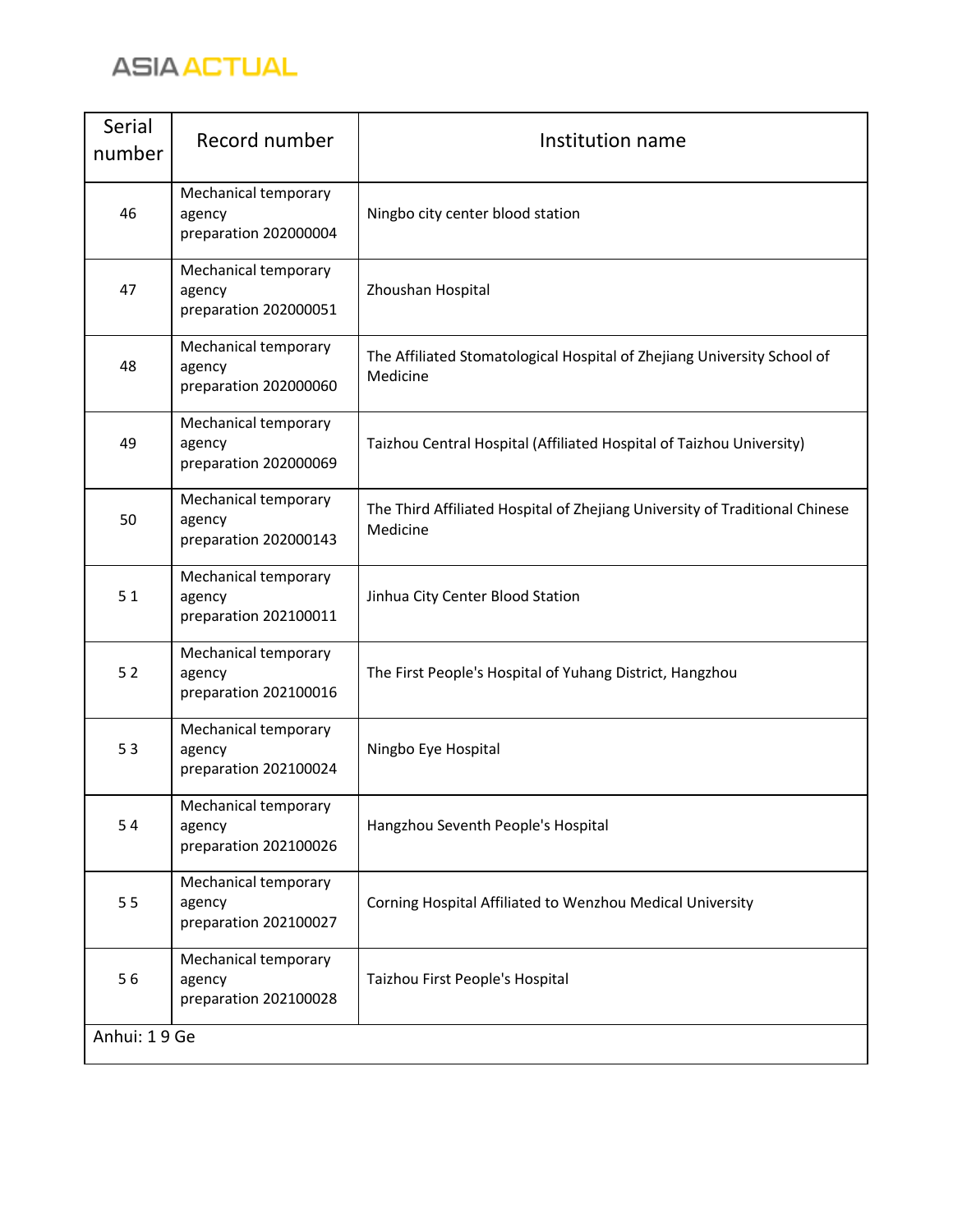

| Serial<br>number | Record number                                           | Institution name                                                                                                                                                              |
|------------------|---------------------------------------------------------|-------------------------------------------------------------------------------------------------------------------------------------------------------------------------------|
| $\mathbf{1}$     | Mechanical temporary<br>agency<br>preparation 201800107 | Anhui Provincial Hospital                                                                                                                                                     |
| $\overline{2}$   | Mechanical temporary<br>agency<br>preparation 201800193 | The First Affiliated Hospital of Bengbu Medical College (Tumor Hospital<br>Affiliated to Bengbu Medical College)                                                              |
| 3                | Mechanical temporary<br>agency<br>preparation 201800215 | Hefei High-tech Cardiovascular Hospital (Cardiovascular Technology<br>Training Center, Fuwai Hospital, Chinese Academy of Medical Sciences)<br>(Remote Heart Data Laboratory) |
| 4                | Mechanical temporary<br>agency<br>preparation 201800263 | The Second Affiliated Hospital of Anhui Medical University                                                                                                                    |
| 5                | Mechanical temporary<br>agency<br>preparation 201800287 | The First Affiliated Hospital of Anhui Medical University                                                                                                                     |
| 6                | Mechanical temporary<br>agency<br>preparation 201800432 | Anhui Cancer Hospital                                                                                                                                                         |
| $\overline{7}$   | Mechanical temporary<br>agency<br>preparation 201800571 | Lu'an City People's Hospital                                                                                                                                                  |
| 8                | Mechanical temporary<br>agency<br>preparation 201800580 | The First Affiliated Hospital of Anhui University of Traditional Chinese<br>Medicine                                                                                          |
| 9                | Mechanical temporary<br>agency<br>preparation 201800590 | Yijishan Hospital of Wannan Medical College                                                                                                                                   |
| 10               | Mechanical temporary<br>agency<br>preparation 201800664 | Hefei Second People's Hospital                                                                                                                                                |
| 11               | Mechanical temporary<br>agency<br>preparation 201800670 | The Fourth Affiliated Hospital of Anhui Medical University                                                                                                                    |
| 12               | Mechanical temporary<br>agency<br>preparation 201900003 | The Second Affiliated Hospital of Bengbu Medical College                                                                                                                      |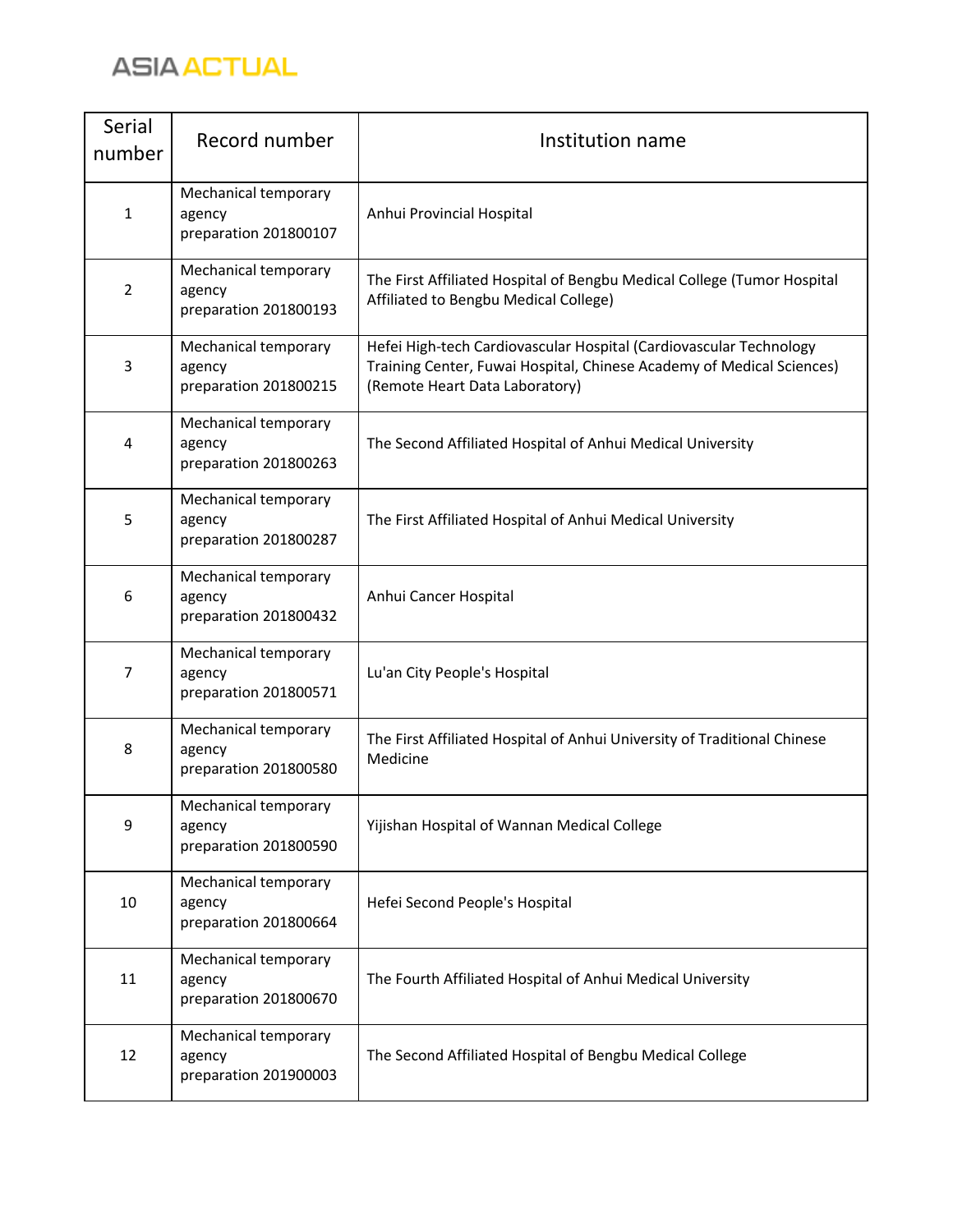

| Serial<br>number | Record number                                           | Institution name                                                                                                         |
|------------------|---------------------------------------------------------|--------------------------------------------------------------------------------------------------------------------------|
| 13               | Mechanical temporary<br>agency<br>preparation 201900020 | Hefei First People's Hospital                                                                                            |
| 14               | Mechanical temporary<br>agency<br>preparation 202000024 | Chizhou People's Hospital                                                                                                |
| 15               | Mechanical temporary<br>agency<br>preparation 202000043 | Anhui Chest Hospital                                                                                                     |
| 16               | Mechanical temporary<br>agency<br>preparation 202000072 | Binhu Hospital of Hefei City                                                                                             |
| 17               | Mechanical temporary<br>agency<br>preparation 202000082 | Hefei Cancer Hospital, Chinese Academy of Sciences                                                                       |
| 18               | Mechanical temporary<br>agency<br>preparation 202000130 | Hefei Fourth People's Hospital                                                                                           |
| 19               | Mechanical temporary<br>agency<br>preparation 202100005 | Hefei BOE Hospital                                                                                                       |
| Fujian: 3 4 Ge   |                                                         |                                                                                                                          |
| $\mathbf{1}$     | Mechanical temporary<br>agency<br>preparation 201800006 | Xiamen Maternal and Child Health Hospital (Xiamen Linqiao Children's<br>Hospital), Xiamen Family Planning Service Center |
| $\overline{2}$   | Mechanical temporary<br>agency<br>preparation 201800011 | Cardiovascular Hospital of Xiamen University                                                                             |
| 3                | Mechanical temporary<br>agency<br>preparation 201800018 | Zhongshan Hospital Affiliated to Xiamen University                                                                       |
| 4                | Mechanical temporary<br>agency<br>preparation 201800081 | The First Affiliated Hospital of Xiamen University                                                                       |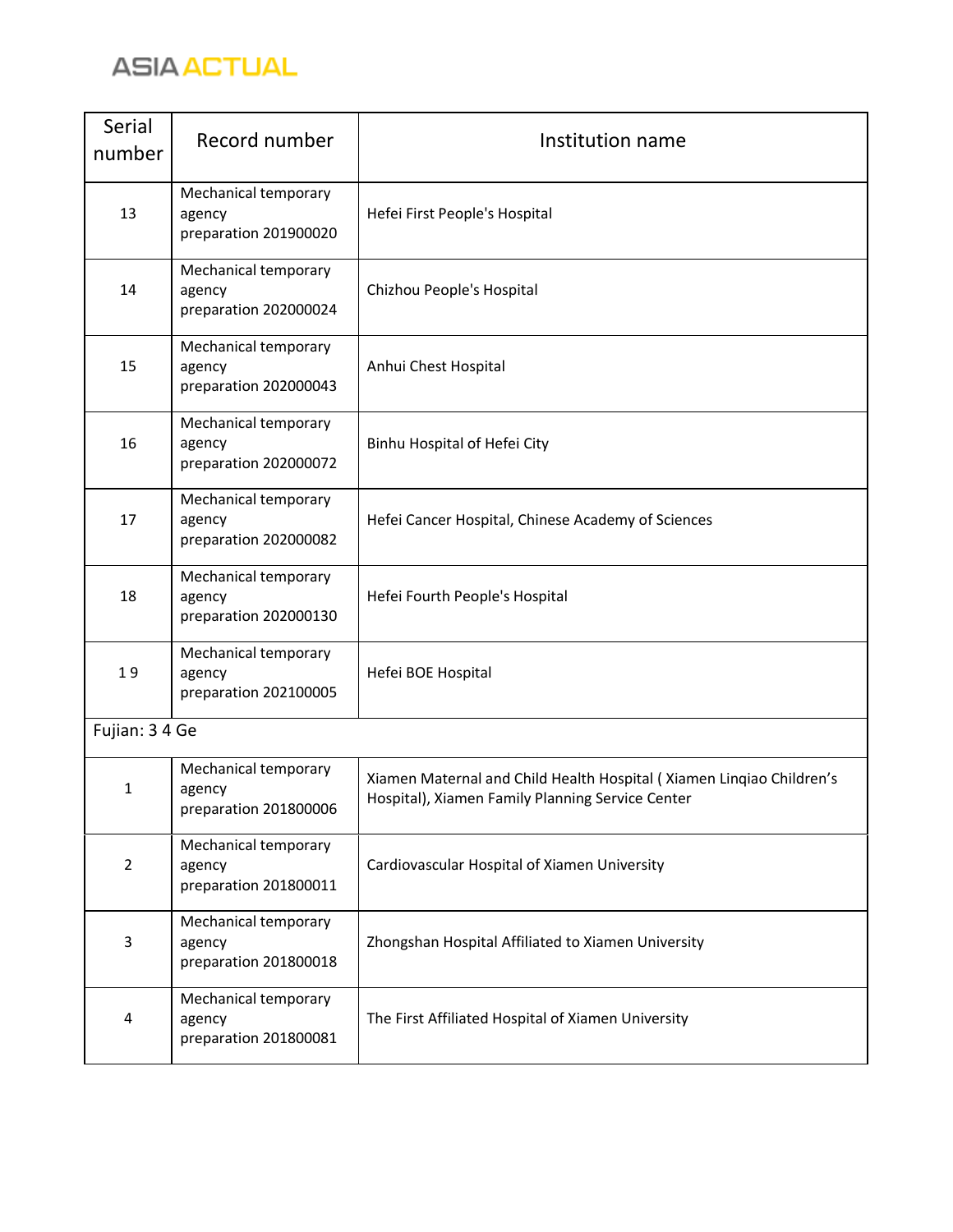

| Serial<br>number | Record number                                           | Institution name                                                                                       |
|------------------|---------------------------------------------------------|--------------------------------------------------------------------------------------------------------|
| 5                | Mechanical temporary<br>agency<br>preparation 201800265 | Zhangzhou City Hospital, Fujian Province                                                               |
| 6                | Mechanical temporary<br>agency<br>preparation 201800332 | The Affiliated People's Hospital of Fujian University of Traditional Chinese<br>Medicine               |
| 7                | Mechanical temporary<br>agency<br>preparation 201800413 | Mengchao Hepatobiliary Hospital of Fujian Medical University (Fuzhou<br>Infectious Disease Hospital)   |
| 8                | Mechanical temporary<br>agency<br>preparation 201800414 | Fuzhou Tuberculosis Prevention and Treatment Hospital of Fujian<br>Province                            |
| 9                | Mechanical temporary<br>agency<br>preparation 201800427 | The First Affiliated Hospital of Fujian Medical University                                             |
| 10               | Mechanical temporary<br>agency<br>preparation 201800441 | Union Hospital of Fujian Medical University                                                            |
| 11               | Mechanical temporary<br>agency<br>preparation 201800503 | Rehabilitation Hospital Affiliated to Fujian University of Traditional<br><b>Chinese Medicine</b>      |
| 12               | Mechanical temporary<br>agency<br>preparation 201800524 | The Second People's Hospital Affiliated to Fujian University of Traditional<br><b>Chinese Medicine</b> |
| 13               | Mechanical temporary<br>agency<br>preparation 201800525 | Fujian Cancer Hospital                                                                                 |
| 14               | Mechanical temporary<br>agency<br>preparation 201800529 | <b>Fujian Provincial Hospital</b>                                                                      |
| 15               | Mechanical temporary<br>agency<br>preparation 201800546 | The Second Affiliated Hospital of Fujian Medical University                                            |
| 16               | Mechanical temporary<br>agency<br>preparation 201800638 | Quanzhou First Hospital                                                                                |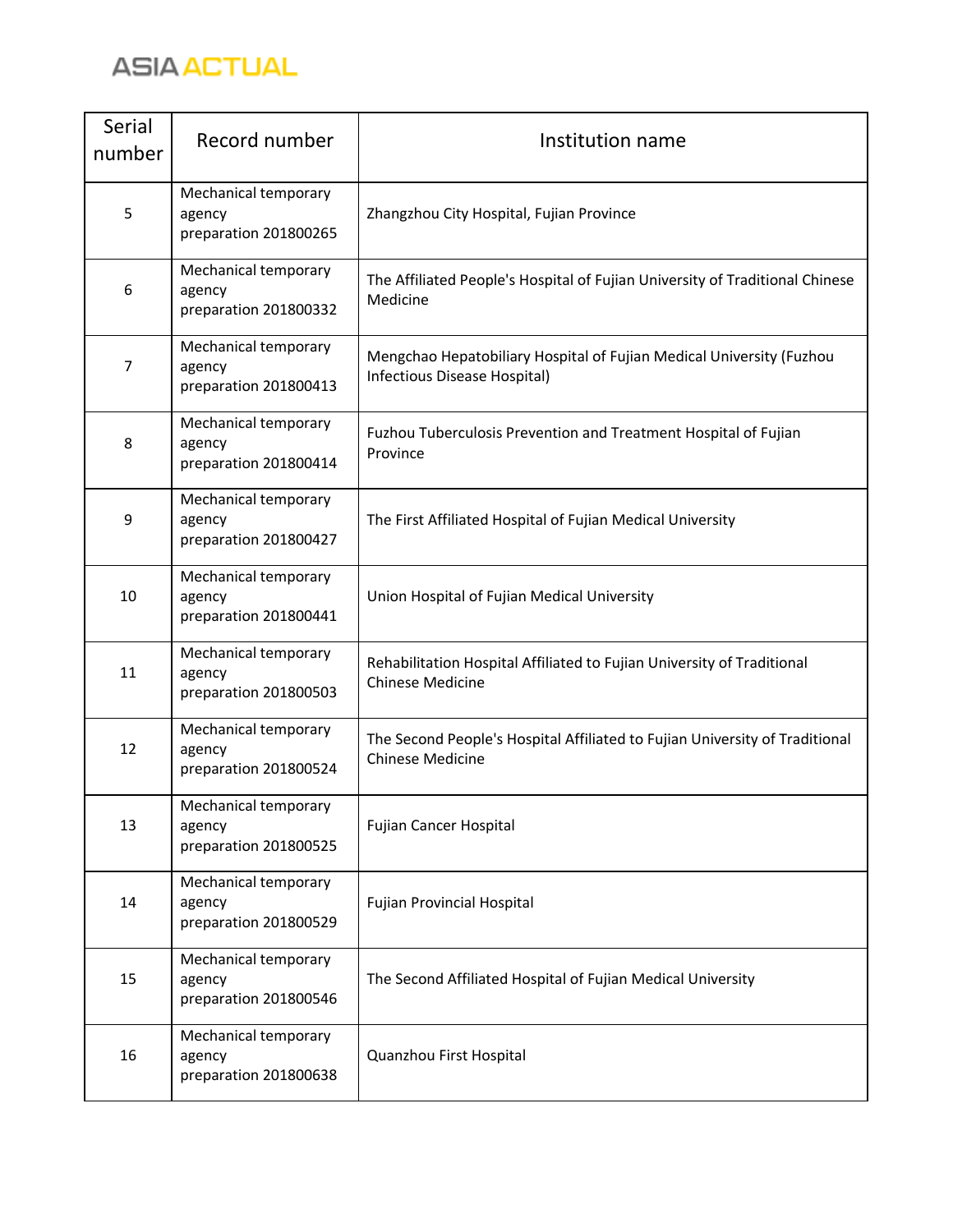

| Serial<br>number | Record number                                           | Institution name                                                                                            |
|------------------|---------------------------------------------------------|-------------------------------------------------------------------------------------------------------------|
| 17               | Mechanical temporary<br>agency<br>preparation 201800676 | Xiamen Hospital, Zhongshan Hospital, Fudan University                                                       |
| 18               | Mechanical temporary<br>agency<br>preparation 201900019 | Ningde City Hospital                                                                                        |
| 19               | Mechanical temporary<br>agency<br>preparation 201900061 | Tingzhou Hospital of Fujian Province                                                                        |
| 20               | Mechanical temporary<br>agency<br>preparation 201900079 | Fujian Provincial Geriatric Hospital                                                                        |
| 21               | Mechanical temporary<br>agency<br>preparation 201900092 | <b>Fujian Provincial Blood Center</b>                                                                       |
| 22               | Mechanical temporary<br>agency<br>preparation 201900098 | Fuzhou Traditional Chinese Medicine Hospital                                                                |
| 23               | Mechanical temporary<br>agency<br>preparation 201900125 | Xiamen Eye Center Affiliated to Xiamen University                                                           |
| 24               | Mechanical temporary<br>agency<br>preparation 201900128 | <b>Fuzhou Second Hospital</b>                                                                               |
| 25               | Mechanical temporary<br>agency<br>preparation 201900136 | The Third People's Hospital Affiliated to Fujian University of Traditional<br><b>Chinese Medicine</b>       |
| 26               | Mechanical temporary<br>agency<br>preparation 202000011 | Fujian Maternity and Child Health Hospital (Fujian Maternity and Child<br>Hospital)                         |
| 27               | <b>Mechanical Provisional</b><br>Institutions 202000083 | Xiamen City Center for Disease Control and Prevention (Xiamen City<br>Health Testing and Inspection Center) |
| 28               | Mechanical temporary<br>agency<br>preparation 202000086 | Affiliated Stomatological Hospital of Xiamen Medical College                                                |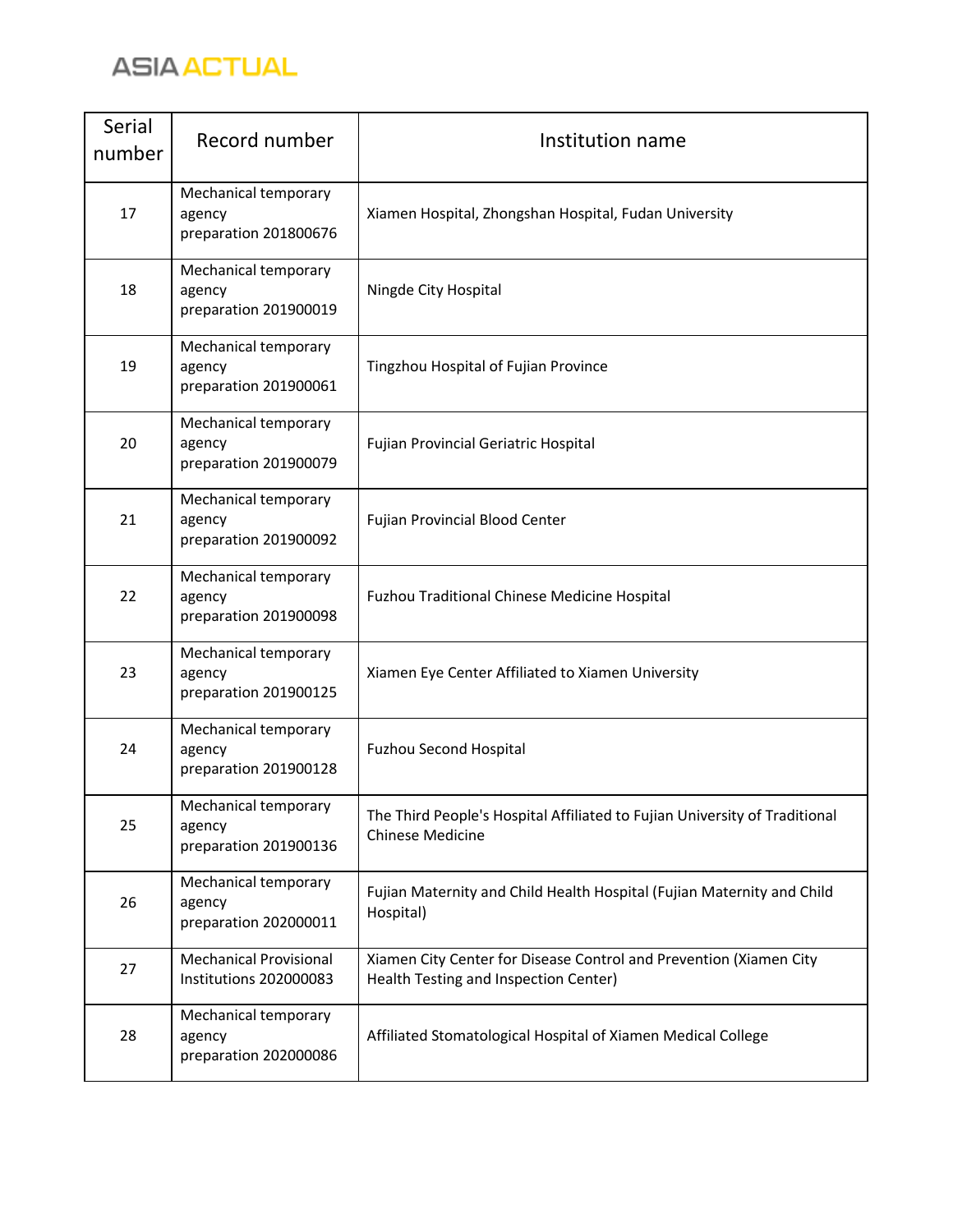

| Serial<br>number | Record number                                           | Institution name                                                                     |
|------------------|---------------------------------------------------------|--------------------------------------------------------------------------------------|
| 29               | Mechanical temporary<br>agency<br>preparation 202000092 | Putian City Center for Disease Control and Prevention                                |
| 30               | Mechanical temporary<br>agency<br>preparation 202000093 | Zhangzhou Center for Disease Control and Prevention                                  |
| 31               | Mechanical temporary<br>agency<br>preparation 202000095 | Ningde City Center for Disease Control and Prevention                                |
| 32               | Mechanical temporary<br>agency<br>preparation 202000105 | The Affiliated Hospital of Putian University (The Second Hospital of Putian<br>City) |
| 33               | Mechanical temporary<br>agency<br>preparation 202100019 | Zhangzhou Third Hospital                                                             |
| 34               | Mechanical temporary<br>agency<br>preparation 202100023 | Stomatological Hospital of Fujian Medical University                                 |
| Jiangxi: 3 3 Ge  |                                                         |                                                                                      |
| 1                | Mechanical temporary<br>agency<br>preparation 201800020 | Nanchang First Hospital (The Third Affiliated Hospital of Nanchang<br>University)    |
| 2                | Mechanical temporary<br>agency<br>preparation 201800112 | The Third Hospital of Nanchang City                                                  |
| 3                | Mechanical temporary<br>agency<br>preparation 201800180 | The Second Affiliated Hospital of Nanchang University                                |
| 4                | Mechanical temporary<br>agency<br>preparation 201800195 | The First Affiliated Hospital of Gannan Medical College                              |
| 5                | Mechanical temporary<br>agency<br>preparation 201800196 | Pingxiang City People's Hospital                                                     |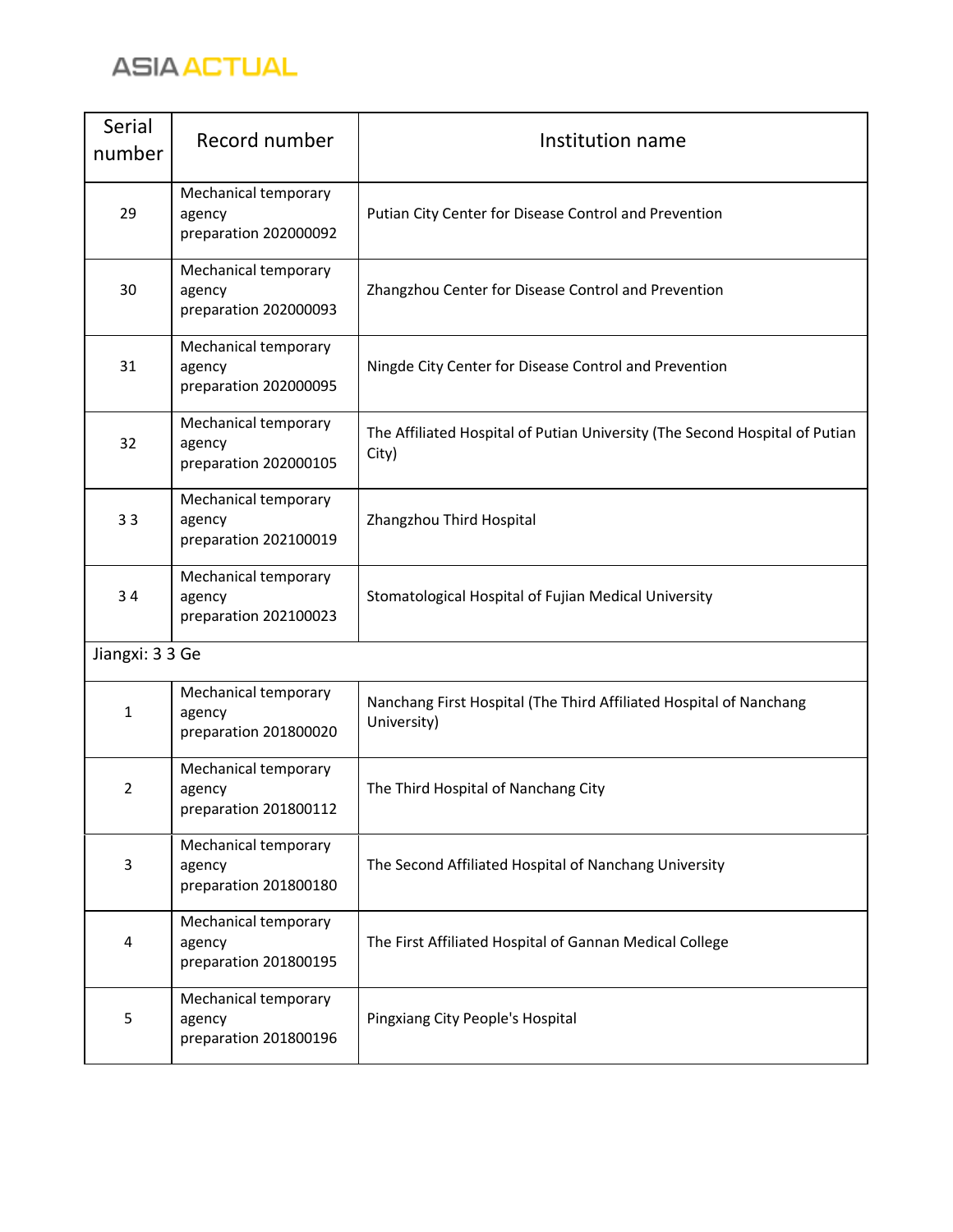

| Serial<br>number | Record number                                           | Institution name                                         |
|------------------|---------------------------------------------------------|----------------------------------------------------------|
| 6                | Mechanical temporary<br>agency<br>preparation 201800203 | The First Affiliated Hospital of Nanchang University     |
| $\overline{7}$   | Mechanical temporary<br>agency<br>preparation 201800237 | The Fourth Affiliated Hospital of Nanchang University    |
| 8                | Mechanical temporary<br>agency<br>preparation 201800382 | Jiangxi Provincial People's Hospital                     |
| 9                | Mechanical temporary<br>agency<br>preparation 201800423 | Ganzhou Cancer Hospital                                  |
| 10               | Mechanical temporary<br>agency<br>preparation 201800460 | Maternal and Child Health Hospital of Jiangxi Province   |
| 11               | Mechanical temporary<br>agency<br>preparation 201800468 | Jiangxi Provincial Dermatology Specialist Hospital       |
| 12               | Mechanical temporary<br>agency<br>preparation 201800473 | Jiangxi Children's Hospital                              |
| 13               | Mechanical temporary<br>agency<br>preparation 201800492 | Nanchang University Affiliated Stomatological Hospital   |
| 14               | Mechanical temporary<br>agency<br>preparation 201800515 | Ganzhou People's Hospital                                |
| 15               | Mechanical temporary<br>agency<br>preparation 201800582 | Jiangxi Cancer Hospital                                  |
| 16               | Mechanical temporary<br>agency<br>preparation 201800586 | Nanchang Hongdu Hospital of Traditional Chinese Medicine |
| 17               | Mechanical temporary<br>agency<br>preparation 201800604 | The First People's Hospital of Jiujiang City             |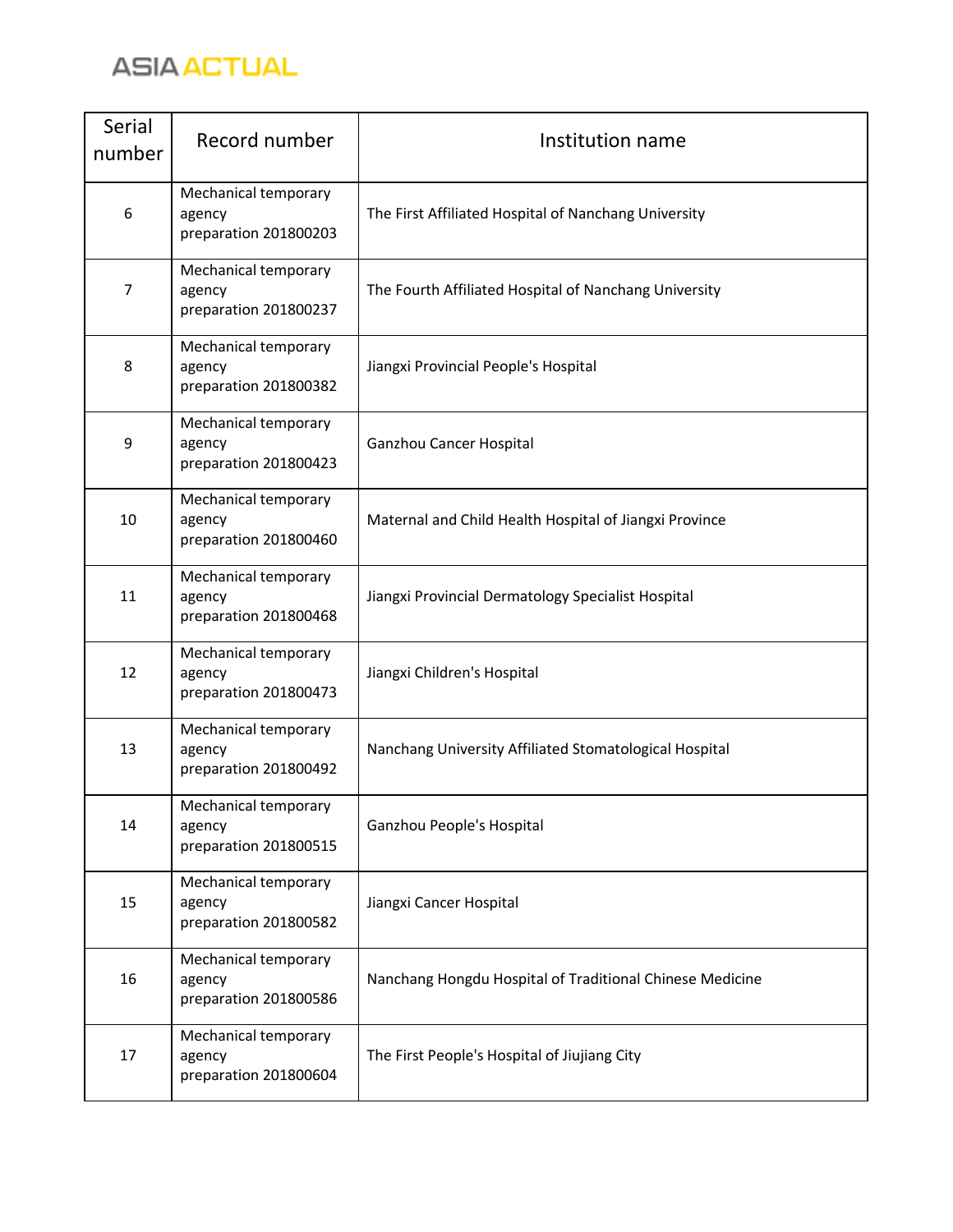

| Serial<br>number | Record number                                           | Institution name                                                          |
|------------------|---------------------------------------------------------|---------------------------------------------------------------------------|
| 18               | Mechanical temporary<br>agency<br>preparation 201800619 | Mental Hospital of Jiangxi Province                                       |
| 19               | Mechanical temporary<br>agency<br>preparation 201800621 | Affiliated Hospital of Jiujiang University                                |
| 20               | Mechanical temporary<br>agency<br>preparation 201800644 | Xinyu City People's Hospital                                              |
| 21               | Mechanical temporary<br>agency<br>preparation 201800665 | Yichun City People's Hospital                                             |
| 22               | Mechanical temporary<br>agency<br>preparation 201900004 | Jiujiang Traditional Chinese Medicine Hospital                            |
| 23               | Mechanical temporary<br>agency<br>preparation 201900099 | Affiliated Hospital of Jiangxi University of Traditional Chinese Medicine |
| 24               | Mechanical temporary<br>agency<br>preparation 202000001 | Jiangxi Chest Hospital                                                    |
| 25               | Mechanical temporary<br>agency<br>preparation 202000076 | The Fifth People's Hospital of Ganzhou City                               |
| 26               | Mechanical temporary<br>agency<br>preparation 202000078 | Shangrao People's Hospital                                                |
| 27               | Mechanical temporary<br>agency<br>preparation 202000080 | Ganzhou Municipal Hospital of Jiangxi Province                            |
| 28               | Mechanical temporary<br>agency<br>preparation 202000107 | Jiangxi Provincial Center for Disease Control and Prevention              |
| 29               | Mechanical temporary<br>agency<br>preparation 202000108 | Pingxiang Maternal and Child Health Hospital                              |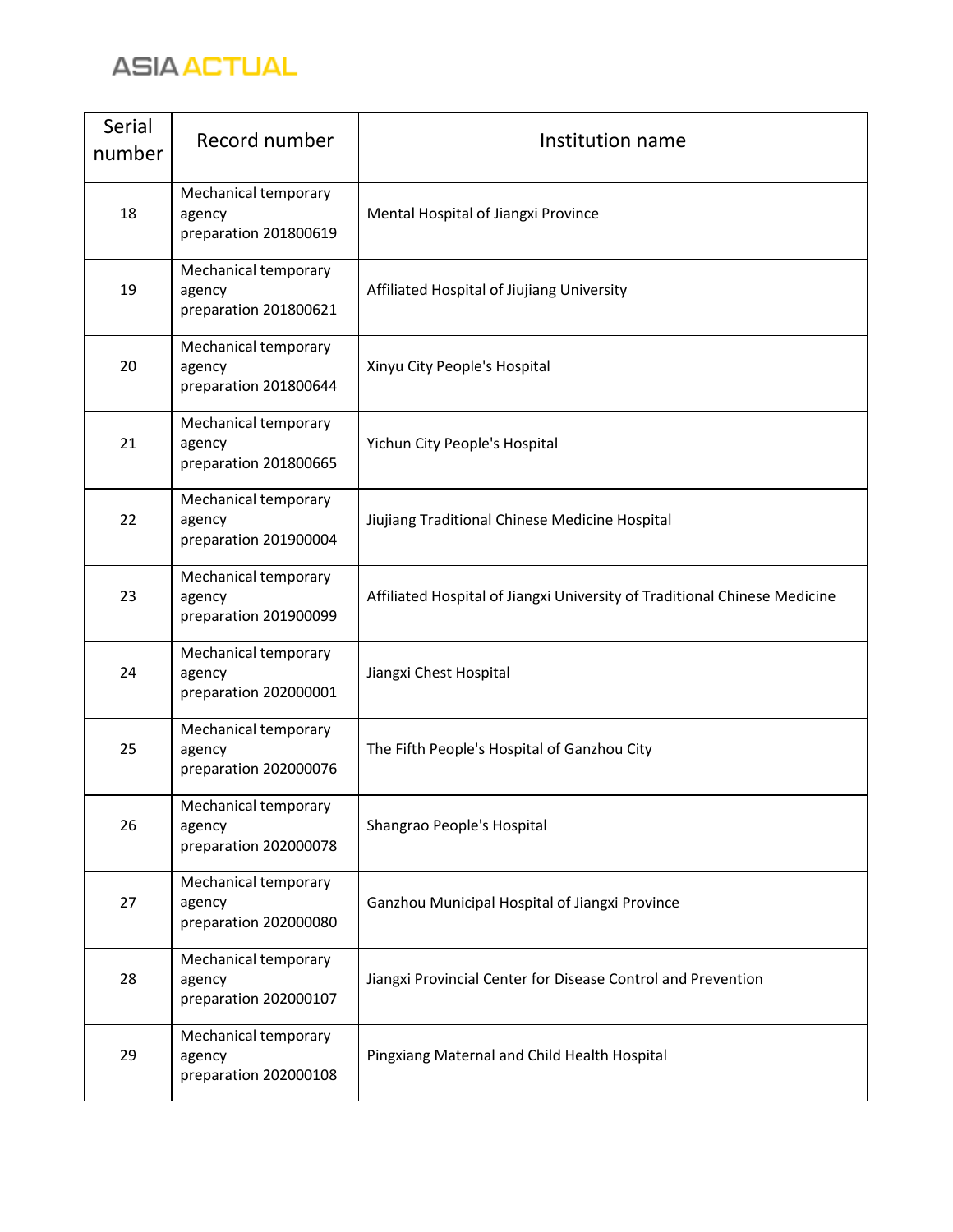

| Serial<br>number | Record number                                           | Institution name                                              |
|------------------|---------------------------------------------------------|---------------------------------------------------------------|
| 30               | Mechanical temporary<br>agency<br>preparation 202000134 | Nanchang Reproductive Hospital                                |
| 31               | <b>Mechanical Provisional</b><br>Institutions 202000152 | Nanchang University Affiliated Eye Hospital                   |
| 32               | Mechanical temporary<br>agency<br>preparation 202100004 | Fengcheng People's Hospital                                   |
| 33               | Mechanical temporary<br>agency<br>preparation 202100010 | Yingtan City People's Hospital                                |
|                  | Shandong Province: 7 5 Ge                               |                                                               |
| $\mathbf{1}$     | Mechanical temporary<br>agency<br>preparation 201800007 | Shandong Cancer Research Institute (Shandong Cancer Hospital) |
| $\overline{2}$   | Mechanical temporary<br>agency<br>preparation 201800017 | Weifang Traditional Chinese Medicine Hospital                 |
| 3                | Mechanical temporary<br>agency<br>preparation 201800021 | Heze Municipal Hospital                                       |
| 4                | Mechanical temporary<br>agency<br>preparation 201800028 | Qingdao University Hospital                                   |
| 5                | Mechanical temporary<br>agency<br>preparation 201800054 | Shandong Eye Hospital                                         |
| 6                | Mechanical temporary<br>agency<br>preparation 201800059 | Jinan City People's Hospital                                  |
| 7                | Mechanical temporary<br>agency<br>preparation 201800091 | Jinan City Second Maternal and Child Health Hospital          |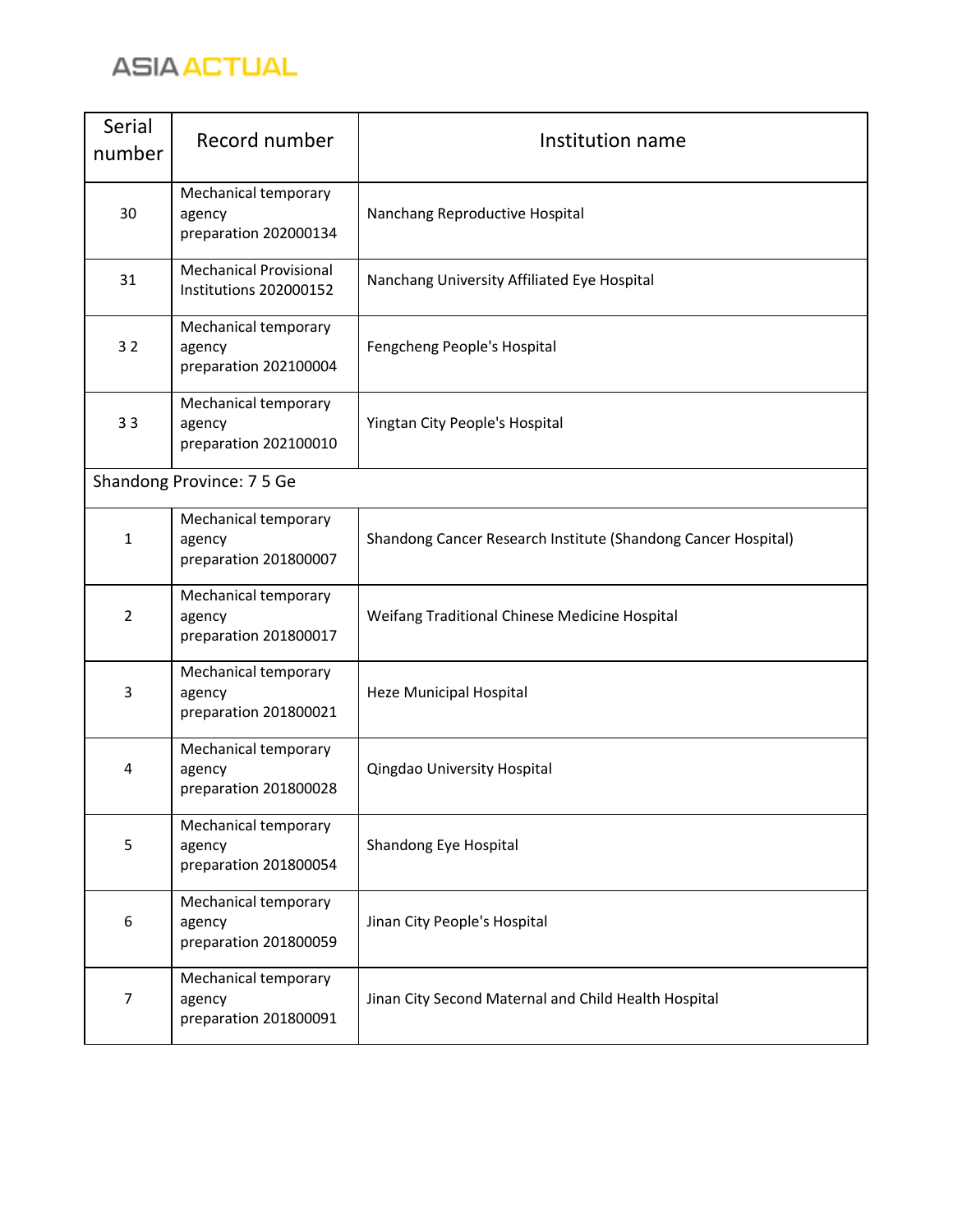

| Serial<br>number | Record number                                           | Institution name                                  |
|------------------|---------------------------------------------------------|---------------------------------------------------|
| 8                | Mechanical temporary<br>agency<br>preparation 201800173 | Qilu Hospital of Shandong University              |
| 9                | Mechanical temporary<br>agency<br>preparation 201800210 | Yantai Yuhuangding Hospital                       |
| 10               | Mechanical temporary<br>agency<br>preparation 201800267 | Weihai Municipal Hospital                         |
| 11               | Mechanical temporary<br>agency<br>preparation 201800327 | <b>Weifang People's Hospital</b>                  |
| 12               | Mechanical temporary<br>agency<br>preparation 201800337 | Qingdao Central Hospital                          |
| 13               | Mechanical temporary<br>agency<br>preparation 201800395 | Affiliated Hospital of Binzhou Medical University |
| 14               | Mechanical temporary<br>agency<br>preparation 201800411 | Affiliated Hospital of Weifang Medical College    |
| 15               | Mechanical temporary<br>agency<br>preparation 201800416 | Peking University Medical Lu Chinese Hospital     |
| 16               | Mechanical temporary<br>agency<br>preparation 201800421 | Qingdao Municipal Hospital                        |
| 17               | Mechanical temporary<br>agency<br>preparation 201800428 | Shandong University Stomatological Hospital       |
| 18               | Mechanical temporary<br>agency<br>preparation 201800439 | The First People's Hospital of Jining City        |
| 19               | Mechanical temporary<br>agency<br>preparation 201800442 | Shandong Provincial Chest Hospital                |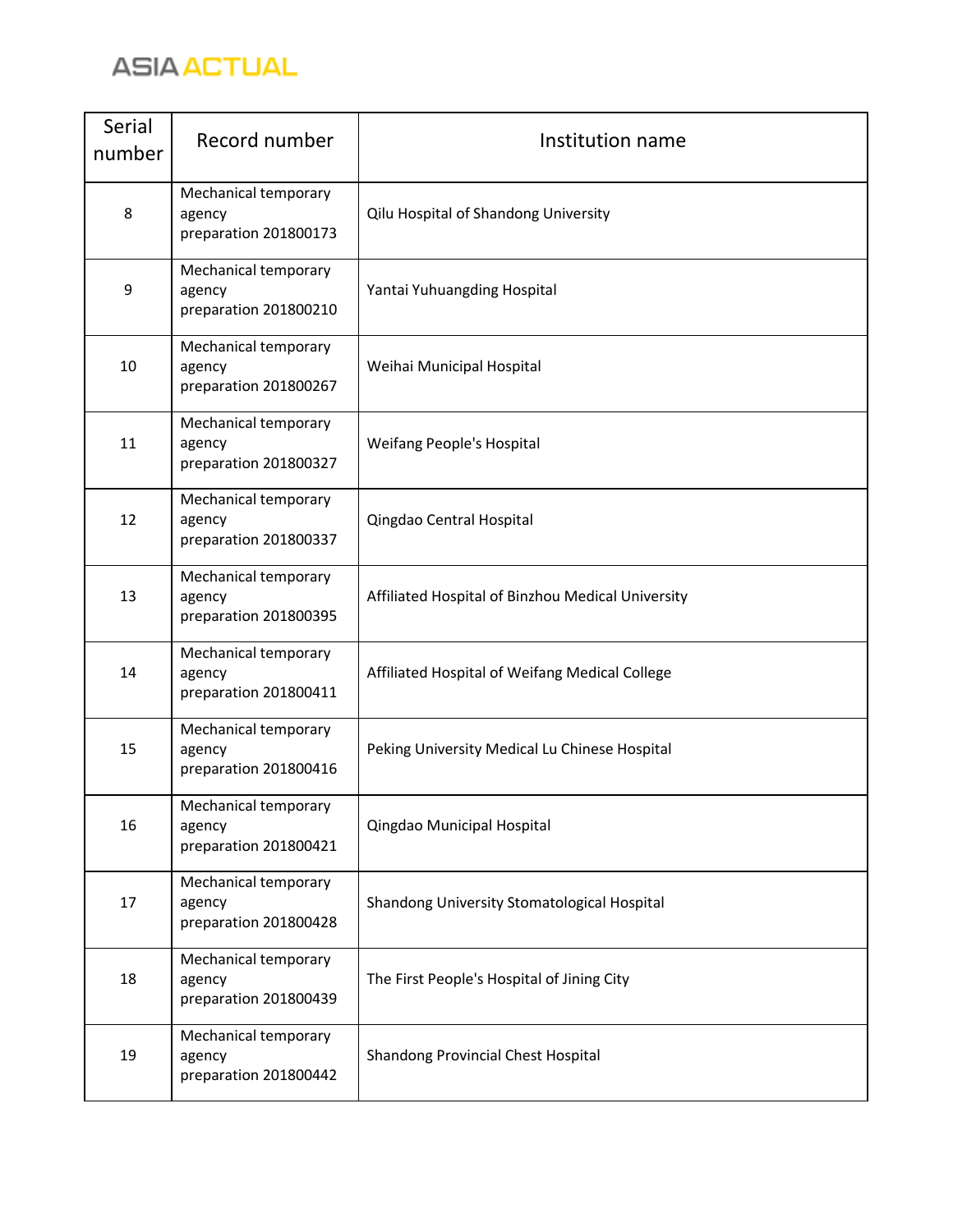

| Serial<br>number | Record number                                           | Institution name                                                                                                                    |
|------------------|---------------------------------------------------------|-------------------------------------------------------------------------------------------------------------------------------------|
| 20               | Mechanical temporary<br>agency<br>preparation 201800446 | Zibo Central Hospital                                                                                                               |
| 21               | Mechanical temporary<br>agency<br>preparation 201800457 | Heze City Hospital of Traditional Chinese Medicine                                                                                  |
| 22               | Mechanical temporary<br>agency<br>preparation 201800479 | Qingdao Eye Hospital Affiliated to Shandong First Medical University<br>(Shandong Institute of Ophthalmology, Qingdao Eye Hospital) |
| 23               | Mechanical temporary<br>agency<br>preparation 201800488 | Rizhao Traditional Chinese Medicine Hospital                                                                                        |
| 24               | Mechanical temporary<br>agency<br>preparation 201800494 | Dongying People's Hospital                                                                                                          |
| 25               | Mechanical temporary<br>agency<br>preparation 201800528 | Linyi Maternal and Child Health Hospital                                                                                            |
| 26               | Mechanical temporary<br>agency<br>preparation 201800532 | Yantaishan Hospital, Yantai City                                                                                                    |
| 27               | Mechanical temporary<br>agency<br>preparation 201800542 | Tengzhou Central People's Hospital                                                                                                  |
| 28               | Mechanical temporary<br>agency<br>preparation 201800543 | Zaozhuang Municipal Hospital                                                                                                        |
| 29               | Mechanical temporary<br>agency<br>preparation 201800561 | Jinan Infectious Disease Hospital                                                                                                   |
| 30               | Mechanical temporary<br>agency<br>preparation 201800566 | People's Hospital of Rizhao City, Shandong Province                                                                                 |
| 31               | Mechanical temporary<br>agency<br>preparation 201800569 | Qianfoshan Hospital of Shandong Province                                                                                            |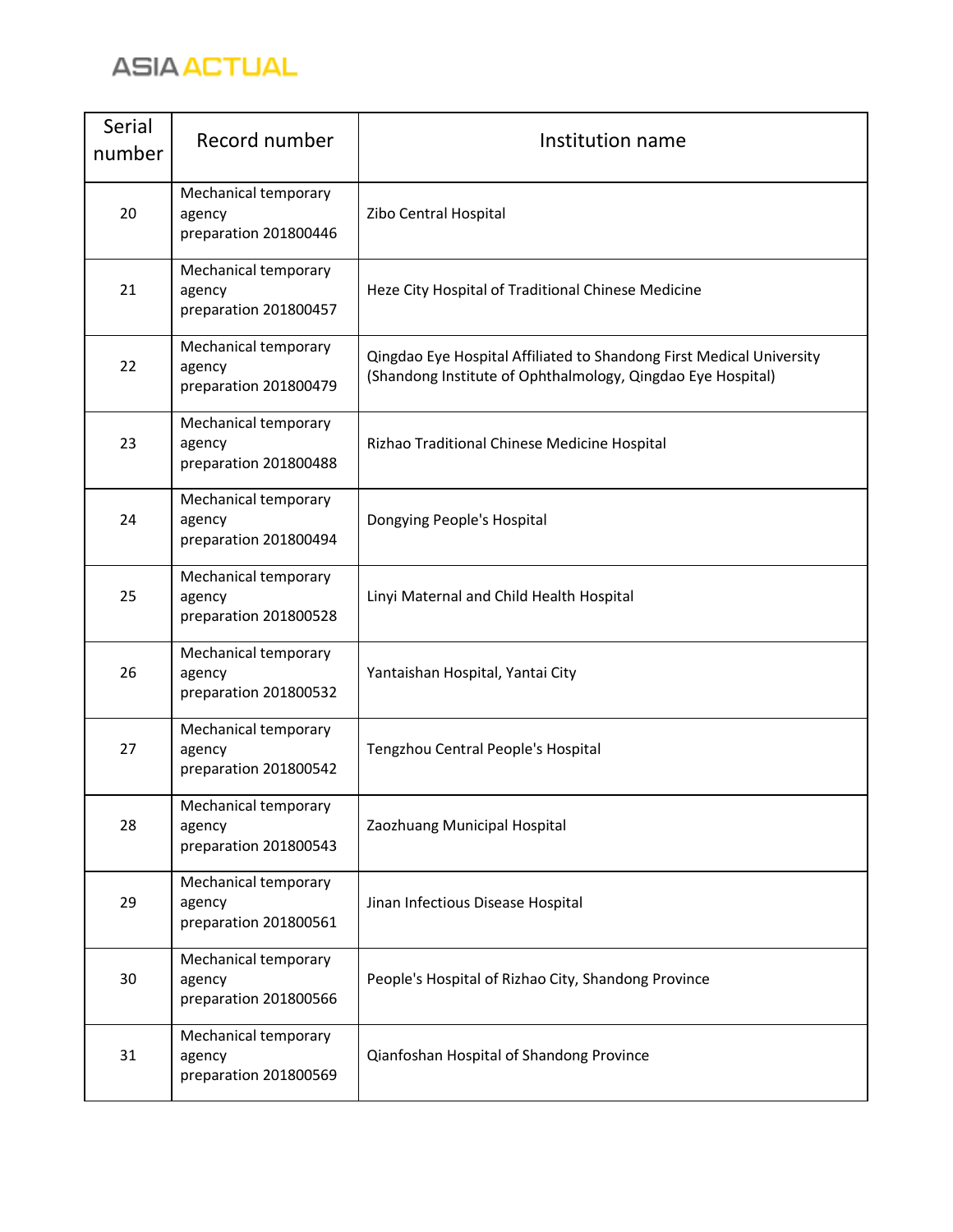

| Serial<br>number | Record number                                           | Institution name                                                           |
|------------------|---------------------------------------------------------|----------------------------------------------------------------------------|
| 32               | Mechanical temporary<br>agency<br>preparation 201800572 | Qingdao Women and Children's Hospital                                      |
| 33               | Mechanical temporary<br>agency<br>preparation 201800607 | Affiliated Hospital of Shandong University of Traditional Chinese Medicine |
| 34               | Mechanical temporary<br>agency<br>preparation 201800629 | Jinan Central Hospital                                                     |
| 35               | Mechanical temporary<br>agency<br>preparation 201800631 | Linyi Central Hospital                                                     |
| 36               | Mechanical temporary<br>agency<br>preparation 201800633 | Liaocheng People's Hospital                                                |
| 37               | Mechanical temporary<br>agency<br>preparation 201800656 | The Second Hospital of Shandong University                                 |
| 38               | Mechanical temporary<br>agency<br>preparation 201800667 | Affiliated Hospital of Jining Medical College                              |
| 39               | Mechanical temporary<br>agency<br>preparation 201800679 | Weihai Maternal and Child Health Hospital                                  |
| 40               | Mechanical temporary<br>agency<br>preparation 201900013 | Weihai Central Hospital                                                    |
| 41               | Mechanical temporary<br>agency<br>preparation 201900024 | Shandong Wendeng Osteopathic Hospital                                      |
| 42               | Mechanical temporary<br>agency<br>preparation 201900040 | Weifang Eye Hospital                                                       |
| 43               | Mechanical temporary<br>agency<br>preparation 201900057 | Shengli Oilfield Central Hospital                                          |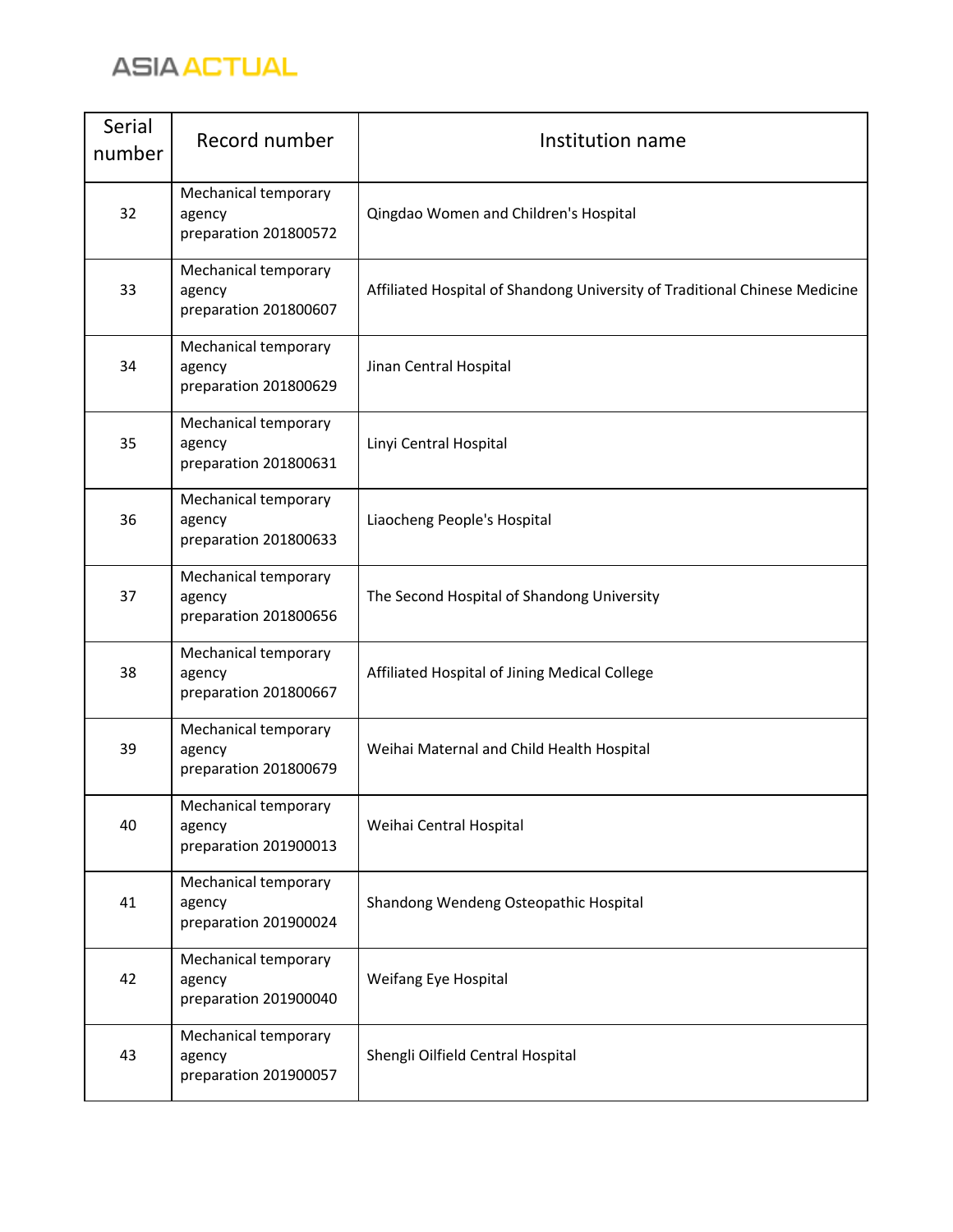

| Serial<br>number | Record number                                           | Institution name                                                                                                                           |
|------------------|---------------------------------------------------------|--------------------------------------------------------------------------------------------------------------------------------------------|
| 44               | Mechanical temporary<br>agency<br>preparation 201900058 | Jinan Maternal and Child Health Hospital                                                                                                   |
| 45               | Mechanical temporary<br>agency<br>preparation 201900072 | Shandong Provincial Hospital                                                                                                               |
| 46               | Mechanical temporary<br>agency<br>preparation 201900075 | Pingdu People's Hospital                                                                                                                   |
| 47               | Mechanical temporary<br>agency<br>preparation 201900095 | The Second People's Hospital of Shandong Province (Shandong<br>Otorhinolaryngology Hospital and Shandong Otorhinolaryngology<br>Institute) |
| 48               | Mechanical temporary<br>agency<br>preparation 201900123 | Tai'an Maternal and Child Health Hospital                                                                                                  |
| 49               | Mechanical temporary<br>agency<br>preparation 201900134 | Yantai Stomatological Hospital                                                                                                             |
| 50               | Mechanical temporary<br>agency<br>preparation 201900145 | The Second People's Hospital of Weifang City                                                                                               |
| 51               | Mechanical temporary<br>agency<br>preparation 201900149 | Zibo Bashan Wanjie Hospital                                                                                                                |
| 52               | Mechanical temporary<br>agency<br>preparation 201900150 | Zibo Municipal Hospital                                                                                                                    |
| 53               | Mechanical temporary<br>agency<br>preparation 201900161 | The Second Affiliated Hospital of Shandong First Medical University                                                                        |
| 54               | Mechanical temporary<br>agency<br>preparation 201900165 | Tai'an Central Hospital                                                                                                                    |
| 55               | Mechanical temporary<br>agency<br>preparation 201900166 | Qingdao Shandong University Qilu Hospital (Shandong University Qilu<br>Hospital (Qingdao))                                                 |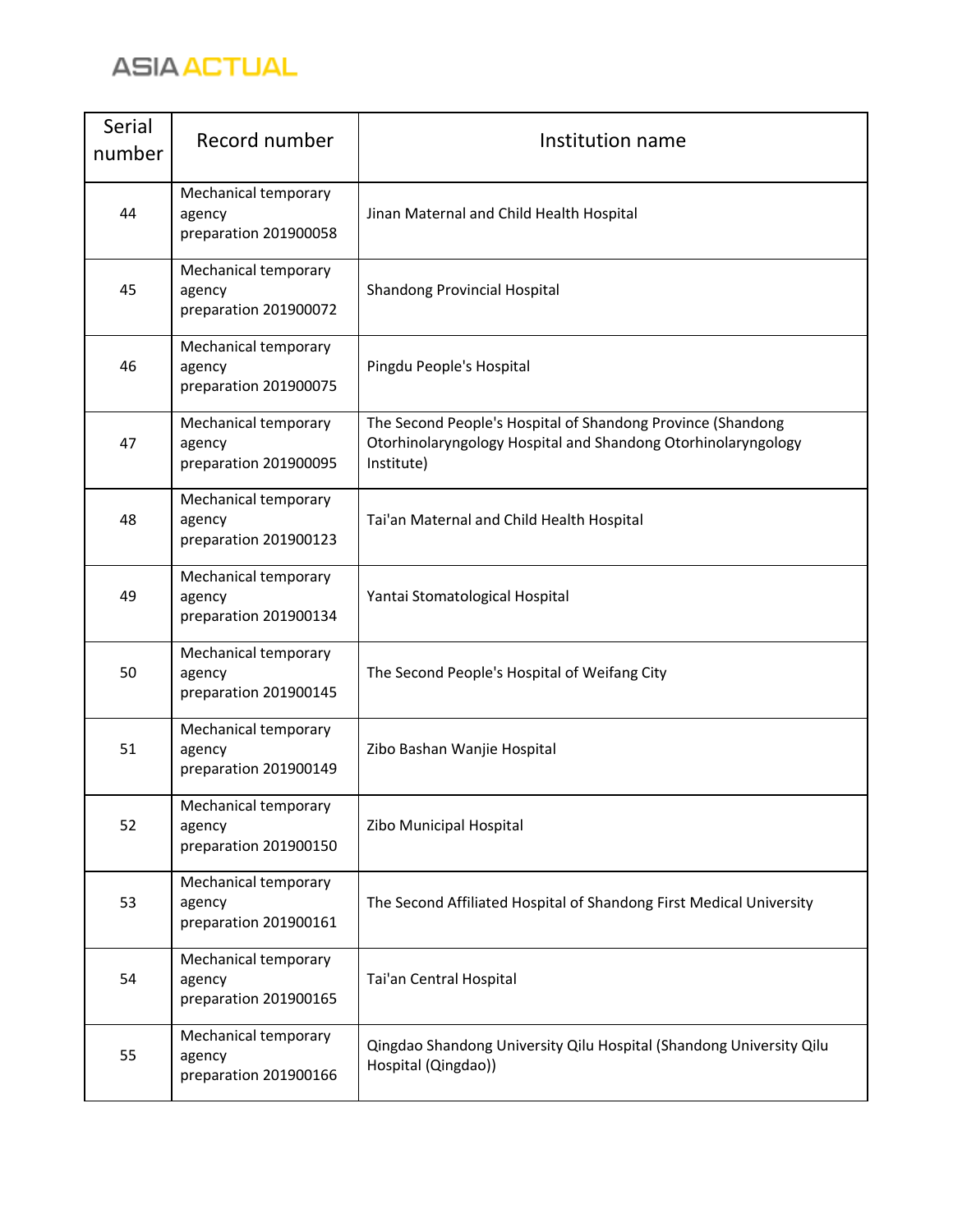

| Serial<br>number | Record number                                           | Institution name                                                                                              |
|------------------|---------------------------------------------------------|---------------------------------------------------------------------------------------------------------------|
| 56               | Mechanical temporary<br>agency<br>preparation 202000016 | Shandong Dermatology Hospital (Shandong Institute of Dermatology and<br>Venereology Prevention and Treatment) |
| 57               | Mechanical temporary<br>agency<br>preparation 202000053 | Shandong Mental Health Center                                                                                 |
| 58               | Mechanical temporary<br>agency<br>preparation 202000057 | Liaocheng Second People's Hospital                                                                            |
| 59               | Mechanical temporary<br>agency<br>preparation 202000062 | Lingcheng District People's Hospital of Dezhou City                                                           |
| 60               | Mechanical temporary<br>agency<br>preparation 202000064 | The First People's Hospital of Pingyuan County                                                                |
| 61               | Mechanical temporary<br>agency<br>preparation 202000065 | Shandong University of Traditional Chinese Medicine Affiliated Eye<br>Hospital                                |
| 62               | Mechanical temporary<br>agency<br>preparation 202000071 | Zaozhuang Mining Group Central Hospital                                                                       |
| 63               | Mechanical temporary<br>agency<br>preparation 202000074 | Tai'an Traditional Chinese Medicine Hospital                                                                  |
| 64               | Mechanical temporary<br>agency<br>preparation 202000075 | Xintai Second People's Hospital                                                                               |
| 65               | Mechanical temporary<br>agency<br>preparation 202000087 | Qishan Hospital of Yantai City                                                                                |
| 66               | Mechanical temporary<br>agency<br>preparation 202000088 | Shandong Provincial Center for Disease Control and Prevention                                                 |
| 67               | Mechanical temporary<br>agency<br>preparation 202000098 | The Second Affiliated Hospital of Shandong University of Traditional<br><b>Chinese Medicine</b>               |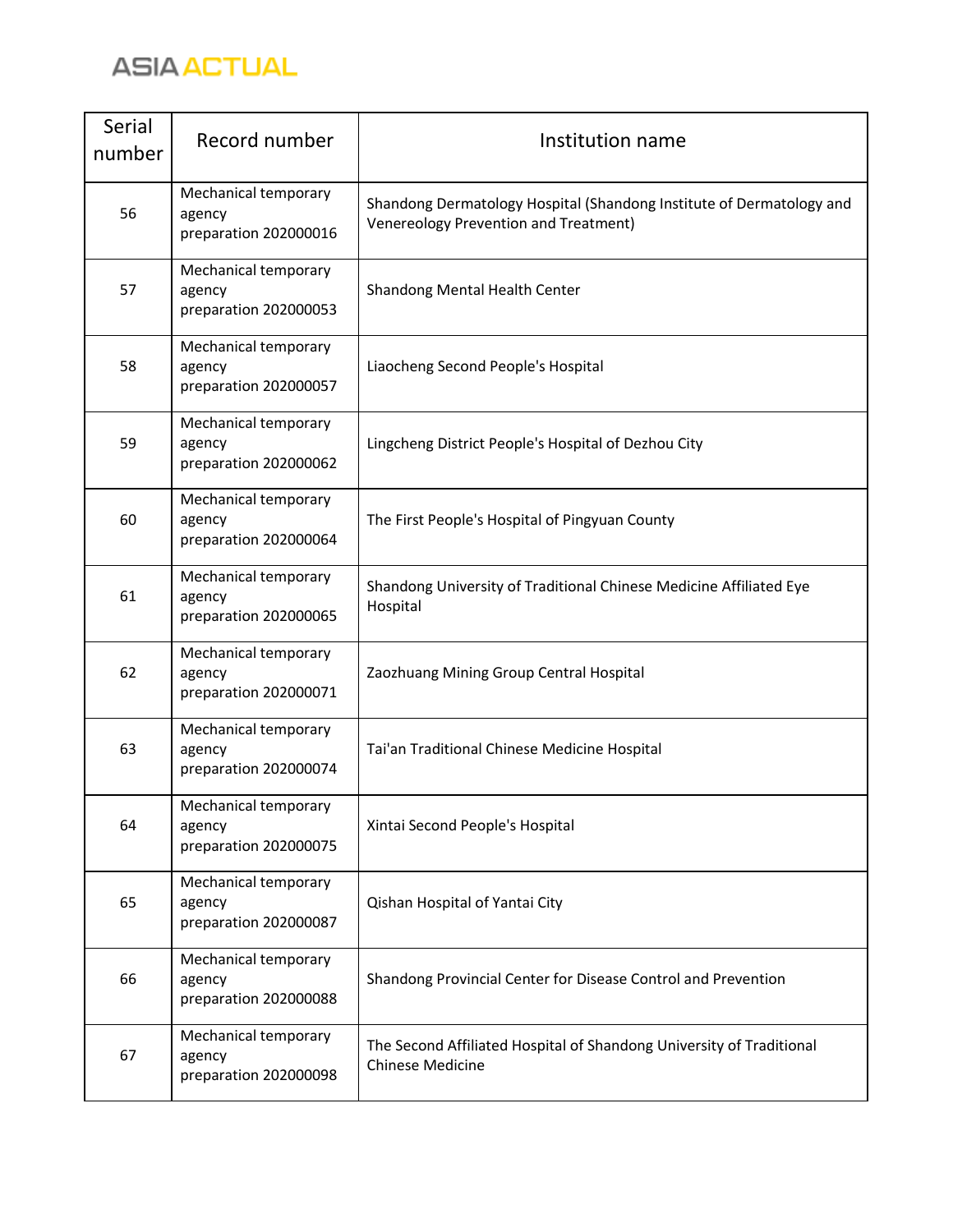

| Serial<br>number | Record number                                           | Institution name                                                                         |  |
|------------------|---------------------------------------------------------|------------------------------------------------------------------------------------------|--|
| 68               | <b>Mechanical Provisional</b><br>Institutions 202000100 | Linging City People's Hospital                                                           |  |
| 69               | Mechanical temporary<br>agency<br>preparation 202000106 | Jinan Children's Hospital (Qilu Children's Hospital of Shandong University)              |  |
| 70               | Mechanical temporary<br>agency<br>preparation 202000112 | Dong'e County People's Hospital                                                          |  |
| 71               | Mechanical temporary<br>agency<br>preparation 202000117 | Yiyuan County People's Hospital                                                          |  |
| 72               | Mechanical temporary<br>agency<br>preparation 202000125 | Drug Clinical Trial Institution of Linyi People's Hospital                               |  |
| 73               | Mechanical temporary<br>agency<br>preparation 202000141 | Shandong Provincial Third Hospital                                                       |  |
| 74               | Mechanical temporary<br>agency<br>preparation 202100018 | Linshu County People's Hospital                                                          |  |
| 75               | Mechanical temporary<br>agency<br>preparation 202100029 | The First People's Hospital of Tancheng County                                           |  |
| Henan: 51 Ge     |                                                         |                                                                                          |  |
| $\mathbf{1}$     | Mechanical temporary<br>agency<br>preparation 201800050 | Luoyang Orthopedic Hospital of Henan Province (Orthopedic Hospital of<br>Henan Province) |  |
| $\overline{2}$   | Mechanical temporary<br>agency<br>preparation 201800104 | The First Affiliated Hospital of Zhengzhou University                                    |  |
| 3                | Mechanical temporary<br>agency<br>preparation 201800147 | Nanyang Central Hospital                                                                 |  |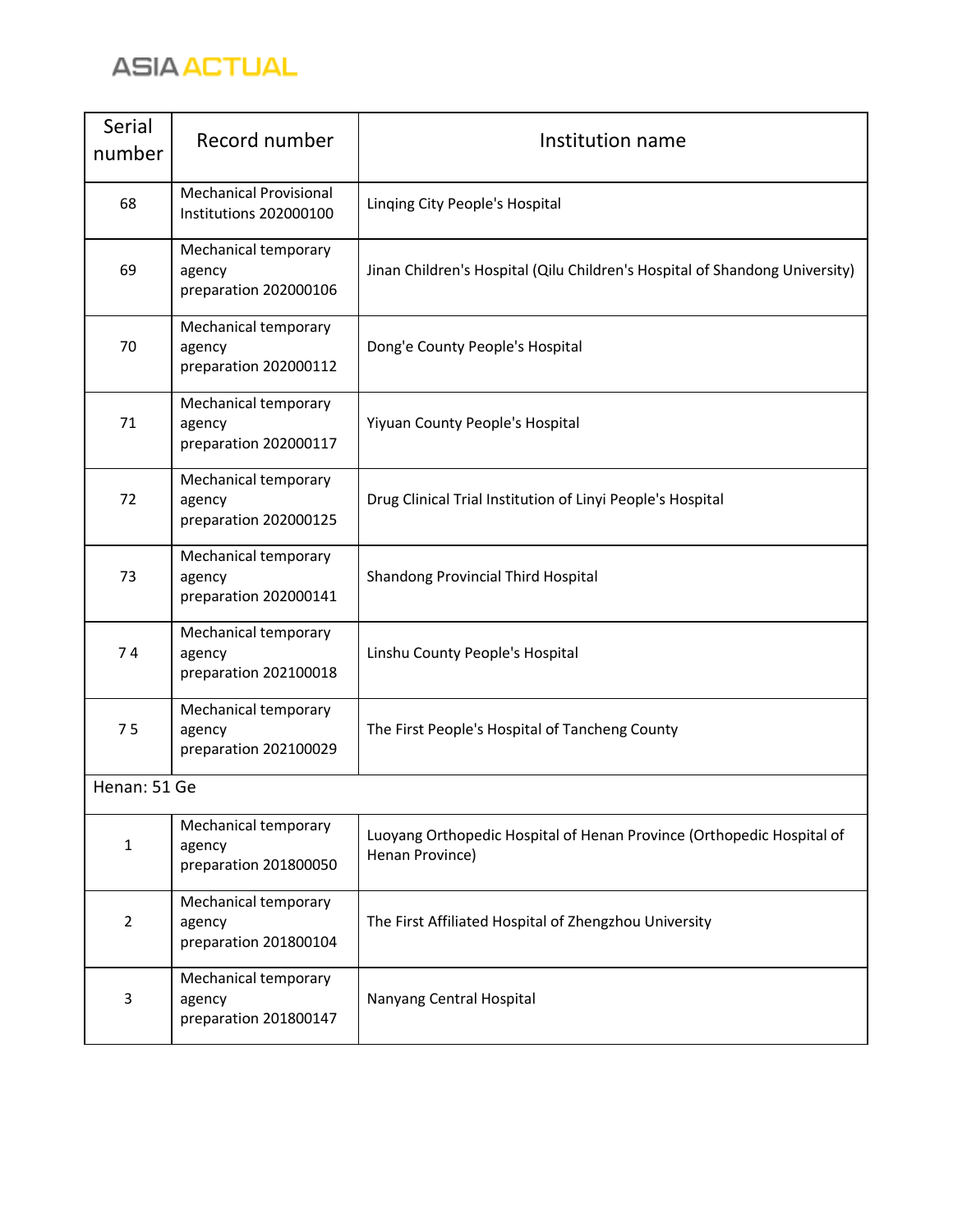

| Serial<br>number | Record number                                           | Institution name                                                                         |
|------------------|---------------------------------------------------------|------------------------------------------------------------------------------------------|
| $\overline{4}$   | Mechanical temporary<br>agency<br>preparation 201800163 | Puyang Oilfield General Hospital                                                         |
| 5                | Mechanical temporary<br>agency<br>preparation 201800169 | Zhengzhou People's Hospital                                                              |
| 6                | Mechanical temporary<br>agency<br>preparation 201800188 | Xinxiang Central Hospital                                                                |
| 7                | Mechanical temporary<br>agency<br>preparation 201800200 | The First People's Hospital of Xinxiang City                                             |
| 8                | Mechanical temporary<br>agency<br>preparation 201800241 | Second People's Hospital of Jiaozuo City                                                 |
| 9                | Mechanical temporary<br>agency<br>preparation 201800268 | The First Affiliated Hospital of Xinxiang Medical College                                |
| 10               | Mechanical temporary<br>agency<br>preparation 201800307 | Nanyang Nanshi Hospital                                                                  |
| 11               | Mechanical temporary<br>agency<br>preparation 201800312 | Henan Provincial Hospital for Infectious Diseases (Zhengzhou Sixth<br>People's Hospital) |
| 12               | Mechanical temporary<br>agency<br>preparation 201800320 | Huaihe Hospital of Henan University                                                      |
| 13               | Mechanical temporary<br>agency<br>preparation 201800339 | Henan Chest Hospital                                                                     |
| 14               | Mechanical temporary<br>agency<br>preparation 201800350 | Zhengzhou Traditional Chinese Medicine Orthopedics Hospital                              |
| 15               | Mechanical temporary<br>agency<br>preparation 201800352 | The First Affiliated Hospital of Henan University of Traditional Chinese<br>Medicine     |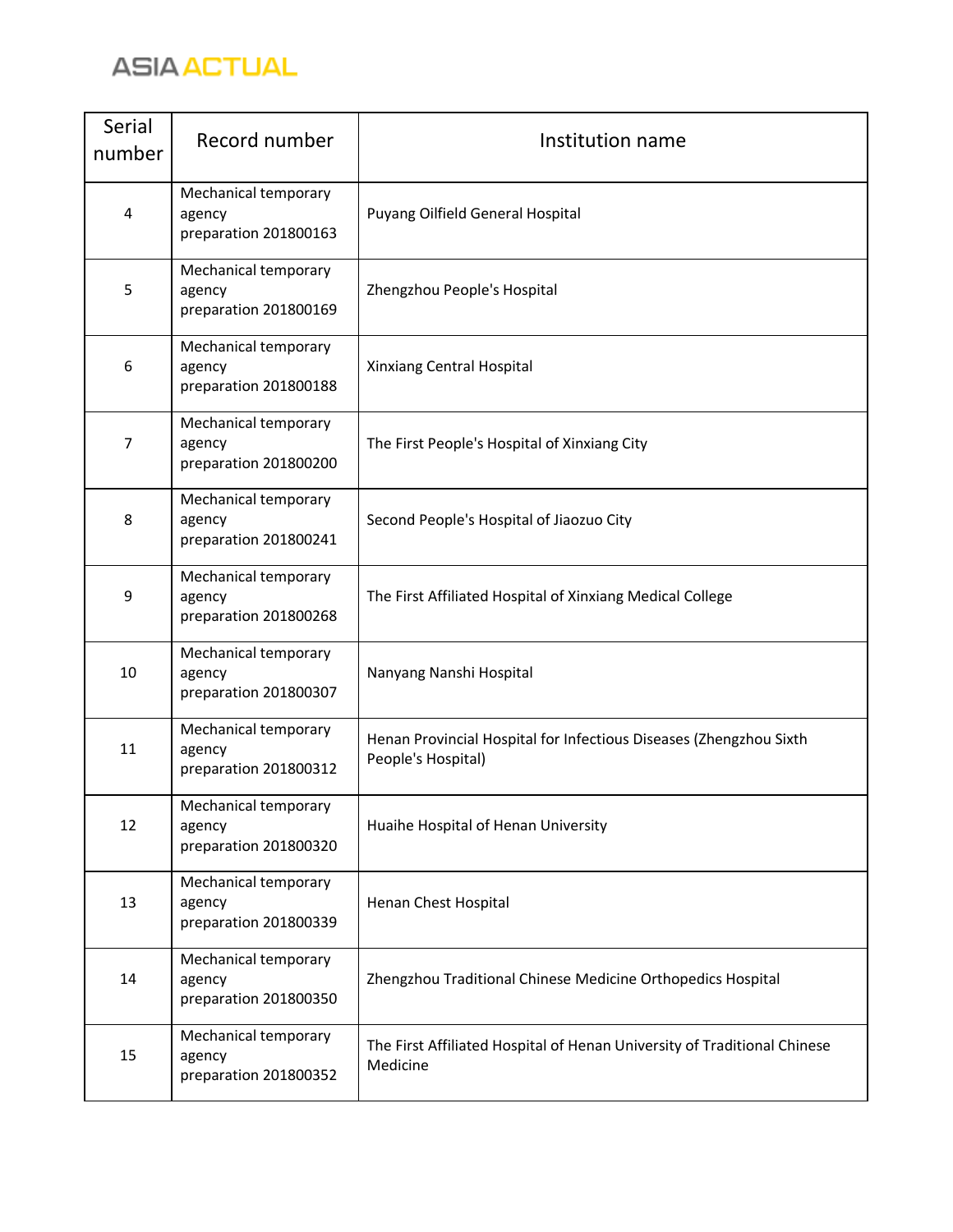

| Serial<br>number | Record number                                           | Institution name                                                                                                                                  |
|------------------|---------------------------------------------------------|---------------------------------------------------------------------------------------------------------------------------------------------------|
| 16               | Mechanical temporary<br>agency<br>preparation 201800355 | Fuwai Huazhong Cardiovascular Hospital                                                                                                            |
| 17               | Mechanical temporary<br>agency<br>preparation 201800357 | Affiliated Hospital of Henan Academy of Traditional Chinese Medicine                                                                              |
| 18               | Mechanical temporary<br>agency<br>preparation 201800397 | Henan Mental Hospital / The Second Affiliated Hospital of Xinxiang<br><b>Medical College</b>                                                      |
| 19               | Mechanical temporary<br>agency<br>preparation 201800408 | Henan Cancer Hospital                                                                                                                             |
| 20               | Mechanical temporary<br>agency<br>preparation 201800412 | Zhengzhou Central Hospital                                                                                                                        |
| 21               | Mechanical temporary<br>agency<br>preparation 201800438 | The Seventh People's Hospital of Zhengzhou                                                                                                        |
| 22               | Mechanical temporary<br>agency<br>preparation 201800449 | Nanyang First People's Hospital                                                                                                                   |
| 23               | Mechanical temporary<br>agency<br>preparation 201800452 | Henan Provincial Hospital of Traditional Chinese Medicine (The Second<br>Affiliated Hospital of Henan University of Traditional Chinese Medicine) |
| 24               | Mechanical temporary<br>agency<br>preparation 201800454 | Luohe Central Hospital                                                                                                                            |
| 25               | Mechanical temporary<br>agency<br>preparation 201800464 | The Second Affiliated Hospital of Zhengzhou University                                                                                            |
| 26               | Mechanical temporary<br>agency<br>preparation 201800482 | The First Affiliated Hospital of Henan University of Science and<br>Technology                                                                    |
| 27               | Mechanical temporary<br>agency<br>preparation 201800487 | Luoyang First People's Hospital                                                                                                                   |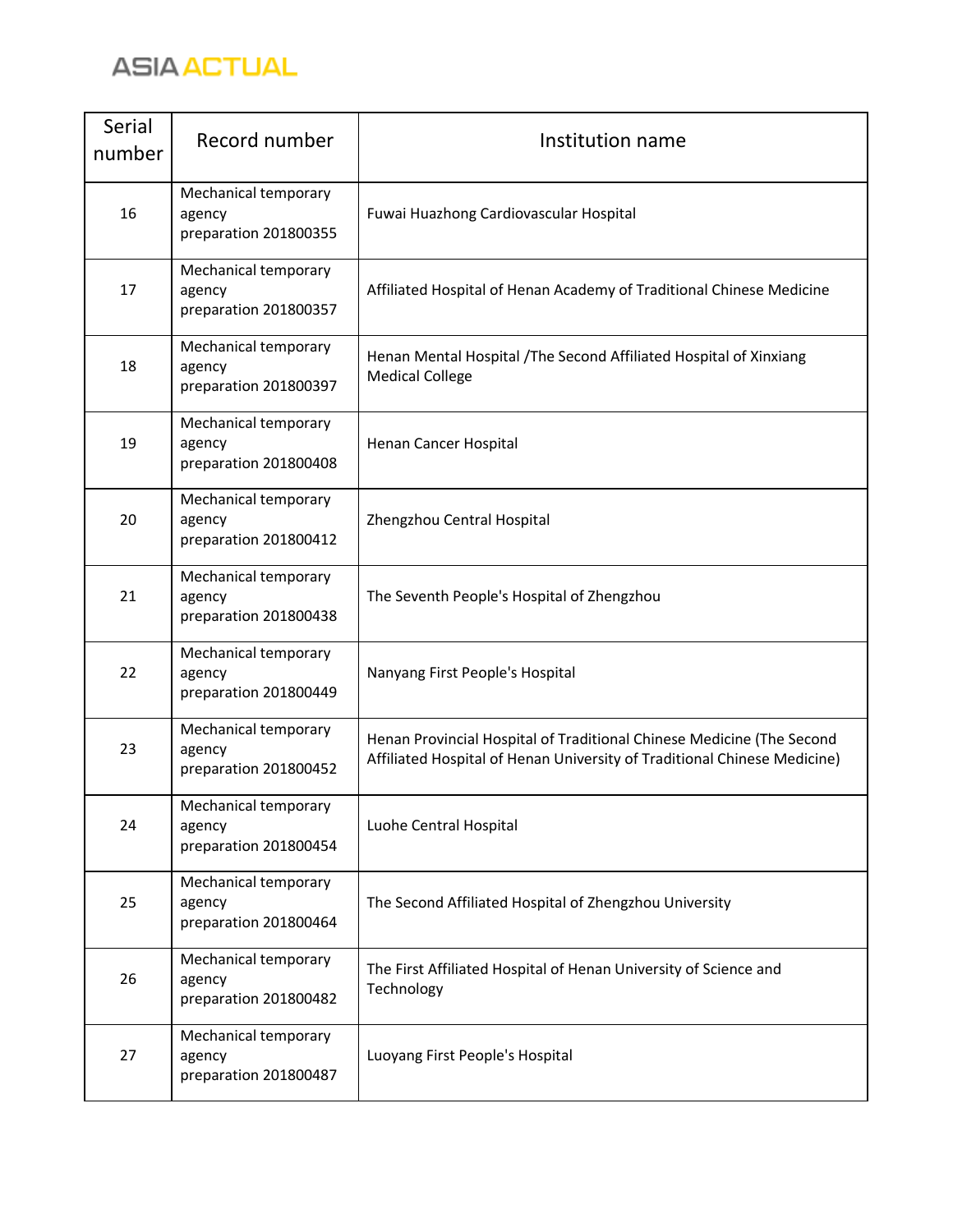

| Serial<br>number | Record number                                           | Institution name                                        |
|------------------|---------------------------------------------------------|---------------------------------------------------------|
| 28               | Mechanical temporary<br>agency<br>preparation 201800499 | Luoyang Central Hospital                                |
| 29               | Mechanical temporary<br>agency<br>preparation 201800501 | Zhumadian Psychiatric Hospital                          |
| 30               | Mechanical temporary<br>agency<br>preparation 201800557 | Zhengzhou First People's Hospital                       |
| 31               | Mechanical temporary<br>agency<br>preparation 201800558 | Kaifeng Cancer Hospital                                 |
| 32               | Mechanical temporary<br>agency<br>preparation 201800562 | Anyang Cancer Hospital                                  |
| 33               | Mechanical temporary<br>agency<br>preparation 201800565 | Henan Children's Hospital Zhengzhou Children's Hospital |
| 34               | Mechanical temporary<br>agency<br>preparation 201800649 | Luoyang Traditional Chinese Medicine Hospital           |
| 35               | Mechanical temporary<br>agency<br>preparation 201800650 | The Third Affiliated Hospital of Zhengzhou University   |
| 36               | Mechanical temporary<br>agency<br>preparation 201900023 | Xinzheng People's Hospital                              |
| 37               | Mechanical temporary<br>agency<br>preparation 201900041 | Kaifeng Traditional Chinese Medicine Hospital           |
| 38               | Mechanical temporary<br>agency<br>preparation 201900093 | Nanyang Second People's Hospital                        |
| 39               | Mechanical temporary<br>agency<br>preparation 201900096 | The Fifth Affiliated Hospital of Zhengzhou University   |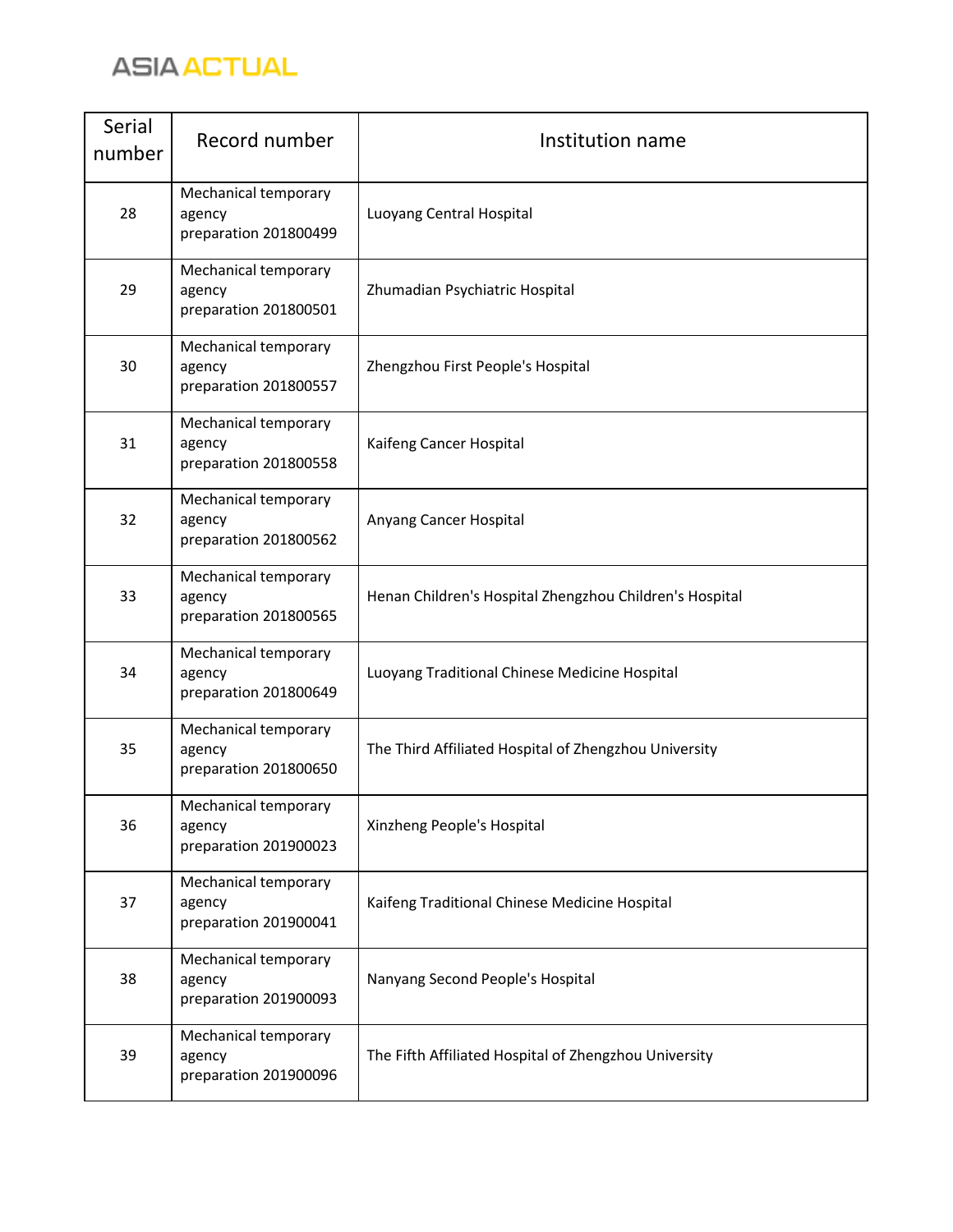

| Serial<br>number | Record number                                           | Institution name                                                                                                       |
|------------------|---------------------------------------------------------|------------------------------------------------------------------------------------------------------------------------|
| 40               | Mechanical temporary<br>agency<br>preparation 201900121 | Henan Provincial People's Hospital                                                                                     |
| 41               | Mechanical temporary<br>agency<br>preparation 201900130 | The Third Affiliated Hospital of Xinxiang Medical College                                                              |
| 42               | Mechanical temporary<br>agency<br>preparation 201900140 | Pingmei Shenma Medical Group General Hospital                                                                          |
| 43               | Mechanical temporary<br>agency<br>preparation 201900142 | The Second People's Hospital of Xinxiang City                                                                          |
| 44               | Mechanical temporary<br>agency<br>preparation 201900163 | Yiyang County Hospital of Traditional Chinese Medicine                                                                 |
| 45               | Mechanical temporary<br>agency<br>preparation 202000038 | Hebi City Center for Disease Control and Prevention                                                                    |
| 46               | Mechanical temporary<br>agency<br>preparation 202000044 | The Second Affiliated Hospital of Luohe Medical College (Luohe Fifth<br>People's Hospital) (Luohe Orthopedic Hospital) |
| 47               | Mechanical temporary<br>agency<br>preparation 202000066 | Henan Provincial Center for Disease Control and Prevention                                                             |
| 48               | Mechanical temporary<br>agency<br>preparation 202000126 | Hebi City People's Hospital                                                                                            |
| 49               | Mechanical temporary<br>agency<br>preparation 202000144 | Zhengzhou Ninth People's Hospital                                                                                      |
| 50               | Mechanical temporary<br>agency<br>preparation 202100014 | The Third People's Hospital of Luoyang City                                                                            |
| 51               | Mechanical temporary<br>agency<br>preparation 202100030 | Henan Provincial Eye Hospital                                                                                          |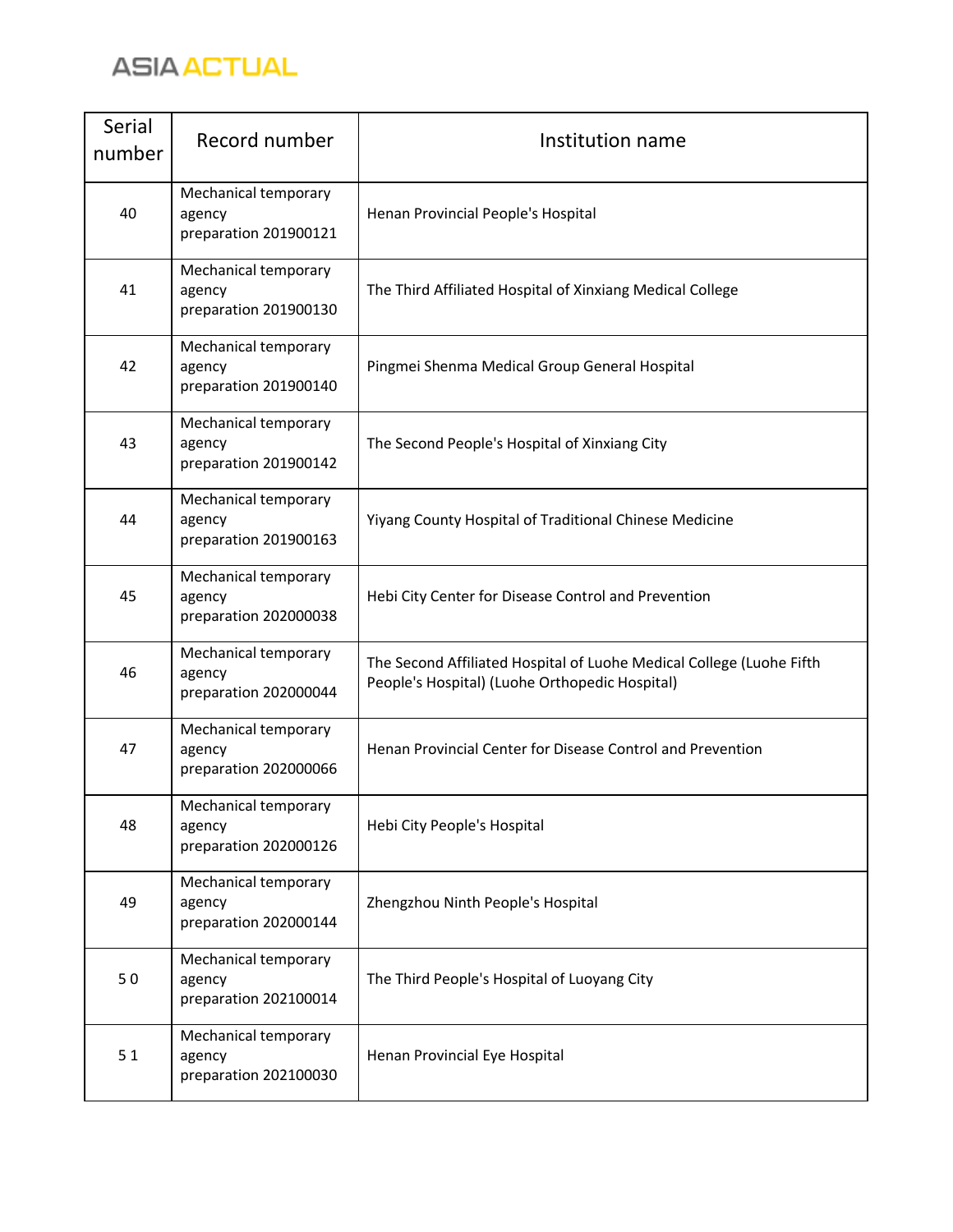

| Serial<br>number | Record number                                           | Institution name                                                                                                                                                           |
|------------------|---------------------------------------------------------|----------------------------------------------------------------------------------------------------------------------------------------------------------------------------|
| Hubei: 38 Ge     |                                                         |                                                                                                                                                                            |
| $\mathbf{1}$     | Mechanical temporary<br>agency<br>preparation 201800004 | Union Hospital, Tongji Medical College, Huazhong University of Science<br>and Technology                                                                                   |
| $\overline{2}$   | Mechanical temporary<br>agency<br>preparation 201800015 | Zhongnan Hospital of Wuhan University                                                                                                                                      |
| 3                | Mechanical temporary<br>agency<br>preparation 201800040 | Wuhan Central Hospital (Wuhan Second Hospital) / Wuhan Central<br>Hospital Affiliated to Tongji Medical College of Huazhong University of<br><b>Science and Technology</b> |
| 4                | Mechanical temporary<br>agency<br>preparation 201800062 | Wuhan Asian Heart Hospital                                                                                                                                                 |
| 5                | Mechanical temporary<br>agency<br>preparation 201800075 | Tongji Hospital, Tongji Medical College, Huazhong University of Science<br>and Technology                                                                                  |
| 6                | Mechanical temporary<br>agency<br>preparation 201800097 | The Third People's Hospital of Hubei Province (Zhongshan Hospital of<br>Hubei Province)                                                                                    |
| 7                | Mechanical temporary<br>agency<br>preparation 201800129 | Wuhan University People's Hospital                                                                                                                                         |
| 8                | Mechanical temporary<br>agency<br>preparation 201800142 | Taihe Hospital of Shiyan City                                                                                                                                              |
| 9                | Mechanical temporary<br>agency<br>preparation 201800144 | Hubei Cancer Hospital                                                                                                                                                      |
| 10               | Mechanical temporary<br>agency<br>preparation 201800176 | Wuhan University Stomatological Hospital                                                                                                                                   |
| 11               | Mechanical temporary<br>agency<br>preparation 201800181 | Huangshi Central Hospital                                                                                                                                                  |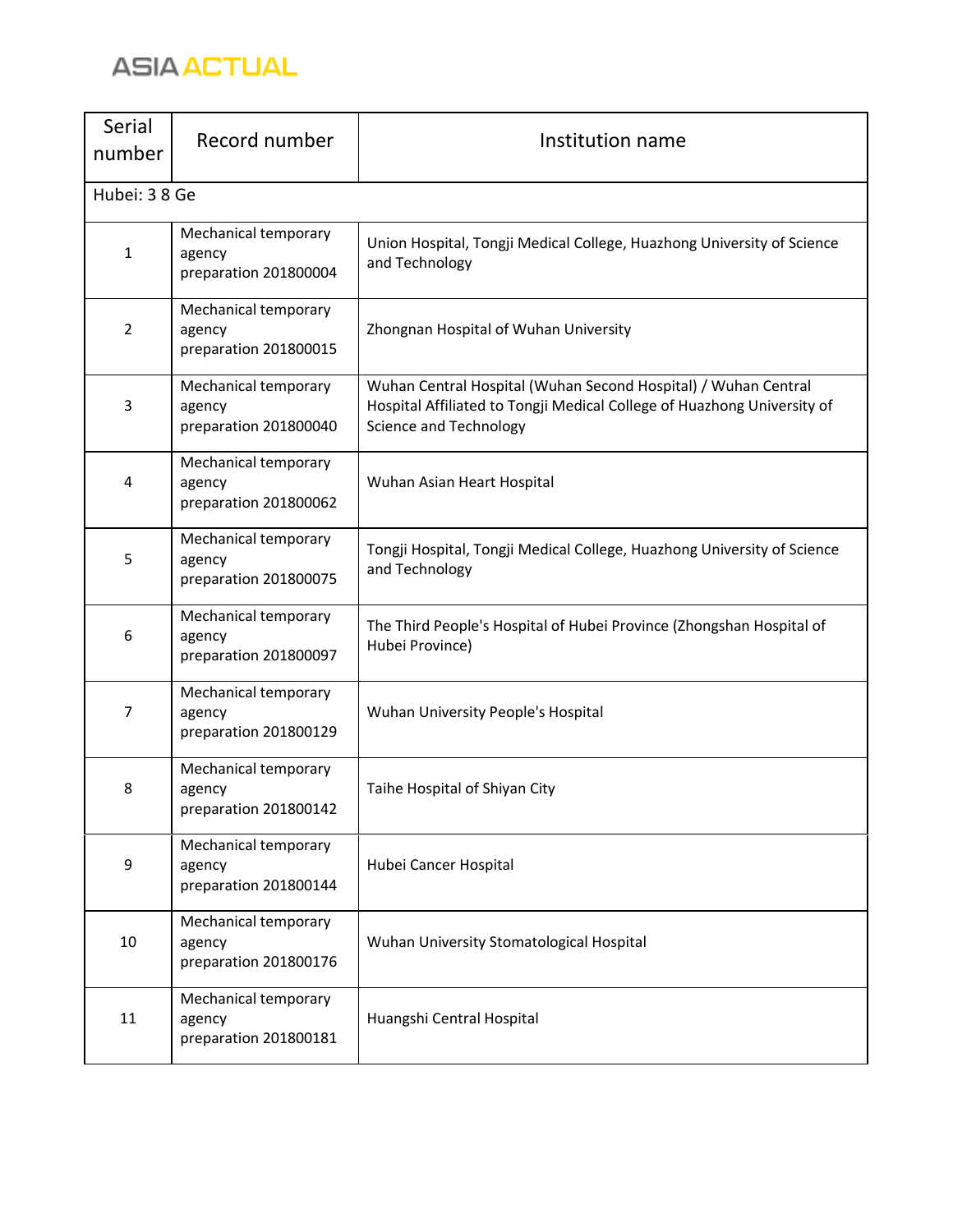

| <b>Serial</b><br>number | Record number                                           | Institution name                                                                  |
|-------------------------|---------------------------------------------------------|-----------------------------------------------------------------------------------|
| 12                      | Mechanical temporary<br>agency<br>preparation 201800201 | Wuhan Third Hospital                                                              |
| 13                      | Mechanical temporary<br>agency<br>preparation 201800217 | Wuhan Aier Eye Hospital                                                           |
| 14                      | Mechanical temporary<br>agency<br>preparation 201800225 | Huanggang Central Hospital                                                        |
| 15                      | Mechanical temporary<br>agency<br>preparation 201800229 | Wuhan Fourth Hospital (Wuhan Puai Hospital, Wuhan Orthopedic<br>Hospital)         |
| 16                      | Mechanical temporary<br>agency<br>preparation 201800234 | Wuhan Aier Eye Hospital Hankou Hospital                                           |
| 17                      | Mechanical temporary<br>agency<br>preparation 201800239 | Xiangyang Central Hospital                                                        |
| 18                      | Mechanical temporary<br>agency<br>preparation 201800325 | Hubei Hospital of Integrated Traditional Chinese and Western Medicine             |
| 19                      | Mechanical temporary<br>agency<br>preparation 201800370 | Puren Hospital of Wuhan                                                           |
| 20                      | Mechanical temporary<br>agency<br>preparation 201800444 | Jingzhou Central Hospital                                                         |
| 21                      | Mechanical temporary<br>agency<br>preparation 201800458 | Yichang Central People's Hospital                                                 |
| 22                      | Mechanical temporary<br>agency<br>preparation 201800521 | Wuhan Pulmonary Hospital (Wuhan Tuberculosis Prevention and Control<br>Institute) |
| 23                      | Mechanical temporary<br>agency<br>preparation 201800526 | Wuhan Infectious Disease Hospital                                                 |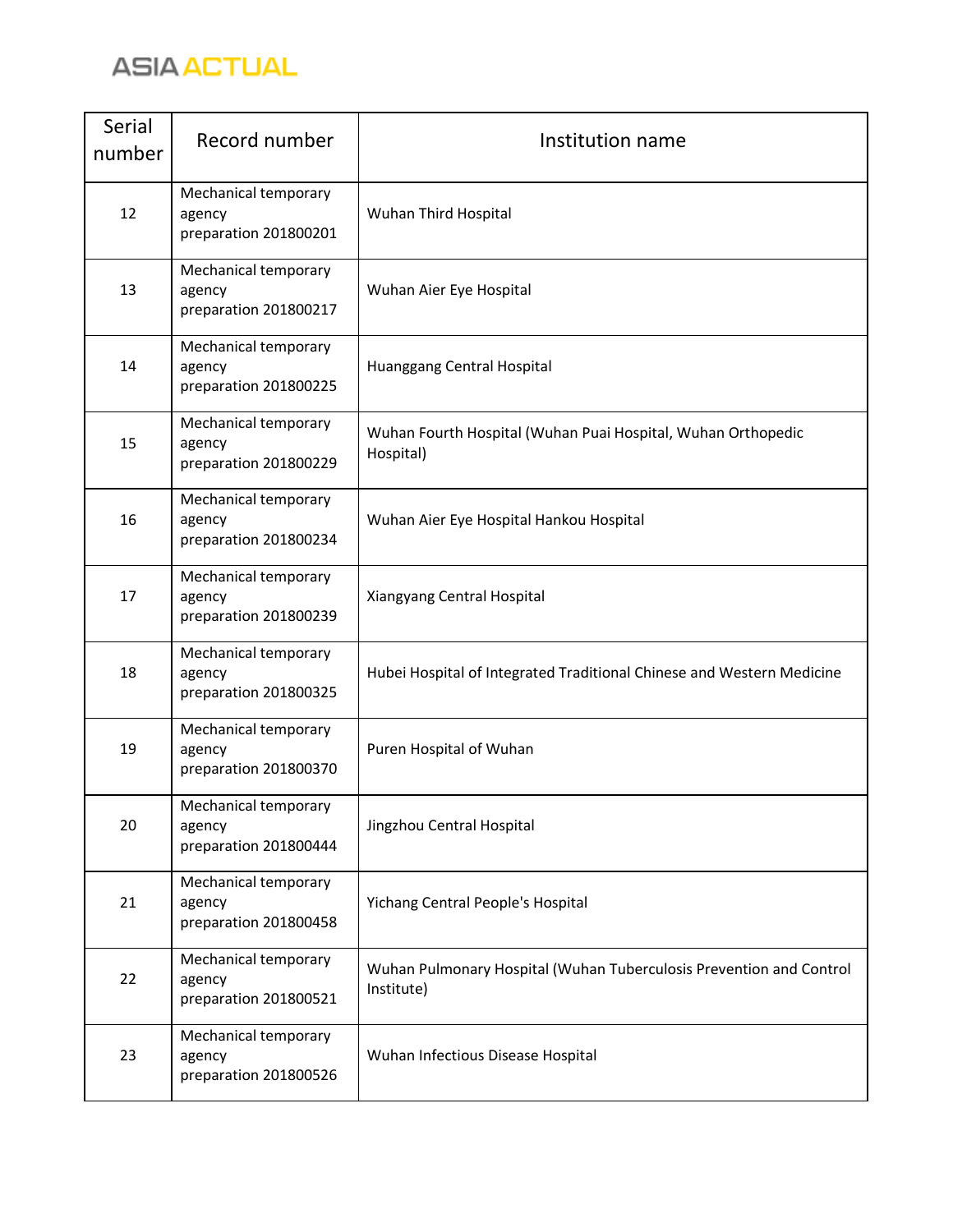

| Serial<br>number | Record number                                           | Institution name                                                                                       |
|------------------|---------------------------------------------------------|--------------------------------------------------------------------------------------------------------|
| 24               | Mechanical temporary<br>agency<br>preparation 201800533 | Wuhan Mental Health Center                                                                             |
| 25               | Mechanical temporary<br>agency<br>preparation 201800573 | Xiangyang First People's Hospital                                                                      |
| 26               | Mechanical temporary<br>agency<br>preparation 201900027 | Wuhan Hospital of Integrated Traditional Chinese and Western Medicine<br>(Wuhan First Hospital)        |
| 27               | Mechanical temporary<br>agency<br>preparation 201900031 | Hubei Provincial Center for Disease Control and Prevention                                             |
| 28               | Mechanical temporary<br>agency<br>preparation 201900037 | Hubei Provincial Hospital of Traditional Chinese Medicine                                              |
| 29               | Mechanical temporary<br>agency<br>preparation 201900082 | Wuhan Yaxin General Hospital                                                                           |
| 30               | Mechanical temporary<br>agency<br>preparation 201900132 | Wuhan Blood Center                                                                                     |
| 31               | Mechanical temporary<br>agency<br>preparation 201900151 | Wuhan Hankou Hospital                                                                                  |
| 32               | Mechanical temporary<br>agency<br>preparation 201900152 | Yichang Red Cross Center Blood Station                                                                 |
| 33               | Mechanical temporary<br>agency<br>preparation 202000020 | Enshi Tujia and Miao Autonomous Prefecture Central Hospital                                            |
| 34               | Mechanical temporary<br>agency<br>preparation 202000031 | Liyuan Hospital, Tongji Medical College, Huazhong University of Science<br>and Technology              |
| 35               | Mechanical temporary<br>agency<br>preparation 202000036 | Reproductive Medicine Center, Tongji Medical College, Huazhong<br>University of Science and Technology |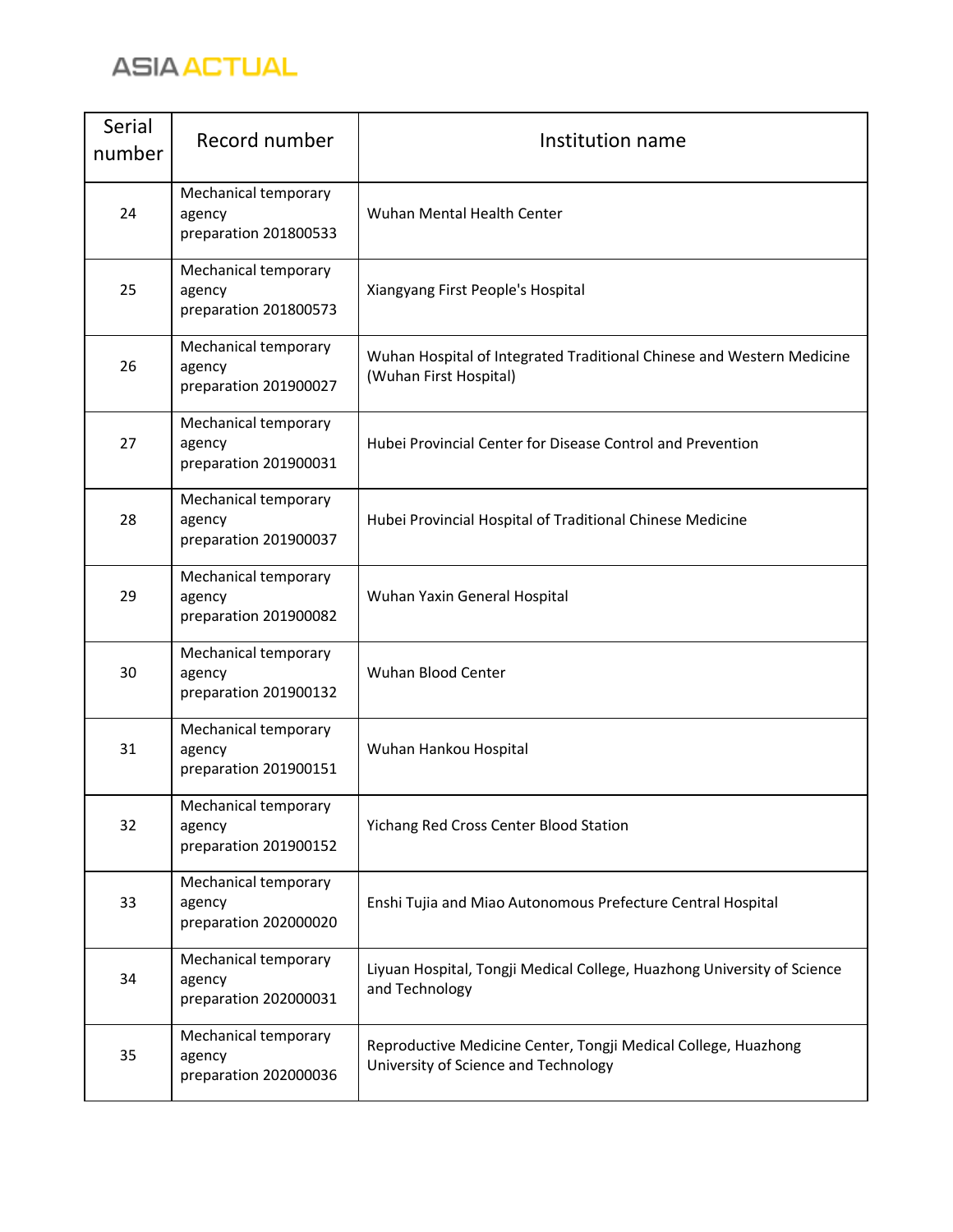

| Serial<br>number | Record number                                           | Institution name                                                                      |
|------------------|---------------------------------------------------------|---------------------------------------------------------------------------------------|
| 36               | Mechanical temporary<br>agency<br>preparation 202000099 | Yangtze River Shipping General Hospital                                               |
| 37               | Mechanical temporary<br>agency<br>preparation 202000122 | Wuhan Fifth Hospital                                                                  |
| 38               | Mechanical temporary<br>agency<br>preparation 202100020 | The First People's Hospital of Jiangxia District, Wuhan                               |
| Hunan: 41 Ge     |                                                         |                                                                                       |
| $\mathbf{1}$     | Mechanical temporary<br>agency<br>preparation 201800032 | Xiangya Hospital of Central South University                                          |
| 2                | Mechanical temporary<br>agency<br>preparation 201800064 | Yueyang Second People's Hospital                                                      |
| 3                | Mechanical temporary<br>agency<br>preparation 201800130 | The First Affiliated Hospital of Nanhua University                                    |
| 4                | Mechanical temporary<br>agency<br>preparation 201800146 | Hunan Children's Hospital                                                             |
| 5                | Mechanical temporary<br>agency<br>preparation 201800149 | The First Affiliated Hospital of Hunan University of Traditional Chinese<br>Medicine  |
| 6                | Mechanical temporary<br>agency<br>preparation 201800153 | Changsha Central Hospital                                                             |
| 7                | Mechanical temporary<br>agency<br>preparation 201800158 | The Second Affiliated Hospital of Hunan University of Traditional Chinese<br>Medicine |
| 8                | Mechanical temporary<br>agency<br>preparation 201800162 | Hunan Provincial Brain Hospital                                                       |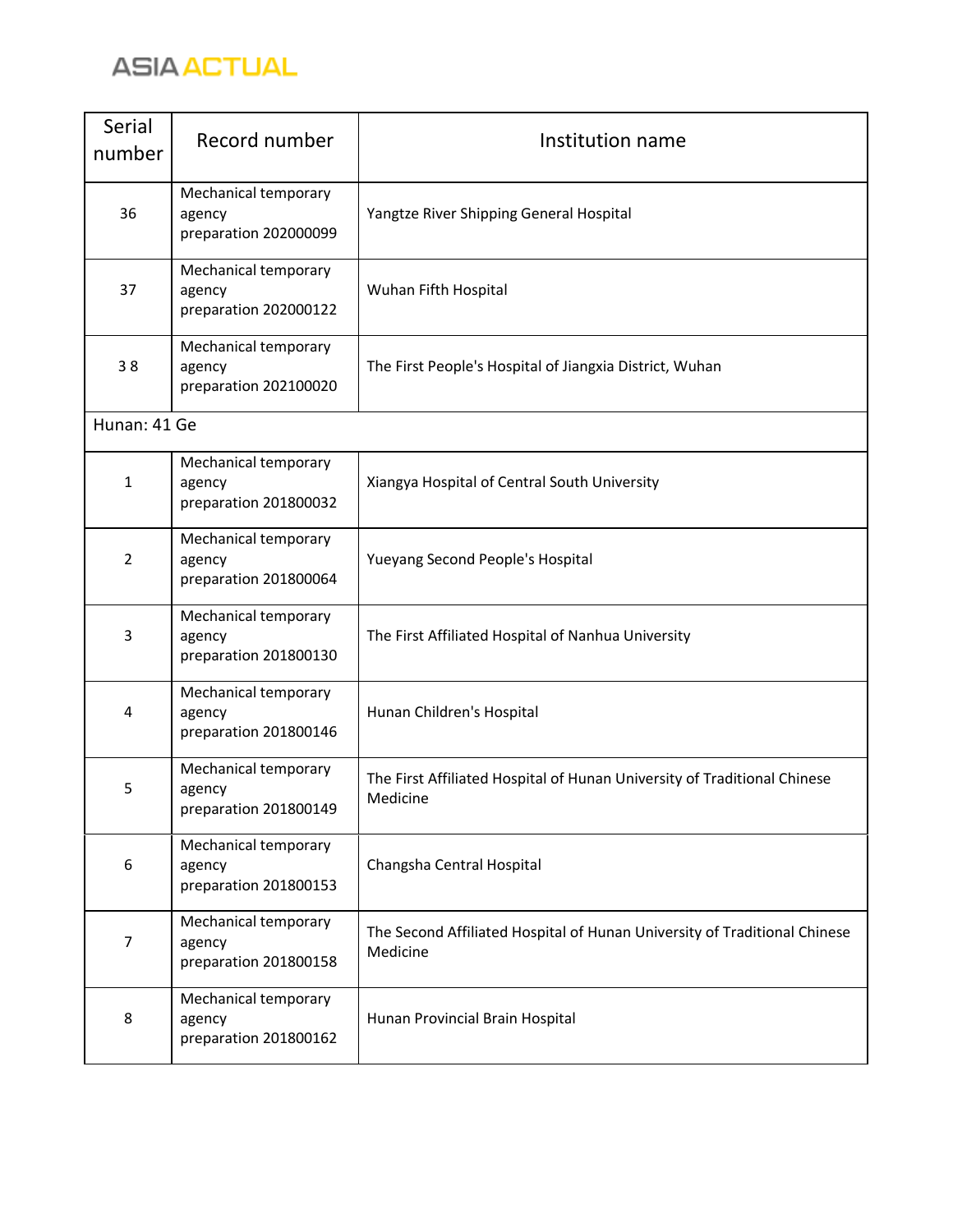

| Serial<br>number | Record number                                           | Institution name                                        |
|------------------|---------------------------------------------------------|---------------------------------------------------------|
| 9                | Mechanical temporary<br>agency<br>preparation 201800174 | Xiangtan Central Hospital                               |
| 10               | Mechanical temporary<br>agency<br>preparation 201800218 | The Second Xiangya Hospital of Central South University |
| 11               | Mechanical temporary<br>agency<br>preparation 201800253 | The Third Xiangya Hospital of Central South University  |
| 12               | Mechanical temporary<br>agency<br>preparation 201800300 | The First People's Hospital of Chenzhou City            |
| 13               | Mechanical temporary<br>agency<br>preparation 201800311 | Hunan Provincial People's Hospital                      |
| 14               | Mechanical temporary<br>agency<br>preparation 201800386 | Changsha Kexin Cancer Hospital                          |
| 15               | Mechanical temporary<br>agency<br>preparation 201800387 | The First People's Hospital of Huaihua City             |
| 16               | Mechanical temporary<br>agency<br>preparation 201800393 | Yueyang Traditional Chinese Medicine Hospital           |
| 17               | Mechanical temporary<br>agency<br>preparation 201800396 | Changde First People's Hospital                         |
| 18               | Mechanical temporary<br>agency<br>preparation 201800434 | Shonan College Affiliated Hospital                      |
| 19               | Mechanical temporary<br>agency<br>preparation 201800436 | Changsha Third Hospital                                 |
| 20               | Mechanical temporary<br>agency<br>preparation 201800455 | Maternal and Child Health Hospital of Hunan Province    |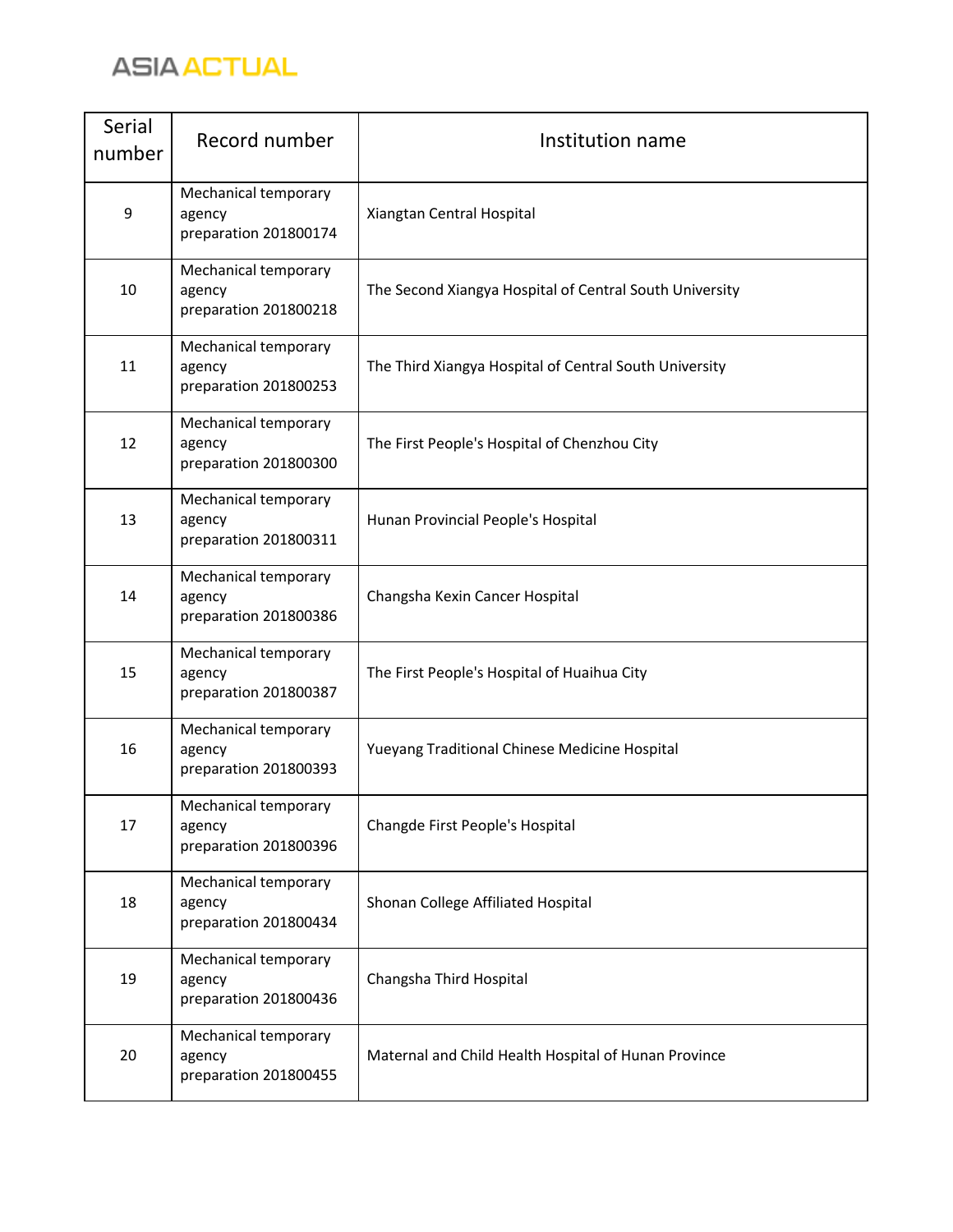

| Serial<br>number | Record number                                           | Institution name                                                                                      |
|------------------|---------------------------------------------------------|-------------------------------------------------------------------------------------------------------|
| 21               | Mechanical temporary<br>agency<br>preparation 201800461 | CITIC Xiangya Reproductive and Genetic Hospital                                                       |
| 22               | Mechanical temporary<br>agency<br>preparation 201800507 | Hunan Provincial Tumor Hospital                                                                       |
| 23               | Mechanical temporary<br>agency<br>preparation 201800597 | Loudi Central Hospital                                                                                |
| 24               | Mechanical temporary<br>agency<br>preparation 201800603 | Changsha First Hospital                                                                               |
| 25               | Mechanical temporary<br>agency<br>preparation 201800624 | Affiliated Hospital of Hunan Academy of Traditional Chinese Medicine                                  |
| 26               | Mechanical temporary<br>agency<br>preparation 201800642 | Yueyang First People's Hospital                                                                       |
| 27               | Mechanical temporary<br>agency<br>preparation 201800643 | The First Affiliated Hospital of Shaoyang University                                                  |
| 28               | Mechanical temporary<br>agency<br>preparation 201800657 | <b>Yiyang Central Hospital</b>                                                                        |
| 29               | Mechanical temporary<br>agency<br>preparation 201900022 | Changsha Fourth Hospital                                                                              |
| 30               | Mechanical temporary<br>agency<br>preparation 201900034 | Hunan Provincial Tuberculosis Prevention and Treatment Institute (Hunan<br>Provincial Chest Hospital) |
| 31               | Mechanical temporary<br>agency<br>preparation 201900083 | The Second Affiliated Hospital of Nanhua University                                                   |
| 32               | Mechanical temporary<br>agency<br>preparation 201900105 | Xiangya Boai Rehabilitation Hospital                                                                  |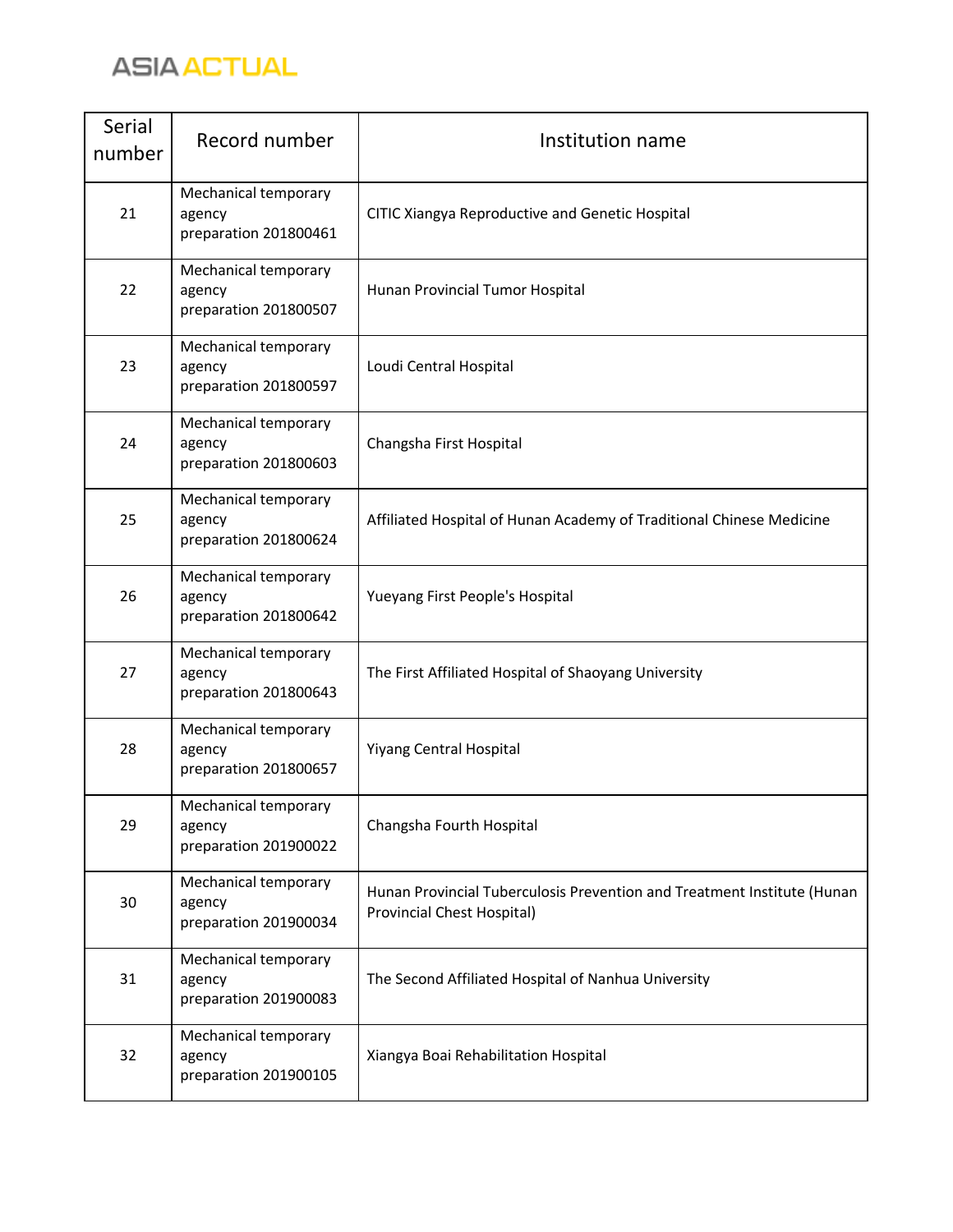

| Serial<br>number            | Record number                                           | Institution name                                                                                                                                             |
|-----------------------------|---------------------------------------------------------|--------------------------------------------------------------------------------------------------------------------------------------------------------------|
| 33                          | Mechanical temporary<br>agency<br>preparation 201900154 | The First Affiliated Hospital of Hunan College of Traditional Chinese<br>Medicine                                                                            |
| 34                          | Mechanical temporary<br>agency<br>preparation 202000012 | Yongzhou Central Hospital                                                                                                                                    |
| 35                          | Mechanical temporary<br>agency<br>preparation 202000027 | Liuyang Hospital of Traditional Chinese Medicine                                                                                                             |
| 36                          | Mechanical temporary<br>agency<br>preparation 202000070 | Aier Eye Hospital Group Co., Ltd. Changsha Aier Eye Hospital                                                                                                 |
| 37                          | Mechanical temporary<br>agency<br>preparation 202000084 | Changsha Maternal and Child Health Hospital                                                                                                                  |
| 38                          | Mechanical temporary<br>agency<br>preparation 202000102 | Zhuzhou Central Hospital                                                                                                                                     |
| 39                          | Mechanical temporary<br>agency<br>preparation 202000138 | Hunan Provincial Center for Disease Control and Prevention                                                                                                   |
| 40                          | Mechanical temporary<br>agency<br>preparation 202100007 | Hunan Occupational Disease Prevention and Treatment Institute                                                                                                |
| 41                          | Mechanical temporary<br>agency<br>preparation 202100022 | Nanhua Hospital Affiliated to Nanhua University                                                                                                              |
| Guangdong Province: 10 4 Ge |                                                         |                                                                                                                                                              |
| $\mathbf{1}$                | Mechanical temporary<br>agency<br>preparation 201800001 | Zhuhai People's Hospital                                                                                                                                     |
| $\overline{2}$              | Mechanical temporary<br>agency<br>preparation 201800005 | Guangdong Provincial Hospital of Traditional Chinese Medicine (The<br>Second Affiliated Hospital of Guangzhou University of Traditional Chinese<br>Medicine) |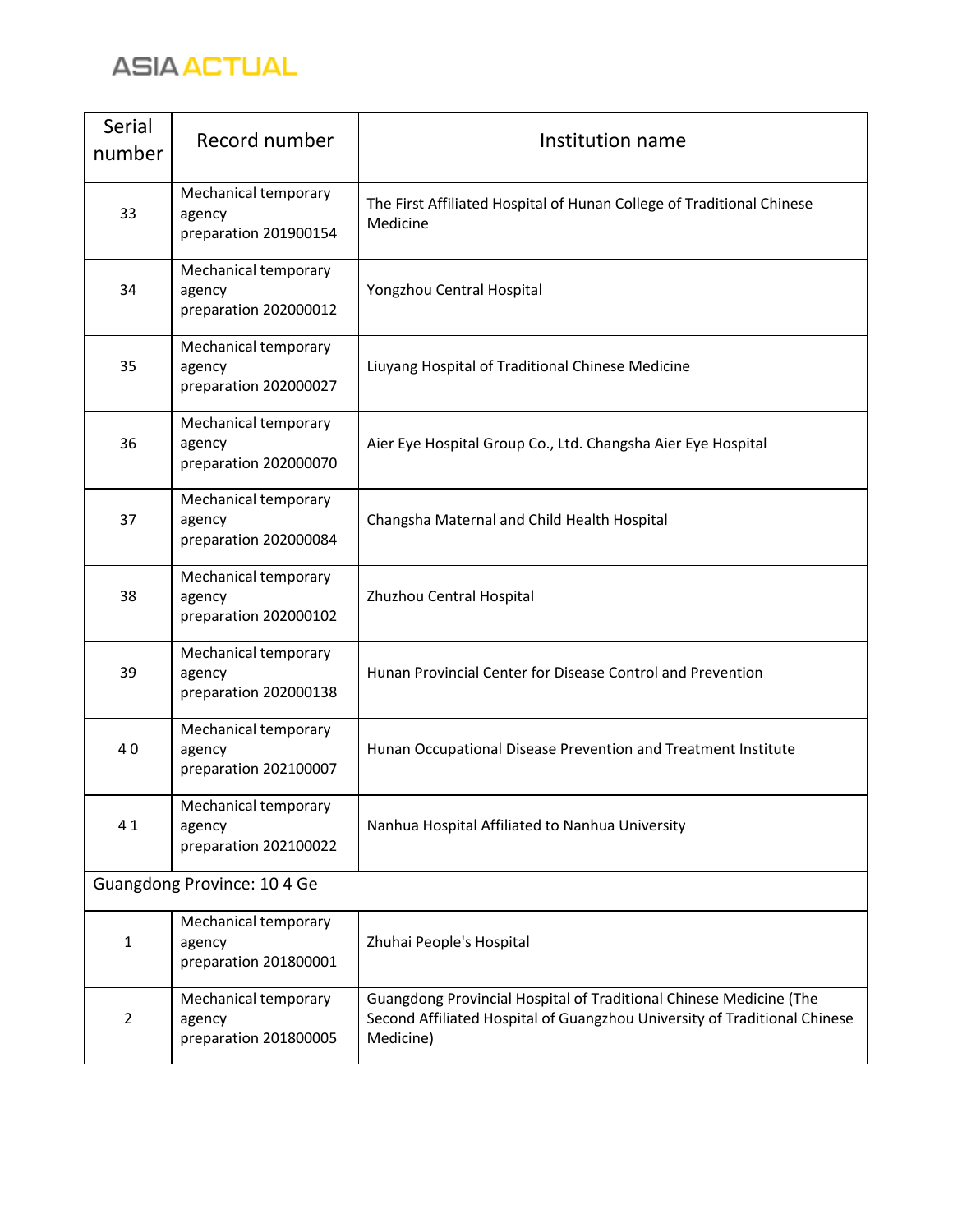

| Serial<br>number | Record number                                           | Institution name                                                                                                                                |
|------------------|---------------------------------------------------------|-------------------------------------------------------------------------------------------------------------------------------------------------|
| 3                | Mechanical temporary<br>agency<br>preparation 201800014 | Union Shenzhen Hospital of Huazhong University of Science and<br>Technology (Shenzhen Nanshan District People's Hospital)                       |
| 4                | Mechanical temporary<br>agency<br>preparation 201800016 | Southern Hospital of Southern Medical University                                                                                                |
| 5                | Mechanical temporary<br>agency<br>preparation 201800031 | Shenzhen Hospital, Cancer Hospital, Chinese Academy of Medical<br>Sciences                                                                      |
| 6                | Mechanical temporary<br>agency<br>preparation 201800033 | Guangdong Provincial Maternity and Child Health Hospital (Guangdong<br>Provincial Maternity Hospital, Guangdong Provincial Children's Hospital) |
| 7                | Mechanical temporary<br>agency<br>preparation 201800036 | Qingyuan People's Hospital (The Sixth Affiliated Hospital of Guangzhou<br>Medical University)                                                   |
| 8                | Mechanical temporary<br>agency<br>preparation 201800041 | The Affiliated Stomatological Hospital of Sun Yat-sen University                                                                                |
| 9                | Mechanical temporary<br>agency<br>preparation 201800042 | The First Affiliated Hospital of Jinan University (Guangzhou Overseas<br>Chinese Hospital)                                                      |
| 10               | Mechanical temporary<br>agency<br>preparation 201800046 | <b>Guangdong Provincial People's Hospital</b>                                                                                                   |
| 11               | Mechanical temporary<br>agency<br>preparation 201800047 | Southern Medical University Hospital of Integrated Traditional Chinese<br>and Western Medicine                                                  |
| 12               | Mechanical temporary<br>agency<br>preparation 201800049 | Zhujiang Hospital of Southern Medical University                                                                                                |
| 13               | Mechanical temporary<br>agency<br>preparation 201800058 | The Fifth Affiliated Hospital of Sun Yat-sen University                                                                                         |
| 14               | Mechanical temporary<br>agency<br>preparation 201800061 | Zhongshan Traditional Chinese Medicine Hospital                                                                                                 |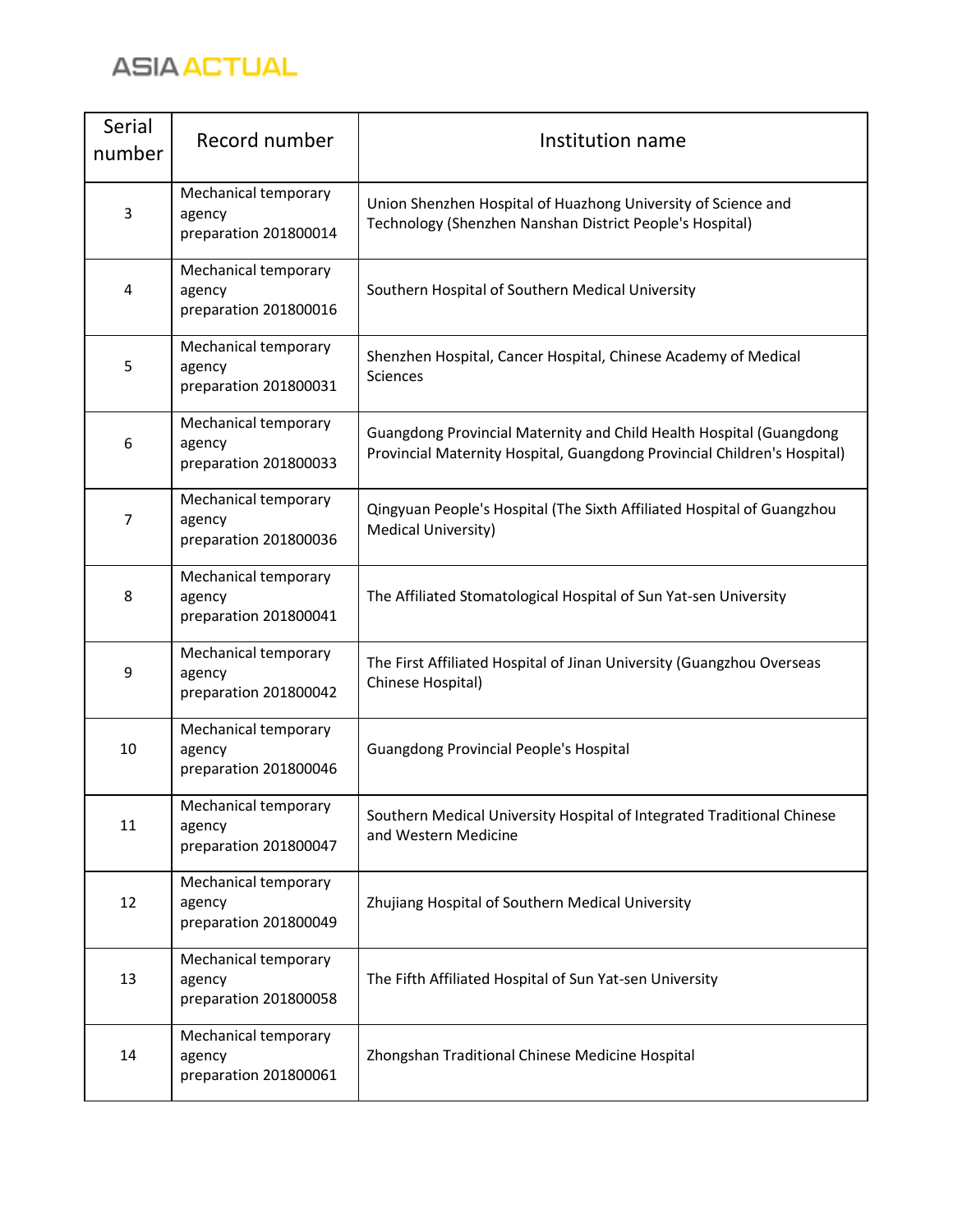

| Serial<br>number | Record number                                           | Institution name                                                                         |
|------------------|---------------------------------------------------------|------------------------------------------------------------------------------------------|
| 15               | Mechanical temporary<br>agency<br>preparation 201800078 | The University of Hong Kong Shenzhen Hospital                                            |
| 16               | Mechanical temporary<br>agency<br>preparation 201800079 | Peking University Shenzhen Hospital                                                      |
| 17               | Mechanical temporary<br>agency<br>preparation 201800089 | Second People's Hospital of Guangdong Province                                           |
| 18               | Mechanical temporary<br>agency<br>preparation 201800105 | Guangdong Provincial Work Injury Rehabilitation Hospital                                 |
| 19               | Mechanical temporary<br>agency<br>preparation 201800106 | Shenzhen Blood Center                                                                    |
| 20               | Mechanical temporary<br>agency<br>preparation 201800131 | Foshan First People's Hospital (Foshan Hospital Affiliated to Sun Yat-sen<br>University) |
| 21               | Mechanical temporary<br>agency<br>preparation 201800137 | Shenzhen Luohu District People's Hospital                                                |
| 22               | Mechanical temporary<br>agency<br>preparation 201800143 | Shenzhen People's Hospital (The Second Clinical Medical College of Jinan<br>University)  |
| 23               | Mechanical temporary<br>agency<br>preparation 201800151 | Dongguan People's Hospital                                                               |
| 24               | Mechanical temporary<br>agency<br>preparation 201800160 | Guangzhou Women and Children's Medical Center                                            |
| 25               | Mechanical temporary<br>agency<br>preparation 201800164 | Jiangmen Central Hospital                                                                |
| 26               | Mechanical temporary<br>agency<br>preparation 201800166 | The First Affiliated Hospital of Shantou University Medical College                      |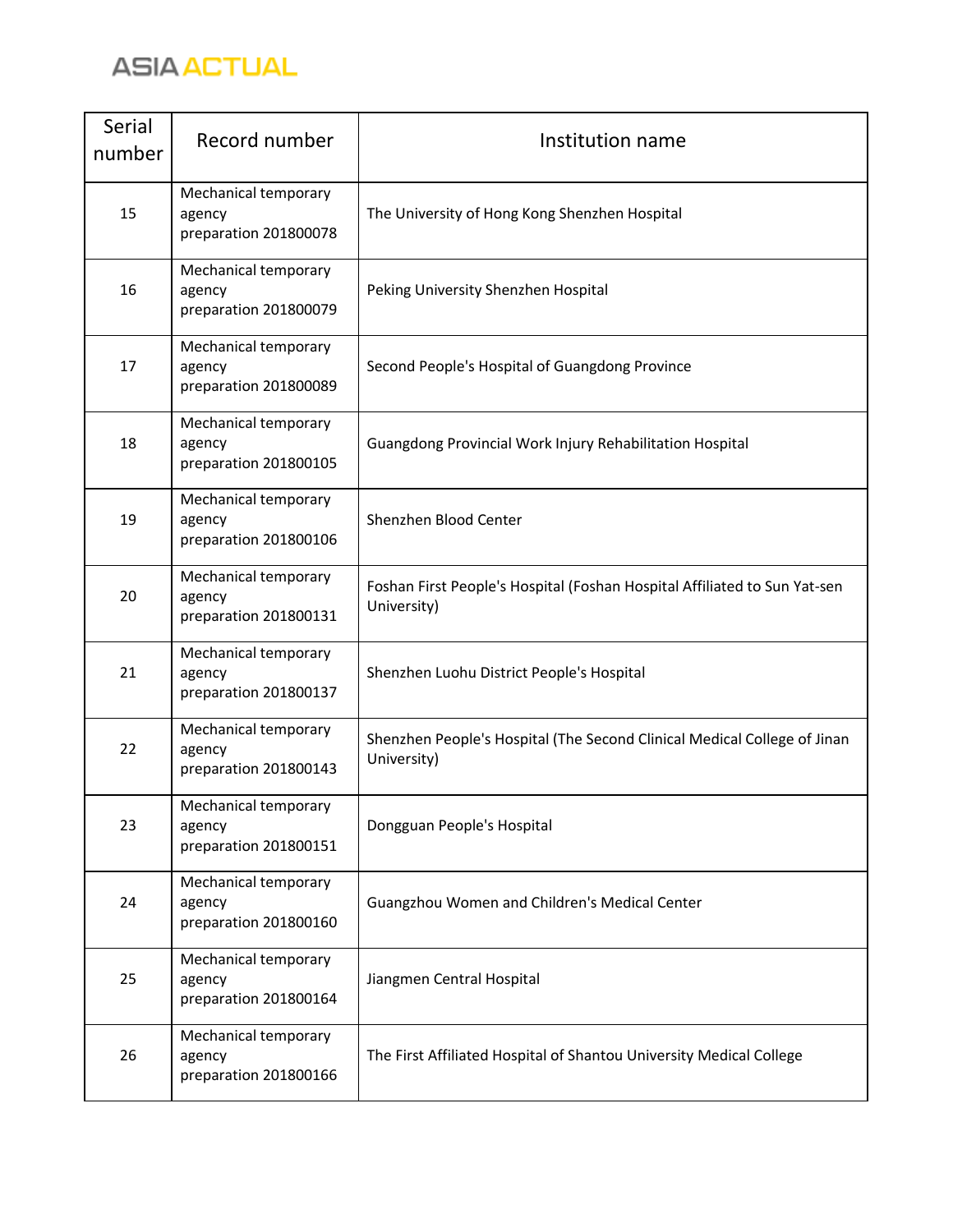

| Serial<br>number | Record number                                           | Institution name                                                                          |
|------------------|---------------------------------------------------------|-------------------------------------------------------------------------------------------|
| 27               | Mechanical temporary<br>agency<br>preparation 201800167 | Fuda Cancer Hospital Affiliated to Jinan University                                       |
| 28               | Mechanical temporary<br>agency<br>preparation 201800172 | The Second Affiliated Hospital of Guangzhou Medical University                            |
| 29               | Mechanical temporary<br>agency<br>preparation 201800189 | The First Affiliated Hospital of Guangzhou University of Chinese Medicine                 |
| 30               | Mechanical temporary<br>agency<br>preparation 201800197 | Shenzhen Maternal and Child Health Hospital                                               |
| 31               | Mechanical temporary<br>agency<br>preparation 201800204 | Dongguan Kanghua Hospital                                                                 |
| 32               | Mechanical temporary<br>agency<br>preparation 201800214 | Guangzhou Aier Eye Hospital                                                               |
| 33               | Mechanical temporary<br>agency<br>preparation 201800227 | The First Affiliated Hospital of Guangzhou Medical University                             |
| 34               | Mechanical temporary<br>agency<br>preparation 201800235 | Wuyi Traditional Chinese Medicine Hospital of Jiangmen City                               |
| 35               | Mechanical temporary<br>agency<br>preparation 201800249 | Zhongshan People's Hospital (Zhongshan Hospital Affiliated to Sun Yat-<br>sen University) |
| 36               | Mechanical temporary<br>agency<br>preparation 201800255 | Sun Yat-sen Memorial Hospital of Sun Yat-sen University                                   |
| 37               | Mechanical temporary<br>agency<br>preparation 201800271 | Shantou Central Hospital                                                                  |
| 38               | Mechanical temporary<br>agency<br>preparation 201800276 | The First Affiliated Hospital of Guangdong Pharmaceutical University                      |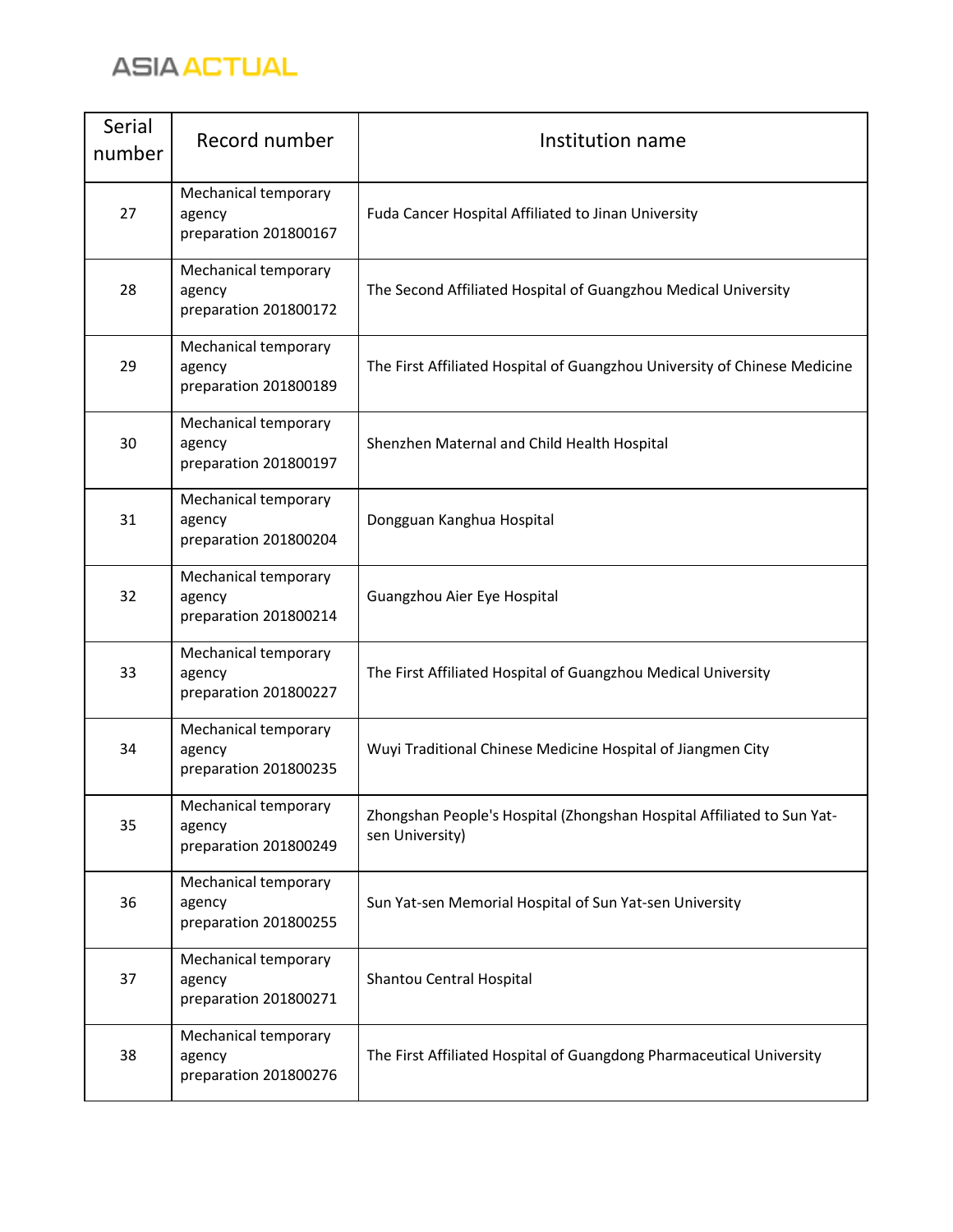

| Serial<br>number | Record number                                           | Institution name                                                                                                                           |
|------------------|---------------------------------------------------------|--------------------------------------------------------------------------------------------------------------------------------------------|
| 39               | Mechanical temporary<br>agency<br>preparation 201800285 | Shenzhen Second People's Hospital                                                                                                          |
| 40               | Mechanical temporary<br>agency<br>preparation 201800297 | The Third Affiliated Hospital of Southern Medical University (Guangdong<br>Orthopaedic Research Institute, Guangdong Orthopaedic Hospital) |
| 41               | Mechanical temporary<br>agency<br>preparation 201800317 | Zhongshan Eye Center, Sun Yat-sen University                                                                                               |
| 42               | Mechanical temporary<br>agency<br>preparation 201800331 | Guangzhou Medical University Affiliated Cancer Hospital                                                                                    |
| 43               | Mechanical temporary<br>agency<br>preparation 201800360 | Yuebei People's Hospital                                                                                                                   |
| 44               | Mechanical temporary<br>agency<br>preparation 201800368 | The Sixth Affiliated Hospital of Sun Yat-sen University                                                                                    |
| 45               | Mechanical temporary<br>agency<br>preparation 201800376 | Songgang People's Hospital, Baoan District, Shenzhen                                                                                       |
| 46               | Mechanical temporary<br>agency<br>preparation 201800383 | The First Affiliated Hospital of Sun Yat-sen University                                                                                    |
| 47               | Mechanical temporary<br>agency<br>preparation 201800391 | Shenzhen Traditional Chinese Medicine Hospital                                                                                             |
| 48               | Mechanical temporary<br>agency<br>preparation 201800392 | Shunde Hospital of Southern Medical University (The First People's<br>Hospital of Shunde District, Foshan City)                            |
| 49               | Mechanical temporary<br>agency<br>preparation 201800398 | Guangzhou First People's Hospital                                                                                                          |
| 50               | Mechanical temporary<br>agency<br>preparation 201800400 | Shenzhen Children's Hospital                                                                                                               |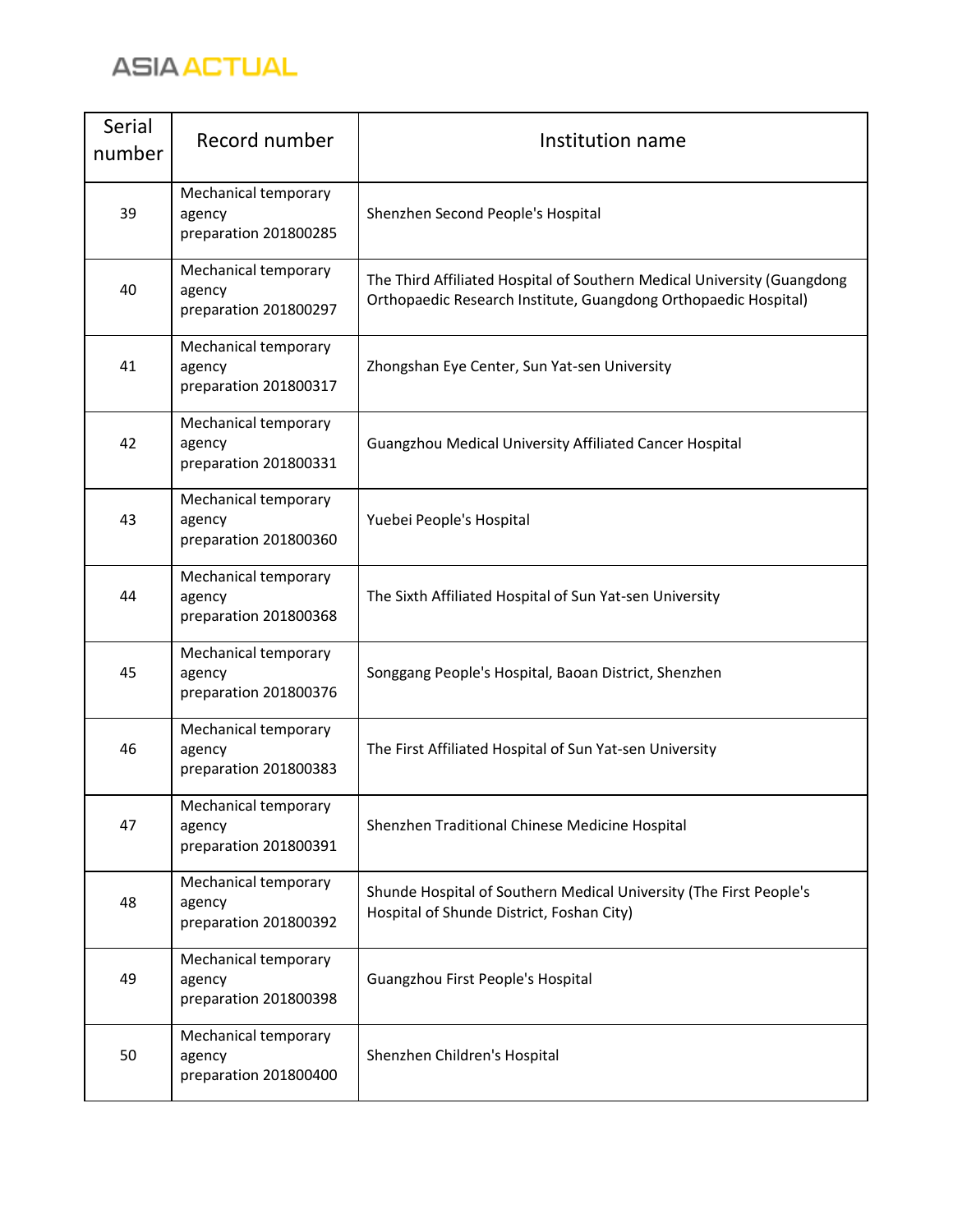

| Serial<br>number | Record number                                           | Institution name                                                                                         |
|------------------|---------------------------------------------------------|----------------------------------------------------------------------------------------------------------|
| 51               | Mechanical temporary<br>agency<br>preparation 201800406 | The Second Affiliated Hospital of Shantou University Medical College                                     |
| 52               | Mechanical temporary<br>agency<br>preparation 201800448 | Shenzhen Kangning Hospital                                                                               |
| 53               | Mechanical temporary<br>agency<br>preparation 201800478 | Meizhou People's Hospital (Huangtang Hospital, Meizhou Hospital<br>Affiliated to Sun Yat-Sen University) |
| 54               | Mechanical temporary<br>agency<br>preparation 201800484 | Shenzhen Hospital, University of Chinese Academy of Sciences<br>(Guangming)                              |
| 55               | Mechanical temporary<br>agency<br>preparation 201800489 | Shantou University The Chinese University of Hong Kong Joint Shantou<br><b>International Eye Center</b>  |
| 56               | Mechanical temporary<br>agency<br>preparation 201800495 | Foshan Traditional Chinese Medicine Hospital                                                             |
| 57               | Mechanical temporary<br>agency<br>preparation 201800496 | Cancer Hospital Affiliated to Shantou University Medical College                                         |
| 58               | Mechanical temporary<br>agency<br>preparation 201800514 | Dongguan Songshan Lake Central Hospital (Dongguan Third People's<br>Hospital)                            |
| 59               | Mechanical temporary<br>agency<br>preparation 201800535 | Guangzhou Chest Hospital                                                                                 |
| 60               | Mechanical temporary<br>agency<br>preparation 201800547 | The Third Affiliated Hospital of Guangzhou Medical University                                            |
| 61               | Mechanical temporary<br>agency<br>preparation 201800550 | The Fifth Affiliated Hospital of Guangzhou Medical University                                            |
| 62               | Mechanical temporary<br>agency<br>preparation 201800587 | Shenzhen Third People's Hospital                                                                         |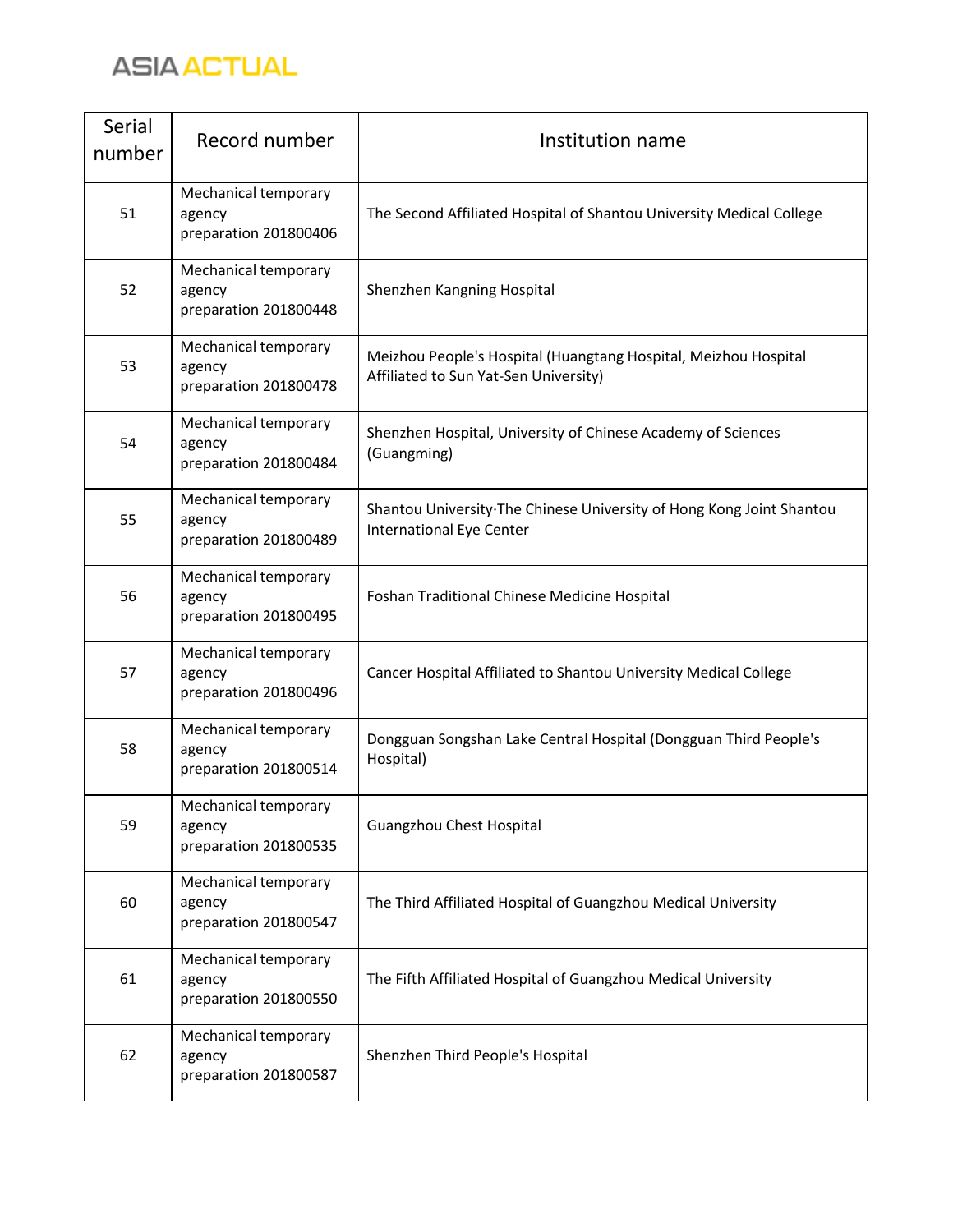

| Serial<br>number | Record number                                           | Institution name                                                                                                                            |
|------------------|---------------------------------------------------------|---------------------------------------------------------------------------------------------------------------------------------------------|
| 63               | Mechanical temporary<br>agency<br>preparation 201800645 | The Third Affiliated Hospital of Sun Yat-sen University                                                                                     |
| 64               | Mechanical temporary<br>agency<br>preparation 201800648 | The Eighth Hospital Affiliated to Guangzhou Medical<br>University (Guangzhou Eighth People's Hospital, Guangzhou Liver Disease<br>Hospital) |
| 65               | Mechanical temporary<br>agency<br>preparation 201800652 | Shenzhen Baoan District Traditional Chinese Medicine Hospital                                                                               |
| 66               | Mechanical temporary<br>agency<br>preparation 201800654 | Maoming City People's Hospital                                                                                                              |
| 67               | Mechanical temporary<br>agency<br>preparation 201800659 | Sun Yat-sen University Cancer Center                                                                                                        |
| 68               | Mechanical temporary<br>agency<br>preparation 201800669 | Brain Hospital Affiliated to Guangzhou Medical University                                                                                   |
| 69               | Mechanical temporary<br>agency<br>preparation 201900007 | Central Hospital of Panyu District, Guangzhou                                                                                               |
| 70               | Mechanical temporary<br>agency<br>preparation 201900009 | Shenzhen Eye Hospital                                                                                                                       |
| 71               | Mechanical temporary<br>agency<br>preparation 201900021 | Zhuhai Maternal and Child Health Hospital (Zhuhai Women and Children's<br>Hospital)                                                         |
| 72               | Mechanical temporary<br>agency<br>preparation 201900039 | Shenzhen Aier Eye Hospital                                                                                                                  |
| 73               | Mechanical temporary<br>agency<br>preparation 201900050 | Southern Medical University Dermatology Hospital                                                                                            |
| 74               | Mechanical temporary<br>agency<br>preparation 201900053 | Foshan Chancheng Central Hospital                                                                                                           |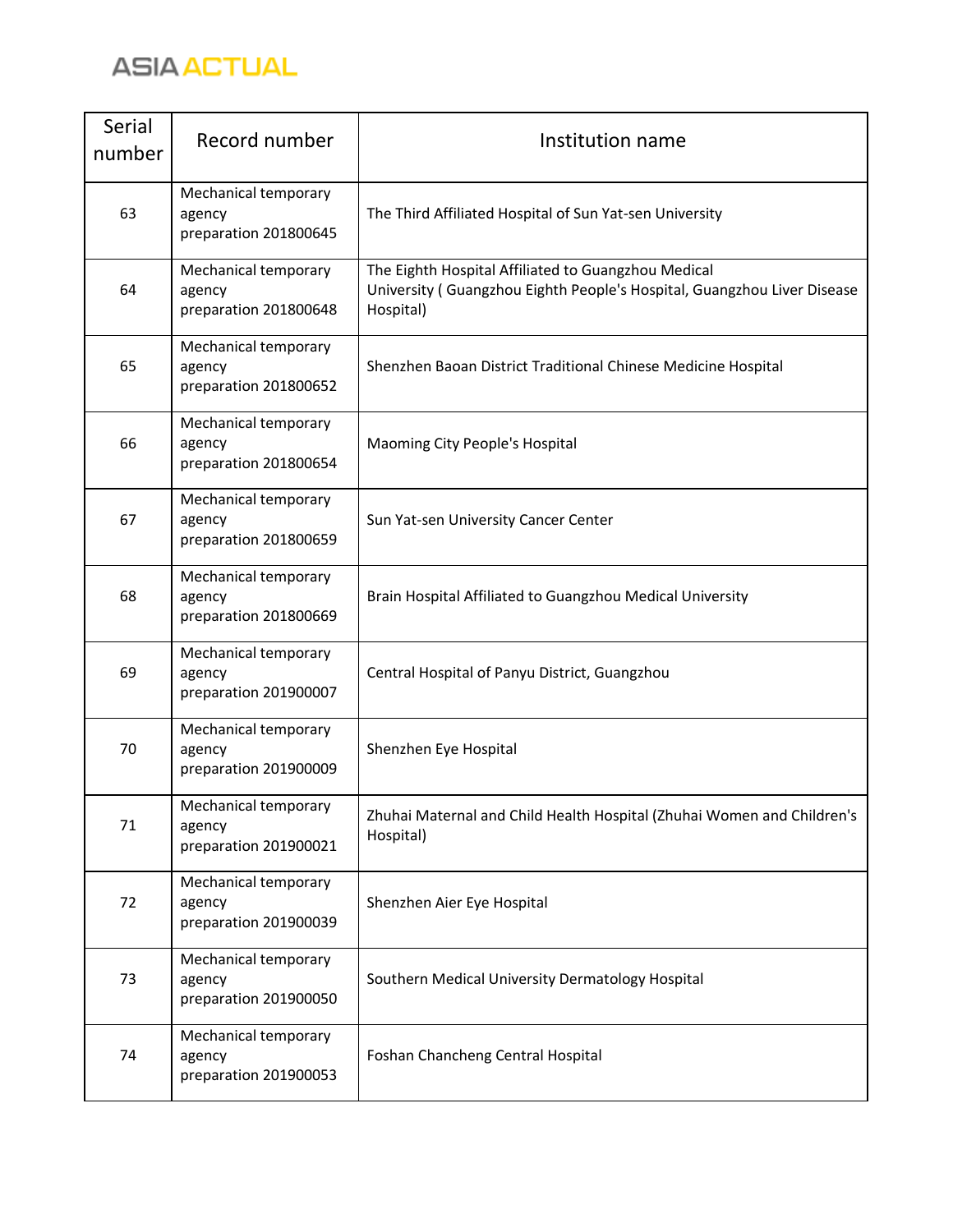

| Serial<br>number | Record number                                           | Institution name                                                                     |
|------------------|---------------------------------------------------------|--------------------------------------------------------------------------------------|
| 75               | Mechanical temporary<br>agency<br>preparation 201900064 | Shenzhen University General Hospital                                                 |
| 76               | Mechanical temporary<br>agency<br>preparation 201900080 | Foshan Maternal and Child Health Hospital                                            |
| 77               | Mechanical temporary<br>agency<br>preparation 201900086 | Stomatological Hospital of Guangzhou Medical University                              |
| 78               | Mechanical temporary<br>agency<br>preparation 201900094 | Huizhou Central People's Hospital                                                    |
| 79               | Mechanical temporary<br>agency<br>preparation 201900100 | Jieyang People's Hospital (Jieyang Hospital Affiliated to Sun Yat-Sen<br>University) |
| 80               | Mechanical temporary<br>agency<br>preparation 201900102 | The Fifth Affiliated Hospital of Southern Medical University                         |
| 81               | Mechanical temporary<br>agency<br>preparation 201900106 | Dongguan Donghua Hospital                                                            |
| 82               | Mechanical temporary<br>agency<br>preparation 201900108 | Zhanjiang Central People's Hospital                                                  |
| 83               | Mechanical temporary<br>agency<br>preparation 201900111 | Guangdong Second Hospital of Traditional Chinese Medicine                            |
| 84               | Mechanical temporary<br>agency<br>preparation 201900117 | Dongguan Maternal and Child Health Hospital                                          |
| 85               | Mechanical temporary<br>agency<br>preparation 201900119 | Shenzhen Hospital of Guangzhou University of Chinese Medicine (Futian)               |
| 86               | Mechanical temporary<br>agency<br>preparation 201900146 | Gaozhou People's Hospital                                                            |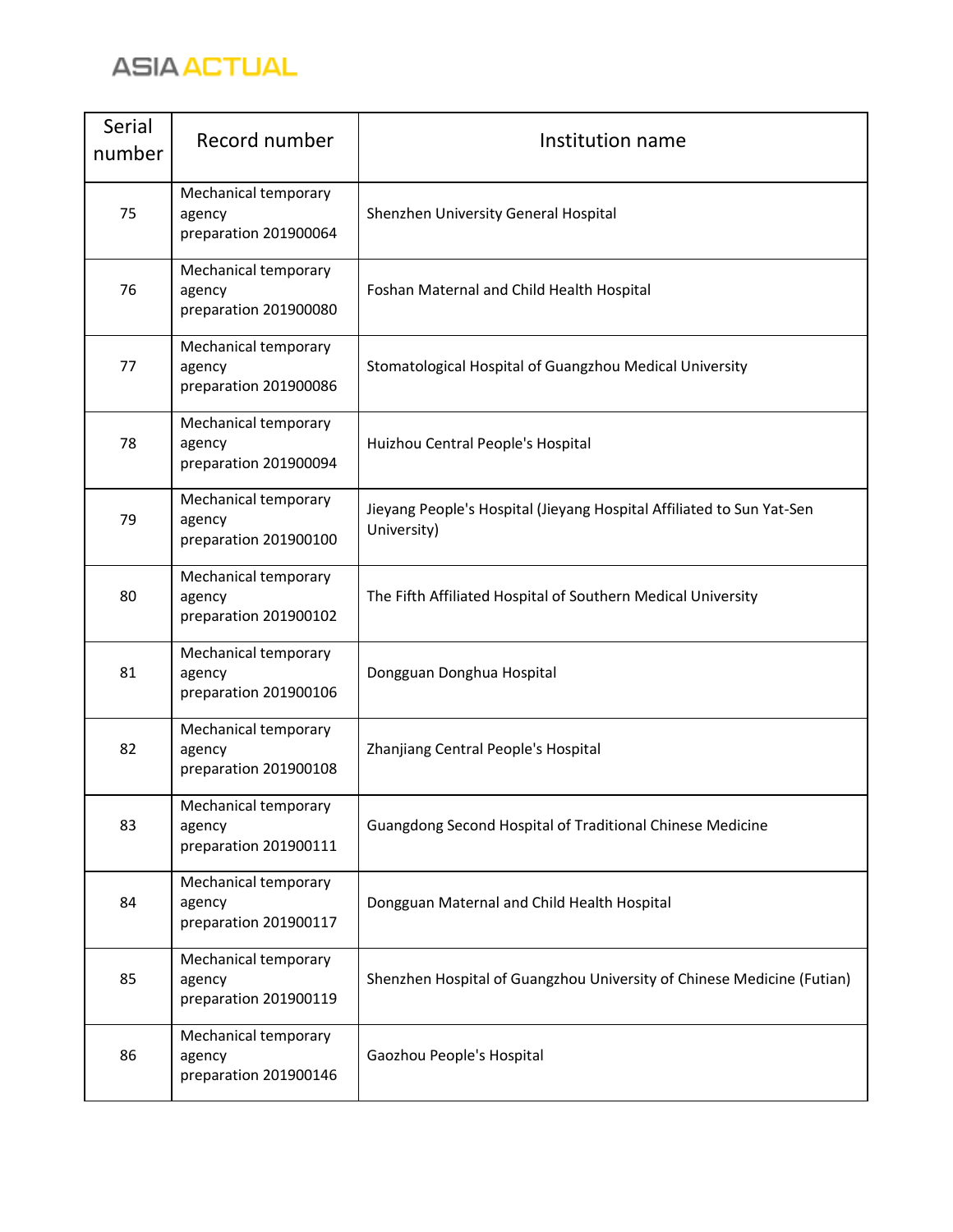

| Serial<br>number | Record number                                           | Institution name                                                                                                                                                    |
|------------------|---------------------------------------------------------|---------------------------------------------------------------------------------------------------------------------------------------------------------------------|
| 87               | Mechanical temporary<br>agency<br>preparation 201900148 | Shekou People's Hospital, Nanshan District, Shenzhen                                                                                                                |
| 88               | Mechanical temporary<br>agency<br>preparation 201900162 | Affiliated Chinese Medicine Hospital of Guangzhou Medical University<br>(Guangzhou Chinese Medicine Hospital)                                                       |
| 89               | Mechanical temporary<br>agency<br>preparation 202000002 | Yunfu People's Hospital                                                                                                                                             |
| 90               | Mechanical temporary<br>agency<br>preparation 202000007 | The Eighth Affiliated Hospital of Sun Yat-sen University (Shenzhen Futian)                                                                                          |
| 91               | Mechanical temporary<br>agency<br>preparation 202000009 | Affiliated Hospital of Guangdong Medical University                                                                                                                 |
| 92               | Mechanical temporary<br>agency<br>preparation 202000019 | The Third Affiliated Hospital of Guangzhou University of Chinese Medicine<br>(Orthopedics and Traumatology Hospital of Guangzhou University of<br>Chinese Medicine) |
| 93               | Mechanical temporary<br>agency<br>preparation 202000025 | <b>Guangdong Clifford Hospital</b>                                                                                                                                  |
| 94               | Mechanical temporary<br>agency<br>preparation 202000028 | Guangzhou Red Cross Hospital                                                                                                                                        |
| 95               | Mechanical temporary<br>agency<br>preparation 202000040 | Guangdong Provincial Center for Disease Control and Prevention                                                                                                      |
| 96               | Mechanical temporary<br>agency<br>preparation 202000046 | Shunde Hospital of Guangzhou University of Traditional Chinese Medicine<br>(Shunde District Hospital of Traditional Chinese Medicine, Foshan City)                  |
| 97               | Mechanical temporary<br>agency<br>preparation 202000094 | Foshan Second People's Hospital                                                                                                                                     |
| 98               | Mechanical temporary<br>agency<br>preparation 202000101 | The Seventh Affiliated Hospital of Sun Yat-sen University (Shenzhen)                                                                                                |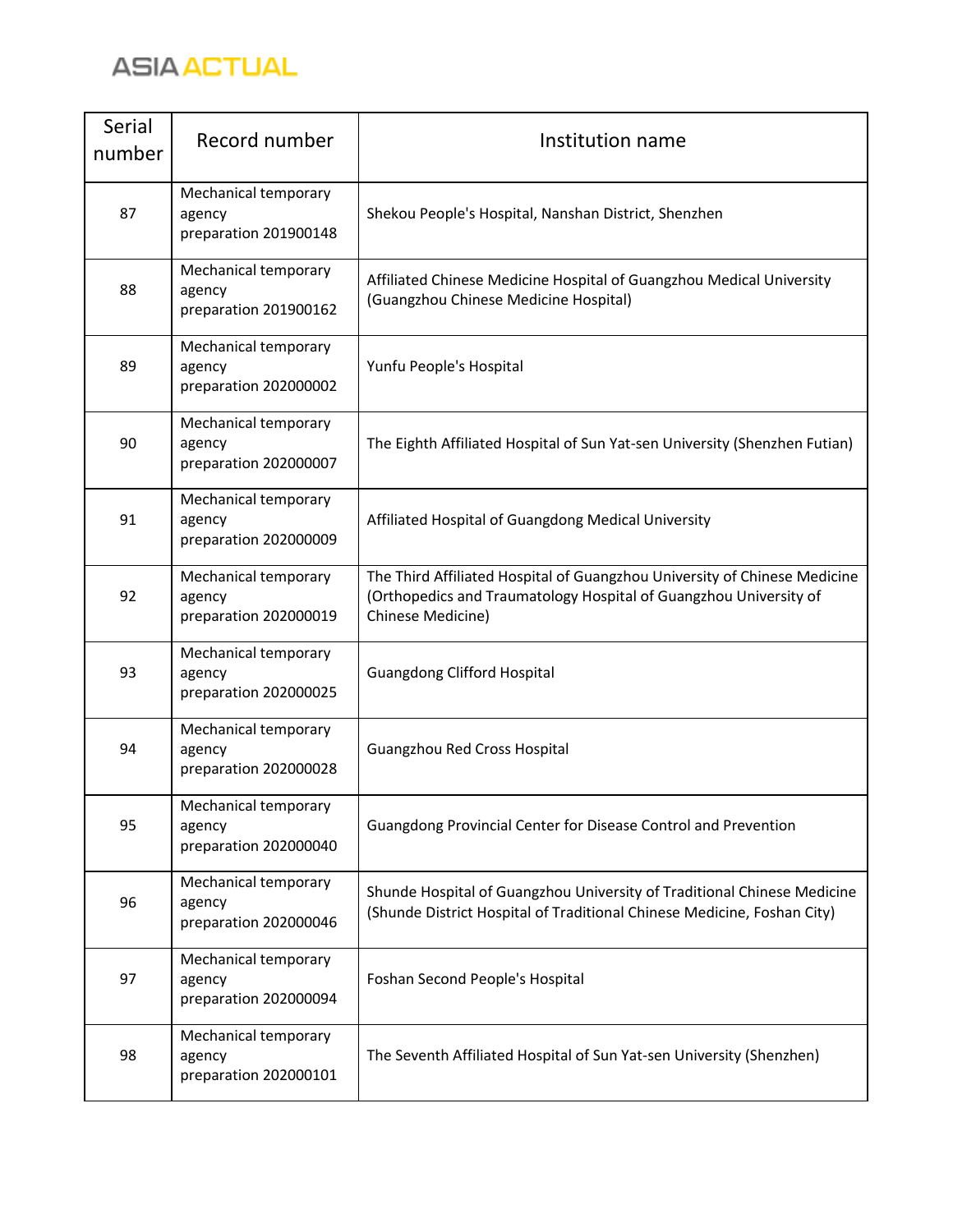

| Serial<br>number | Record number                                           | Institution name                                                                                                                             |
|------------------|---------------------------------------------------------|----------------------------------------------------------------------------------------------------------------------------------------------|
| 99               | Mechanical temporary<br>agency<br>preparation 202000109 | People's Hospital of Nanhai District, Foshan City                                                                                            |
| 100              | Mechanical temporary<br>agency<br>preparation 202000116 | Shenzhen Pingle Orthopedics Hospital (Shenzhen Pingshan Hospital of<br>Traditional Chinese Medicine)                                         |
| 101              | Mechanical temporary<br>agency<br>preparation 202000148 | Shenzhen Integrated Traditional Chinese and Western Medicine Hospital                                                                        |
| 102              | Mechanical temporary<br>agency<br>preparation 202000149 | Shenzhen Occupational Disease Prevention and Treatment Institute                                                                             |
| 103              | Mechanical temporary<br>agency<br>preparation 202100001 | Shunde Women and Children's Hospital of Guangdong Medical University<br>(Maternal and Child Health Hospital of Shunde District, Foshan City) |
| 104              | Mechanical temporary<br>agency<br>preparation 202100013 | The First People's Hospital of Zhaoqing City                                                                                                 |
|                  | Guangxi Zhuang Autonomous Region: 2 2 Ge                |                                                                                                                                              |
| $\mathbf{1}$     | Mechanical temporary<br>agency<br>preparation 201800053 | People's Hospital of Guangxi Zhuang Autonomous Region                                                                                        |
| $\overline{2}$   | Mechanical temporary<br>agency<br>preparation 201800213 | Affiliated Hospital of Guilin Medical College                                                                                                |
| 3                | Mechanical temporary<br>agency<br>preparation 201800308 | Nanning Second People's Hospital                                                                                                             |
| 4                | Mechanical temporary<br>agency<br>preparation 201800309 | The Second Affiliated Hospital of Guilin Medical College                                                                                     |
| 5                | Mechanical temporary<br>agency<br>preparation 201800344 | Liuzhou People's Hospital                                                                                                                    |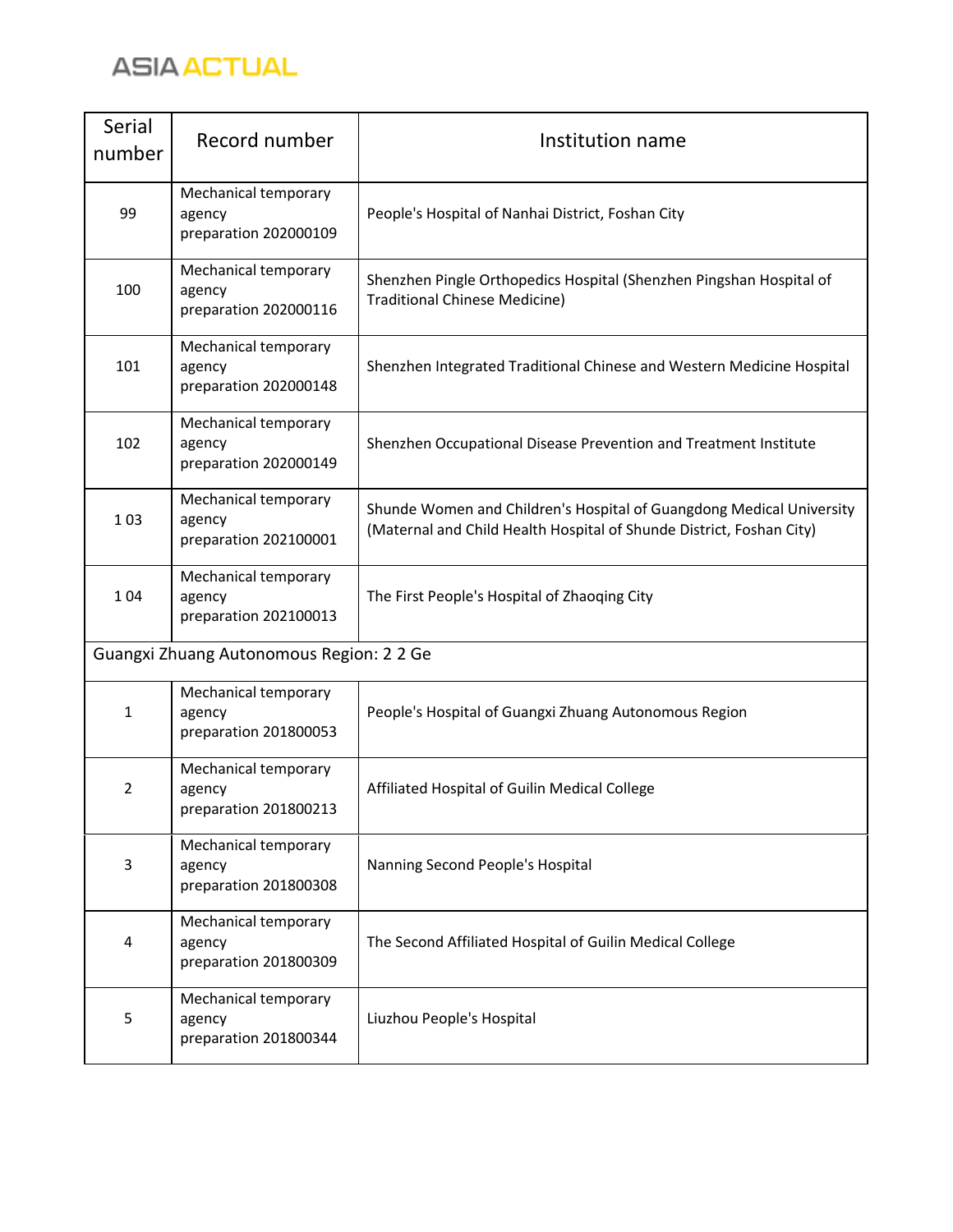

| Serial<br>number | Record number                                           | Institution name                                                                       |
|------------------|---------------------------------------------------------|----------------------------------------------------------------------------------------|
| 6                | Mechanical temporary<br>agency<br>preparation 201800373 | Liuzhou Workers' Hospital                                                              |
| 7                | Mechanical temporary<br>agency<br>preparation 201800560 | The First Affiliated Hospital of Guangxi University of Traditional Chinese<br>Medicine |
| 8                | Mechanical temporary<br>agency<br>preparation 201800577 | Ruikang Hospital Affiliated to Guangxi University of Traditional Chinese<br>Medicine   |
| 9                | Mechanical temporary<br>agency<br>preparation 201800634 | The First Affiliated Hospital of Guangxi Medical University                            |
| 10               | Mechanical temporary<br>agency<br>preparation 201800662 | Liuzhou Maternal and Child Health Hospital                                             |
| 11               | Mechanical temporary<br>agency<br>preparation 201800666 | Nanning First People's Hospital                                                        |
| 12               | Mechanical temporary<br>agency<br>preparation 201900063 | Wuzhou Red Cross Hospital                                                              |
| 13               | Mechanical temporary<br>agency<br>preparation 201900116 | Affiliated Stomatological Hospital of Guangxi Medical University                       |
| 14               | Mechanical temporary<br>agency<br>preparation 202000006 | Liuzhou Traditional Chinese Medicine Hospital (Liuzhou Zhuang Medical<br>Hospital)     |
| 15               | Mechanical temporary<br>agency<br>preparation 202000013 | Guilin People's Hospital                                                               |
| 16               | Mechanical temporary<br>agency<br>preparation 202000052 | Guangxi Cancer Hospital                                                                |
| 17               | Mechanical temporary<br>agency<br>preparation 202000077 | Jiangbin Hospital of Guangxi Zhuang Autonomous Region                                  |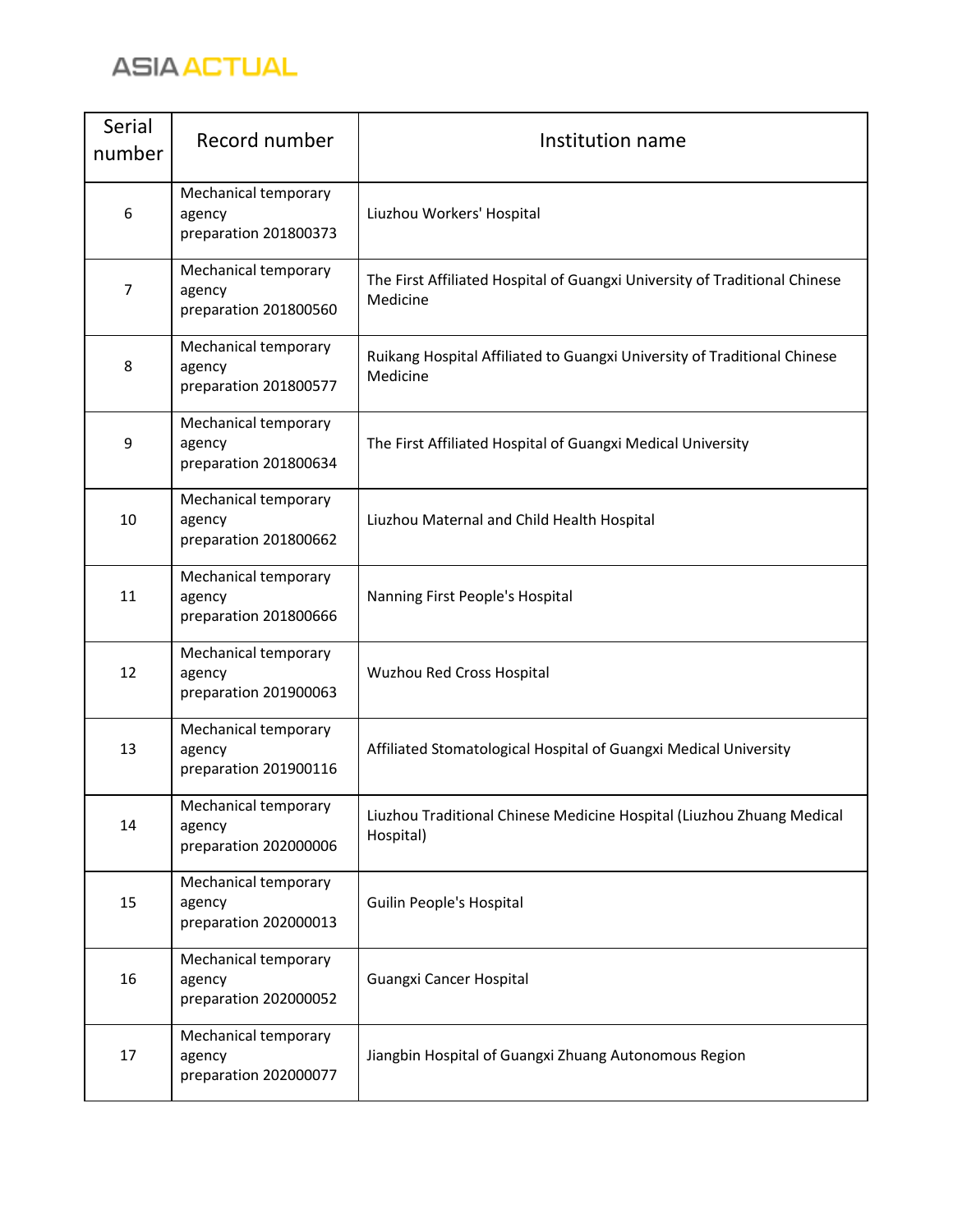

| Serial<br>number   | Record number                                           | Institution name                                             |
|--------------------|---------------------------------------------------------|--------------------------------------------------------------|
| 18                 | <b>Mechanical Provisional</b><br>Institutions 202000079 | The Fourth People's Hospital of Nanning                      |
| 19                 | Mechanical temporary<br>agency<br>preparation 202000103 | The First People's Hospital of Yulin City                    |
| 20                 | Mechanical temporary<br>agency<br>preparation 202000150 | The Second Affiliated Hospital of Guangxi Medical University |
| 21                 | Mechanical temporary<br>agency<br>preparation 202100008 | Wuzhou Workers Hospital                                      |
| 22                 | Mechanical temporary<br>agency<br>preparation 202100031 | Nanning Central Blood Station                                |
| Hainan Province: 8 |                                                         |                                                              |
| $\mathbf{1}$       | Mechanical temporary<br>agency<br>preparation 201800121 | Haikou People's Hospital                                     |
| $\overline{2}$     | Mechanical temporary<br>agency<br>preparation 201800122 | The First Affiliated Hospital of Hainan Medical College      |
| 3                  | Mechanical temporary<br>agency<br>preparation 201800260 | Sanya People's Hospital                                      |
| 4                  | Mechanical temporary<br>agency<br>preparation 201800480 | The Second Affiliated Hospital of Hainan Medical College     |
| 5                  | Mechanical temporary<br>agency<br>preparation 201800615 | Hainan Cancer Hospital                                       |
| 6                  | Mechanical temporary<br>agency<br>preparation 201900054 | Third People's Hospital of Hainan Province                   |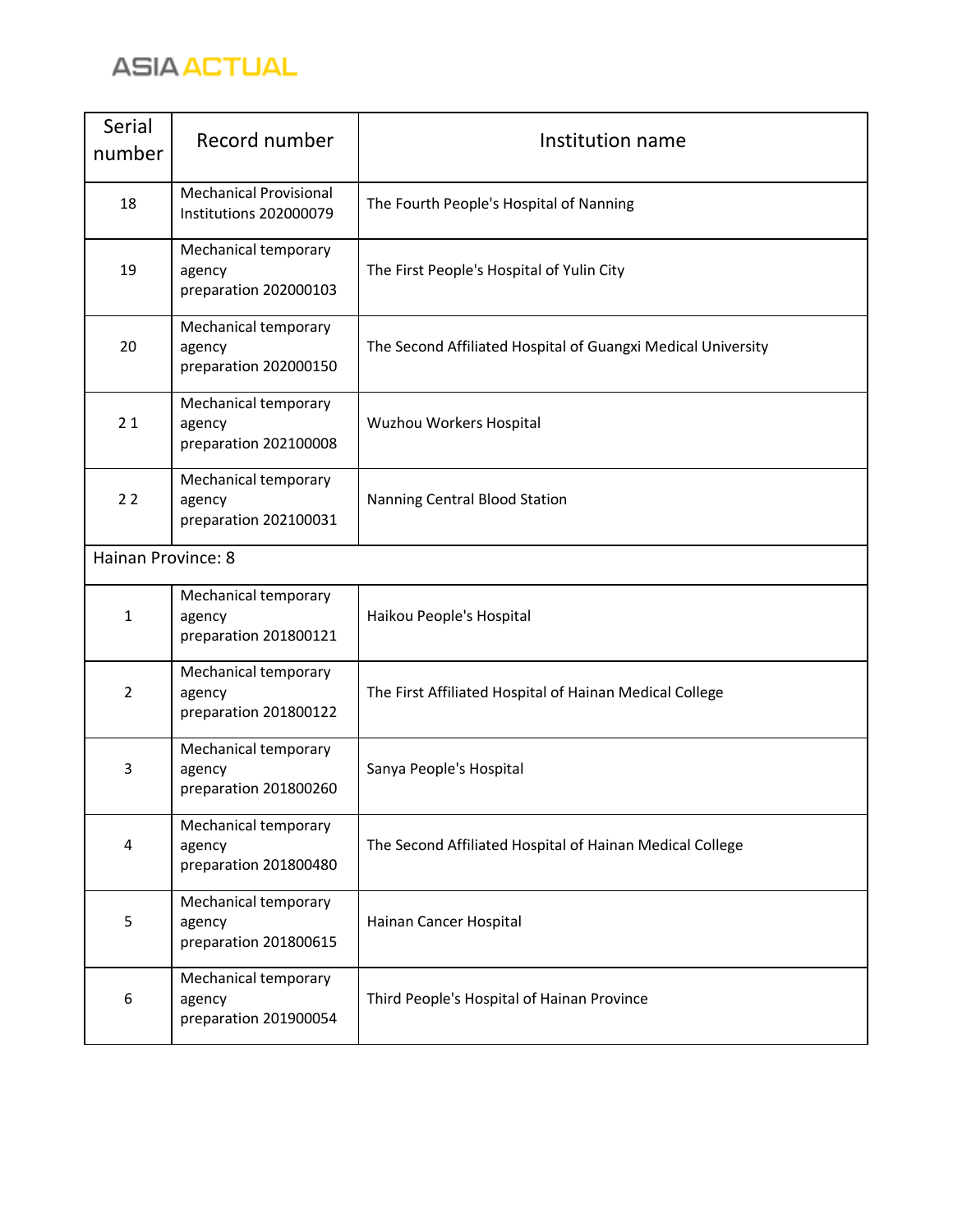

| Serial<br>number   | Record number                                           | Institution name                                                                                                                                                                         |
|--------------------|---------------------------------------------------------|------------------------------------------------------------------------------------------------------------------------------------------------------------------------------------------|
| $\overline{7}$     | Mechanical temporary<br>agency<br>preparation 201900113 | Hainan Provincial People's Hospital                                                                                                                                                      |
| 8                  | Mechanical temporary<br>agency<br>preparation 201900143 | Boao Evergrande International Hospital Brigham and Women's Hospital<br><b>Affiliated Hospital</b>                                                                                        |
| Chongqing City: 18 |                                                         |                                                                                                                                                                                          |
| $\mathbf{1}$       | Mechanical temporary<br>agency<br>preparation 201800026 | The Affiliated Tumor Hospital of Chongqing University (Chongqing Tumor<br>Hospital)                                                                                                      |
| 2                  | Mechanical temporary<br>agency<br>preparation 201800060 | Chongqing Nanchuan District People's Hospital                                                                                                                                            |
| 3                  | Mechanical temporary<br>agency<br>preparation 201800071 | Chongqing Occupational Disease Prevention and Treatment Institute                                                                                                                        |
| 4                  | Mechanical temporary<br>agency<br>preparation 201800072 | Chongqing Red Cross Hospital (Jiangbei District People's Hospital)                                                                                                                       |
| 5                  | Mechanical temporary<br>agency<br>preparation 201800116 | Three Gorges Hospital Affiliated to Chongqing University, Chongqing<br>Three Gorges Central Hospital, Chongqing Three Gorges Cancer Institute,<br>Chongqing Wanzhou Mental Health Center |
| 6                  | Mechanical temporary<br>agency<br>preparation 201800212 | Chongqing Public Health Medical Treatment Center (Chongqing Infectious<br>Disease Hospital)                                                                                              |
| 7                  | Mechanical temporary<br>agency<br>preparation 201800222 | Chongqing Aier Eye Hospital                                                                                                                                                              |
| 8                  | Mechanical temporary<br>agency<br>preparation 201800336 | The First Affiliated Hospital of Chongqing Medical University                                                                                                                            |
| 9                  | Mechanical temporary<br>agency<br>preparation 201800359 | The Second Affiliated Hospital of Chongqing Medical University                                                                                                                           |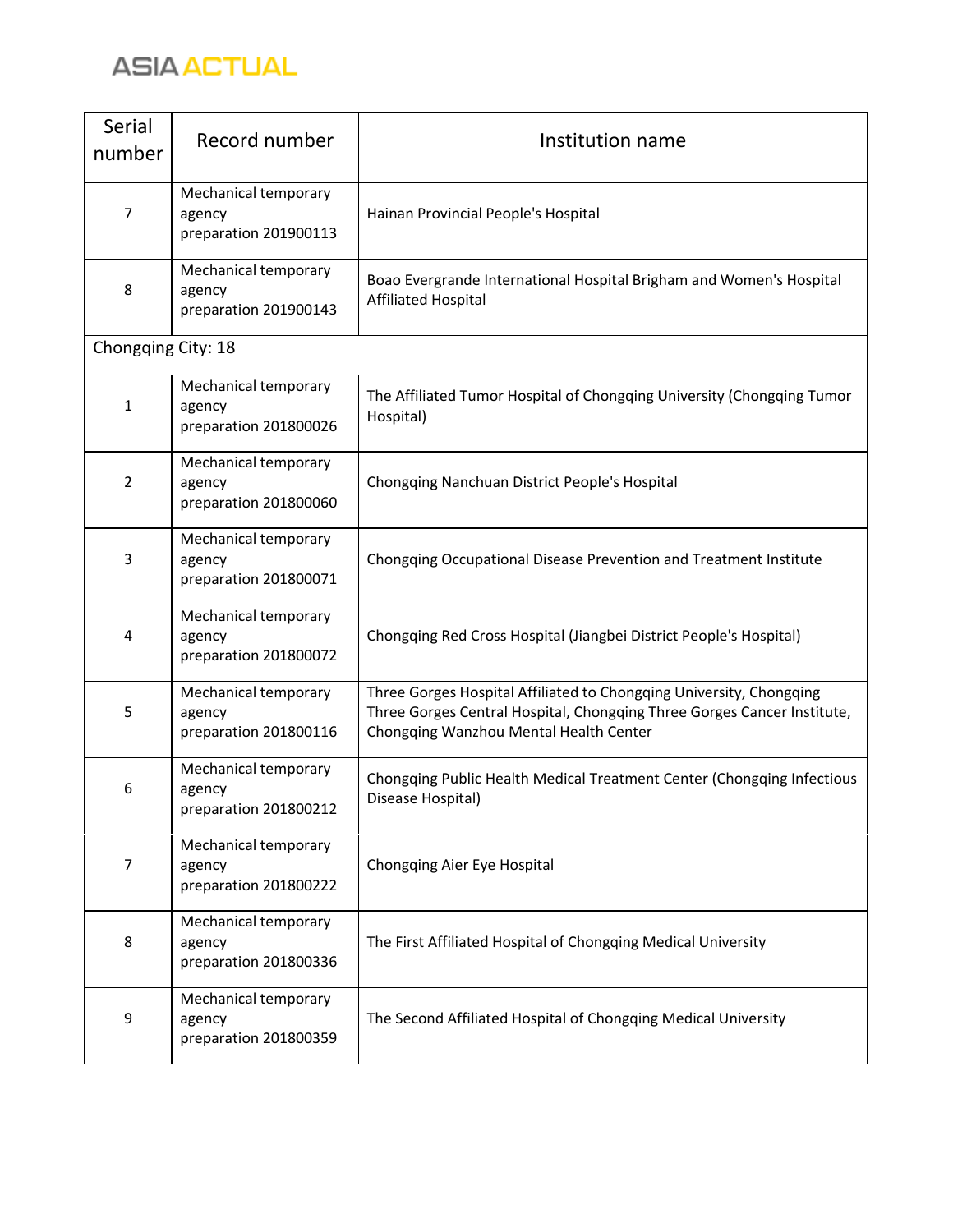

| Serial<br>number     | Record number                                           | Institution name                                                     |
|----------------------|---------------------------------------------------------|----------------------------------------------------------------------|
| 10                   | Mechanical temporary<br>agency<br>preparation 201800385 | Chongqing Traditional Chinese Medicine Hospital                      |
| 11                   | Mechanical temporary<br>agency<br>preparation 201800467 | Chongqing Ninth People's Hospital                                    |
| 12                   | Mechanical temporary<br>agency<br>preparation 201800567 | Children's Hospital of Chongqing Medical University                  |
| 13                   | Mechanical temporary<br>agency<br>preparation 201800611 | Chongqing Fuling Central Hospital                                    |
| 14                   | Mechanical temporary<br>agency<br>preparation 201900017 | Chongqing People's Hospital                                          |
| 15                   | Mechanical temporary<br>agency<br>preparation 201900032 | Chongqing Maternal and Child Health Hospital                         |
| 16                   | Mechanical temporary<br>agency<br>preparation 201900087 | People's Hospital of Bishan District, Chongqing                      |
| 17                   | Mechanical temporary<br>agency<br>preparation 201900110 | Chongqing Blood Center                                               |
| 18                   | Mechanical temporary<br>agency<br>preparation 201900120 | Stomatological Hospital of Chongqing Medical University              |
| Sichuan Province: 49 |                                                         |                                                                      |
| $\mathbf{1}$         | Mechanical temporary<br>agency<br>preparation 201800002 | Chengdu Women and Children's Central Hospital                        |
| 2                    | Mechanical temporary<br>agency<br>preparation 201800023 | Affiliated Chinese Medicine Hospital of Southwest Medical University |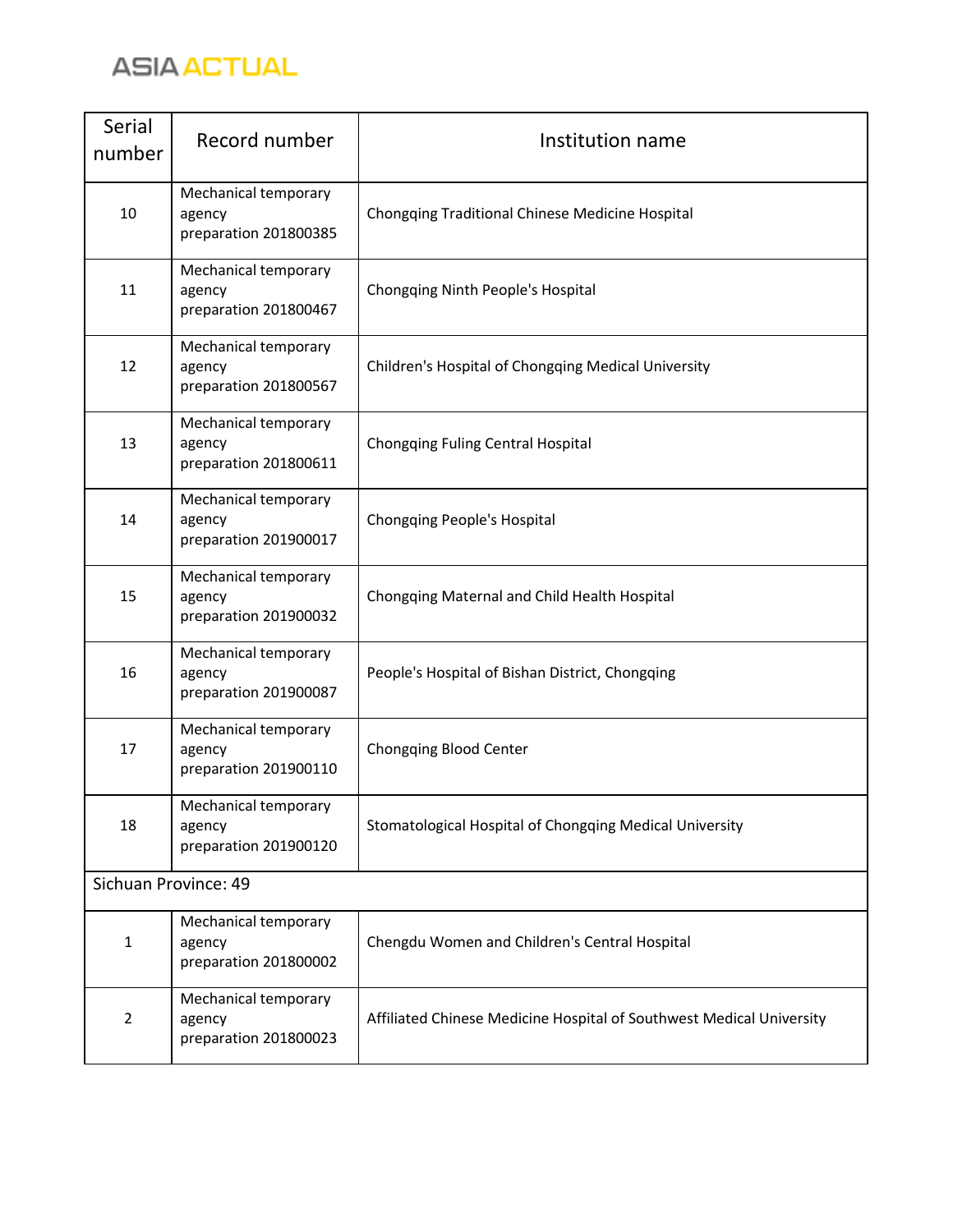

| Serial<br>number | Record number                                           | Institution name                                                           |
|------------------|---------------------------------------------------------|----------------------------------------------------------------------------|
| 3                | Mechanical temporary<br>agency<br>preparation 201800052 | Chengdu Hospital of Integrated Traditional Chinese and Western<br>Medicine |
| 4                | Mechanical temporary<br>agency<br>preparation 201800055 | Sichuan Cancer Hospital                                                    |
| 5                | Mechanical temporary<br>agency<br>preparation 201800057 | Neijiang Second People's Hospital                                          |
| 6                | Mechanical temporary<br>agency<br>preparation 201800080 | Affiliated Hospital of Chengdu University of Traditional Chinese Medicine  |
| 7                | Mechanical temporary<br>agency<br>preparation 201800092 | Chengdu University Hospital                                                |
| 8                | Mechanical temporary<br>agency<br>preparation 201800093 | Panzhihua Central Hospital                                                 |
| 9                | Mechanical temporary<br>agency<br>preparation 201800094 | 405 Hospital of Sichuan Geology and Mineral Bureau                         |
| 10               | Mechanical temporary<br>agency<br>preparation 201800102 | The First Affiliated Hospital of Chengdu Medical College                   |
| 11               | Mechanical temporary<br>agency<br>preparation 201800111 | Ziyang City People's Hospital                                              |
| 12               | Mechanical temporary<br>agency<br>preparation 201800113 | The Third People's Hospital of Mianyang City                               |
| 13               | Mechanical temporary<br>agency<br>preparation 201800125 | People's Hospital of Yanjiang District, Ziyang City                        |
| 14               | Mechanical temporary<br>agency<br>preparation 201800127 | The First People's Hospital of Ziyang City                                 |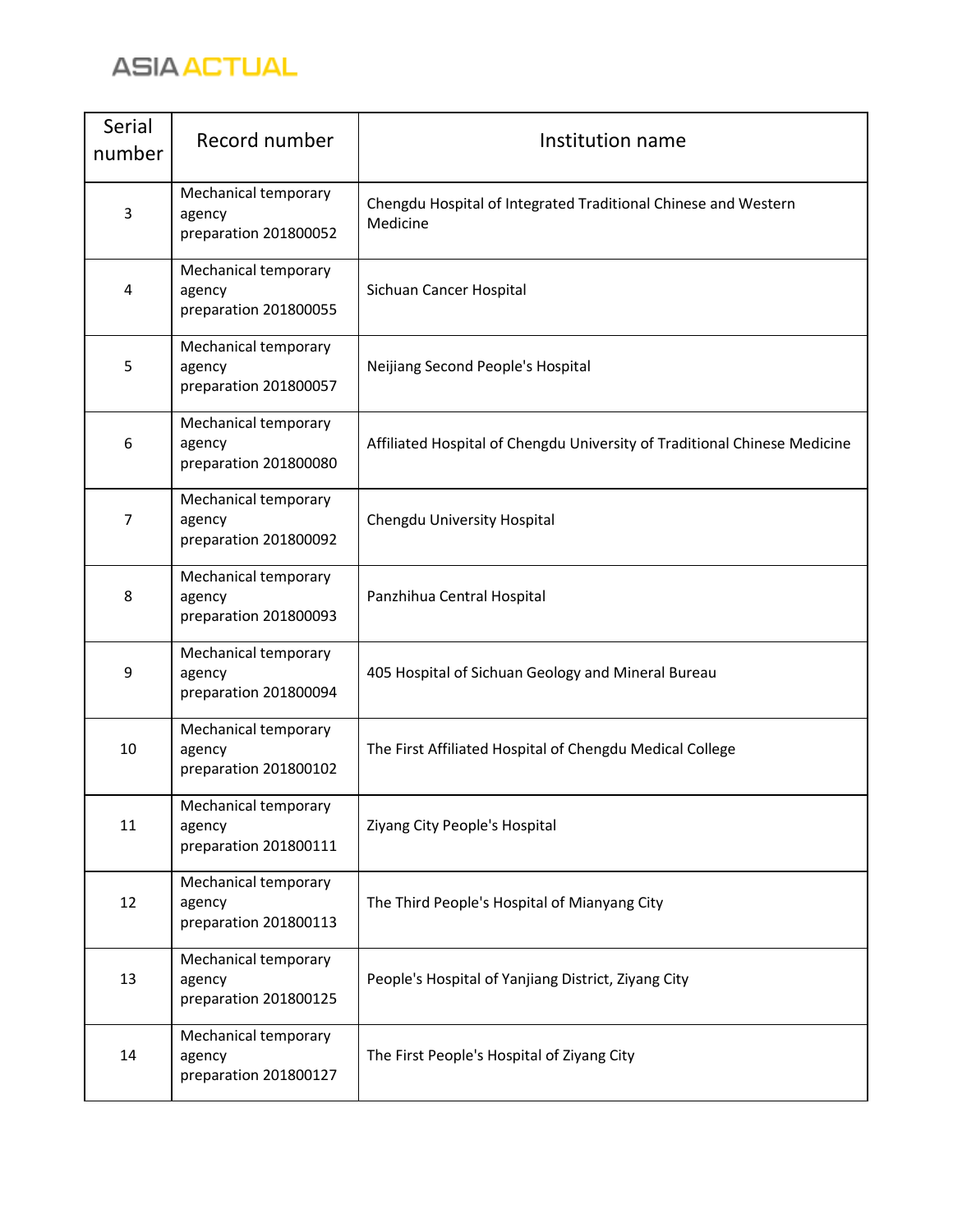

| Serial<br>number | Record number                                           | Institution name                                                                        |
|------------------|---------------------------------------------------------|-----------------------------------------------------------------------------------------|
| 15               | Mechanical temporary<br>agency<br>preparation 201800140 | Nuclear Industry 416 Hospital                                                           |
| 16               | Mechanical temporary<br>agency<br>preparation 201800157 | Deyang People's Hospital                                                                |
| 17               | Mechanical temporary<br>agency<br>preparation 201800168 | West China Second Hospital of Sichuan University                                        |
| 18               | Mechanical temporary<br>agency<br>preparation 201800219 | Chengdu Xinhua Hospital                                                                 |
| 19               | Mechanical temporary<br>agency<br>preparation 201800220 | Chengdu Xindu District People's Hospital                                                |
| 20               | Mechanical temporary<br>agency<br>preparation 201800310 | Fourth People's Hospital of Zigong City                                                 |
| 21               | Mechanical temporary<br>agency<br>preparation 201800322 | Affiliated Hospital of Southwest Medical University                                     |
| 22               | Mechanical temporary<br>agency<br>preparation 201800342 | Yibin Second People's Hospital                                                          |
| 23               | Mechanical temporary<br>agency<br>preparation 201800379 | Sichuan Academy of Medical Sciences Sichuan Provincial People's Hospital                |
| 24               | Mechanical temporary<br>agency<br>preparation 201800401 | Chengdu Public Health Clinical Medical Center                                           |
| 25               | Mechanical temporary<br>agency<br>preparation 201800530 | West China Hospital of Stomatology, Sichuan University                                  |
| 26               | Mechanical temporary<br>agency<br>preparation 201800545 | Hospital of the Chengdu Office of the People's Government of Tibet<br>Autonomous Region |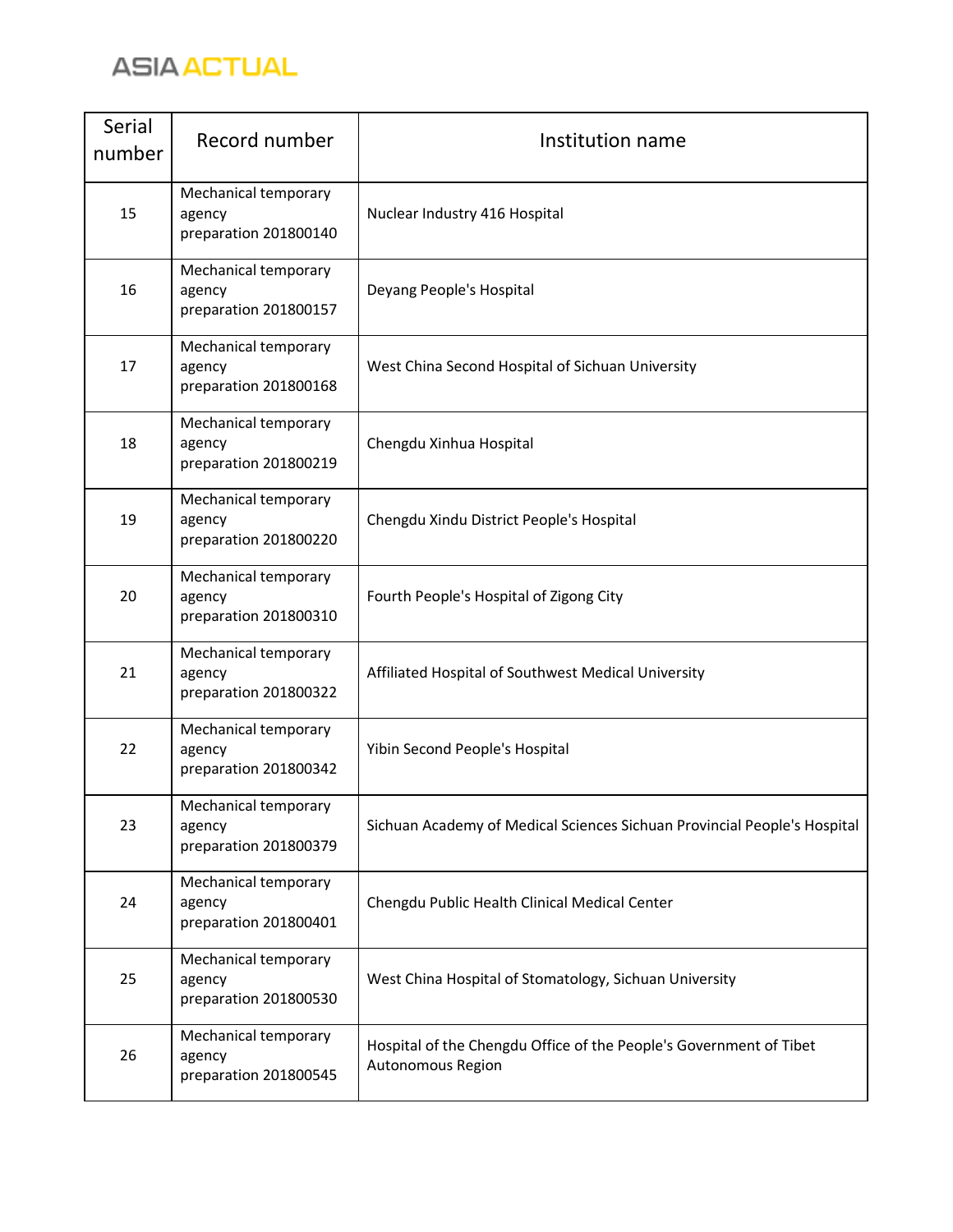

| Serial<br>number | Record number                                           | Institution name                                                    |
|------------------|---------------------------------------------------------|---------------------------------------------------------------------|
| 27               | Mechanical temporary<br>agency<br>preparation 201800552 | Mianyang Central Hospital                                           |
| 28               | Mechanical temporary<br>agency<br>preparation 201800564 | Chengdu Fourth People's Hospital                                    |
| 29               | Mechanical temporary<br>agency<br>preparation 201800570 | West China Hospital of Sichuan University                           |
| 30               | Mechanical temporary<br>agency<br>preparation 201800622 | Nanchong Central Hospital                                           |
| 31               | Mechanical temporary<br>agency<br>preparation 201800641 | Zigong First People's Hospital (Zigong Infectious Disease Hospital) |
| 32               | Mechanical temporary<br>agency<br>preparation 201800660 | Chengdu Fifth People's Hospital                                     |
| 33               | Mechanical temporary<br>agency<br>preparation 201900001 | <b>Suining Central Hospital</b>                                     |
| 34               | Mechanical temporary<br>agency<br>preparation 201900035 | Wenjiang District People's Hospital of Chengdu                      |
| 35               | Mechanical temporary<br>agency<br>preparation 201900051 | The First People's Hospital of Neijiang City                        |
| 36               | Mechanical temporary<br>agency<br>preparation 201900065 | Sichuan Orthopedic Hospital                                         |
| 37               | Mechanical temporary<br>agency<br>preparation 201900153 | Qionglai Medical Center Hospital                                    |
| 38               | Mechanical temporary<br>agency<br>preparation 202000022 | Chengdu Jinniu District People's Hospital                           |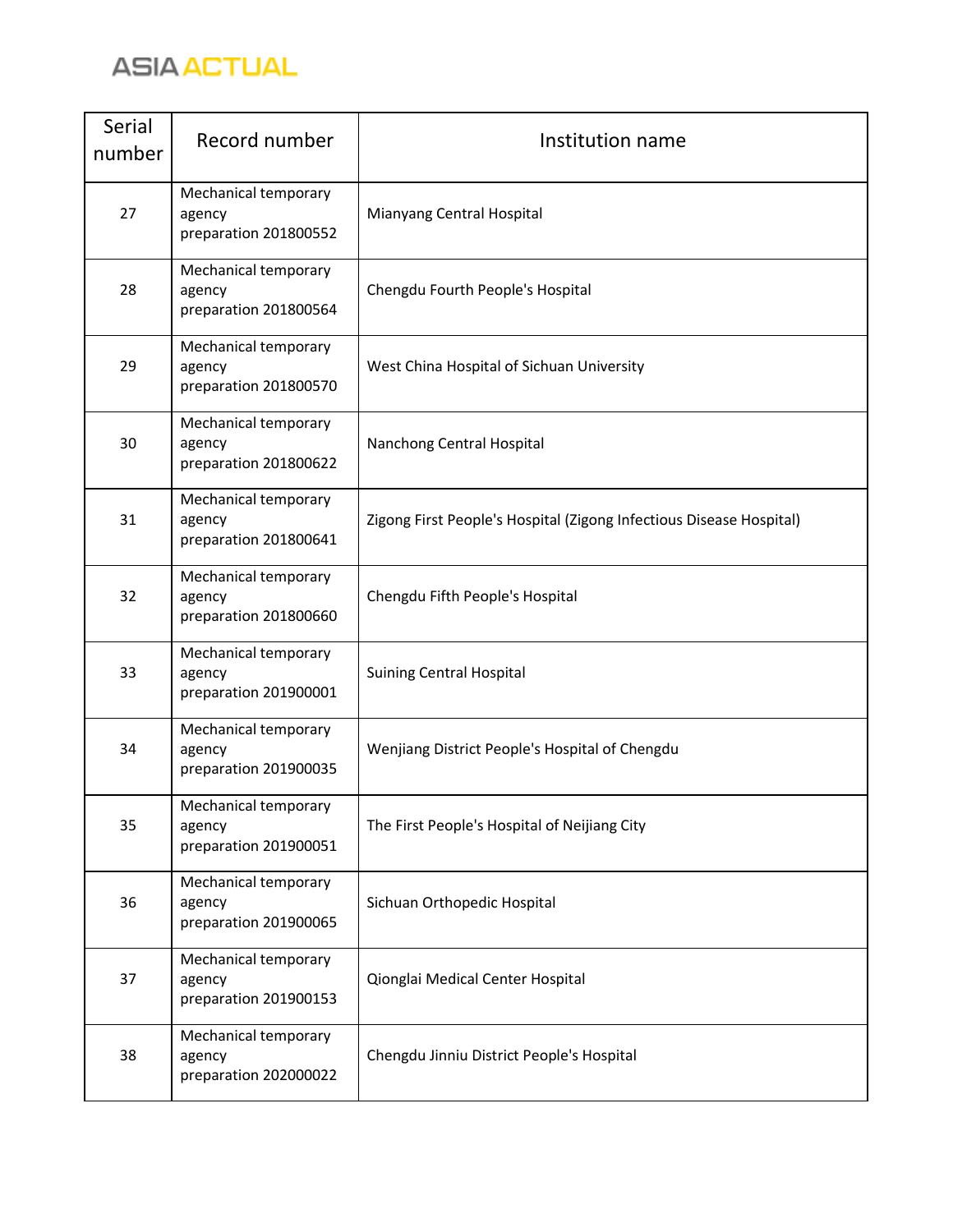

| Serial<br>number           | Record number                                           | Institution name                                                                                                   |
|----------------------------|---------------------------------------------------------|--------------------------------------------------------------------------------------------------------------------|
| 39                         | Mechanical temporary<br>agency<br>preparation 202000032 | Sichuan Maternity and Child Health Hospital                                                                        |
| 40                         | Mechanical temporary<br>agency<br>preparation 202000050 | Ganzi Tibetan Autonomous Prefecture People's Hospital (West China<br>Hospital, Sichuan University, Ganzi Hospital) |
| 41                         | Mechanical temporary<br>agency<br>preparation 202000054 | Affiliated Hospital of North Sichuan Medical College                                                               |
| 42                         | Mechanical temporary<br>agency<br>preparation 202000061 | Chengdu Third People's Hospital                                                                                    |
| 43                         | Mechanical temporary<br>agency<br>preparation 202000063 | Pangang Group General Hospital                                                                                     |
| 44                         | Mechanical temporary<br>agency<br>preparation 202000068 | Aba Tibetan and Qiang Autonomous Prefecture People's Hospital                                                      |
| 45                         | Mechanical temporary<br>agency<br>preparation 202000085 | Sichuan Provincial Center for Disease Control and Prevention                                                       |
| 46                         | Mechanical temporary<br>agency<br>preparation 202000115 | Chengdu Second People's Hospital, Chengdu Second People's Hospital<br>Dermatology Hospital, Sichuan Renji Hospital |
| 47                         | Mechanical temporary<br>agency<br>preparation 202000121 | Chengdu Yinhai Eye Hospital of Traditional Chinese Medicine                                                        |
| 48                         | Mechanical temporary<br>agency<br>preparation 202000124 | Chengdu Sixth People's Hospital                                                                                    |
| 49                         | Mechanical temporary<br>agency<br>preparation 202000140 | Chengdu Aier Eye Hospital Co., Ltd.                                                                                |
| <b>Guizhou Province: 8</b> |                                                         |                                                                                                                    |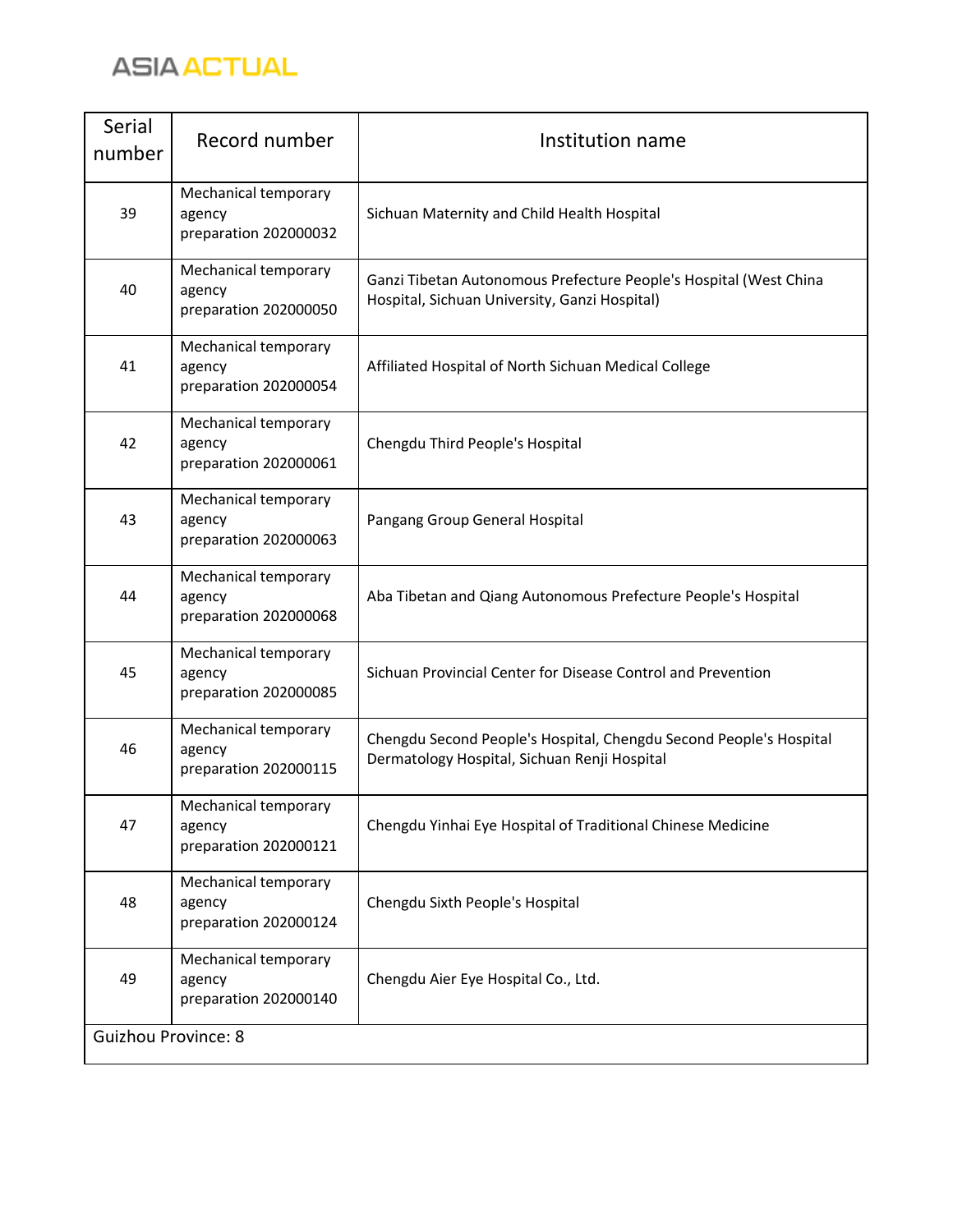

| Serial<br>number           | Record number                                           | Institution name                                                                                                                                     |
|----------------------------|---------------------------------------------------------|------------------------------------------------------------------------------------------------------------------------------------------------------|
| $\mathbf{1}$               | Mechanical temporary<br>agency<br>preparation 201800110 | Affiliated Hospital of Guizhou Medical University                                                                                                    |
| $\overline{2}$             | Mechanical temporary<br>agency<br>preparation 201800221 | The Affiliated Hospital of Zunyi Medical University                                                                                                  |
| 3                          | Mechanical temporary<br>agency<br>preparation 201800486 | <b>Guizhou Cancer Hospital</b>                                                                                                                       |
| 4                          | Mechanical temporary<br>agency<br>preparation 201800646 | Guizhou Provincial Orthopedic Hospital                                                                                                               |
| 5                          | Mechanical temporary<br>agency<br>preparation 201800661 | Guizhou Provincial People's Hospital                                                                                                                 |
| 6                          | Mechanical temporary<br>agency<br>preparation 201900016 | The First Affiliated Hospital of Guizhou University of Traditional Chinese<br>Medicine (Guizhou Provincial Hospital of Traditional Chinese Medicine) |
| 7                          | Mechanical temporary<br>agency<br>preparation 201900157 | The First People's Hospital of Zunyi City                                                                                                            |
| 8                          | Mechanical temporary<br>agency<br>preparation 202000030 | The Affiliated Stomatological Hospital of Zunyi Medical University                                                                                   |
| <b>Yunnan Province: 15</b> |                                                         |                                                                                                                                                      |
| $\mathbf{1}$               | Mechanical temporary<br>agency<br>preparation 201800070 | Kunming First People's Hospital                                                                                                                      |
| $\overline{2}$             | Mechanical temporary<br>agency<br>preparation 201800100 | Yunnan Provincial Hospital of Traditional Chinese Medicine                                                                                           |
| 3                          | Mechanical temporary<br>agency<br>preparation 201800109 | Fuwai Cardiovascular Hospital, Yunnan Province                                                                                                       |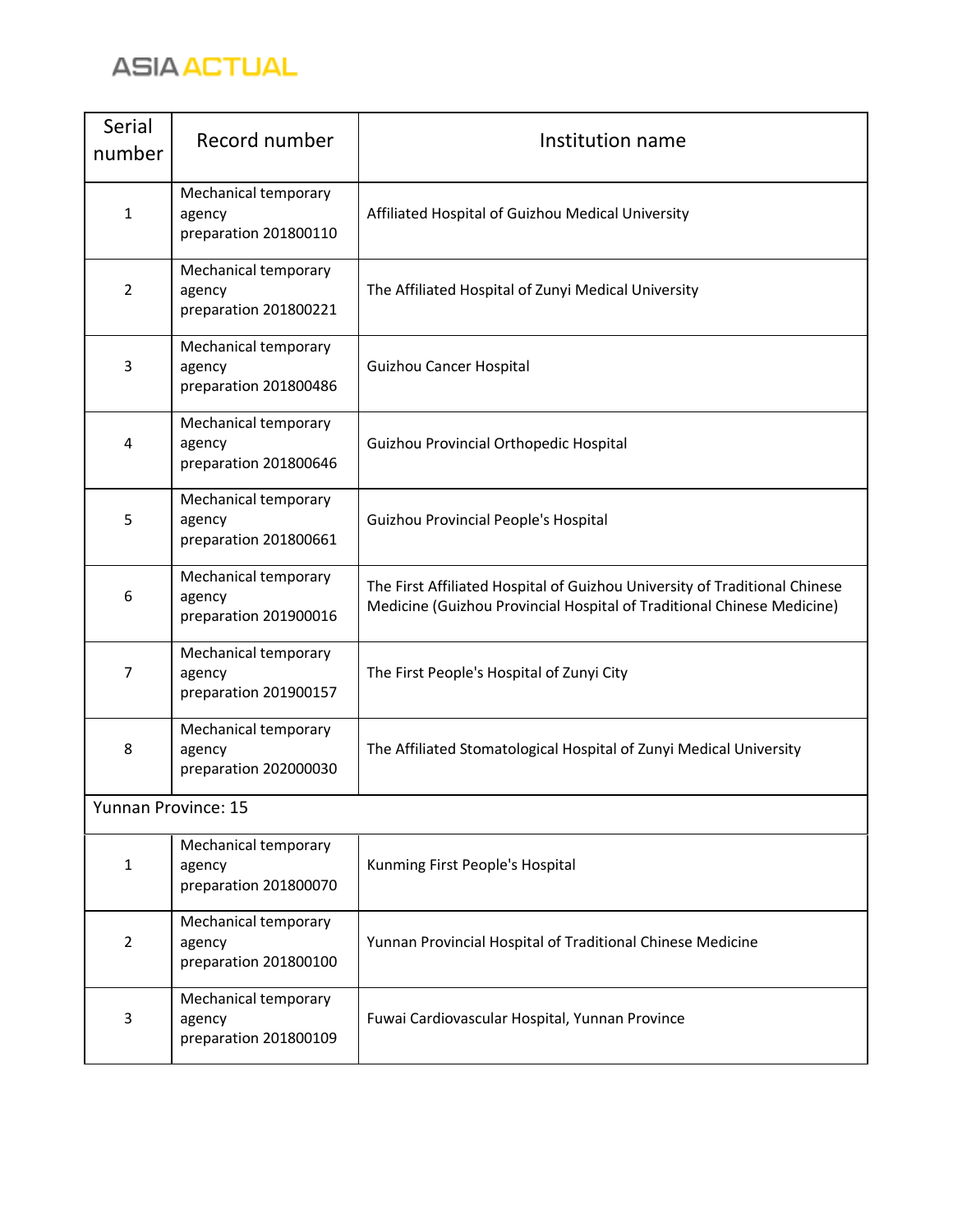

| Serial<br>number | Record number                                           | Institution name                                                                        |
|------------------|---------------------------------------------------------|-----------------------------------------------------------------------------------------|
| 4                | Mechanical temporary<br>agency<br>preparation 201800511 | Second People's Hospital of Yunnan Province                                             |
| 5                | Mechanical temporary<br>agency<br>preparation 201800539 | The Second Affiliated Hospital of Kunming Medical University                            |
| 6                | Mechanical temporary<br>agency<br>preparation 201800601 | The First People's Hospital of Yunnan Province                                          |
| 7                | Mechanical temporary<br>agency<br>preparation 201800609 | Yunnan Cancer Hospital (The Third Affiliated Hospital of Kunming Medical<br>University) |
| 8                | Mechanical temporary<br>agency<br>preparation 201800614 | Kunming Yan'an Hospital                                                                 |
| 9                | Mechanical temporary<br>agency<br>preparation 201800673 | The First Affiliated Hospital of Kunming Medical University                             |
| 10               | Mechanical temporary<br>agency<br>preparation 201900030 | Pu'er City People's Hospital                                                            |
| 11               | Mechanical temporary<br>agency<br>preparation 201900047 | Kunming Third People's Hospital                                                         |
| 12               | Mechanical temporary<br>agency<br>preparation 201900104 | The Third People's Hospital of Yunnan Province                                          |
| 13               | Mechanical temporary<br>agency<br>preparation 201900107 | Yunnan Provincial Center for Disease Control and Prevention                             |
| 14               | Mechanical temporary<br>agency<br>preparation 201900156 | Yunnan Kunming Blood Center                                                             |
| 15               | Mechanical temporary<br>agency<br>preparation 201900159 | Kunming Children's Hospital                                                             |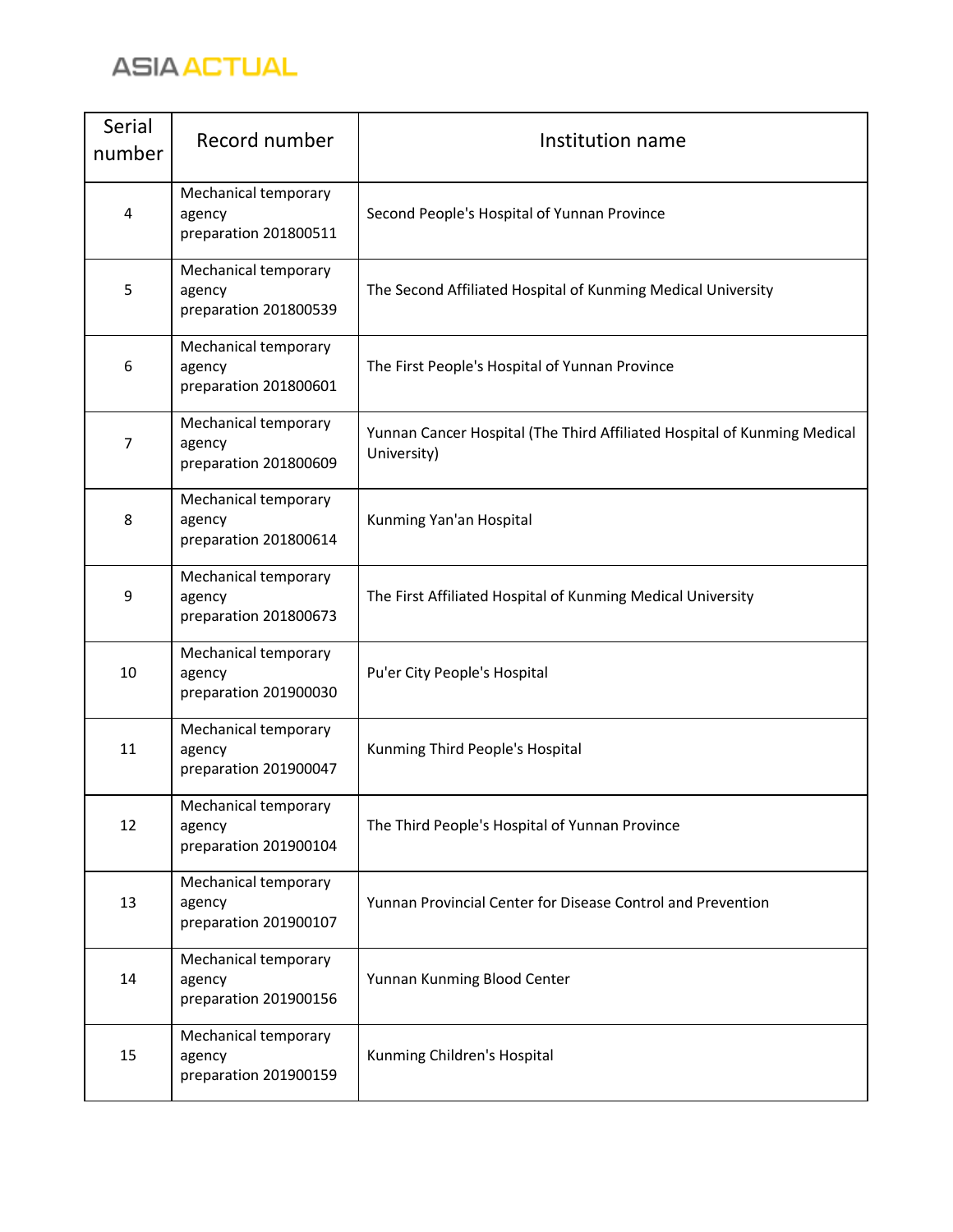

| Serial<br>number | Record number                                           | Institution name                                                  |
|------------------|---------------------------------------------------------|-------------------------------------------------------------------|
|                  | Tibet Autonomous Region: 3 Ge                           |                                                                   |
| $\mathbf{1}$     | Mechanical temporary<br>agency<br>preparation 201900126 | Tibet Autonomous Region Center for Disease Control and Prevention |
| $\overline{2}$   | Mechanical temporary<br>agency<br>preparation 201900129 | Second People's Hospital of Tibet Autonomous Region               |
| 3                | Mechanical temporary<br>agency<br>preparation 202100012 | Tibet Autonomous Region Tibetan Hospital                          |
|                  | Shaanxi Province: 26 Ge                                 |                                                                   |
| $\mathbf{1}$     | Mechanical temporary<br>agency<br>preparation 201800134 | Xi'an Jiaotong University Stomatological Hospital                 |
| $\overline{2}$   | Mechanical temporary<br>agency<br>preparation 201800211 | The First Affiliated Hospital of Xi'an Jiaotong University        |
| 3                | Mechanical temporary<br>agency<br>preparation 201800282 | Shaanxi Provincial People's Hospital                              |
| 4                | Mechanical temporary<br>agency<br>preparation 201800364 | The Second Affiliated Hospital of Xi'an Jiaotong University       |
| 5                | Mechanical temporary<br>agency<br>preparation 201800422 | Xi'an Red Society Hospital                                        |
| 6                | Mechanical temporary<br>agency<br>preparation 201800608 | The First Affiliated Hospital of Xi'an Medical College            |
| 7                | Mechanical temporary<br>agency<br>preparation 201800675 | Xi'an High-tech Hospital                                          |
| 8                | Mechanical temporary<br>agency<br>preparation 201900002 | Xianyang Hospital of Yan'an University                            |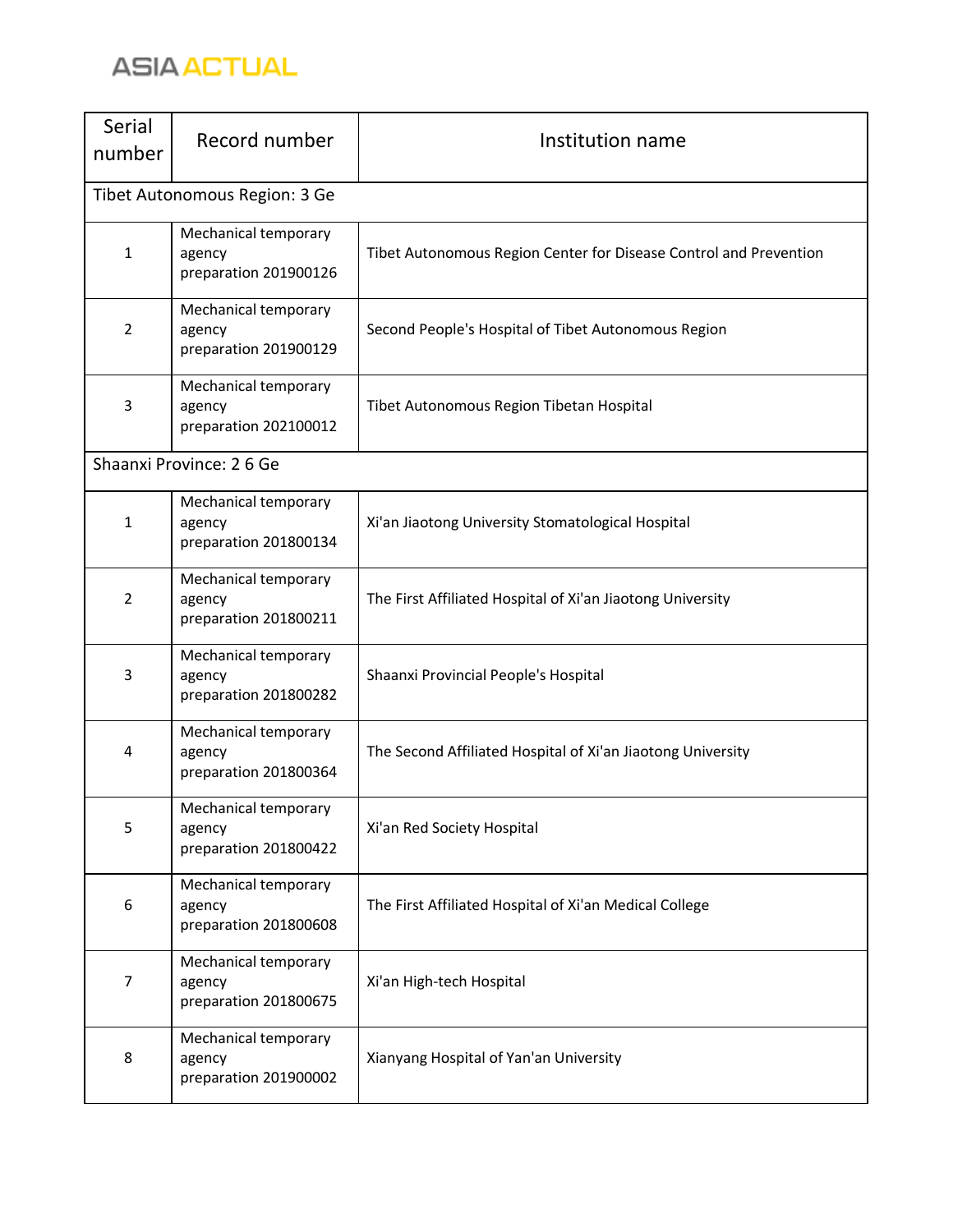

| Serial<br>number | Record number                                           | Institution name                                                                                                       |
|------------------|---------------------------------------------------------|------------------------------------------------------------------------------------------------------------------------|
| $\mathsf 9$      | Mechanical temporary<br>agency<br>preparation 201900033 | Shaanxi Cancer Hospital                                                                                                |
| 10               | Mechanical temporary<br>agency<br>preparation 201900043 | Chang'an Hospital                                                                                                      |
| 11               | Mechanical temporary<br>agency<br>preparation 201900049 | The Affiliated Hospital of Shaanxi University of Traditional Chinese<br>Medicine                                       |
| 12               | Mechanical temporary<br>agency<br>preparation 201900068 | Baoji Central Hospital                                                                                                 |
| 13               | Mechanical temporary<br>agency<br>preparation 201900070 | Northwest Women and Children's Hospital                                                                                |
| 14               | Mechanical temporary<br>agency<br>preparation 201900081 | Xi'an Daxing Hospital                                                                                                  |
| 15               | Mechanical temporary<br>agency<br>preparation 201900084 | Shaanxi Provincial Hospital of Traditional Chinese Medicine                                                            |
| 16               | Mechanical temporary<br>agency<br>preparation 201900118 | Xi'an Mental Health Center                                                                                             |
| 17               | Mechanical temporary<br>agency<br>preparation 201900122 | Xi'an Chest Hospital                                                                                                   |
| 18               | Mechanical temporary<br>agency<br>preparation 201900133 | Shaanxi Provincial Tuberculosis Prevention and Treatment Hospital (The<br>Fifth People's Hospital of Shaanxi Province) |
| 19               | Mechanical temporary<br>agency<br>preparation 202000042 | Yan'an University Affiliated Hospital                                                                                  |
| 20               | Mechanical temporary<br>agency<br>preparation 202000091 | Xi'an People's Hospital (Xi'an Fourth Hospital)                                                                        |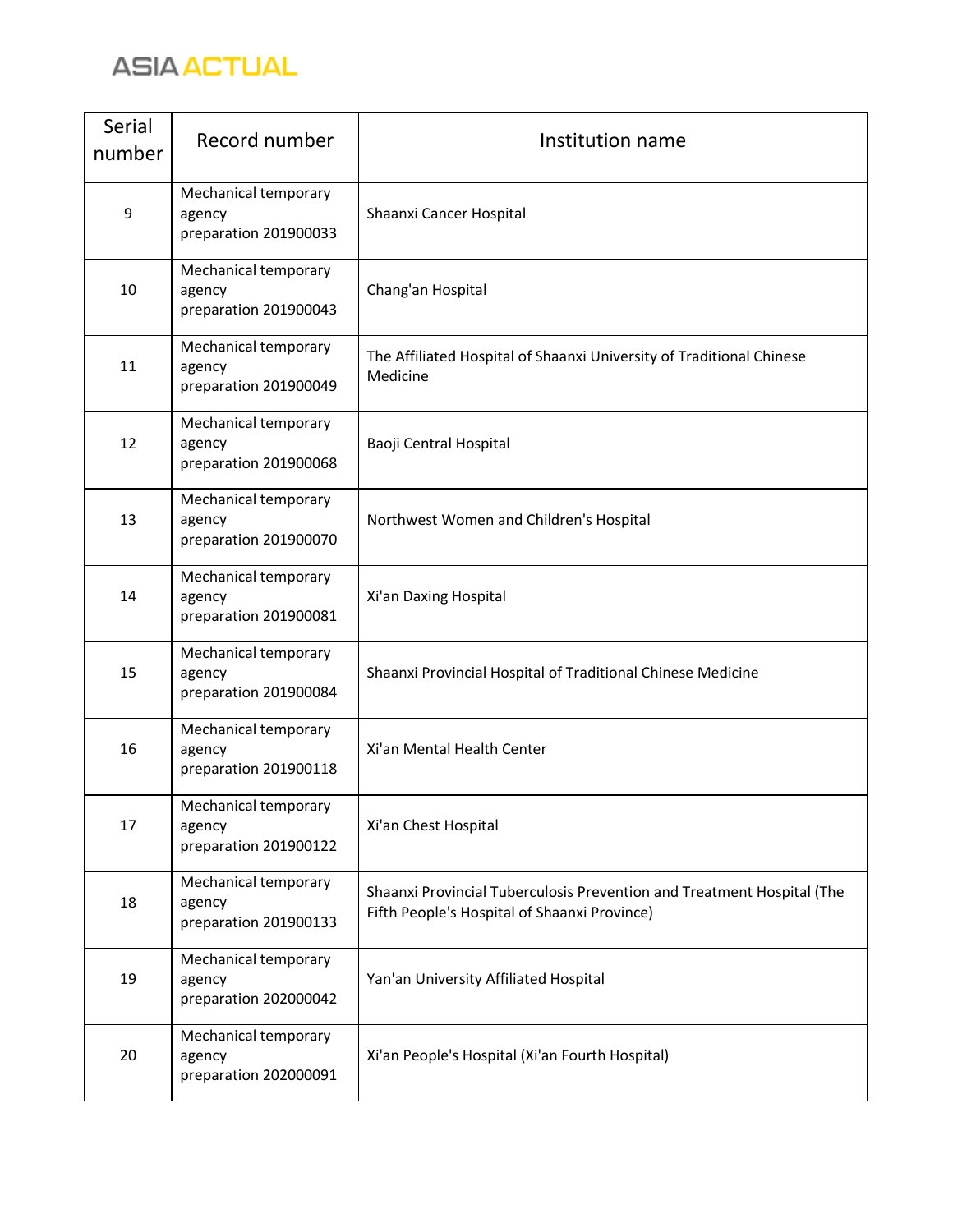

| Serial<br>number  | Record number                                           | Institution name                                                                        |
|-------------------|---------------------------------------------------------|-----------------------------------------------------------------------------------------|
| 21                | Mechanical temporary<br>agency<br>preparation 202000104 | Er San OHospital                                                                        |
| 22                | Mechanical temporary<br>agency<br>preparation 202000120 | Xidian Group Hospital                                                                   |
| 23                | Mechanical temporary<br>agency<br>preparation 202000128 | Mian County Hospital, Shaanxi Province                                                  |
| 24                | <b>Mechanical Provisional</b><br>Institutions 202000139 | Hanzhong Railway Central Hospital                                                       |
| 25                | Mechanical temporary<br>agency<br>preparation 202000147 | Xi'an Children's Hospital                                                               |
| 26                | Mechanical temporary<br>agency<br>preparation 202100002 | The Second Affiliated Hospital of Shaanxi University of Traditional Chinese<br>Medicine |
| Gansu Province: 6 |                                                         |                                                                                         |
| 1                 | Mechanical temporary<br>agency<br>preparation 201800152 | Wuwei Cancer Hospital of Gansu Province                                                 |
| $\overline{2}$    | Mechanical temporary<br>agency<br>preparation 201800390 | Gansu Provincial Hospital of Traditional Chinese Medicine                               |
| 3                 | Mechanical temporary<br>agency<br>preparation 201800420 | The First Hospital of Lanzhou University                                                |
| 4                 | Mechanical temporary<br>agency<br>preparation 201800588 | Lanzhou University Second Hospital                                                      |
| 5                 | Mechanical temporary<br>agency<br>preparation 201900097 | Gansu Provincial People's Hospital                                                      |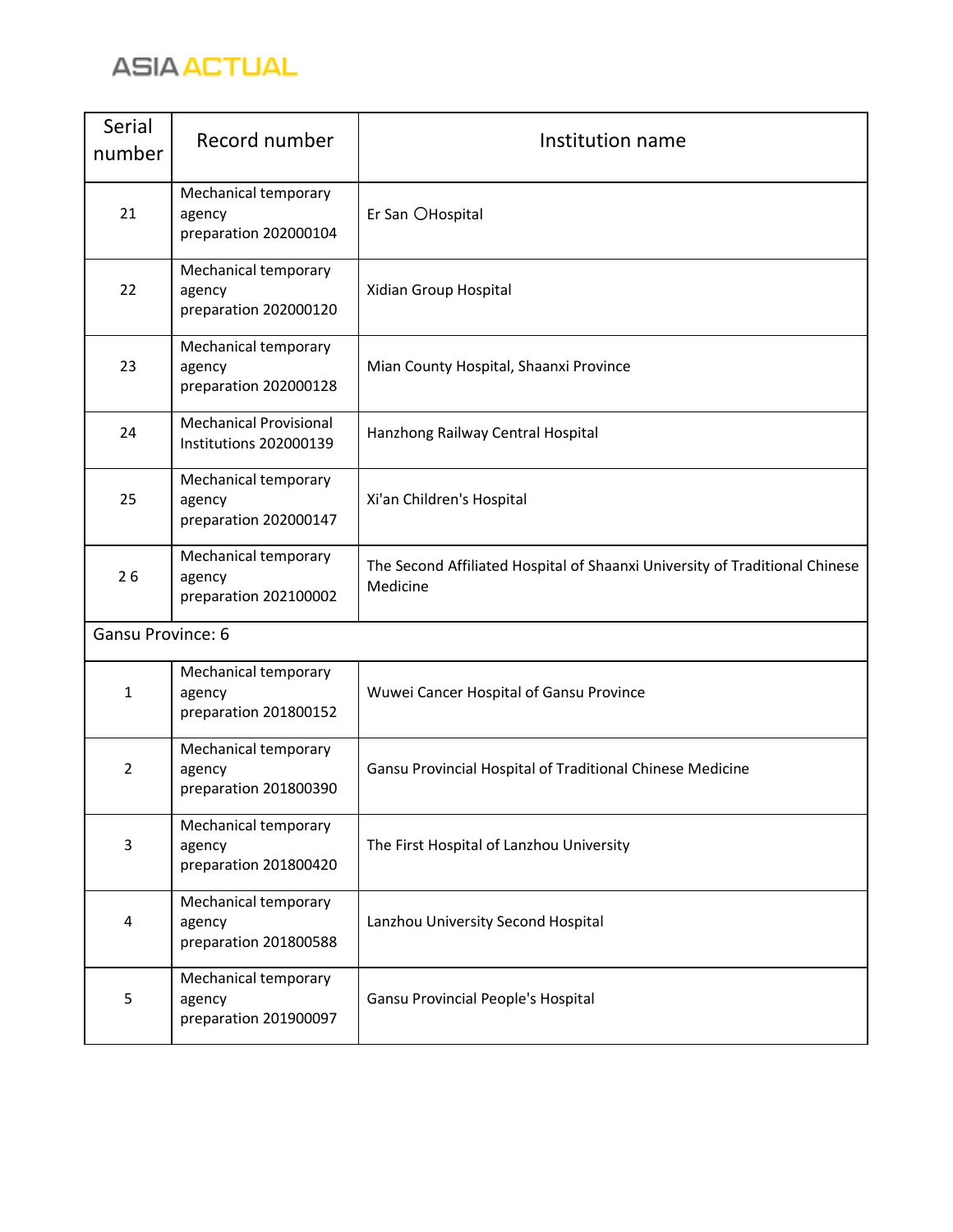## **ASIA ACTUAL**

| Serial<br>number                    | Record number                                           | Institution name                                                             |
|-------------------------------------|---------------------------------------------------------|------------------------------------------------------------------------------|
| 6                                   | Mechanical temporary<br>agency<br>preparation 201900109 | Gansu Province Maternal and Child Health Hospital                            |
| Qinghai Province: 2                 |                                                         |                                                                              |
| $\mathbf{1}$                        | Mechanical temporary<br>agency<br>preparation 201900025 | Qinghai Provincial People's Hospital                                         |
| $\overline{2}$                      | Mechanical temporary<br>agency<br>preparation 202000110 | Qinghai Provincial Tibetan Hospital                                          |
|                                     | Ningxia Hui Autonomous Region: 5                        |                                                                              |
| $\mathbf{1}$                        | Mechanical temporary<br>agency<br>preparation 201800190 | <b>General Hospital of Ningxia Medical University</b>                        |
| $\overline{2}$                      | Mechanical temporary<br>agency<br>preparation 201800207 | Lingwu People's Hospital                                                     |
| 3                                   | Mechanical temporary<br>agency<br>preparation 201800410 | Yinchuan First People's Hospital                                             |
| 4                                   | Mechanical temporary<br>agency<br>preparation 201800502 | The Fifth People's Hospital of Ningxia Hui Autonomous Region                 |
| 5                                   | Mechanical temporary<br>agency<br>preparation 201900048 | Shizuishan Traditional Chinese Medicine Hospital                             |
| Xinjiang Uygur Autonomous Region: 9 |                                                         |                                                                              |
| $\mathbf{1}$                        | Mechanical temporary<br>agency<br>preparation 201800485 | The First Affiliated Hospital of Xinjiang Medical University                 |
| $\overline{2}$                      | Mechanical temporary<br>agency<br>preparation 201800534 | Traditional Chinese Medicine Hospital of Xinjiang Uygur Autonomous<br>Region |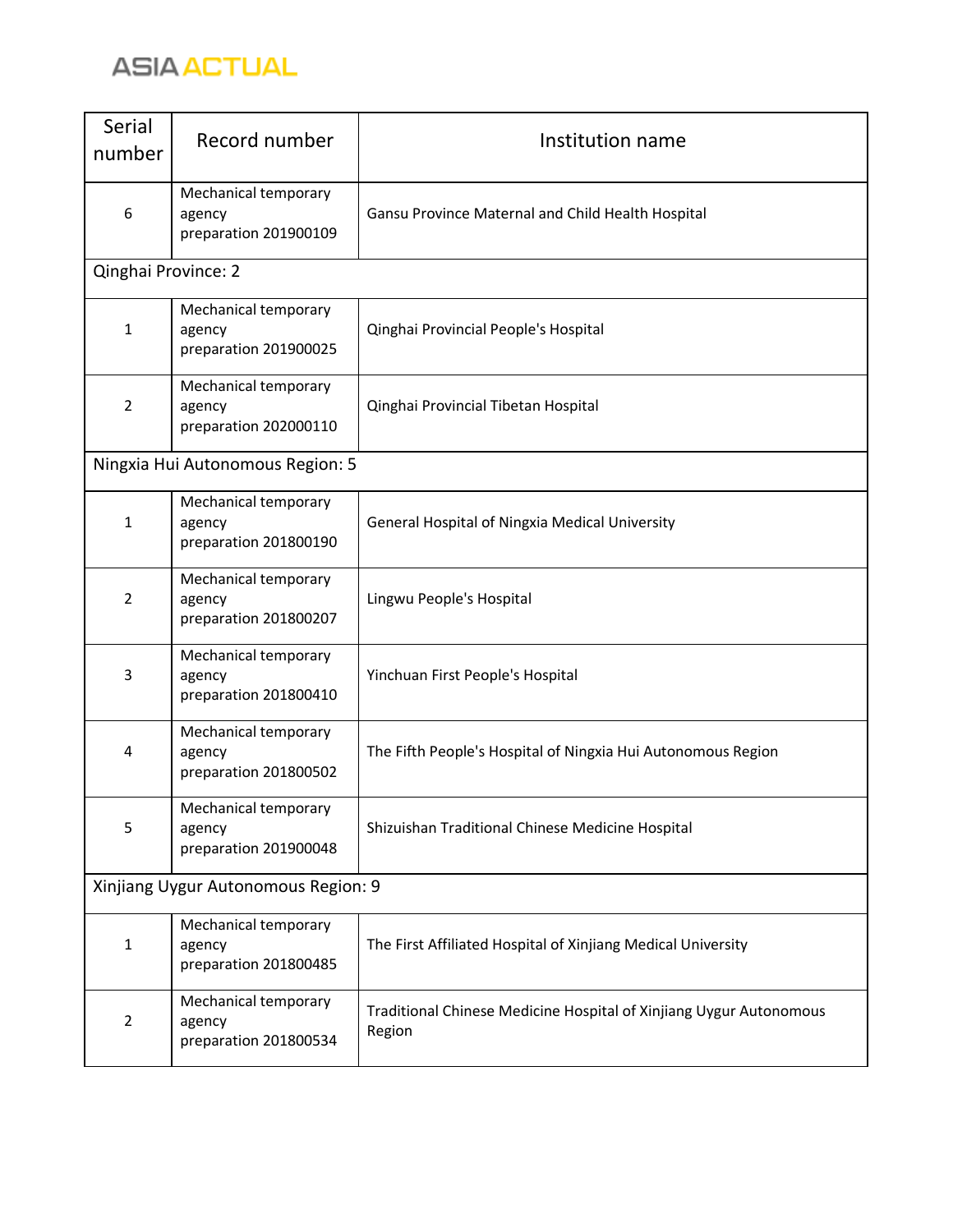

| Serial<br>number | Record number                                           | Institution name                                                                                                                                                                                                                        |
|------------------|---------------------------------------------------------|-----------------------------------------------------------------------------------------------------------------------------------------------------------------------------------------------------------------------------------------|
| 3                | Mechanical temporary<br>agency<br>preparation 201800540 | People's Hospital of Xinjiang Uygur Autonomous Region                                                                                                                                                                                   |
| 4                | Mechanical temporary<br>agency<br>preparation 201800581 | Affiliated Tumor Hospital of Xinjiang Medical University                                                                                                                                                                                |
| 5                | Mechanical temporary<br>agency<br>preparation 201800613 | Xinjiang Jiayin Hospital                                                                                                                                                                                                                |
| 6                | Mechanical temporary<br>agency<br>preparation 201800639 | The First People's Hospital of Kashgar                                                                                                                                                                                                  |
| 7                | Mechanical temporary<br>agency<br>preparation 201800672 | Maternal and Child Health Hospital of Xinjiang Uygur Autonomous Region                                                                                                                                                                  |
| 8                | Mechanical temporary<br>agency<br>preparation 201900056 | The Eighth Affiliated Hospital of Xinjiang Medical University (The Eighth<br>Clinical School of Xinjiang Medical University, Autonomous Region Public<br>Health Treatment Center, Autonomous Region Tuberculosis Research<br>Institute) |
| 9                | Mechanical temporary<br>agency<br>preparation 201900060 | The Second Affiliated Hospital of Xinjiang Medical University                                                                                                                                                                           |
|                  | Military hospitals: 30                                  |                                                                                                                                                                                                                                         |
| $\mathbf{1}$     | Mechanical temporary<br>agency<br>preparation 201800022 | General Hospital of the Southern Theater of the Chinese People's<br>Liberation Army                                                                                                                                                     |
| $\overline{2}$   | Mechanical temporary<br>agency<br>preparation 201800161 | The Third Medical Center of the Chinese People's Liberation Army<br>General Hospital                                                                                                                                                    |
| 3                | Mechanical temporary<br>agency<br>preparation 201800175 | Characteristic Medical Center of Chinese People's Armed Police Force                                                                                                                                                                    |
| 4                | Mechanical temporary<br>agency<br>preparation 201800206 | Shanghai Changhai Hospital                                                                                                                                                                                                              |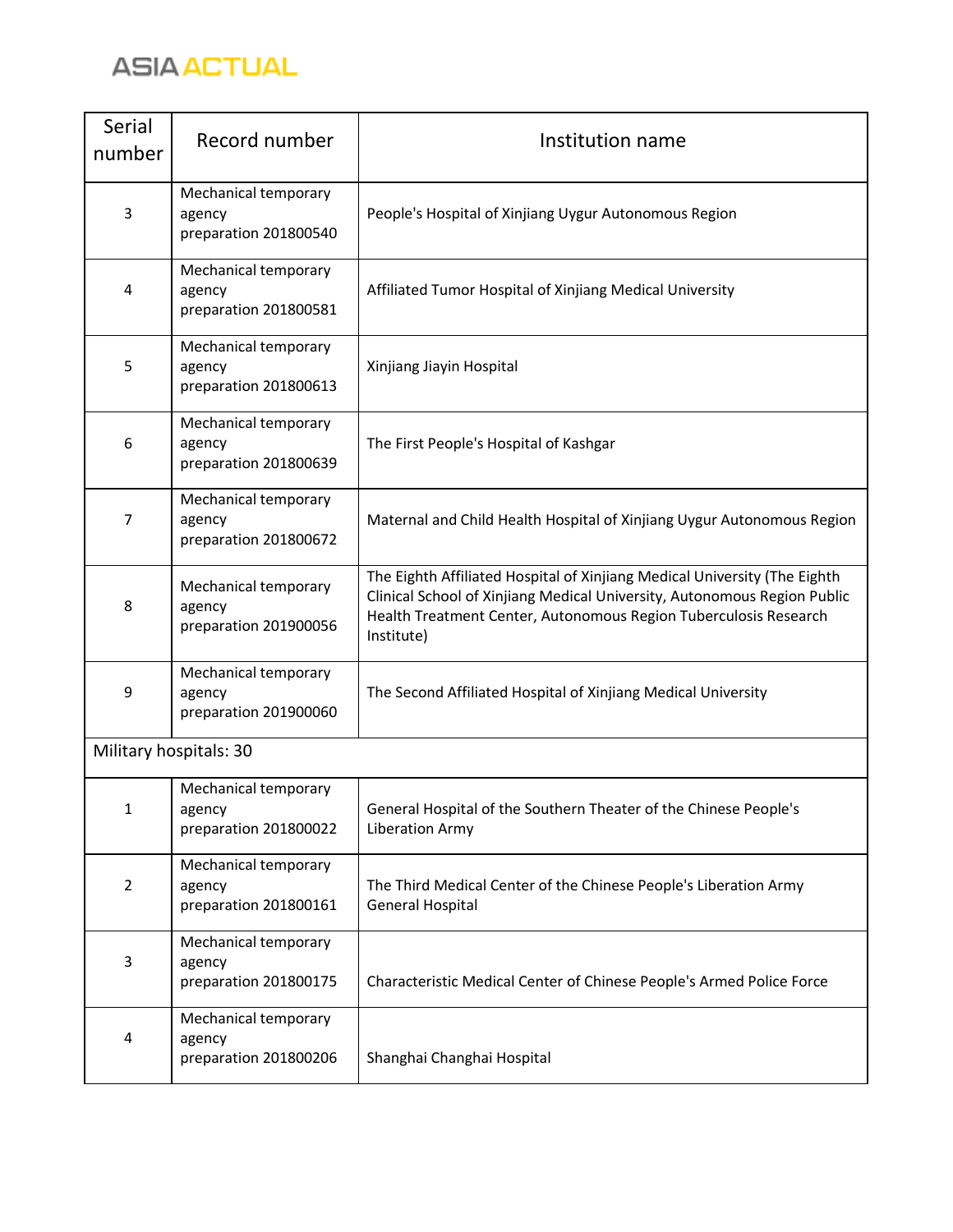## **ASIA ACTUAL**

| Serial<br>number | Record number                                           | Institution name                                                                                                                          |
|------------------|---------------------------------------------------------|-------------------------------------------------------------------------------------------------------------------------------------------|
| 5                | Mechanical temporary<br>agency<br>preparation 201800251 | The 960 Hospital of the Joint Logistics Support Force of the Chinese<br>People's Liberation Army                                          |
| 6                | Mechanical temporary<br>agency<br>preparation 201800298 | The Third Affiliated Hospital of Air Force Military Medical University<br>(Stomatological Hospital of Fourth Military Medical University) |
| 7                | Mechanical temporary<br>agency<br>preparation 201800305 | The Second Affiliated Hospital of PLA Army Medical University                                                                             |
| 8                | Mechanical temporary<br>agency<br>preparation 201800315 | Shanghai Changzheng Hospital                                                                                                              |
| 9                | Mechanical temporary<br>agency<br>preparation 201800316 | The Sixth Medical Center of Chinese People's Liberation Army General<br>Hospital                                                          |
| 10               | Mechanical temporary<br>agency<br>preparation 201800333 | The 900th Hospital of the Joint Logistics Support Force of the Chinese<br>People's Liberation Army                                        |
| 11               | Mechanical temporary<br>agency<br>preparation 201800338 | General Hospital of the Northern Theater of the Chinese People's<br>Liberation Army                                                       |
| 12               | Mechanical temporary<br>agency<br>preparation 201800363 | The First Affiliated Hospital of Air Force Military Medical University of<br>Chinese People's Liberation Army                             |
| 13               | Mechanical temporary<br>agency<br>preparation 201800374 | The Fifth Medical Center of Chinese People's Liberation Army General<br>Hospital                                                          |
| 14               | Mechanical temporary<br>agency<br>preparation 201800510 | The Second Affiliated Hospital of Air Force Military Medical University of<br>Chinese People's Liberation Army                            |
| 15               | Mechanical temporary<br>agency<br>preparation 201800576 | The Eighth Medical Center of the Chinese People's Liberation Army<br><b>General Hospital</b>                                              |
| 16               | Mechanical temporary<br>agency<br>preparation 201800595 | Chinese People's Liberation Army Air Force Characteristic Medical Center                                                                  |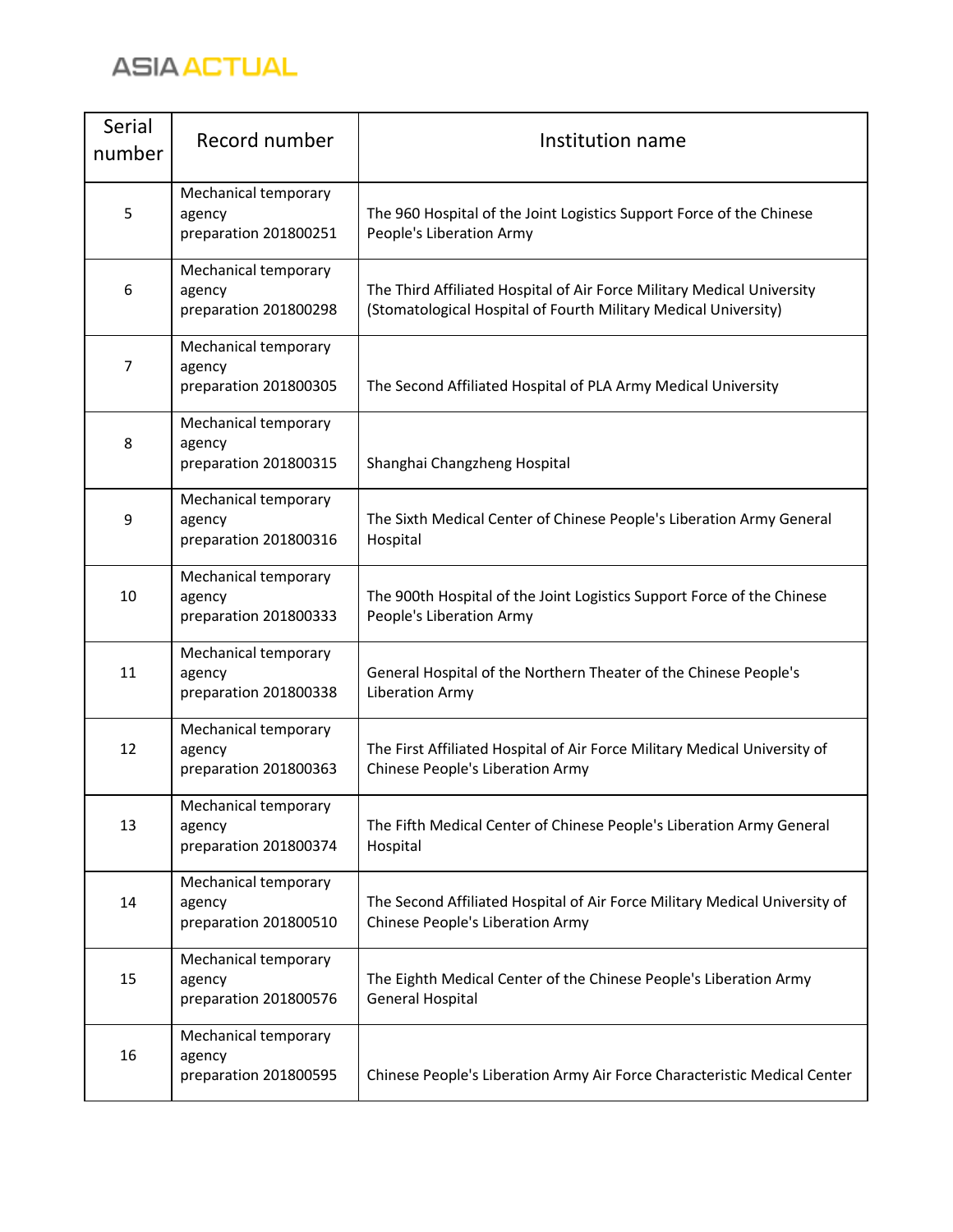

| Serial<br>number | Record number                                           | Institution name                                                                                                                                                        |
|------------------|---------------------------------------------------------|-------------------------------------------------------------------------------------------------------------------------------------------------------------------------|
| 17               | Mechanical temporary<br>agency<br>preparation 201800653 | The 983 Hospital of the Joint Logistics Support Force of the Chinese<br>People's Liberation Army (formerly the 254 Hospital of the Chinese<br>People's Liberation Army) |
| 18               | Mechanical temporary<br>agency<br>preparation 201900005 | The First Medical Center of the Chinese People's Liberation Army General<br>Hospital                                                                                    |
| 19               | Mechanical temporary<br>agency<br>preparation 201900010 | The Seventh Medical Center of the Chinese People's Liberation Army<br><b>General Hospital</b>                                                                           |
| 20               | Mechanical temporary<br>agency<br>preparation 201900011 | The Second Medical Center of Chinese People's Liberation Army General<br>Hospital                                                                                       |
| 21               | Mechanical temporary<br>agency<br>preparation 201900026 | The Fourth Medical Center of Chinese People's Liberation Army General<br>Hospital                                                                                       |
| 22               | Mechanical temporary<br>agency<br>preparation 201900029 | People's Liberation Army troops joint logistics ninth four O Hospital                                                                                                   |
| 23               | Mechanical temporary<br>agency<br>preparation 201900038 | The First Affiliated Hospital of PLA Army Medical University                                                                                                            |
| 24               | Mechanical temporary<br>agency<br>preparation 201900042 | Eastern Theater General Hospital of the Chinese People's Liberation Army                                                                                                |
| 25               | Mechanical temporary<br>agency<br>preparation 201900045 | The 923th Hospital of the Joint Logistics Support Force of the Chinese<br>People's Liberation Army                                                                      |
| 26               | Mechanical temporary<br>agency<br>preparation 201900066 | The 306th Hospital of the Chinese People's Liberation Army                                                                                                              |
| 27               | Mechanical temporary<br>agency<br>preparation 201900071 | The 920th Hospital of the Joint Logistics Support Force of the Chinese<br>People's Liberation Army                                                                      |
| 28               | Mechanical temporary<br>agency<br>preparation 201900088 | Chinese People's Liberation Army Rocket Army Characteristic Medical<br>Center                                                                                           |